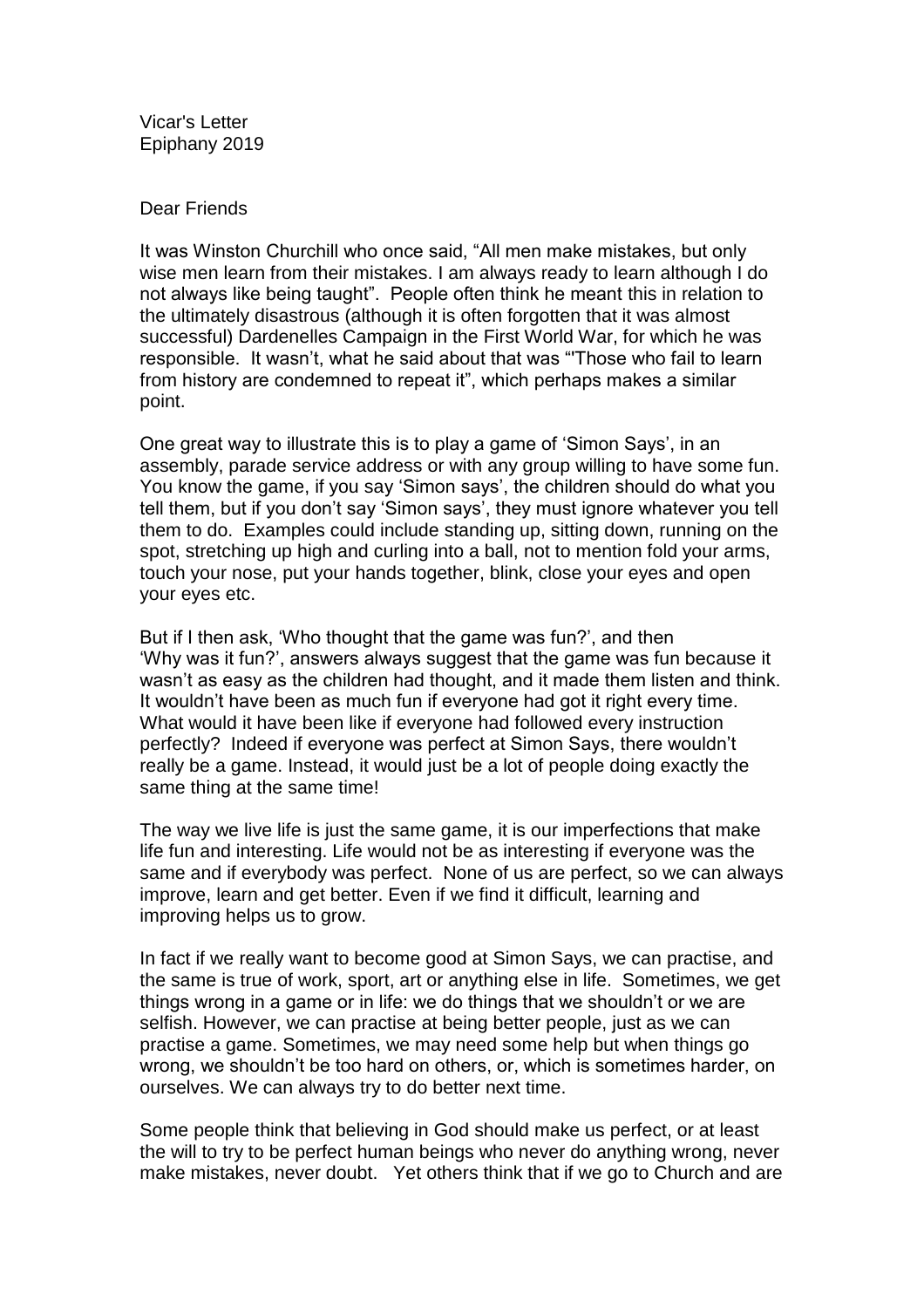less than perfect then we are in some way hypocritical. This school of thought actually took root for a while in parts of the early Church before later being widely discarded as the Pelagian Heresy (named after the British monk Pelagius who thought that being made in God's image, humans were essentially perfect and so it was the duty of Christians to effectively defend themselves, block out, all the evil and sin which all came from outside of them in the world around them).

Against this argued St Augustine, who taught what I think we all know to be true of ourselves: that we are not perfect but a mixture of good and bad impulses and intentions. Augustine called this 'original sin' or 'fallen humanity', as expressed poetically in the story of Adam and Eve. But whatever terminology we use I think we know instinctively that a happy and fulfilling life would not be one which tried to hide from all that is bad in the world and was concerned only in preserving some pure perfection from being polluted or in some way corrupted by the world. Rather if we accept that we are all part of the world, that we are not and never will be perfect, then we can find the freedom to learn from mistakes, to take risks and face challenges which will not always work, but might sometimes.

So if you have made a New Year's resolution and have in some way fulfilled it less than 100% successfully, think what St Augustine might say, 'you're not that bad, have another go'! Or perhaps more eloquently, "A life spent making mistakes is not only more honourable but more useful than a life spent doing nothing." George Bernard Shaw

Your friend and vicar David

-------------------------------------------------------------------------------------------------

Vicar's Letter Michaelmas 2019

Dear Friends

How do you feel if something that they regard as important gets broken or damaged? Sometimes, when something in our life goes wrong, something important to us breaks or someone lets us down, we want to respond by throwing a tantrum, sulking or crying. Sometimes, things can feel very bad! It's natural to feel angry and disappointed when things do not go as we want, or when something breaks or lets us down. Sometimes, we can become angry and disappointed in ourselves if we don't manage to achieve the things we set out to do. In fact, we may find ourselves wishing that we could turn back time and do things differently. But the Bible shows us that there is another way to respond. What if we accepted, embraced and even valued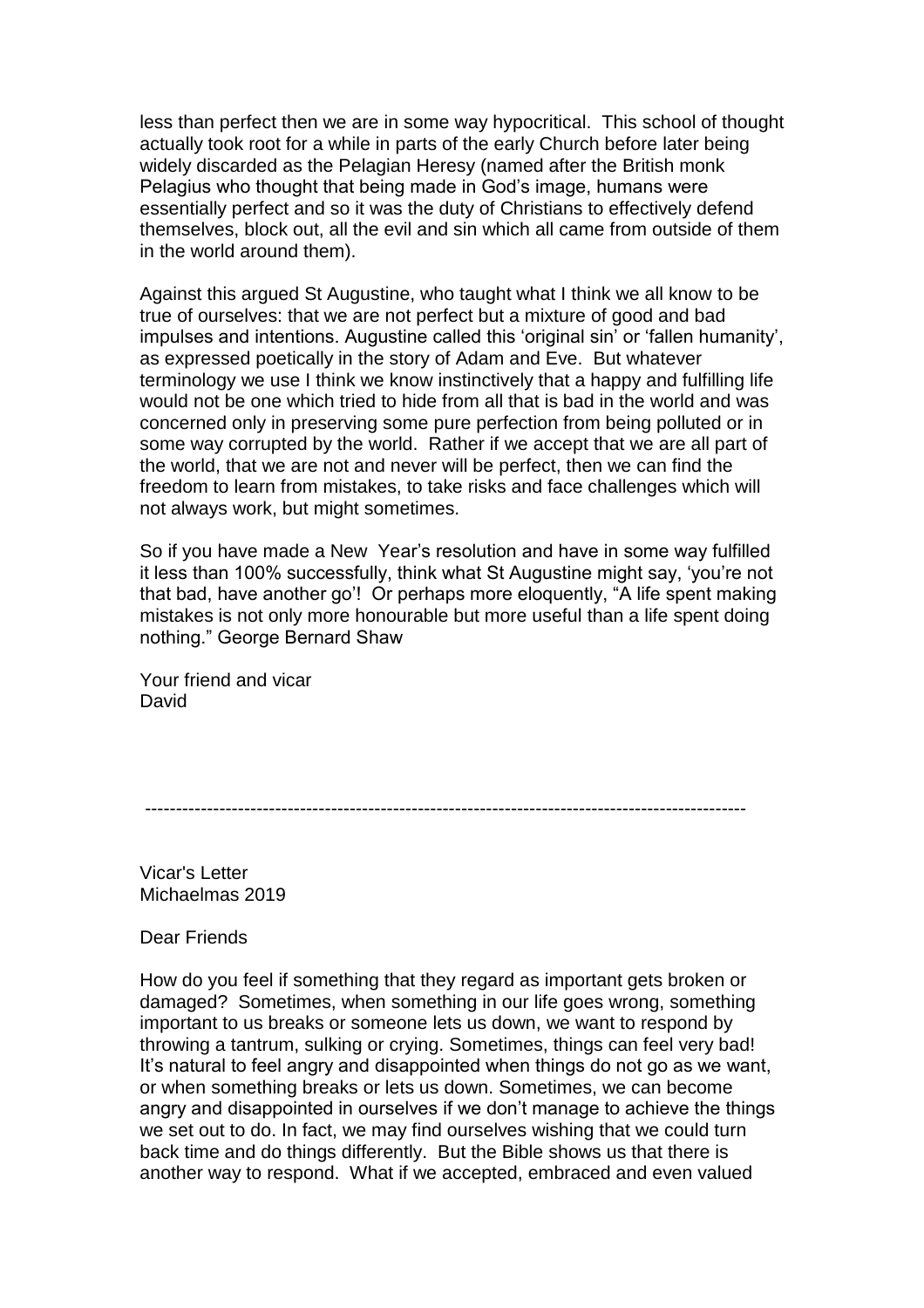brokenness? What if we sought to see the good in situations that did not go exactly to plan? What if we decided to accept that not everything, including ourselves, needs to be perfect?

# Consider the (admittedly non biblical) Story of the Cracked Pots

A water-bearer in Japan had two large pots, one hung on each end of a pole, which she carried across the back of her neck. One of the pots had a crack in it, whereas the other pot was perfect. The uncracked pot always delivered a full portion of water at the end of the long walk from the stream to the master's house, whereas the cracked pot arrived only half-full.

This went on every day for two years, with the water-bearer delivering only one and a half pots of water to her master's house. The perfect pot was proud of its accomplishments, perfect for the end for which it was made. But the poor, cracked pot was ashamed of its own imperfection, and miserable that it was able to accomplish only half of what it had been intended for. After two years of what it perceived to be bitter failure, the cracked pot spoke to the water-bearer one day by the stream. 'I am ashamed of myself, and I want to apologize to you,' the cracked pot said.

'Why?' asked the water-bearer. 'What are you ashamed of?' 'I have been able, for these past two years, to deliver only half my load because this crack in my side causes water to leak out all the way back to your master's house. Because of my flaws, you have to do all of this work, and you don't get full value from your efforts,' answered the pot.

The water-bearer felt sorry for the old, cracked pot. In her compassion, she said, 'As we return to the master's house, I want you to notice the beautiful flowers along the path.' Indeed, as they went up the hill, the old, cracked pot took notice of the sun warming the beautiful wild flowers on the side of the path, and this cheered it a little. But at the end of the trail, the pot still felt bad because it had leaked out half its load, so again, it apologized to the waterbearer for its failure. The water-bearer asked the pot, 'Did you notice that there were flowers on your side of the path, but not on the other pot's side?' The cracked pot looked confused. That is because I have always known about your flaw,' explained the water-bearer. 'I took advantage of your imperfection. I planted flower seeds on your side of the path and every day, as we have walked back from the stream, you have watered the flowers so that they could grow! For two years, I have been able to pick these beautiful flowers to decorate my master's table. Without you being just the way you are, there would not have been these beautiful flowers.'

The story makes the point that none of us are perfect. We often make mistakes and things go wrong. In fact, you could say that each of us is broken. But it's the cracks and flaws that we each have that make our lives together so interesting and rewarding. It is from our problems and mistakes that we can learn and grow. But what about objects that get broken? Most of us are fairly attached to our gadgets, or other possessions. When things that we value get broken, how can we respond in a way that doesn't involve anger and frustration? Perhaps we can learn something from an ancient Japanese art form called kintsugi.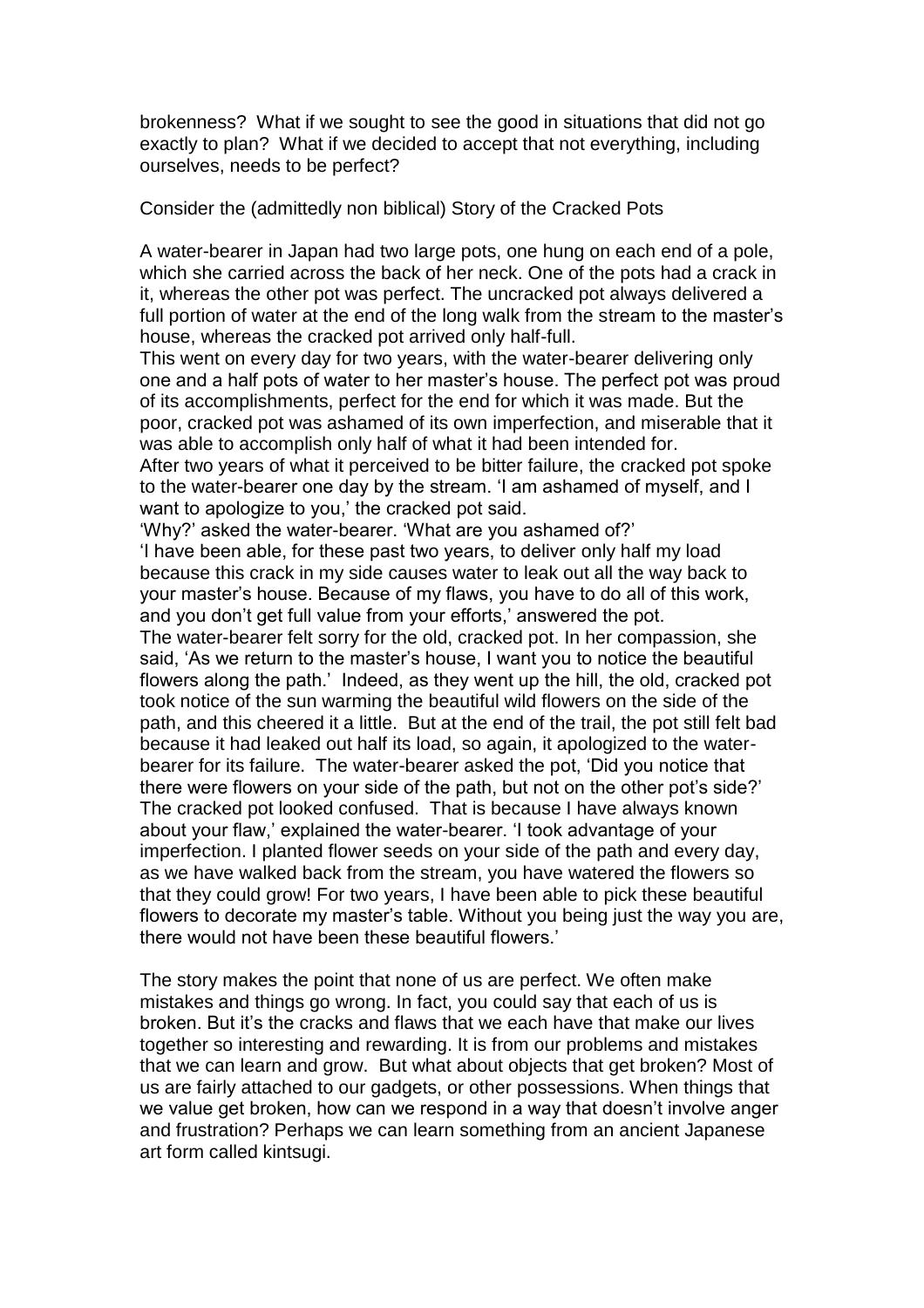Kintsugi is the art of repairing a broken piece of pottery in a way that makes the flaw or the break obvious by highlighting the join with molten gold. In this way, the story of the piece of pottery is celebrated. The brokenness and damage is part of the pot's history and it is not hidden; instead, it is celebrated. When things go wrong, or something important breaks, there is an opportunity to accept it and learn from it. It can become part of our experience and the journey of our lives. It can be a chance to learn from the difficult emotions of disappointment and frustration and to grow into a wiser and more mature human being as a result. So, for people of many faiths, when they experience problems or get things wrong, they turn to God in prayer. Psalm 147.3 tells us that God is close to those who feel broken. Perhaps its only when we pray that we realise that, (for some of us more than others, maybe), we are all, to some extent, cracked pots!

Your friend and vicar **David** 

--------------------------------------------------------------------------

Vicar's Letter July 2019

Dear Friends

At the time of writing it is approaching the fiftieth anniversary of the first humans to set foot on a natural surface anywhere other than the earth, which took place on 20th July 1969, as I'm sure you are aware. One of my earliest childhood memories is of watching that landing, with my parents, grandparents and great grandmother, who had been born during the reign of Queen Victoria and who, surely, must belong to one of the generations to have seen most obvious change during their lifetimes. It was very late, Neil Armstrong stepping onto the Moon's surface, in the Sea of Tranquility, at 0256 GMT, nearly 20 minutes after first opening the hatch, so I was very excited to be up. But, if I'm honest, it was all rather a bit dull for me, small grainy pictures not being as remotely interesting to my preschool self as such much more exciting programmes as Thunderbirds, Supercar and Fireball XL5.

Learning more about Apollo 11 though now, of which I'm sure that you have your own memories, I am surprised to learn how much a close run thing it really was. That the landing nearly didn't take place at all, with only 25 seconds' fuel left out of a 13 minute descent, before the abort button would have to be pressed to ensure enough fuel to get back to the Command Module. That it was less than two and a half years since the first Apollo mission ended in disaster, with the fire and loss of all crew before the rocket had even blasted off, on February 21st, 1967 and less than six months since the first manned journey to the moon in Apollo 8, the first time humans had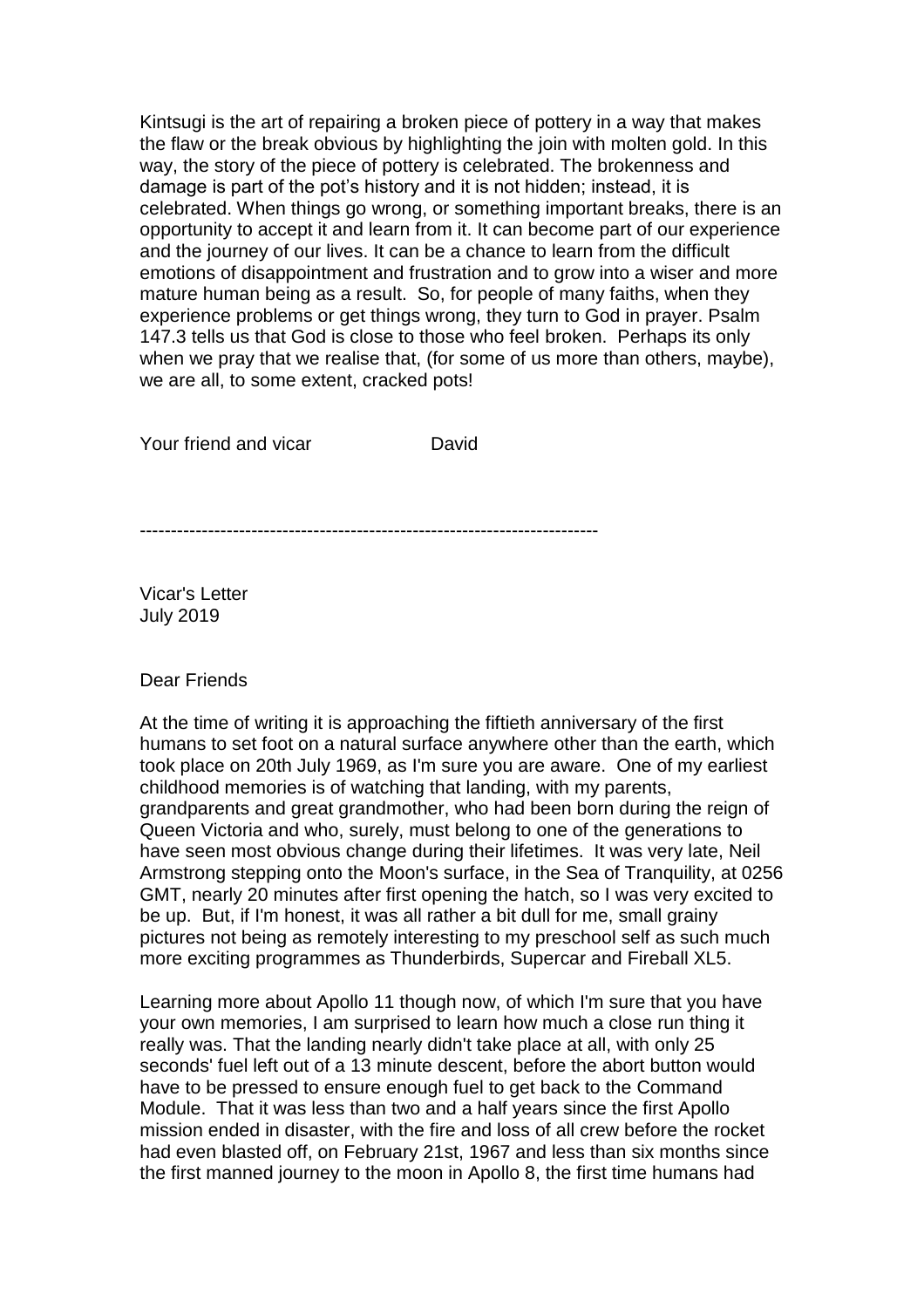left earth orbit. That the technology used, famously less than that in the iPhone in my pocket, stretched the available science and manufacturing processes of the time to their very limits and was all being used for the first time; indeed the giant Saturn V Rocket remains to this day by some way the largest and most powerful structure to have ever flown.

Yet, by a huge amount of effort, belief and courage, it happened and through it, though many doubted that it could happen at all, let alone before the end of the 1960's, the challenge accepted by NASA from President Kennedy, the limits of what is possible, seemed to have expanded. Through that enlargement we have a bigger picture, of our world, our place in it and our world's place in the universe; the 'Earth Rising' picture of the earth, taken by Apollo 8, was the first glimpse humans had of everything which both existed or had ever existed in human history, and all, as astronaut Jim Lovell said, from the spacecraft, could be blocked out by his thumb.

Expanding the limits of what seems possible and a resultantly bigger picture are, it seems to me, what faith in God gifts us. It's not that the picture the astronauts brought to us was something new, it had been there all along, or at least for the last few billion years; its just that it was suddenly made visible like a beam of sunlight piercing a through into a darkened room makes visible the little motes of dust, which had been there all along, but which suddenly shimmer and glisten. So faith in God unlocks for us a view of things which had actually always existed, at least as possibilities, but which we hadn't realised were there. Often not without cost, certainly not without doubt and never without our own willing cooperation and, sometimes, great effort - and often also not without some backsliding - but gradually, life enhancingly and increasingly visibly - faith in God transforms lives; ours if we let him.

Why should this be? Well one answer is that is always ready for us, even if we sometimes feel as if we are waiting to glimpse him. Our view of life is crowded and cluttered by so many things that our horizons are as much obscured as limited. But God always has a clear view of us, holding his hand out to us, knocking on the door of our lives and waiting for us to trust in that hand, that open door, that departure on what might seem a long, difficult and frightening journey. Yet I believe that the journey is unfailingly worth it and that actually, we can come to know that for ourselves, as, in time, our journey reveals to us, lets us see, what we had never seen before, but which was always there.

Your friend and vicar

**David**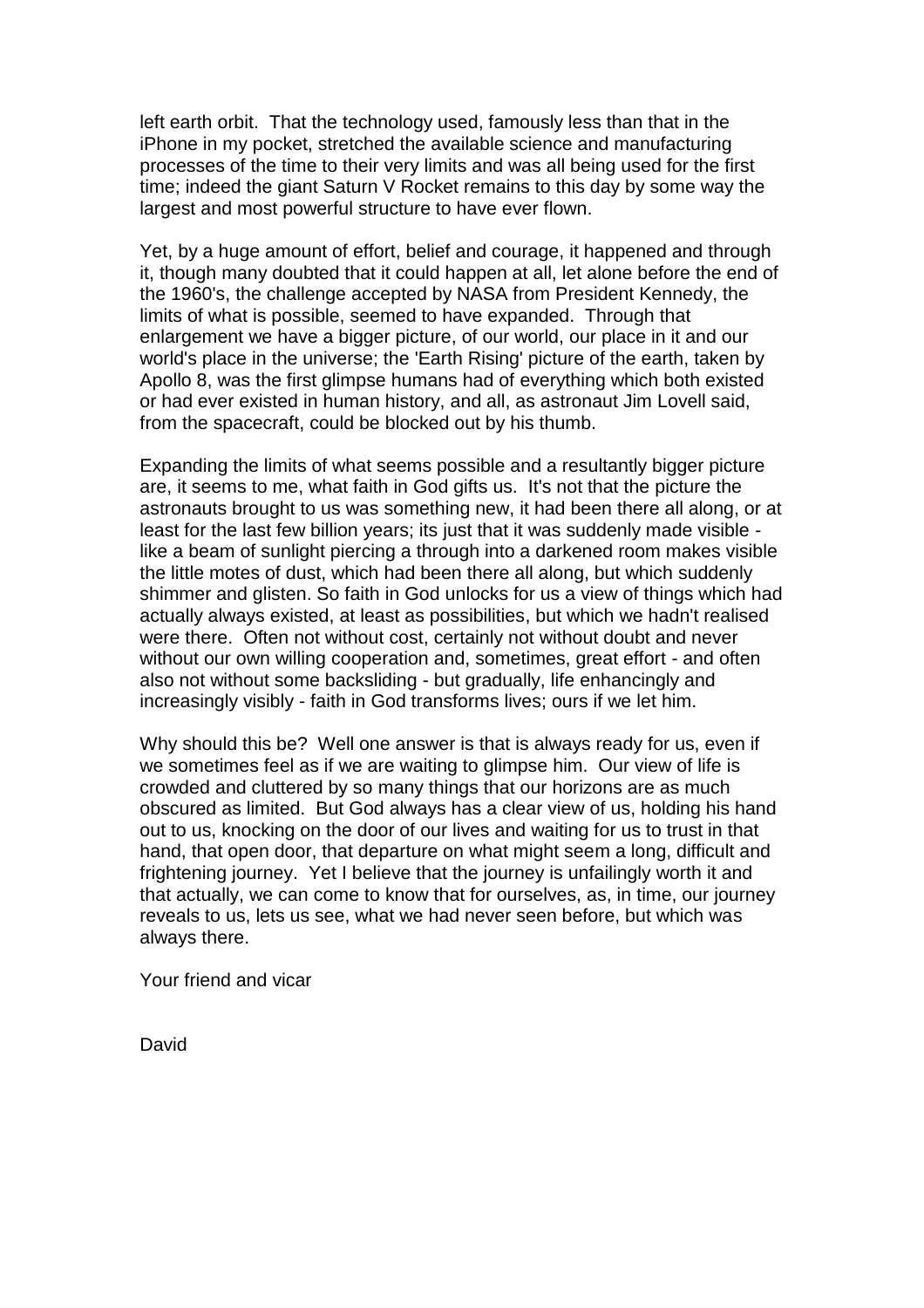-------------------------------------------------------------------------------------------------

Vicar's Letter June 2019

Dear Friends

To the best of my knowledge, the word "shallow" cannot be said in one word in French ("peu profond"); another difficult word to translate is "cogent" (how different is it from "coherent"?); other delightful English words: flabbergasted; mind-boggling; the countless nouns and verbs describing sight, light, and sounds (glisten, glare, gleam , rustle, etc...) are similarly without a parallel word. Another English word with no one-word French equivalent is "Peck", which translated into French is "Donner de coupe de la bec" or "Attack with the front of the beak."

It seems that in fact every language has words and concepts with no single equivalent in other languages. For example, there is no "logic" nor "romance" in Chinese (ok, there are modern day phonetic translations). Try translating/explaining the Danish "hygge" to English. A friend of mine says that there is no foreign equivalent for the word "stuff" in its "collection of things" sense. According to former US President George W Bush "...the problem with the French is that they don't have a word for entrepreneur." Although, with this in mind we might reflect that neither does Portuguese have the words "bully" or "impeach".

This aspect of translating words popped into my mind this week when I read that Bristol University said that its Dr Gerard Cheshire had "succeeded where countless cryptographers, (including Alan Turing!) linguistics scholars and computer programs have failed" by identifying the language and purpose of a mysterious and apparently coded 15th-century text, the 'Voynich Manuscript. Although the meaning of the volume, held at Yale University, had eluded experts for more than a century, the university said Cheshire had solved the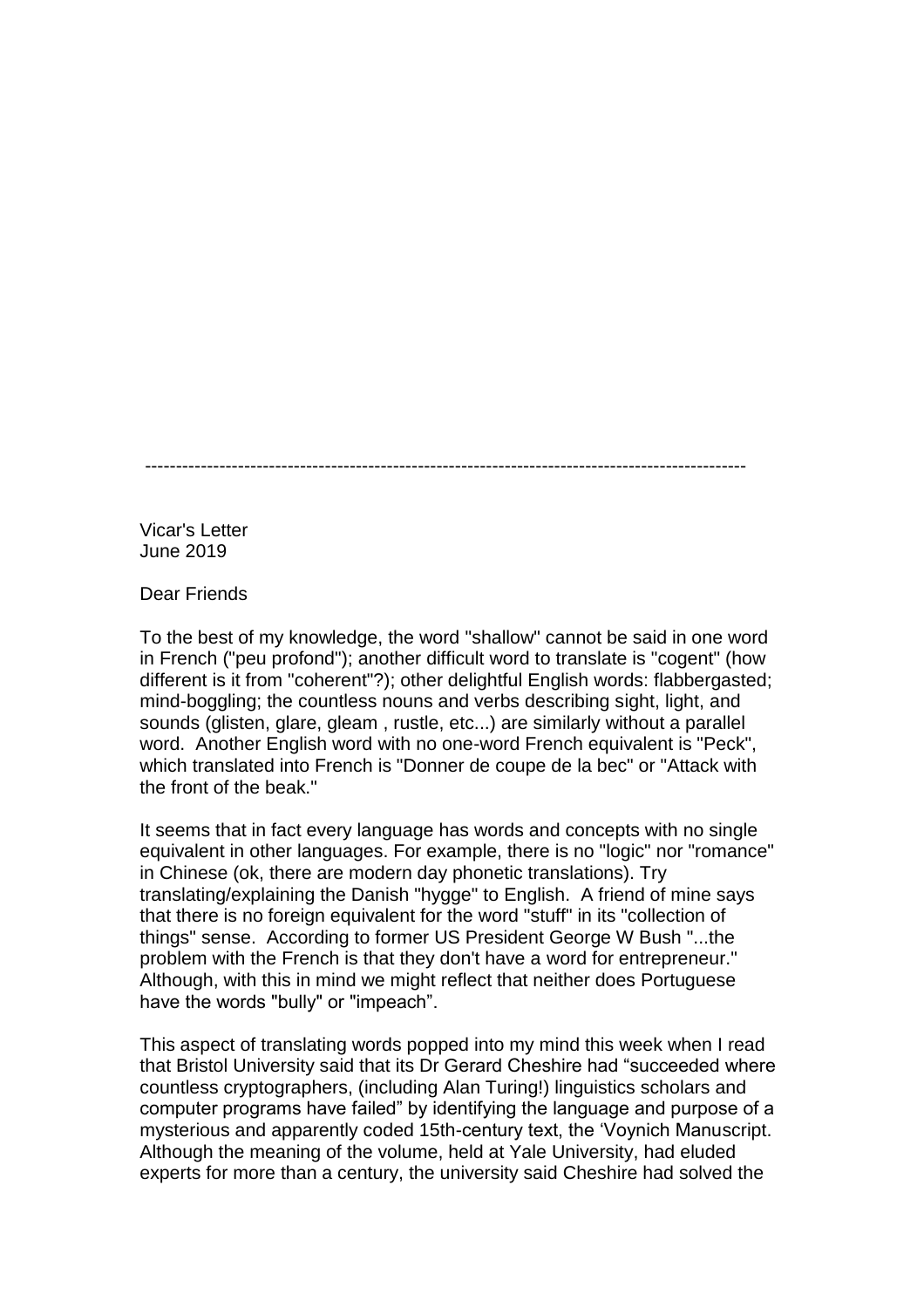puzzle in just two weeks "using a combination of lateral thinking and ingenuity". Cheshire argued Voynich was a therapeutic reference book composed by nuns for Maria of Castile, queen of Aragon, and the sole surviving text written in a lost language called "proto-Romance". He described his findings as "one of the most important developments to date in Romance linguistics". Although in the last few days the University has backtracked a little, claiming that this still remains an unproven theory, Dr Cheshire has not, heralding his breakthrough as being even more important that the discovery of the meaning of the manuscript, because, through it, we might have knowledge not just about the language itself, but of the whole 'Proto Romance' culture, society and civilisation, of which it is the only (known) survivor.

How we know about a society, an event or a person from the past is necessarily only communicated to us through what it leaves behind and points to; in the case of history this would be things like written documents, art and archaeology. As we look in June towards the great Christian feast of Pentecost however, it seems to me that it is of crucial importance to us in understanding, finding out about and indeed experiencing Easter –in fact I'd go so far as to say that if it weren't for Pentecost, we wouldn't even know about Easter!

Consider the backstory. Jesus spent forty days with his disciples, (before they were to transformed into 'apostles' at Pentecost), they were no doubt a bit bereft when he ascended back to his father, but he had to do this if he was not to be limited to their time and place but to be what he was meant to be – feeling perhaps a bit like parents watching their children go off to university!

More than that, seven days after the ascension, the disciples, as they still were, joined thousands of others in Jerusalem at 'the feast of weeks', the end of the Passover festival in which the first sheaf of the barley harvest would be offered before God in the temple, anticipating the greater harvest that was to come in the summer. Well on the fiftieth day after Passover (Pentecost comes from the greek word for fifty, ie pent – five), that harvest was begun for the disciples, who were then turned into apostles, by the result of Jesus becoming for all ages; the holy spirit came and as the memory of all Isreal celebrated the deliverance from Egyptian bondage, so the apostles could show that muliti ethnic jewish population that deliverance from all that enslaves and holds us in bondage is available, and that what God uttered through the prophet Joel had come true,

"And in the last days it shall be, God declares, that I will pour out my Spirit on all flesh, and your sons and your daughters shall prophesy, and your young men shall see visions, and your old men shall dream dreams" Acts 2: 16-18

This is why the story of Pentecost is the lens through which we both know about and see the meaning of Easter. It promises that whatever happens to us in life, Jesus is there with us through his holy spirit. It shows that, just as the three thousand souls who were added to the Church on that first Pentecost Sunday were from all corners of the Roman world – just as in fact the population of Rome itself was – so the narrative arc of Acts shows the Easter story being carried out of Jerusalem to the ends of the earth (as they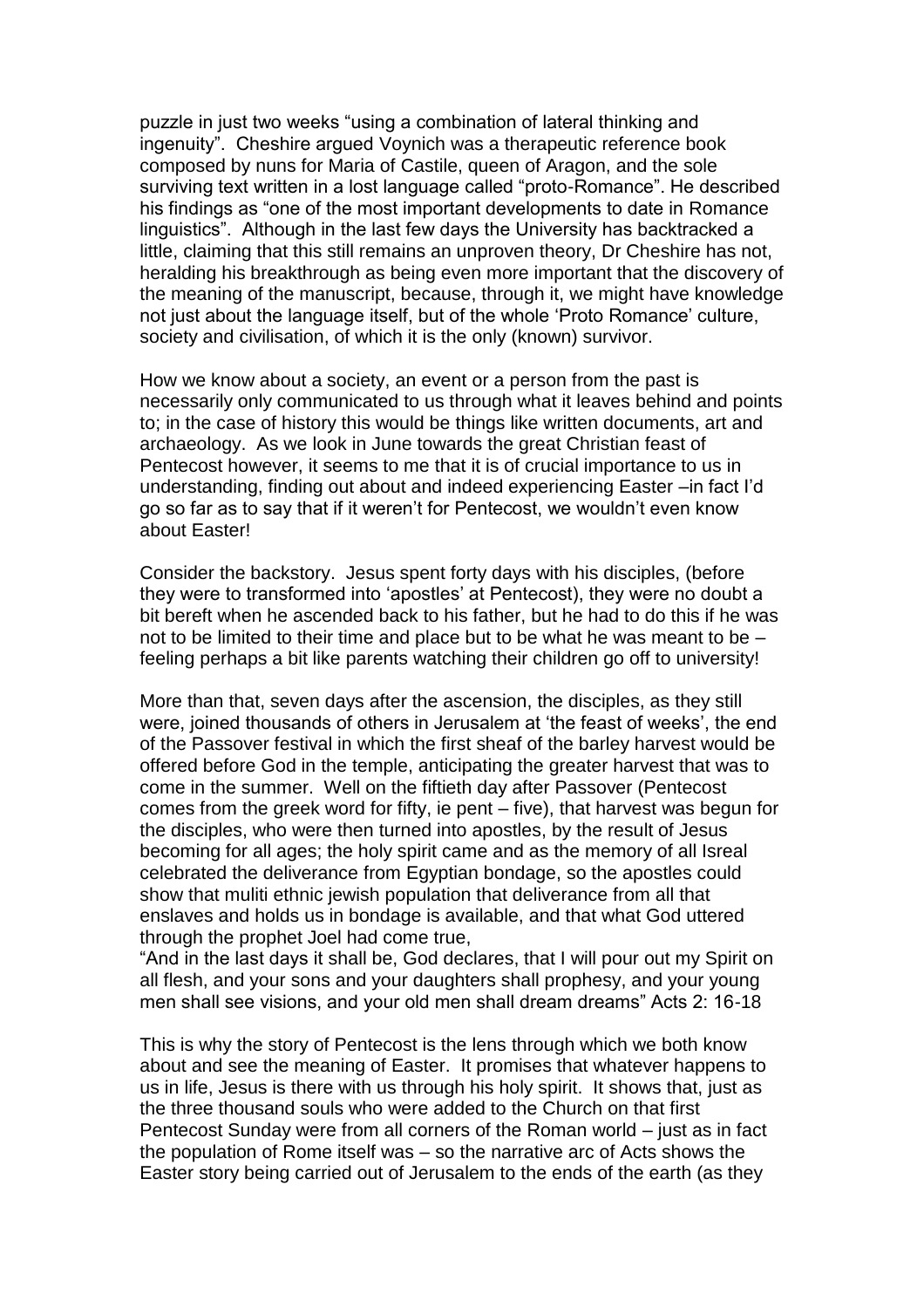understood it at the time!). It shows that people knew about Easter because of and through Pentecost. It finally points beyond even that, to a promise of fulfilment of which we can catch wonderful glimpses in the fulfilments that the work of the holy spirit is able to work in us, if only we let it. If the Voynich manuscript is the only lens through which we may see the whole proto Romance culture, then our understanding of Easter is in the same way shown to us through the lens of Pentecost; it might not be able to be understood logically, but there's no end, in the true meaning of the word, to the romance.

Your friend and vicar **David** 

-------------------------------------------------------------------------------------------------

Vicar's Letter May 2019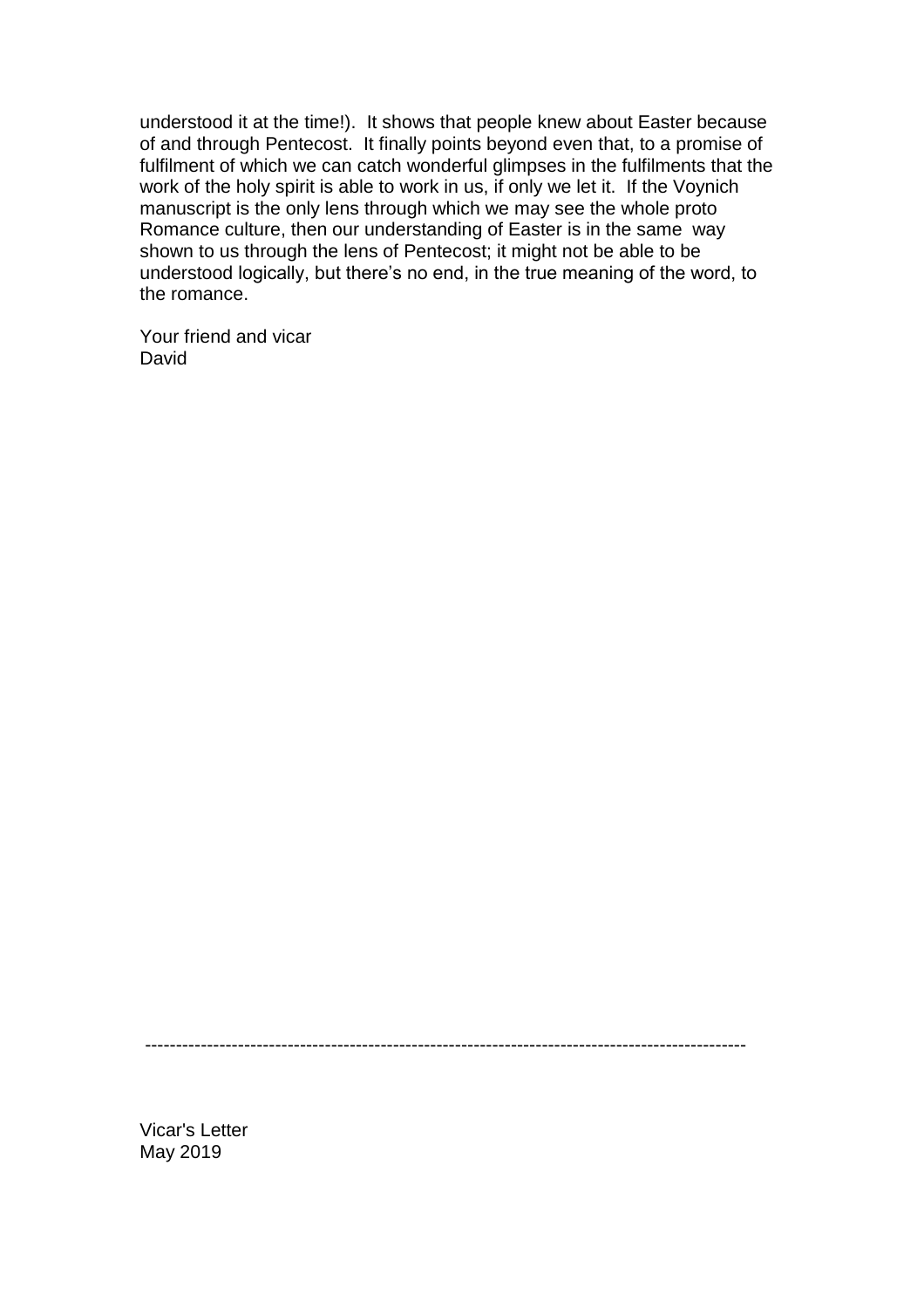### Dear Friends

Maybe because they are traditionally times of family gatherings, Christian festivals, especially Easter and Christmas, sometimes draw up and carry with them some of our deepest family memories. If we are going to remember and miss someone we have loved and lost, we will do it now. As we contemplate the Bible readings of the women bearing spices and wishing they could at least anoint the one they miss, we might also think about the many people who will visit graves and memorial plaques over the eater weekend, 'Renewing flowers, tending the bare earth'. All those 'beautiful useless gestures', all that 'love poured out in silence' is, I believe, somehow gathered together in these three days and sown deep in the ground of God's love, ready for the day when he will make all things new again.

"The love that's poured in silence at old graves Renewing flowers, tending the bare earth, Is never lost. In him all love is found And sown with him, a seed in the rich ground." To quote a wonderful poem

It's the same motif I think which moves us to decorate the inside of Churches with the signs of renewed life in springtime which flowers represent, the Church being transformed from the bare austerity of plainness in Lent to a wonderfully renewed vibrancy celebrated at easter.

As I was thinking about this transformation, I was reminded of a novel written by the Anglican Author, Susan Hill called 'In the Springtime of Year'. It was written 40 years ago when she was mourning the death of her talented fiancé David Lepine. David was the first organist of the newly built Coventry Cathedral and he died suddenly, of a coronary heart attack, at the age of 43. Susan Hill wrote this novel to express her pain, and it is a moving and intimate tale of the process of grieving. Ruth, the central character mourns the sudden death of her husband Ben who was killed by a falling tree in a freak accident. A year after his death she has started to come to terms with her loss. She goes with Jo, Ben's younger brother, to the village churchyard on Easter morning. Susan Hill writes:

'They had reached the Lych gate. Jo was pointing. She looked…

The churchyard was brilliant as a garden with the patterned flowers, almost every grave was decked out in growing white and blue, pink and butter-yellow, and underneath it all, the watery moss and the vivid grass; it was as though all the people had indeed truly risen and were dancing in the sunshine, there was nothing but rejoicing and release. She walked slowly across the turf to the side of the church and stood, looking towards Ben's grave. It was like a sunburst. She did not need, or want, to go nearer.

Jo touched her arm. 'You see,' he said, his voice full of wonder, 'it did happen. It does. It's true.'

'Did you ever doubt it?'

'Once,' he said carefully, 'one time.'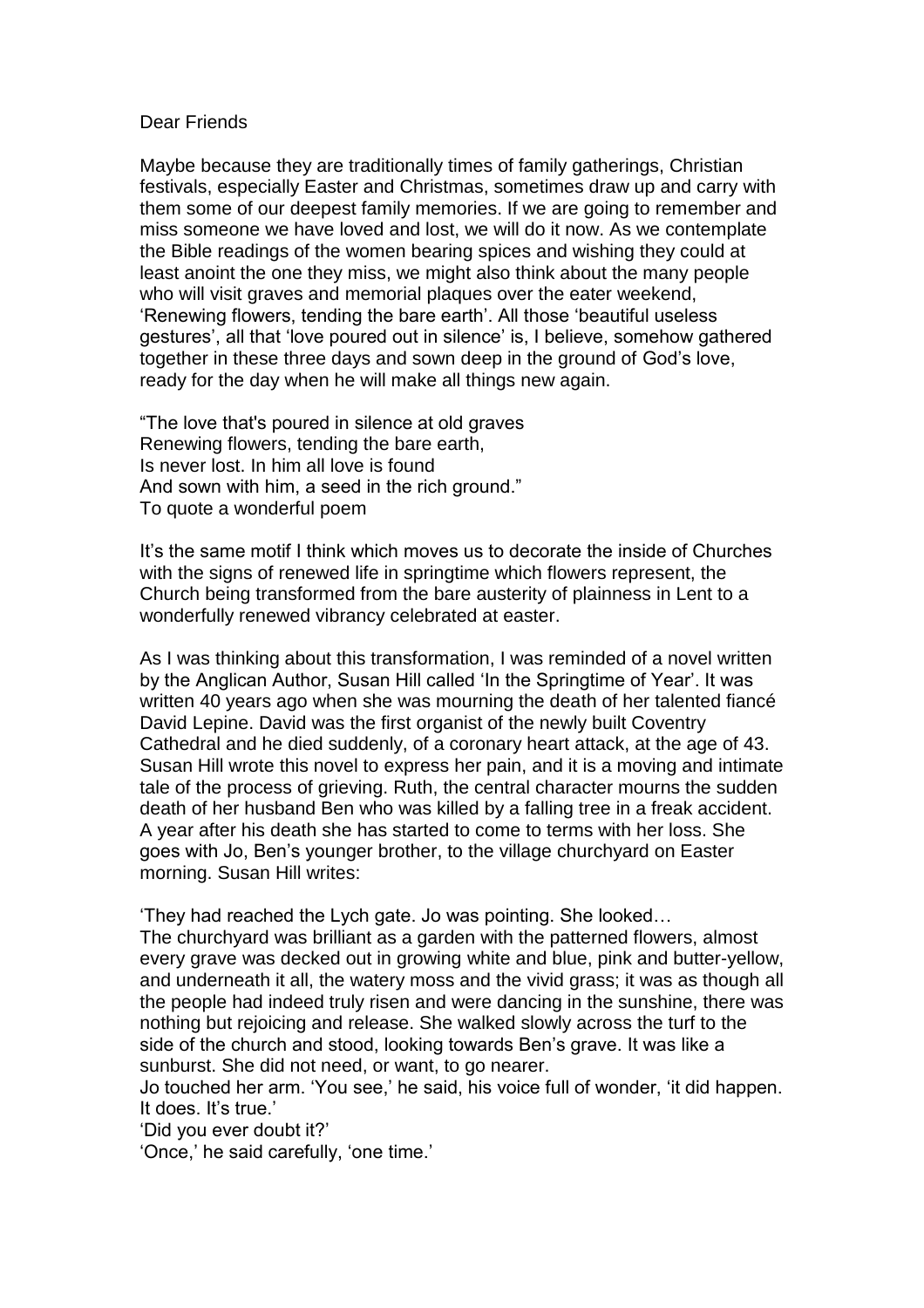Susan Hill offers another powerful image of how we can experience this resurrection joy, and it is an image that tells us that such joy is always linked to faith. Resurrection can be doubted, seen only as an imagined happy ending to the pain of grief. Real life, the life of science and economics and hard fact is not like that. People are born, people die, some are happy and successful, for some life is a series of repeated tragedies.

Think of how the liberating power of resurrection is pictured in the Easter stories: Matthew speaks of an earthquake, of an angel descending from heaven and rolling back the stone from the tomb and sitting on it. The guards, the representatives of the governing forces of oppression and violence and death shook, and their power was no more. We are asked through these dramatic pictures to imagine that reality has changed. The order of the world is shaken, heaven and earth are linked, angels come with the dawning of a new day.

But the centre of the story is not the dramatic effects that signal the action of God but rather the fear and joy of Mary Magdalene and the other Mary as they run to tell the disciples what they have seen. The centre is in their sudden meeting with Jesus; Jesus who stands in the path, and greets them. 'And they came to him, took hold of his feet, and worshipped him'. Perhaps, and it is has to be a perhaps, because to see it requires trust and perception, the world has been changed. Faith, trust, will always be accompanied by its darker sister doubt, but it needs sister doubt so that it loses its naivete and doesn't become arrogant, triumphalist or intolerant of other voices.

The centre of the easter story is joy, but it isn't I think the kind of unqualified exclusive inward looking joy which we might feel if we say received a present of something we quite liked or if our favourite football team won a trophy. The centre of the easter joy is a joy which is born out of the experience of pain, loss and sorrow and has somehow found a way through; which acknowledges that joy is not all that there is to life, but that we can find joy in life anyway

"He blesses every love that weeps and grieves And makes our grief the pangs of a new birth."

Your friend and vicar

David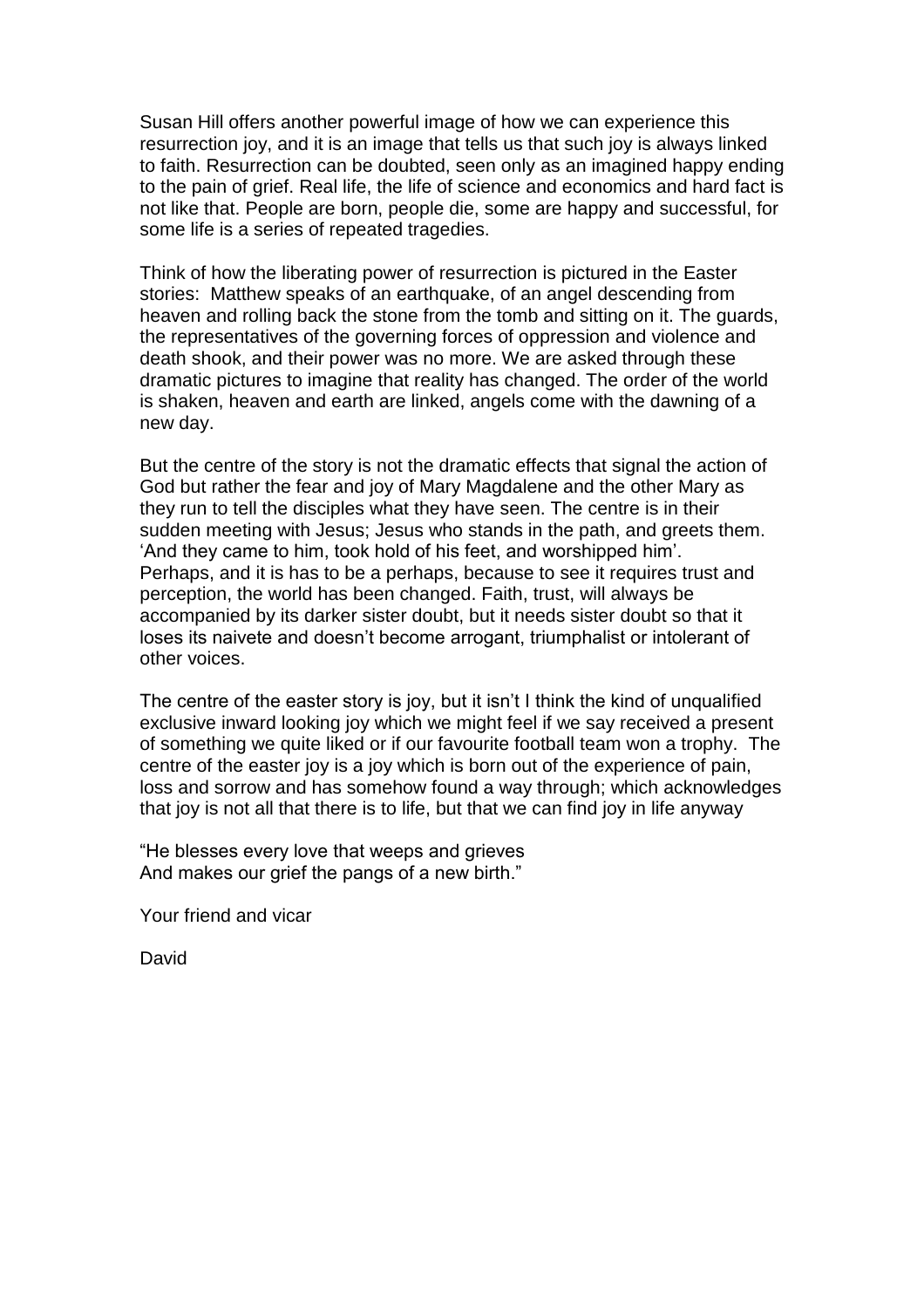--------------------------------------------------------------------------------------------

Vicar's Letter April 2019

Dear Friends

On 18 March 2107 Frenchman Eric Barone (also known as Le Baron Rouge, or Red Devil), beat his own downhill speed record by topping 141mph on a ski slope in the French resort of Vars. The record tops Barone's previous effort from 2015, which saw him reach 223,3 Km/h (138.75 mph) on the same ski track.

Once a stunt double for actors such as Sylvester Stallone and Jean-Claude Van Damme, Barone has always held a fascination with speed and has been setting bicycle speed records since the early nineties.

56 Year old Barone also holds the record for the fastest speed achieved travelling downhill on a volcano with a prototype bicycle. Set back in 2002, Barone was clocked at a mere 172 kilometres per hour (107 mph) while descending the Cerro Negro volcano in Nicaragua. Moments later, Barone's fork broke away from the frame of his bike causing a shocking crash that you really, really shouldn't watch if you're at all squeamish (but you can if you want to on You Tube!)

"The only thing propelling Eric was gravity", explained his engineer, "so Eric's bike, helmet and latex suit were all designed to minimise air resistance. We made a 3D scan of the bike with Eric sitting on it and then added external 'fairings' to the frame to get an optimal airflow to make him as aerodynamic as possible.

The picture of Le Baron Rouge hurtling by the sheer force of gravity down a snowy mountainside is in marked contrast with another picture which sprang at once to my mind when I first heard about Mssr Barone and his 141.5mph. The story which I thought of, and which might perhaps be one way of thinking about the Easter story as well is one with which you might already be familiar. It's the story of Alfred Wainwright, the Blackburn lad who, in 1930 took the train to Windermere from Blackburn and walked up Orrest Head, the path to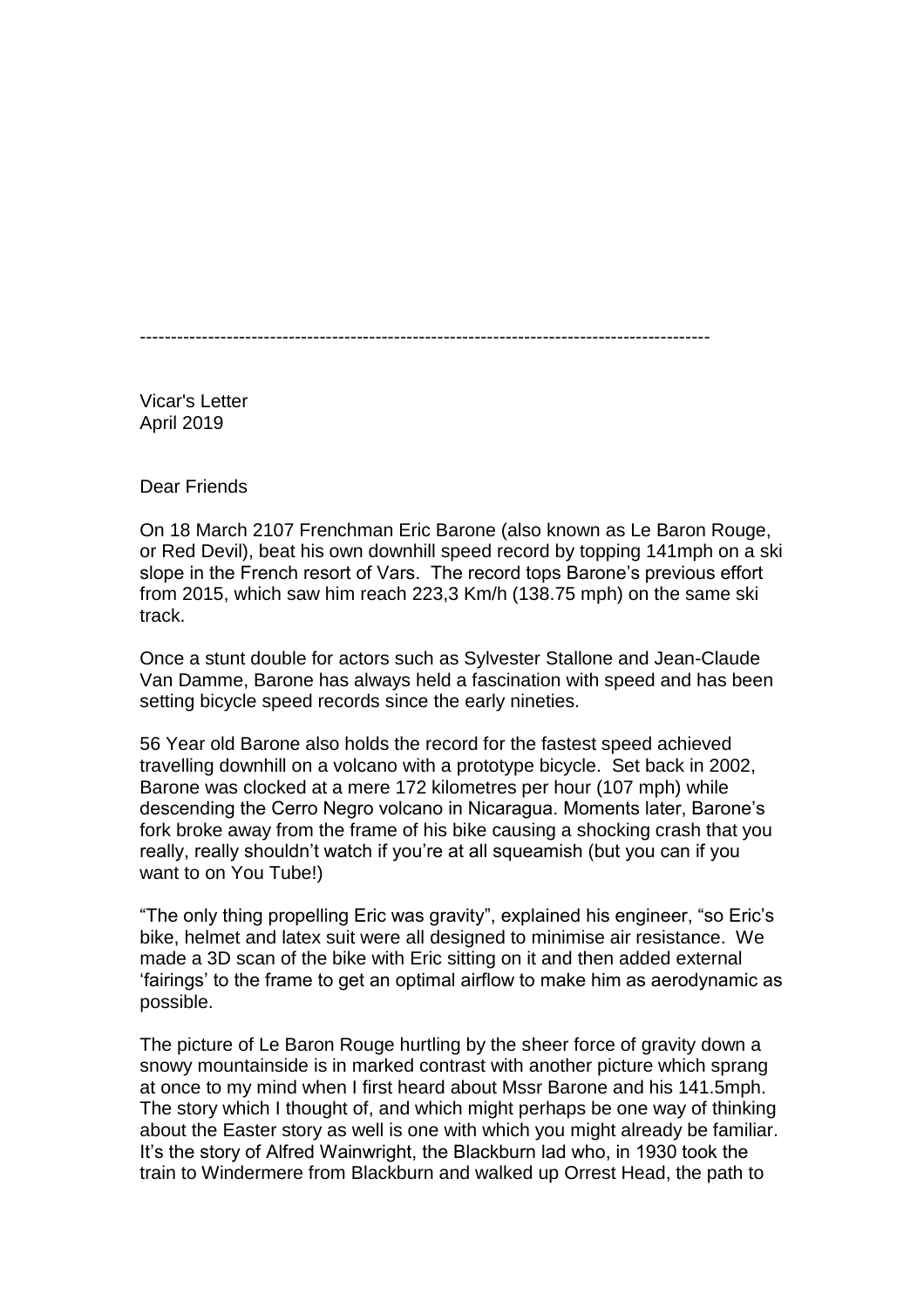which, you might know, begins just across the road from Windermere railway station. If you do know that path which Waimwright took, you will know that it is almost entirely covered with thick woodland, through which only brief glimpses of the sky, whatever it might be like that day, and even briefer glimpses of the growing panorama of the lakes and mountains around the walk, may be glimpsed. But, on reaching the top, and emerging from the woods, a glorious vista of the whole southern Lake District, springs into view, 'like drawing back a curtain' was how Wainwright described it, and it was to be an experience which transformed his life…..but let Alfred tell it in his own words:

'These few hours on Orrest Head cast a spell that changed my life. I was totally transfixed, unable to believe my eyes. I had never seen anything like this. I saw mountain ranges, one after another, the nearer starkly etched, those beyond fading into the blue distance. Rich woodlands, emerald pastures and the shimmering water of the lake below added to a pageant of loveliness, a glorious panorama that held me enthralled. I had seen landscapes of rural beauty pictured in the local art gallery, but here was no painted canvas; this was real. This was truth. God was in his heaven that day and I a humble worshipper.'

Alfred Wainwright left Blackburn and moved to Kendal, where, as Borough Treasurer from 1948 to 1967, he mapped out walks and both wrote and illustrated the books of walks which were to open up his beloved vistas and panoramas for many others over the years, and still do.

So how does this relate to Easter, you might ask, and to Mssr Le Baron? Well, imagine walking through those woods, and knowing that there was a marvellous view somewhere to be seen but only catching brief glimpses. Imagine, eventually, emerging and having your world view transformed. Imagine then being able, with the brave baron, to hurtle through that mountain landscape at a speed that no-one has ever been able to achieve before. That, I suggest, is one way in which we might experience for ourselves the exhilarating, transforming, sometimes frightening picture which is the rolling away of the stone in the Easter story: to allow ourselves to emerge out of whatever tomb we might find ourselves in and see and experience a life so much in contrast with anything we had known before that it changes and transforms our life – just as it did Wainwright's all those years ago. It has been put so marvellously in a poem I know, and much better than I can say that I'll end on this wonderful picture;

Lost in your own dark wood, alone, astray, You pause, as though some secret were disclosed, As though some heavy stone were rolled away.

You glimpse the sky above you, wan and grey, Wide through these shadowed branches interposed, Wide as an empty tomb on Easter Day.

And then Love calls your name, you hear Him say: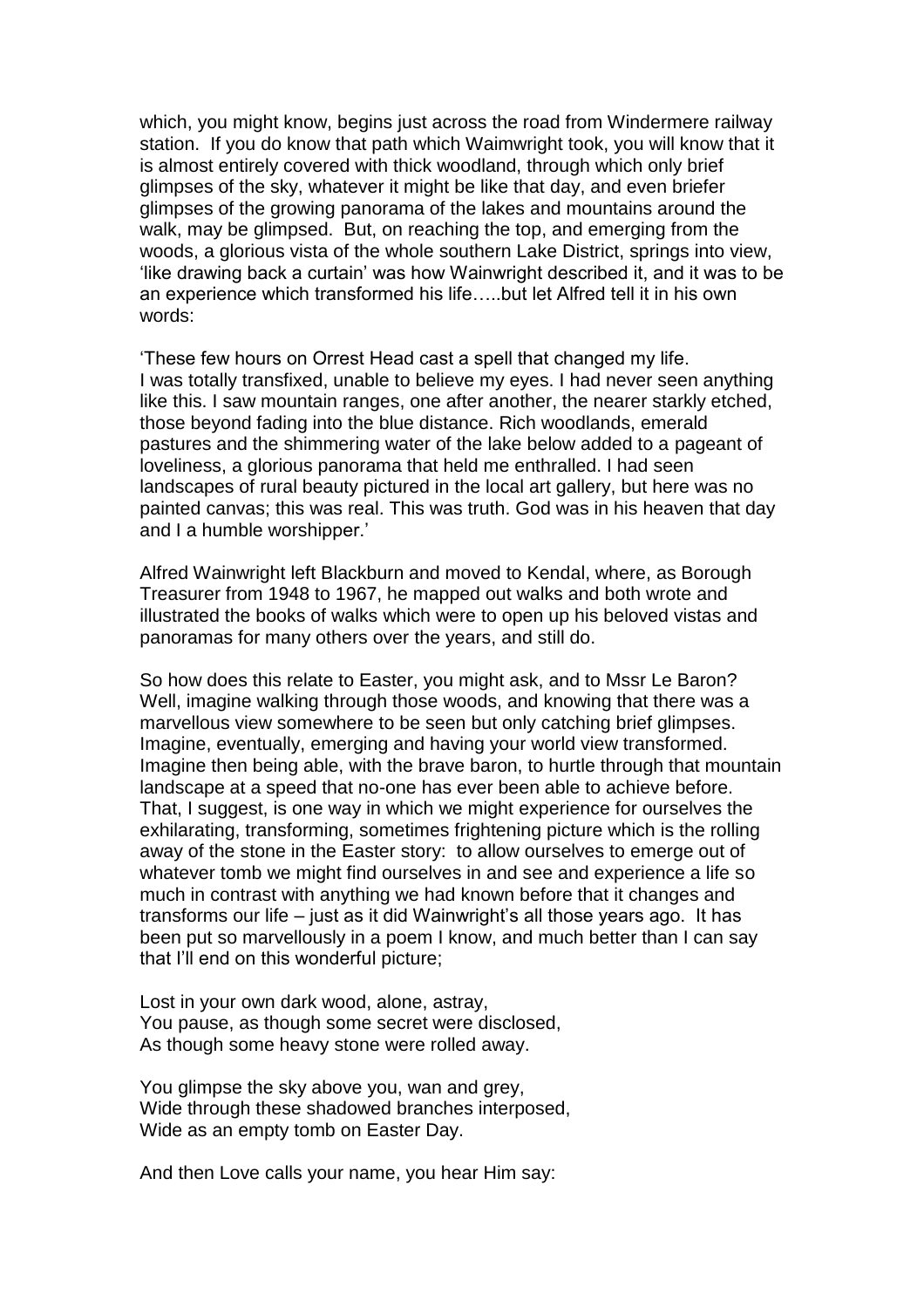The way is open, death has been deposed, As though some heavy stone were rolled away, And you are free at last on Easter Day.

Your friend and vicar

David

--------------------------------------------------------------------------------------------

Vicar's Letter March 2019

Dear Friends

I know of a lady who lives in a gentrified flat in London who has one large wallspace in her living room which is completely devoid of decoration, indeed, crying out it would seem, for a centrepiece. She doesn't want it filled by a ready framed picture a daffodils, she explains, and she is successful enough to be able to afford to purchase interesting and unique art works. She has been to art fairs and consulted with experts and is aware of "a whole world of beauty and interest arrayed before her". And that, she says, is the problem, and the reason that the wall stays, two years after she moved in, stubbornly blank. She is, she says, "paralysed by choice"; its not that she has no idea what to put on her wall, its that there's too much to choose from!

This seems to be a currently trending phenomena, at least as a First World Problem, and psychologists have dubbed it 'Choice Paralysis'; being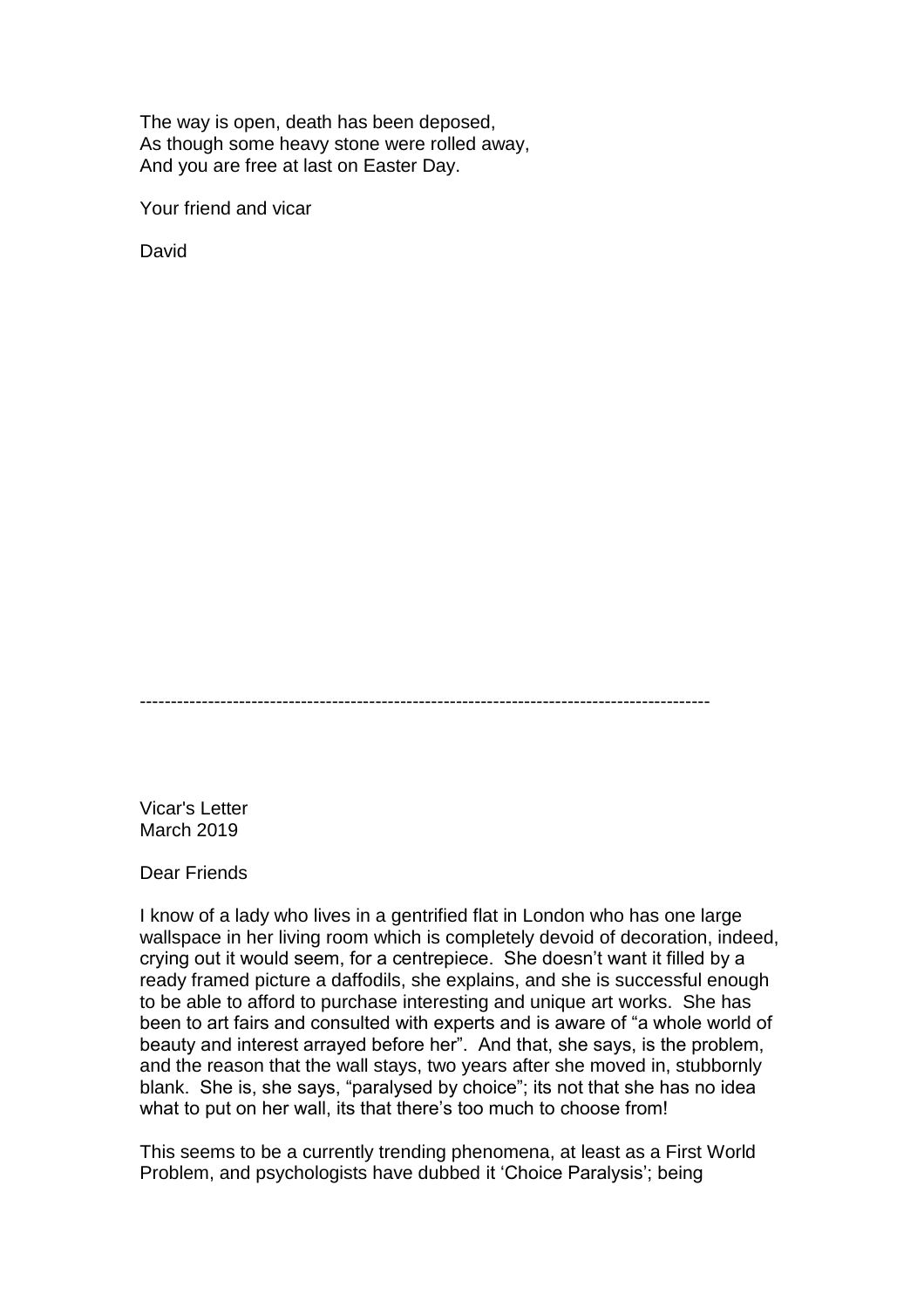overwhelmed by the range of choices available. The lady's blank wall may show us that the internet has not created this paralysis, but it has meant that more and more of us are experiencing it. I remember queuing outside for what seemed like hours around the walls of the main cinema in the town near to where I grew up to see the Steven Speilberg blockbuster film 'Jaws', along with what seemed like every other child my age in the area. Quite whether the wait was worth it is another matter, what I remember most is that no one thought anything of having to queue, it was taken for granted - there was one big screen showing one film which everyone wanted to see (because if you didn't, how could you join in the conversation in the school playground the next day?). Now it is quite different. I have spent many wasted hours of my life scrolling through the Netflix Homepage (many more than I must have queued up to see 'Jaws') dutifully noting the endless options, many or all of which I could happily watch, and managing, in the end, to watch none! The problem is not, as Bruce Springsteen said "57 channels, and nothin' on", but rather that there are endless channels with way too much on.

Another memory from near the time of my queue to see Jaws is of watching the 1978 Morecambe and Wise Christmas special on BBC1 on Christmas Day 1978. Now I know that this is a memory shared with at least half of you who are reading this letter who were alive and sentient at the time. How do I know this? Because it is estimated that that show was watched by at least 28 million viewers, or roughly half the population of the UK at the time, the greatest number ever for a UK non royal or sporting programme. Again, quite apart from the merits of the show or the act it contained (and opinion is, to my eyes at any rate, surprisingly divided on how well the duo have aged with time), it was the common shared experience that society was much more united by then than it is now, partly because of the plethora of streamed services providing us with such overwhelming choice. Its possible to sit in front of your internet connected TV aware that nearly everything that you might ever want to watch is available to you, (including the 1978 Morecambe and Wise Christmas Special – definitely worth it in my view!). Its possible to be paralysed by that realisation, or at least become aware that the Cultural Blockbuster, the show everyone is watching, the album or song everyone is listening to, belongs in the rather more innocent days of three channels on the TV and one screen at the cinema.

It's not only TV which has this individualising effect. I have access to more music than I could possibly have dreamed of even 20 years ago; whether through Spotify, Napster or one word to Alexa I can summon up in an instant songs which I would have gone on an odyssey (say about 20 years), of searching through record shops, market stalls and record fairs, to find. If I hear, now, a song which I like and don't know what it is, one tap on my mobile brings up not only the name of the song and artist, but the song itself, many videos and a wealth of detail about it, and instantly. I wonder sometimes whether when something becomes easily available or abundant, an ancient part of our brains tells us to value it less. We have perhaps evolved to value what is scarce, say, mammoth meat, and to be rather blasé about what is all around us, say the views of the valley. So precious was the finding of the second hand single record that I had long sought and had now found, that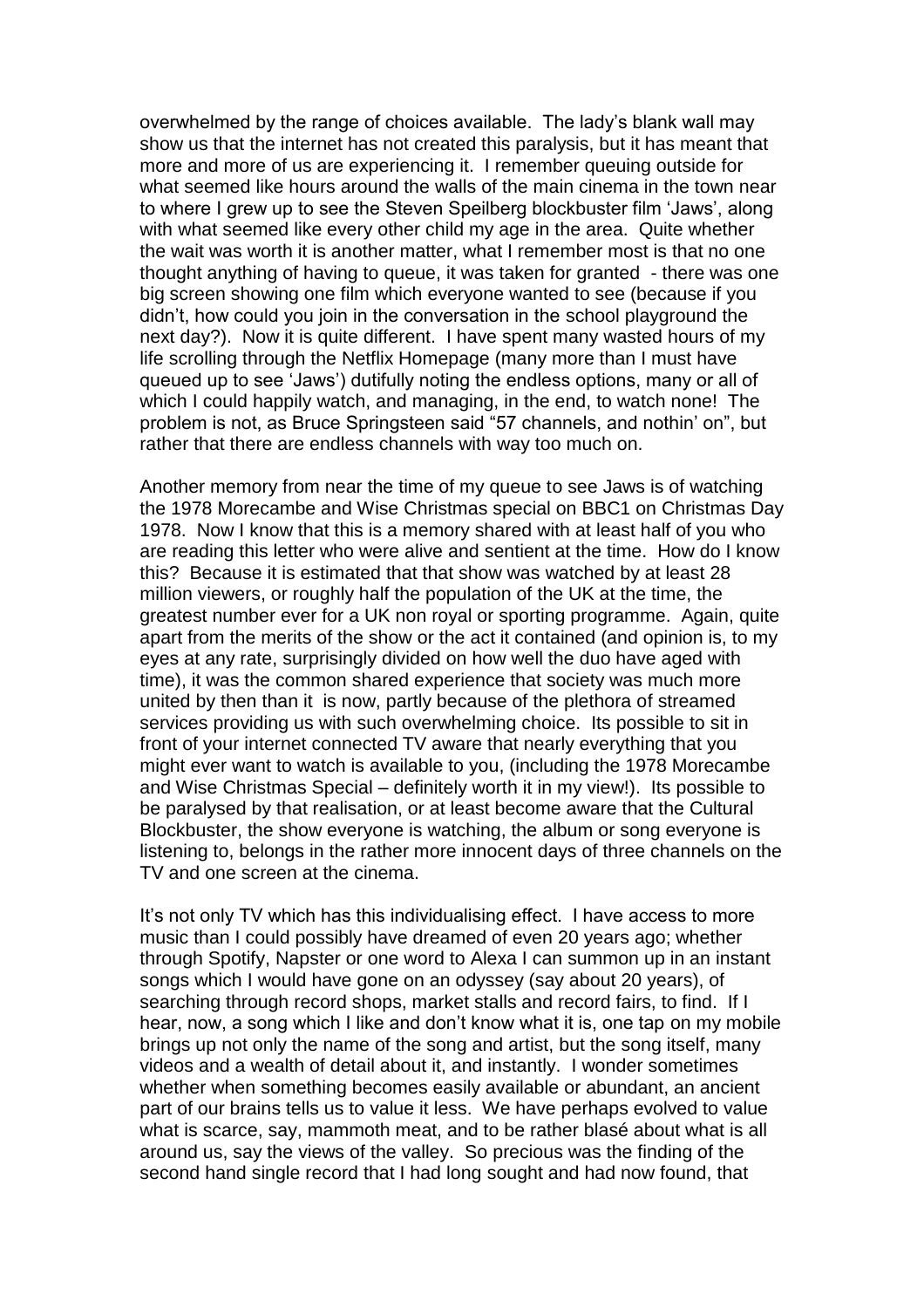listening to it became a religious experience; now I can summon up every different version ever put out, and twenty different videos of it at the click of a switch, and instantly.

So where does that leave Jesus' claim the he is 'The Way', 'The Truth' and 'The Life' in the face of such choice? How does the Church look, to most non Church going people (which is almost everyone), when it claims to have, alone, the path to the kind of life that God wants for us, ie eternal? Not only in relation to other religions, but, I suspect, to any thought system, philosophy of life or self help manual readily available (online, of course), this claim looks increasingly out of step with what society has become, and is still becoming. The Church and its teaching risks, in my eyes, looking to most people, at best rather presumptuous in the face of such readily available choice or at worst increasingly irrelevant in the face of so much relativism.

Perhaps one way out of this seeming clash of cultures, and one not appearing to be going into reverse any time soon, is to realise that sometimes a break from having to choose might be exactly what people might want, or at least need without knowing it. It's said that the reason why President Obama only ever wore grey or blue suits when he was President was that he had so many important decisions to make each day that choosing his clothes was one which he did not want to have in addition. Making choices can become wearying and burdensome. I was driving back from taking one of my children to university recently and, faced with choosing which of all the world's music which was all instantly available to me to put on in the car, I did something I haven't done for many years; to avoid the burden of choice, I put the radio on!

Churches, like radios, may be past the time where they provided that 'Cultural Blockbuster' which was shared by everyone – but they are both still here. Just as radio still has a place so too might the local Church be a place of welcome refuge from the morass of choice descending on us as we leave the church door. Rather than try to compete or to ape that cultural relativism which provides such opportunity but also such weariness outside its doors, I believe that we might become not just a refuge, but a place of peace where, once we leave it and step out of the door once more, we might be refreshed and better equipped to make the best choices we can. In this way going into a Church can help us to make the most of the opportunities our world brings and be able to decide for ourselves what we do and where we go in the world around us; to be able to decide and say for ourselves, and with great joy, "Yes, tonight, it's going to be Morecambe and Wise"!

Your Friend and vicar

David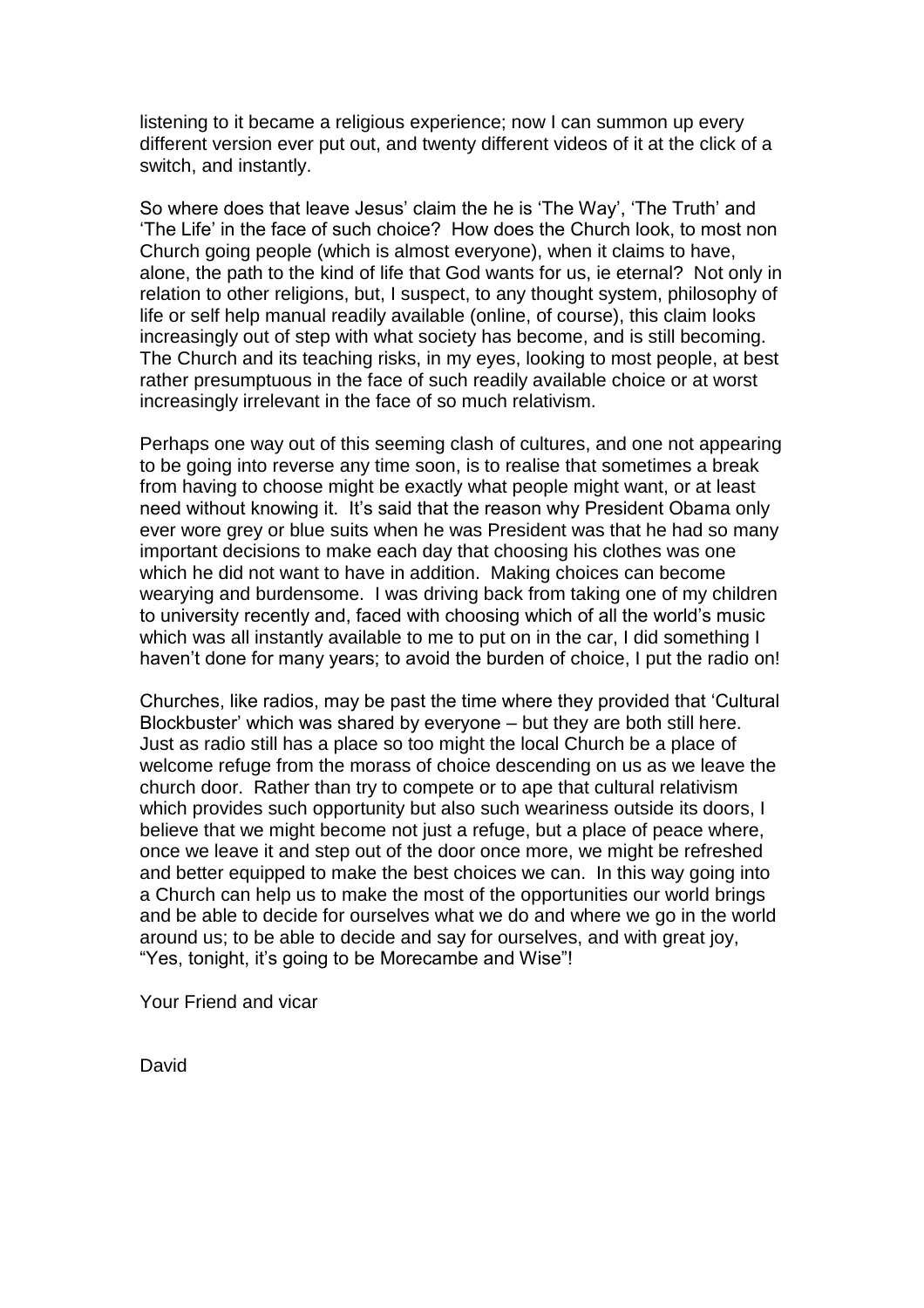-------------------------------------------------------------

Vicar's Letter January 2019

# Dear Friends

I recently saw a painting done in simple black ink on paper in a style which is immediately recognisable as classic Chinese; simple lines, stylised figures and empty spaces suggesting a rich landscape to the mind. I obviously thought that the valley, trees and people walking in the rain the picture depicts was in some glorious corner of China unknown to me. How wrong I was. On looking at the title to the painting I saw immediately that it was of a place I know very well, and, once I had seen the title, immediately recognised. Its title is "Going to Church in the rain, Wasdale Head, 1937". Wasdale Head, in the Lake District, was painted by the Chinese artist Chiang Yee in the style he had been trained in, and was indeed a master of, in 1937 as part of a tour of the Lake district which produced many other Lake District scenes, but portrayed in the Chinese style of painting and were published in a book entitled 'The Silent Traveller: A Chinese Artist in Lakeland' (1937) and which proved very popular. In fact so popular was the book that Chiang produced many other pictures of Britain, including The Tower of London, The Houses of Parliament and many other well known British landmarks, all done in the Chinese style, which were lapped up by the British public at the time, in fact from 1933 to 1955 while he continued to tour the country. An exhibition of Chiang's work entitled 'A Chinese Artist in the Lake District' was recently held at Low Wood Bay, Windermere.

Anyone looking at Chaing's Chinese style pictures of mid Century Britain sees the scene they are looking at through a particular lens. We might in fact see all art functioning in this way; if someone had taken a photograph, for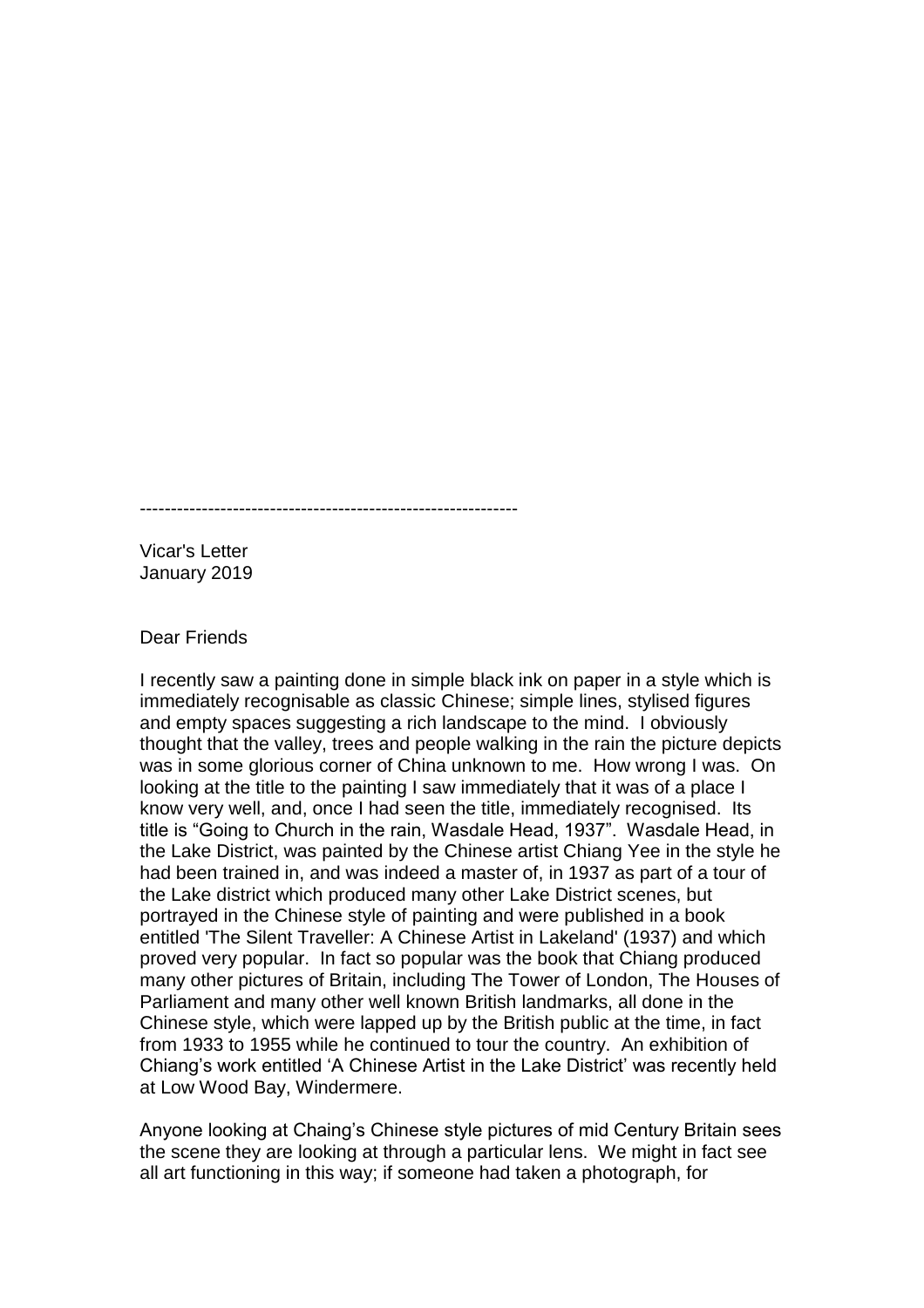example, of Van Gough's windmills, or of L.S. Lowry's scenes of industrial towns, painted in the large part at the same time as Chiang was working, they would not see exactly what was painted on the canvas. Rather the art work represents the reality of the scene depicted and helps us to see it in ways we might not otherwise have appreciated.

Seeing something through a particular lens, or maybe experiencing it too, is perhaps one way that we might consider how we experience God in our lives. Just as Moses experienced God in a burning bush, because the true sight of God would be so overpowering, like looking at the sun through a telescope (not to be recommended!) so we can experience something of God only through the medium of something else; the Bible, Church, prayer, whatever works for you. In fact we can sometimes find ourselves looking at something and realise, like looking at one of Chiang's works, that we are in fact looking at something else, and that something else may actually be God.

Consider for a moment Jesus' answer when he was asked for a picture of God to act as a sign for his work

#### Luke 11:29-32

As the crowds increased, Jesus said, "This is a wicked generation. It asks for a sign, but none will be given it except the sign of Jonah. For as Jonah was a sign to the Ninevites, so also will the Son of Man be to this generation. The Queen of the South will rise at the judgment with the people of this generation and condemn them, for she came from the ends of the earth to listen to Solomon's wisdom; and now something greater than Solomon is here. The men of Nineveh will stand up at the judgment with this generation and condemn it, for they repented at the preaching of Jonah; and now something greater than Jonah is here.

Now this rather at first sight puzzling response to a perfectly understandable request for some picture or guidance is often skirted over by many for whom the only thing that might stand out might be some memory of the Scottish Football results being read out on Saturday tea times (I still don't really know who 'The Queen of the South' is meant to be!). What on earth did Jesus mean, that the whole of Isreal was going to be swallowed up by a great whale?!! Well, in one sense they were, when not long after Jesus in AD 70 a national rebellion against the Romans resulted in the destruction of the Temple and the end of the Jewish state which the Romans had until then tolerated. But I don't think that this is the only meaning of the phrase 'The Sign of Jonah', or in fact the deepest and most effective. I think instead that the sign Jesus talks of points to something deeply profound in both how God showed himself in the Old Testament, which Jesus was pointing to the truth of, and he himself was to embody, and which in turn we ourselves can know.

Jonah finds himself in darkness (inside a whale of course, but maybe in his own life, for a long time before that), because he runs away from God and from God's will for him. The point of the story is that this darkness –or at least our own location of it - is exactly where we will also find ourselves if we too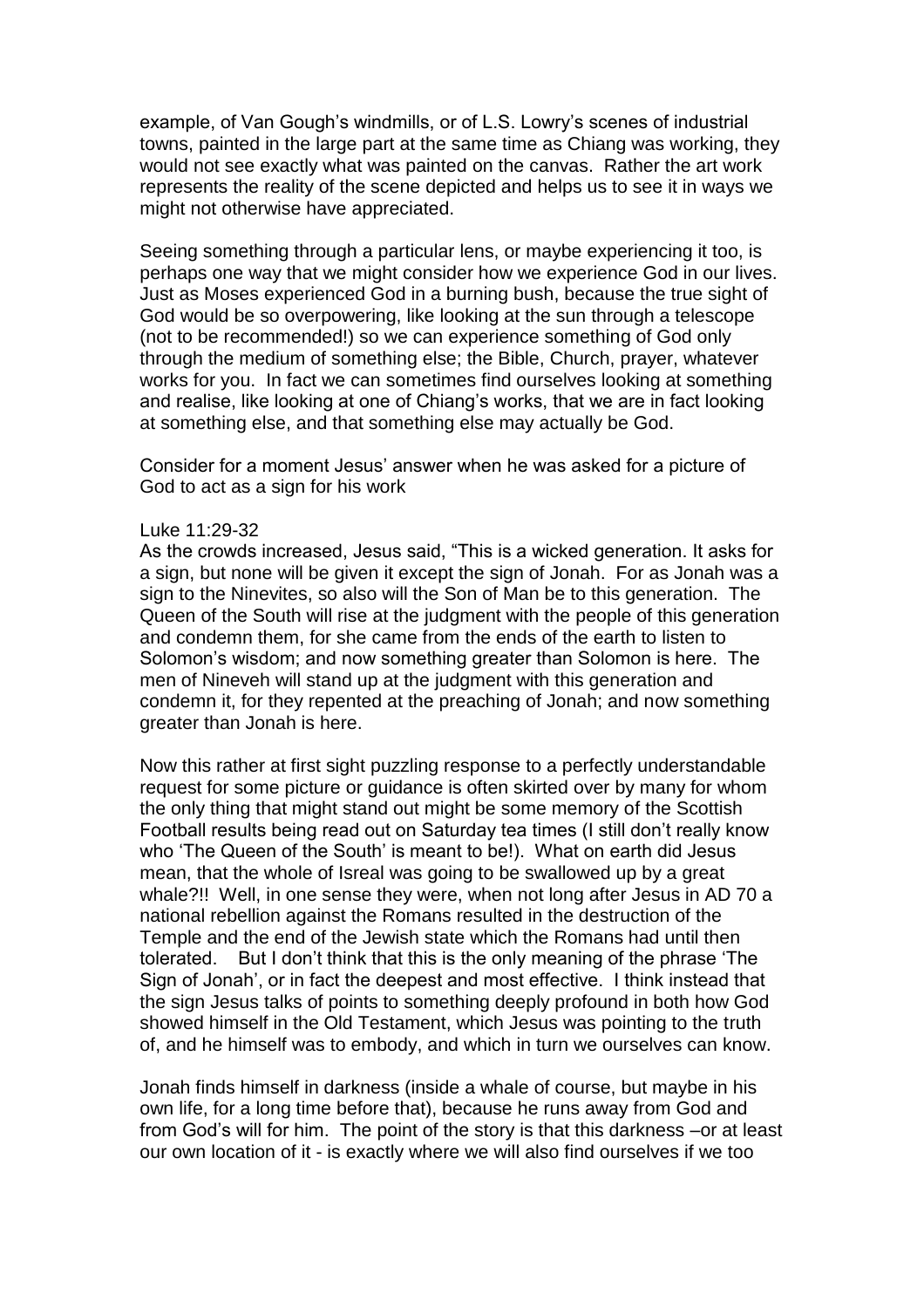run away from God and from what God wants us to do and from what our lives could become if we followed his will for us.

The picture that the Old Testament gives us of God is that this darkness is not where he wants us to be. Indeed not only is it not where he wants us to be but that he'll never leave us there and will come to find us in our own particular darknesses and bring us out, if necessary kicking and screaming! In this way the Old Testament figure of God rescuing us from darkness prefigures the New Testament rescue mission by God which finds its fullest expression in Jesus (just as the Old Testament picture of Jonah in his darkness prefigures our own experience sometimes).

So in this way the darkness in which Jonah finds himself, and in which we sometimes find ourselves too, might in fact end up being creative, redemptive and healing if we can use it, like Jonah did, to re-align ourselves to God's will for us and stop running away from him. Just as Jonah was in quite dramatic fashion spat out of the whale, so we might find ourselves being suddenly brought out of our darkness as soon as we have found God's way too.

The Old Testament shows God as never being content to leave people in the darkness into which their lives have led them through their unwillingness to follow his way and path which, if we do follow it, will lead to fullness of life. On the contrary, he'll cajole, hassle and drag people out if necessary. So God in our own time also will never be content to leave us either in our darkness, but will come and find us, through his son, to find and exit the places which our lives have sometimes inadvertently, sometimes deliberately, led us to – our God is still Jonah's God and he'll never leave us there.

So we can experience the reality of what Jesus is saying, how we come to know God, through not only the lens, as it were of Jesus speaking to people 2,000 years ago, but through the further lens of the story of Jonah, which all of those people would have known, but which was written in fact many hundreds of years before that.

Looking at God through the lens of picture, parable, story, is how the Bible presents God precisely because, like looking at a painting, we can experience the reality it depicts in a much richer, deeper sense than if we were to be handed a boring and restricting set of rules or long paragraphs of description. Sometimes, often because of the lens through which we are looking, we might not at first realise what we are looking at, and that in fact we are often looking at God without realising it. In the same way, you don't have to be an expert in ancient Chinese art to see, in a simple ink and paper sketch done in the Chinese style in 1937, the glories of the Lake District.

Your friend and vicar

David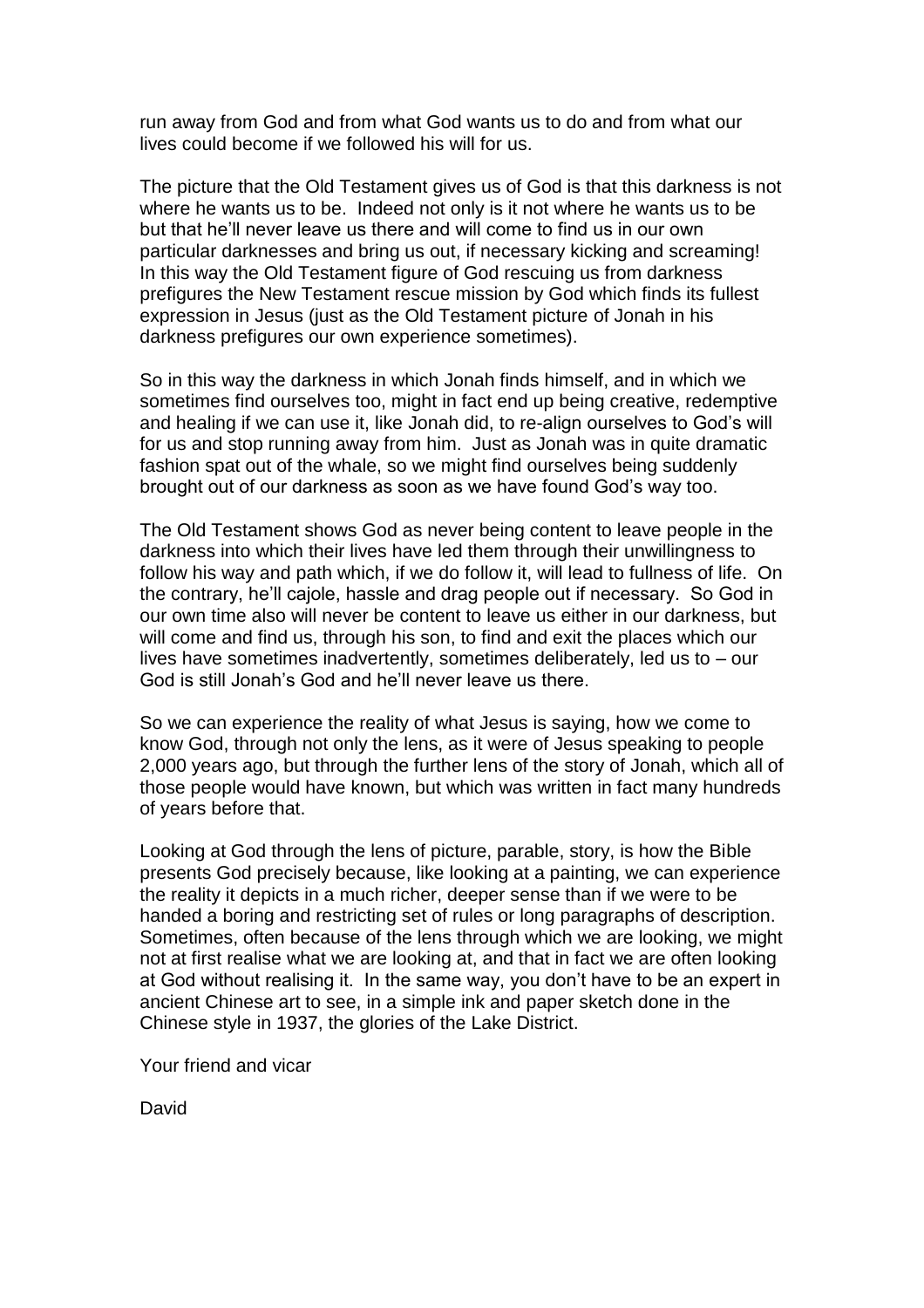'Going to church in the rain, Wasdale Head', 1937, ink on paper, reproduced in 'The Silent Traveller: A Chinese Artist in Lakeland' (1937)

--------------------------------------------------------------------------------------

Vicar's Letter December 2018

Dear Friends

Certainly one contender for the title of the 'World's Most Dangerous Bridge' must go to the Russian Siberia Vitim River crossing. The bridge is 15 meters above the icy water. It is in fact an old railway bridge and not only are its planks not attached to sleepers anymore, or indeed held in place by anything at all, it has no sides and is wide enough for only one vehicle to cross at a time, wide enough just about that is. It's readily viewable on google and on you tube, which has a video of a Landrover crossing it, a hair-raising experience even to watch in the comfort of your own home! Watching the video you are bound to ask yourself why on earth anyone would put their vehicle, not to mention their life in such peril – especially as you can see a perfectly good and safe looking road bridge to the bridge's right!

I once had the good fortune to see a spectacular and enormous bridge being built, the Queen Elizabeth Dartford Crossing Bridge on the M25, which now takes southbound traffic, relieving the old Dartford tunnel which until the bridge was opened took all M25 traffic in both directions, now only taking northbound vehicles. I watched, living close by the area at the time in 1990 as the two arms of the bridge became close and nearer to each other the higher they went. I remember the first time driving over the bridge and the exhilarating sense of height and perspective it gives, as a passenger you can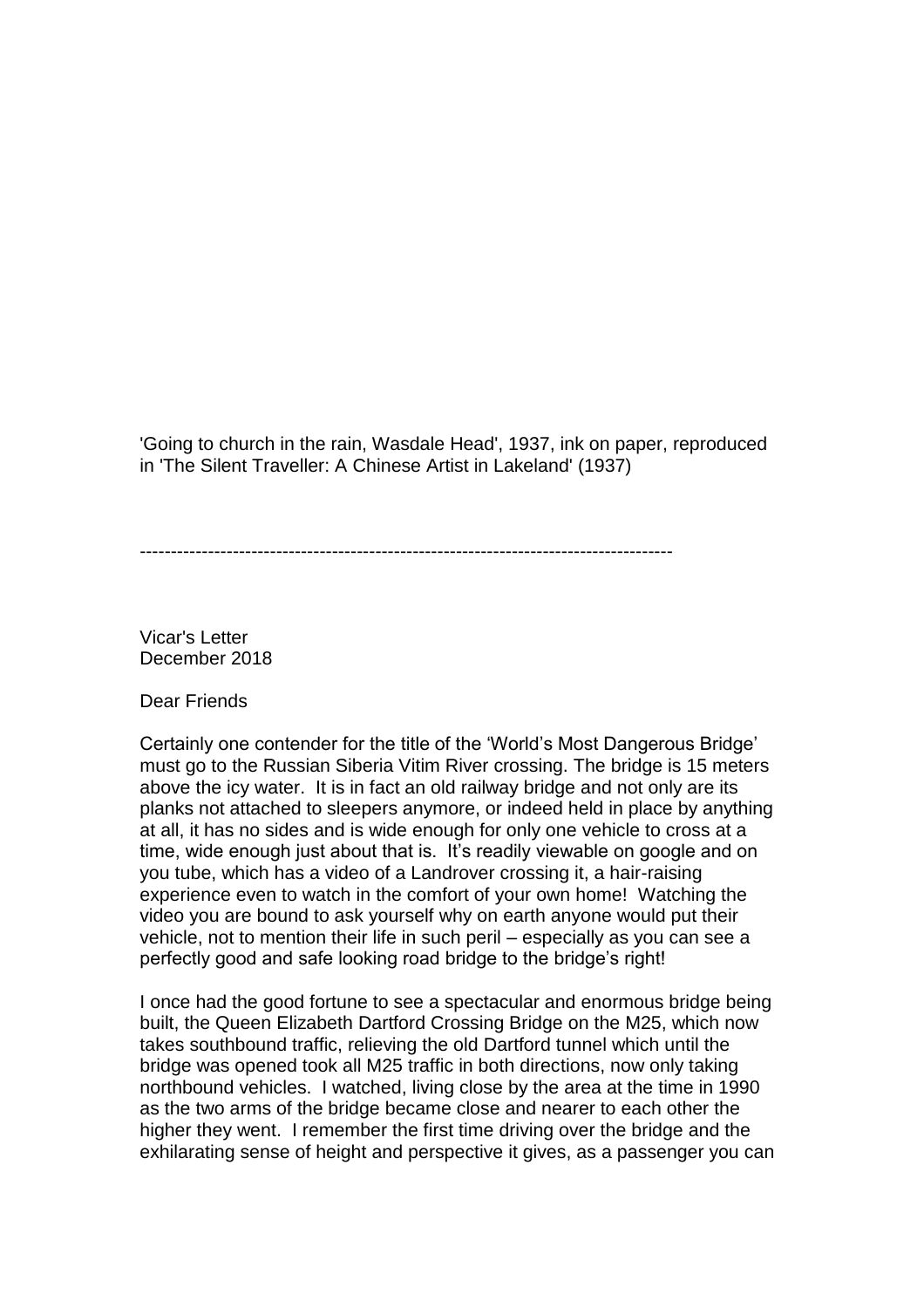make out central London on a clear day to the right – this in marked contrast to the gloomy drabness of the northbound return journey, where the best thing you can do is to remember to pay the Dart Charge online when you get home within 24 hours, or be hit with the consequential fine, like I have been, often.

Well to my knowledge (and if anyone can prove me wrong I'd be interested to learn) the word 'Bridge' is never mentioned in the Bible. But although the actual word is not mentioned there certainly were bridges as we would understand them, and some quite magnificent ones, in the ancient world. What is more the IDEA of a bridge as something connecting two sides, something reaching out and growing closer, like I saw the Queen Elizabeth Bridge become, is certainly not only mentioned many times in the Bible, but is the absolute central truth in it. Consider just as mall collection of Bible verses for a moment;

# John 5:24

Truly, truly, I say to you, whoever hears my word and believes him who sent me has eternal life. He does not come into judgment, but has passed from death to life.

### John 3:18-19

Whoever believes in him is not condemned, but whoever does not believe is condemned already, because he has not believed in the name of the only Son of God. And this is the judgment: the light has come into the world, and people loved the darkness rather than the light because their works were evil.

# Psalm 148:1-14

Praise the Lord! Praise the Lord from the heavens; praise him in the heights! Praise him, all his angels; praise him, all his hosts! Praise him, sun and moon, praise him, all you shining stars! Praise him, you highest heavens, and you waters above the heavens! Let them praise the name of the Lord! For he commanded and they were created. ...

#### Exodus 23:5

If you see the donkey of one who hates you lying down under its burden, you shall refrain from leaving him with it; you shall rescue it with him.

Even if we might not expect to rescue too many stranded donkeys these days it not hard to think of modern day equivalents of those who are overburdened, weighed down and as a result are at odds with others. Its even easier to see many situations where a huge gulf is there to be bridged; think of Syria, Palestine itself or indeed our own divided society and you won't go far without seeing many situations where a bridge of one nature or another might come in useful.

Within individual people, indeed within ourselves if we are honest, we can find many examples of divisions which need to be healed, to be bridged. I might be tempted by the new John Lewis Christmas Advert to buy that new skillet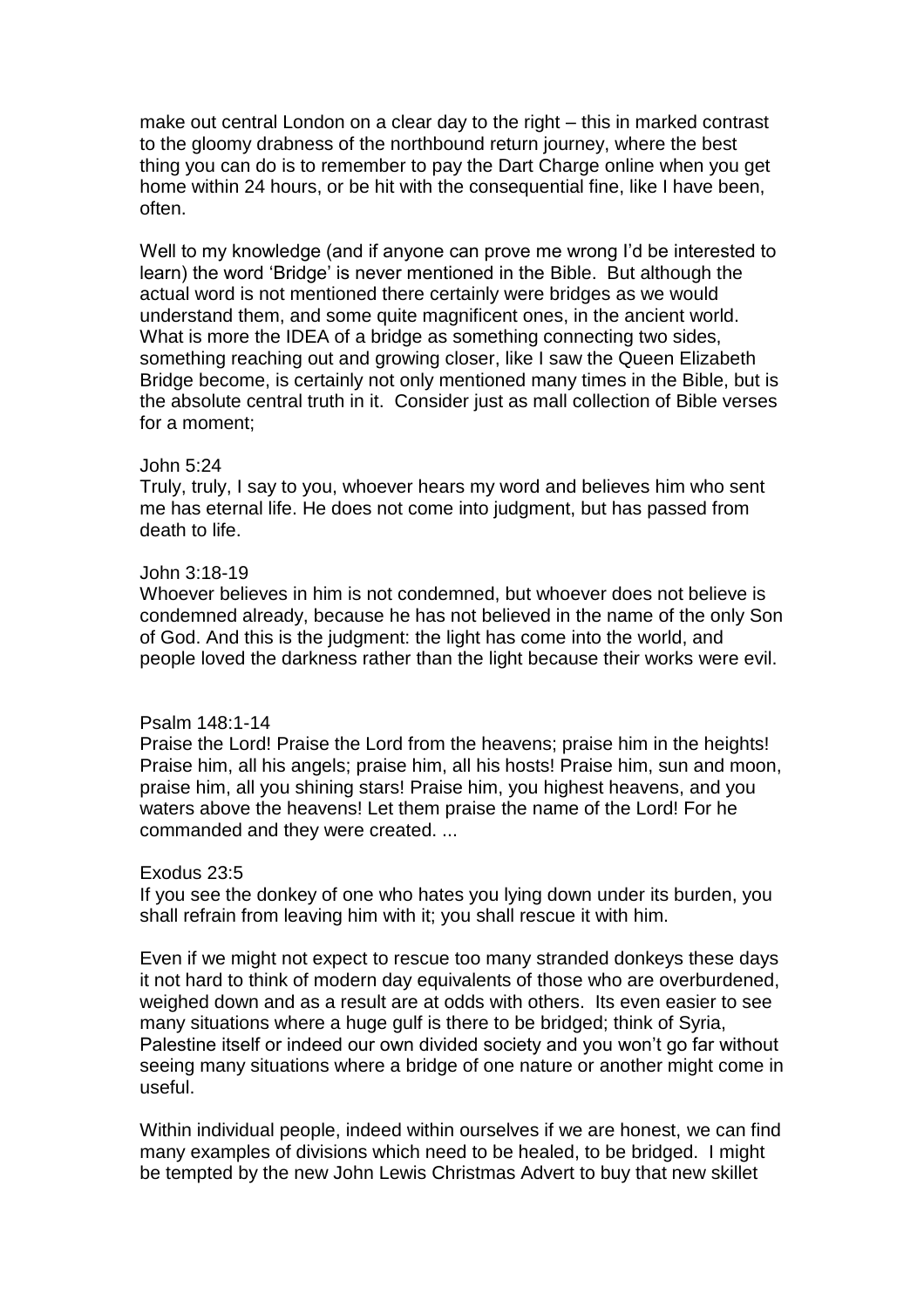which is made of cast iron and can be transferred directly from the hob to the oven and try out that delicious recipe in Nigella which calls for such an item – indeed I confess that I am!- but its price is literally more than I earned in a week at the time I was living in Kent in 1990, and so the necessity of providing a Christmas Dinner for the family means that Nigella will have to remain unopened, again, alas.

Some divisions within people may be so great, however that at some time it might be felt that no bridge, however magnificent, high or wide will ever be able to reconcile the different warring factions within us. Well the good news, and in case you're thinking that this letter has not been very Christmassy so far (at the time of writing we are only just halfway through November!), the best news in fact is that the central message of Christmas, of the incarnation, is that we have such a bridge offered to us in God's son who, coming to us as one of us as he does in the incarnation literally bridges the divide not just within ourselves but, as it were, between heaven and earth, of which our human divisions are just a pale reflection. The picture of the bridging of earth and heaven is behind many scenes and ideas in the Bible, from Jacob's Ladder to the Ascension. What is meant in such pictures finds its fullness in Jesus, God, incarnate, here on earth, sharing our earthly nature so that we might be able to find ways of sharing, and finding in ourselves, our heavenly nature.

The Cross itself might be seen, in one sense as a bridge, or rather two bridges, intersecting. The one, vertically, reaching down from earth to heaven and providing the access to heavenly things that we could never hope to find or provide ourselves. The other, the horizontal, connecting those events in Palestine 2,000 years ago with our own present day experience of life. The events of the incarnation, the first Christmas, are central to us not only because they occurred once in real time, on earth, 2,000 years ago, but also because they are happening now, again in real time, but in the living reality of our present lives. One way of thinking about where those two arms of the cross intersect is just this living, immediate, present reality of that one central event, and it intersects because its where we meet God, that bridge between heaven and earth.

I often find myself, when confronted by some seemingly insurmountable problem, challenge or difficulty a bit like someone on that dodgy, rickety, shaky old railway bridge, but, wheels inches from the edge, finding another car coming the other way. And then looking up and realising that I don't need to be on it at all, that God has done the hard work for me, that there is a perfectly safe and strong bridge already there just to my side – and that I'd have saved myself the consequential trouble of needing to then reverse to get to it If I'd have just recognised that it was there, and always there, in the first place

Your friend and vicar

David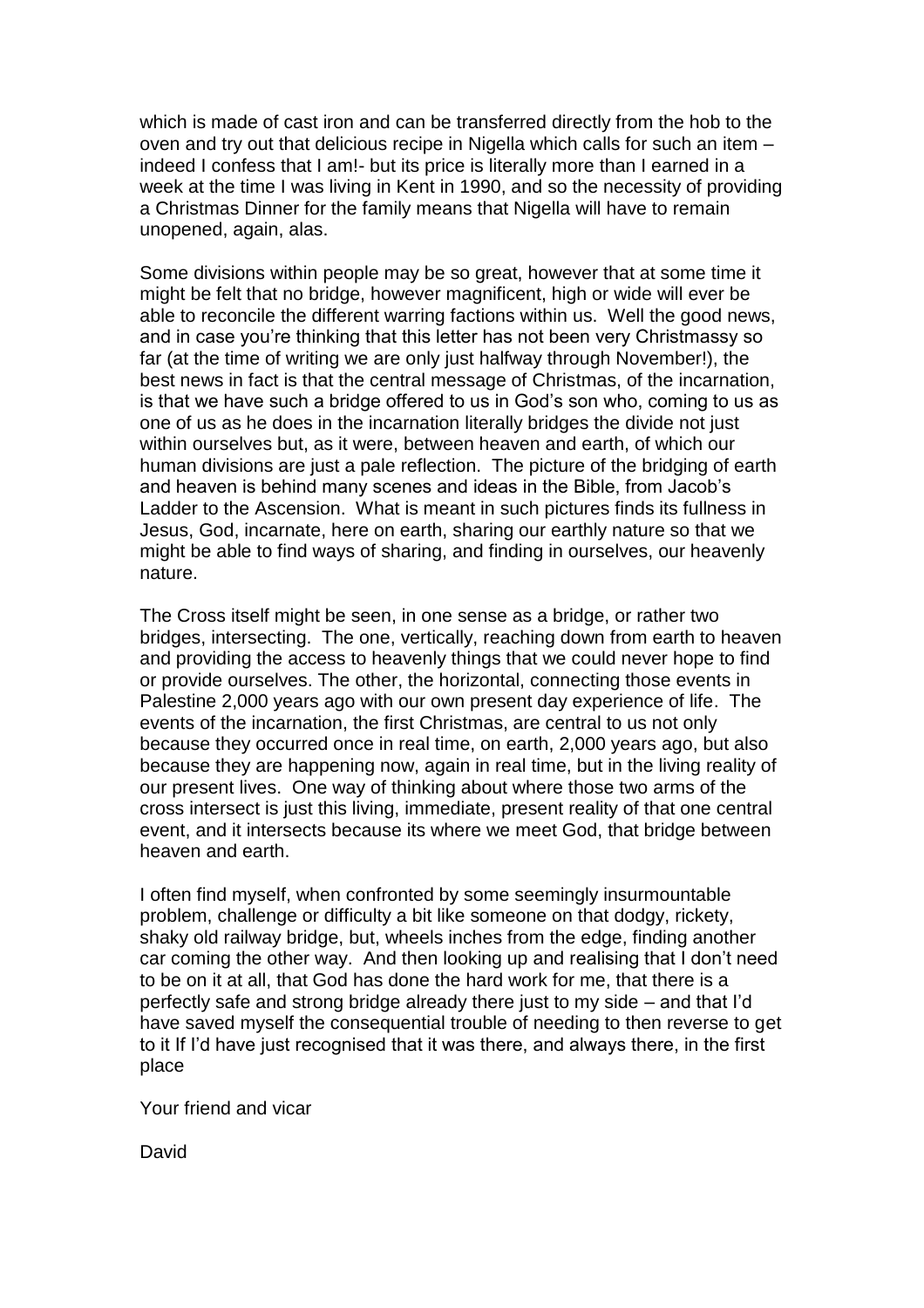--------------------------------------------------------------

Vicar's Letter November 2018

Dear Friends

According to the NHS Website, taping a tennis ball to your pyjamas will stop you from snoring. 'Try taping a tennis ball to the back of your sleepwear," is one of the simple lifestyle changes you can make to prevent snoring, offered by the NHS website. It stops you from sleeping on your back, when snoring is most likely to occur. I like it: it's simple, cheap and non-surgical. I notice though that there have been several problems noted in the comments section; What, specifically holds the tennis ball in place? "try surgical tape', offers the wise website, which it assures us sticks perfectly to M&S cotton PJ's, "Hmm, how about those from less exalted retail institutions?", I wonder, whose cotton ratio may not be quite as beneficent.

Or how about those who might sleep, shall we say, without a pyjama top? 'No problem', lays down the website, as the tape is designed to stick to human flesh. Removing it, in the morning or any other time, may be more problematical, especially for the males of the species, or maybe for all – like Jacob (2 Kgs 1:8; 2:23 and Gen 25:25, 27) I am not 'an hairy man', but I can't help thinking that I would be even less so with a daily removal of tape resulting in a totally bare raw strip, 50mm wide, around my midriff!

I decided then, to see what the Bible might offer by way of 'complimentary medicine' to that given by the NHS website. According to the esteemed website 'Jews for Jesus', snoring is "an illustration of the end times". Two nostrils are like 'Aram Naharain' (two words) the town Eliezer getting Reveca from, otherwise known as Nahor which, it is claimed, sounds like the word 'snoring' (???!) and which was promised to be destroyed; so obviously, the website lays down, the nose is like the fountain of life which wakes people up in the end times…er, I decided to leave it there!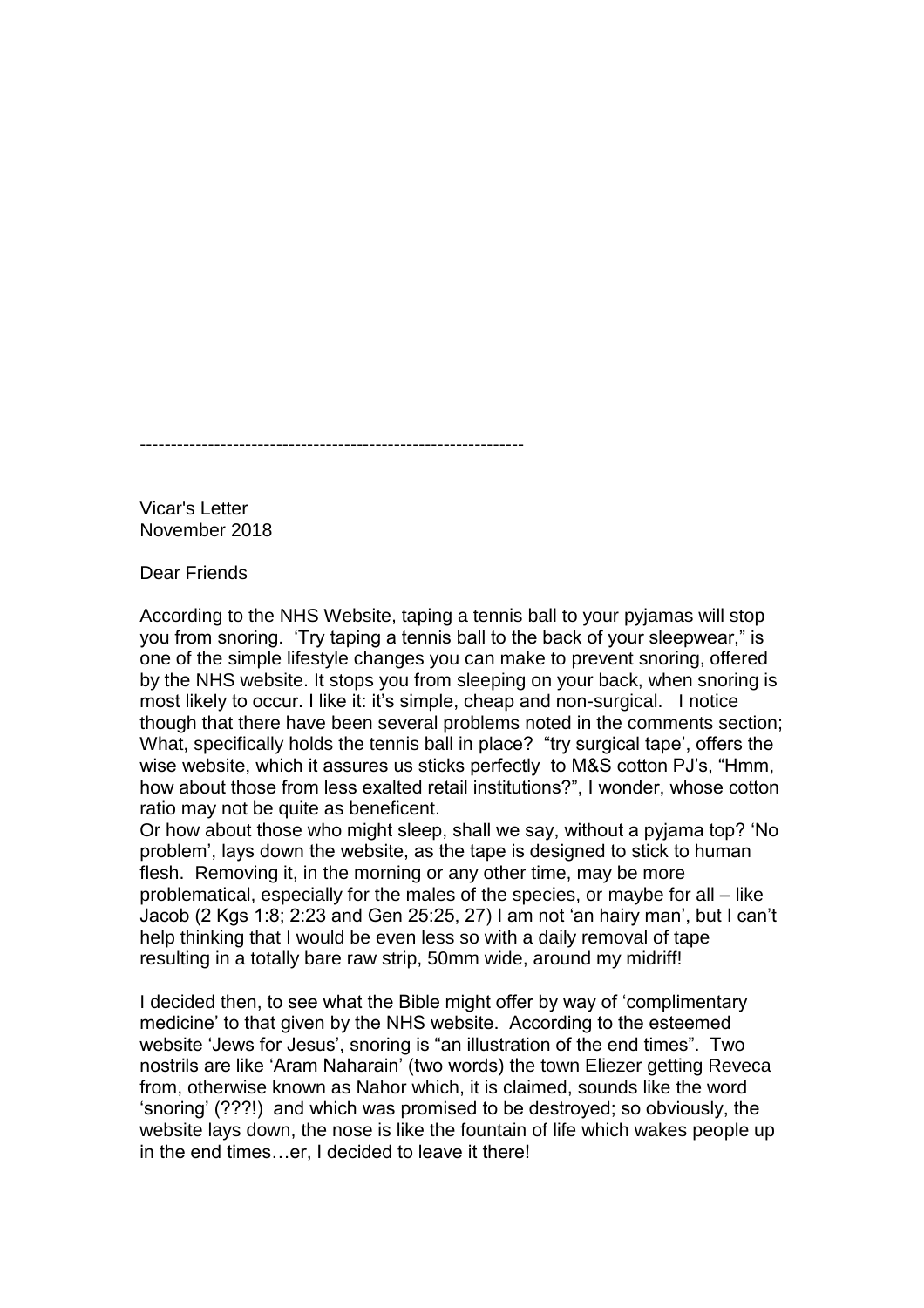I was reminded of a story I once heard of a man who went to see his doctor for advice about being cured of snoring. The doctor asked, "Does your snoring disturb your wife?" The patient replied, "Does it disturb my wife? Why it disturbs the entire congregation." Not mine, I hope!!

One thing we can say with certainty about sharing a room or a dorm', or a thin hotel wall, with someone who snores is that at least it proves they are alive – and depending on who they are or perhaps our enforced sleeplessness because of it, we may thank the Lord for that and bless them in their sleep!

Interestingly the Bible has rather a lot more to say about sleep than it does about snoring. In Ephesians, for example, we find that light (religious truth) is described as very powerful as it is able to make dead things living just by shining on them.

"But when anything is exposed by the light, it becomes visible, for anything that becomes visible is light. Therefore it says, "Awake, O sleeper, and arise from the dead, and Christ will shine on you." (Ephesians 5:13-14, ESV).

The interesting thing is that this is no direct quote of any biblical passage, so what scripture is St Paul actually referring to?

Well, when I sleep I am told that I sometimes snore, but there may be those blessed souls whose peaceful slumber is so silent and still that it may have a resemblance of the souls slinking off to a better place – specifically heaven! A sleeping form may resemble that of a corpse.

In Ephesians Paul is telling us that there may be those Christians who, although believing and baptised, live as though they still lived in darkness. It is as if they are walking around fully alive but in spiritual terms are asleep – in their sleep they are no different to those whose life is in darkness, death as opposed to life.

So it is with lots of stories of those being raised to life physically; from Elisha raising the widow's son to Jesus doing the same, right up to the raising of the young girl ('she is not dead but sleeping') and, ultimately, Lazarus. All may be in one sense a physical raising, or resuscitation if you prefer, but in that they point to the raising of Jesus from the dead, they point to a 'spiritual' awakening which is called 'resurrection', and is a renewal and affirmation of life – totally different to a resuscitation of someone who will later die. In contrast the waking life, which Jesus brings, and offers to us to share in, will never come to an end.

I hope that by now you have not nodded off and are contributing to the snoring which the NHS tries valiantly to rid us of. I just pray that as we approach Advent and Christmas our physical life may not be that of sleepers, yawning and snoring, but, like Handel exhorts in the Messiah, we may as sleepers 'Awake', to the tremendous life to which Jesus offers to lead us where, without the benefit of tennis balls, there will at least be no more snoring!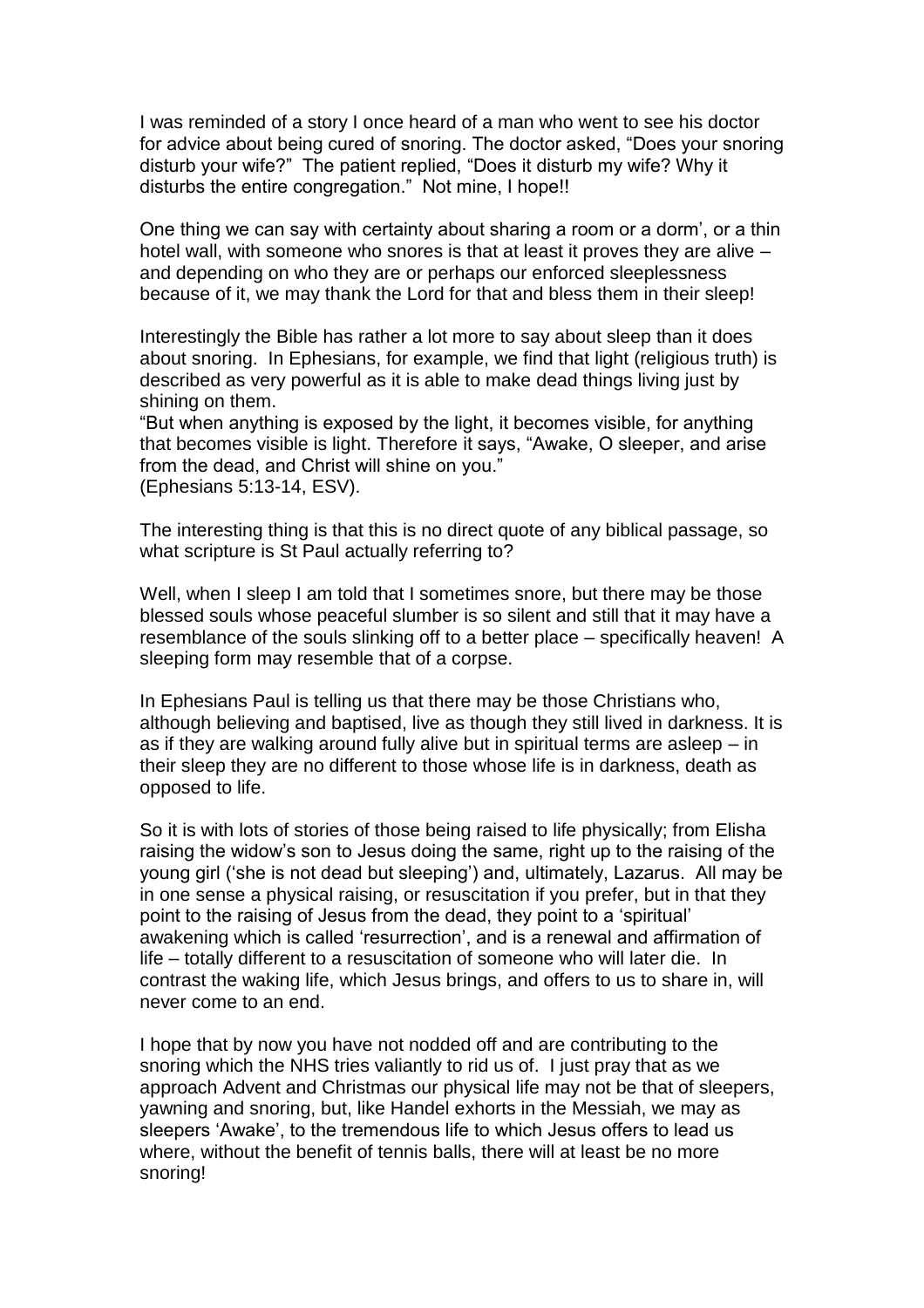Your friend and vicar

David

--------------------------------------------------------------------------------------------------

Vicar's Letter October 2018

# Dear Friends

The famous trapeze artist and tight rope walking genius, Blondin, would, in the 1850's and 60's, regularly walk across a tightrope over the Niagra Falls, 180 feet below him! Once, about to push a wheelbarrow on the tightrope over the falls, he asked the journalists standing by if they believed he could do it, and they all assured him with one voice that they believed that he would. However, when he then invited one of them to volunteer to climb into the wheelbarrow to provide a passenger for his latest exploit, they, not surprisingly, all declined. Not that they need have doubted their original faith in Blondin. Without any semblance of todays health and safety equipment, Blondin managed to find volunteers from elsewhere on more than one occasion; not only that, he traversed the falls in other novel ways; in turns blindfolded, in a sack, trundling a wheelbarrow, on stilts, carrying a man (his manager, Harry Colcord) on his back, sitting down midway while he cooked and ate an omelette, or standing on a chair with only one of its legs balanced on the rope. In 1861, Blondin first appeared in London, at the Crystal Palace, turning somersaults on stilts on a rope stretched across the central transept 70 feet (21 m) from the ground. On one occasion in London the rope on which he was walking snapped, causing the death of two men, one on each scaffold tower at either end, which both were pulled to the ground; Blondin however, survived! Rather more prosaically on 6 September 1873, Blondin crossed Edgbaston Reservoir in Birmingham. A statue built in 1992 on the nearby Ladywood Middleway marks his feat. His last performance was in Belfast in 1896 and he died, peacefully at his home in Ealing, London the following year aged 72.

The journalists who at first professed such faith in Blondin believed that he would reach the other side with his wheelbarrow; they believed, but they didn't have enough confidence in him to put their lives, literally, on the line. In John 6:27, Jesus answered a question with the words "The work of God is this: to believe in the one he has sent." To believe not just with words, or even intellectual assent, but to climb, as it were, into the wheelbarrow pushed by Jesus, wherever it is suspended!

'Believe' is a strange word. It is used in John's gospel 92 times, often on the lips of Jesus. He calls people to believe in him in the sense of putting their trust in him, having confidence in him, putting their lives in his hands; not so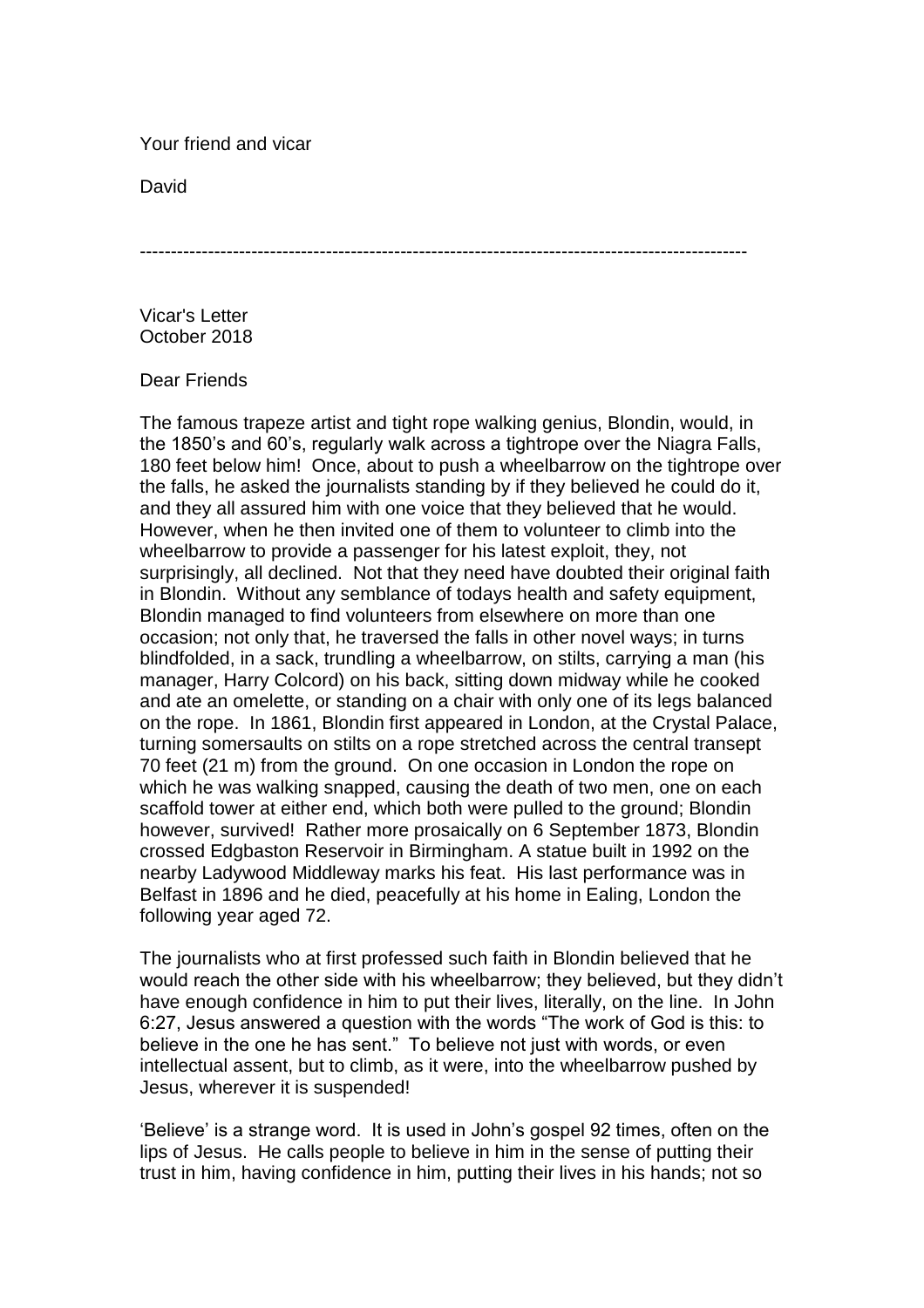much what they believe about him as much as being prepared to commit themselves to him.

In English 'believe' can mean in one sense a balance of probability ( I believe that my car will start when I get into it because it usually does – but there is room for doubt, especially if like our family this summer, you try to start it in France, outside the Guite you need to leave so that the next guests can come in, and with a carful of two weeks' worth of dirty clothes shoved into shopping bags!)

'Belief' can also be a pronouncement of blind hope, often in the face of overwhelming evidence to the contrary – rather like my son's opinion that the football team that he, (I was about to say 'follows', but that would be putting it too lightly), 'supports', are going to win the premier league this year. They might, but it's only him who thinks so.

'Belief' can also mean that we trust a scientific or historical fact to be true; I believe that, for instance Tokyo is the capital of Japan, that the moon is more or less spherical, that Julius Caesar once landed in Britain – even though I've never been to Japan, the moon or 1 C BC Britain. Sometimes established beliefs are challenged; for many years for instance King Richard III was thought to have had a stoop and a deformity of the spine; this was challenged when no evidence other than Shakespeare's fancilful portrayal of him as a 'hunchback' could be found, then opinion was that he had been maligned by Tudor propaganda; and then a few yeas ago his body was identified beyond doubt, underneath a car park in Leicester, and, you've guessed it, King Richard III's skeleton showed that he had a stoop and a back deformity!

The belief that Jesus speaks of is not that of balancing probabilities, blind irrational faith or acceptance of established facts. The word used in the New Testament for 'belief' could better be understood as 'trust', 'place our confidence in', 'rely upon'. That is all that God requires of us, the 'works' he wants from us. Perhaps our responsible role in society conditions us to feel more comfortable earning something or paying a price for something –it's harder perhaps sometimes to have the grace to receive something with thanks and gratitude. But that is what God offers us. There's no price for us to pay or way for us to earn our way to a perfect life – we all know that this is never going to happen anyway. What can happen though, if we have the humility to accept it, and perhaps the courage and trust to step out into it, is to climb into Jesus' wheelbarrow, let ourselves be pushed across the tightrope of life by him and 'believe'; that's all that God wants from us – oh, that and the knowledge that he might occasionally flip summersaults on stilts on the tightrope, and that if he does, it will still be alright.

Your friend and vicar

David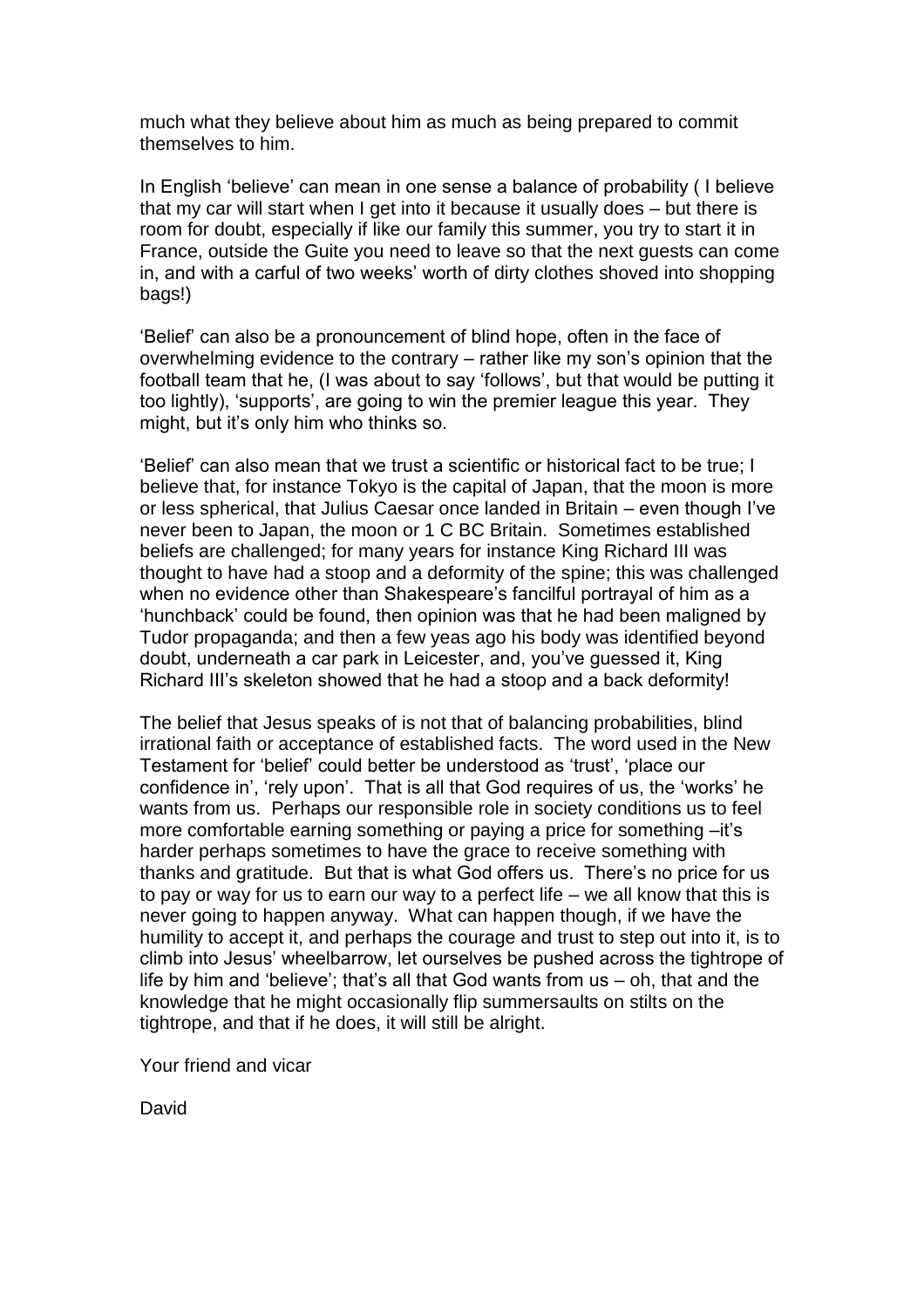------------------------------------------------------------------------

Vicar's Letter August 2018

Dear Friends

Once, a man went to market with a sum of money which he intended to spend and, having enjoyed a drink or two, returned home with just a basket of eggs. On his way home he had to cross three toll bridges, a bit of a problem as he hadn't any money. When he explained his predicament to the keeper of the first toll bridge, the bridge keeper proposed a solution; he would take in lieu of money, half the man's eggs plus half an egg. This was agreed and duly handed over. At the second toll bridge the same thing happened; the toll bridge keeper took half the remaining eggs plus half an egg. Again the same thing at the third, half of what was left plus half an egg. When the man returned home, his basket was empty, all the eggs had been used up in toll payments. What is the least number of eggs the man could have started with to end up with none is the puzzle, as I'm sure by now you will have realised this to be? The answer comes at the end.

If, like me, you can't work out the answer for yourself and have to be told, doesn't mean that the puzzle doesn't have a solution, its just that you may not be blessed, as sadly neither am I, will logical, mathematical and deductive skills in superabundance. What it doesn't mean, and, I may venture to suggest, can never mean, is that there isn't in fact a solution – its just that I wasn't clever enough to work it out.

Matthew 5:37 tells us that Jesus had some interesting things to say about truth, "But let your yes be yes", he tells his disciples, "all else is from the evil one". In other words, you don't need to emphasise some things with oaths for them to be 'more' true than others; something is either true or not, real or unreal, gradations of truth are deceiving and unbecoming in Christians. So if something is true it is always true. If it was true in Jesus' time it is just as true in ours; truth, like facts, like solutions to puzzles, are not relative – and if we sometimes have difficulty in seeing that; if we in other words, have doubts, as we all do from time to time, its not that the truth is not here, or real, or in some way relative, its that we don't have, yet, the eyes to see.

This I think is true in our own personal relationships just as it is in our relationship with God. We all, from time to time cause anger, or fear, or sadness, or exasperation in other people – I know I certainly do. Sometimes other people, perhaps unintentionally, cause these and worse, perhaps, in us. We only need to look around the world to see where the results of confrontation, or alienation, or hostility in such occasions will lead. If, on the other hand, we have the strength, and the optimism, to see that the truth about other people – even those we maybe on less than happy terms with – is not that much different to ourselves, then I believe that literally, that truth will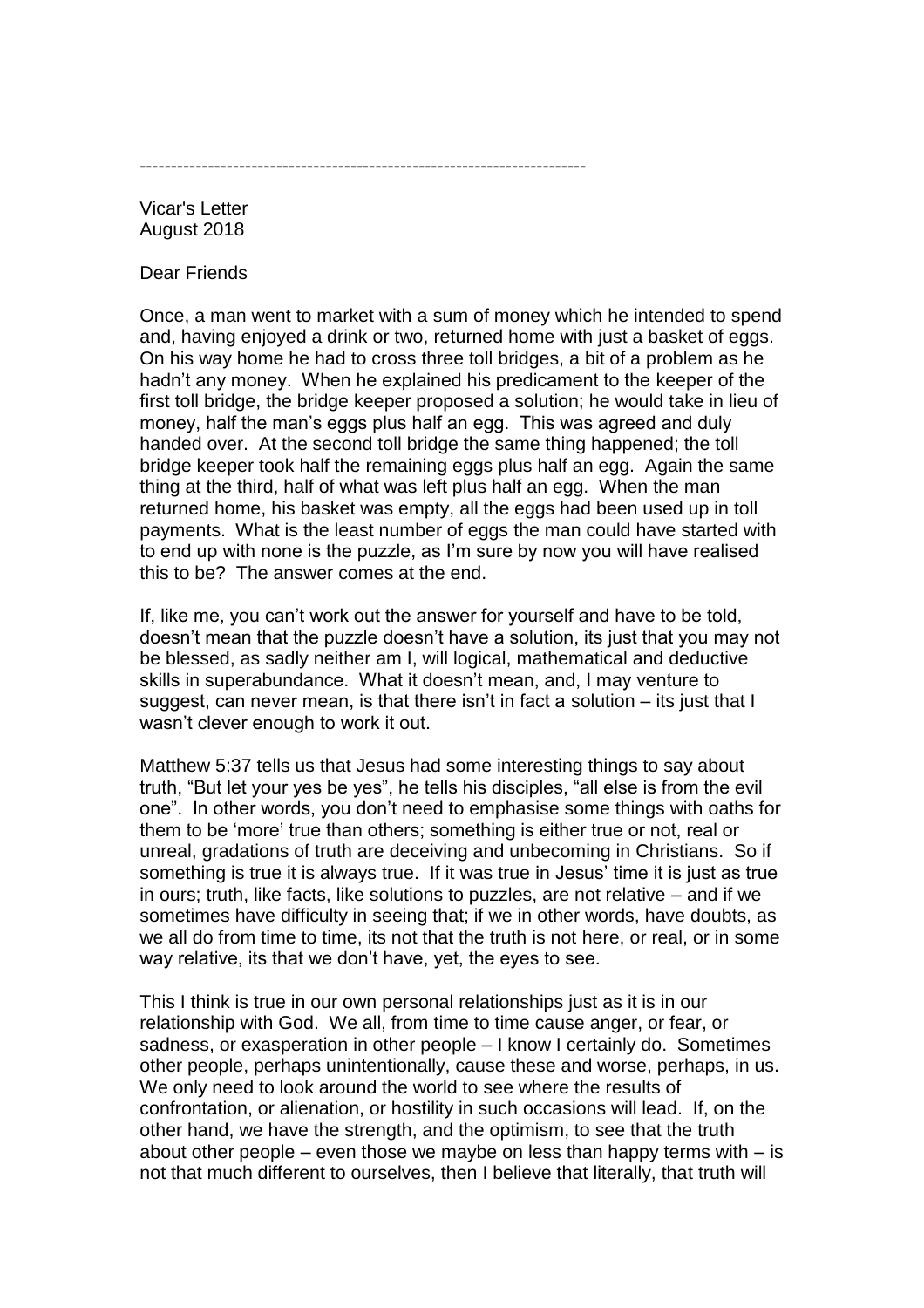set us free; that such pain as we may cause others, or others may cause us, is less than the truth that essentially we are all the same; flawed, often despite our best intentions making a mess of things, sometimes acting out of fear rather than love. That is sometimes a very hard thing to see, but true, I believe nevertheless.

My son who is doing his A Level RS course argued the case with me recently that what is true in one situation may not, in fact be true in others; light goes in straight lines, for example, until it is put through water, when it bends. Someone, say Kennedy, he said (he's also doing A level history – Cold War at the moment, so you can see how he's thinking) is dead, sadly, but dead nevertheless. Yet in, let's say for example, the year 1960 people would have said, "Kennedy is alive" – so are both true? Is truth, whether factual, moral, ethical or spiritual relative to the situation, situation ethics for example. Is the 'right' thing to do always right in any and all situations? I would hold that all theft is wrong, but is robbing a bank really the same as a homeless man snatching a £5 note from the hand of a drunken rich student, deliberately taunting him by burning £5 note in front of him (as actually has happened this year – the student was formally reprimanded by his college). I don't think so. Yet we could say that the truth about Kennedy, as expressed was not so much different in two situations as, well, incomplete. A fuller picture of the truth is that Kennedy lived between 1917 and, tragically, 1963, as I'm sure some reading this will remember only too well – that is a bigger picture of thr truth than , person X is alive, or, person X is dead: and I told my son as much.

What is true, I believe, is always true – whether we can see it or not. That God loves us, cherishes us, wants us to have good, long, happy and fulfilled lives is I believe always true, whether we are in a time or stage in our lives that we can see this clearly or, as so often happens, and will happen to all of us, it may be much harder to see.

So the solution – you'll have to look further in the magazine to see it!

Have a great summer

Your friend and vicar **David** 

The Solution The number of eggs the man starts off with is seven The first toll bridge keeper takes half the eggs, ie three and a half, plus half an egg, which makes four; leaving three The second bridge keeper takes half of the three eggs remaining, ie one and a half, plus another half an egg, which makes two, leaving one

The third bridge keeper takes half of the one egg remaining, plus half an egg, ie the other half, making one whole egg, the one egg left, leaving none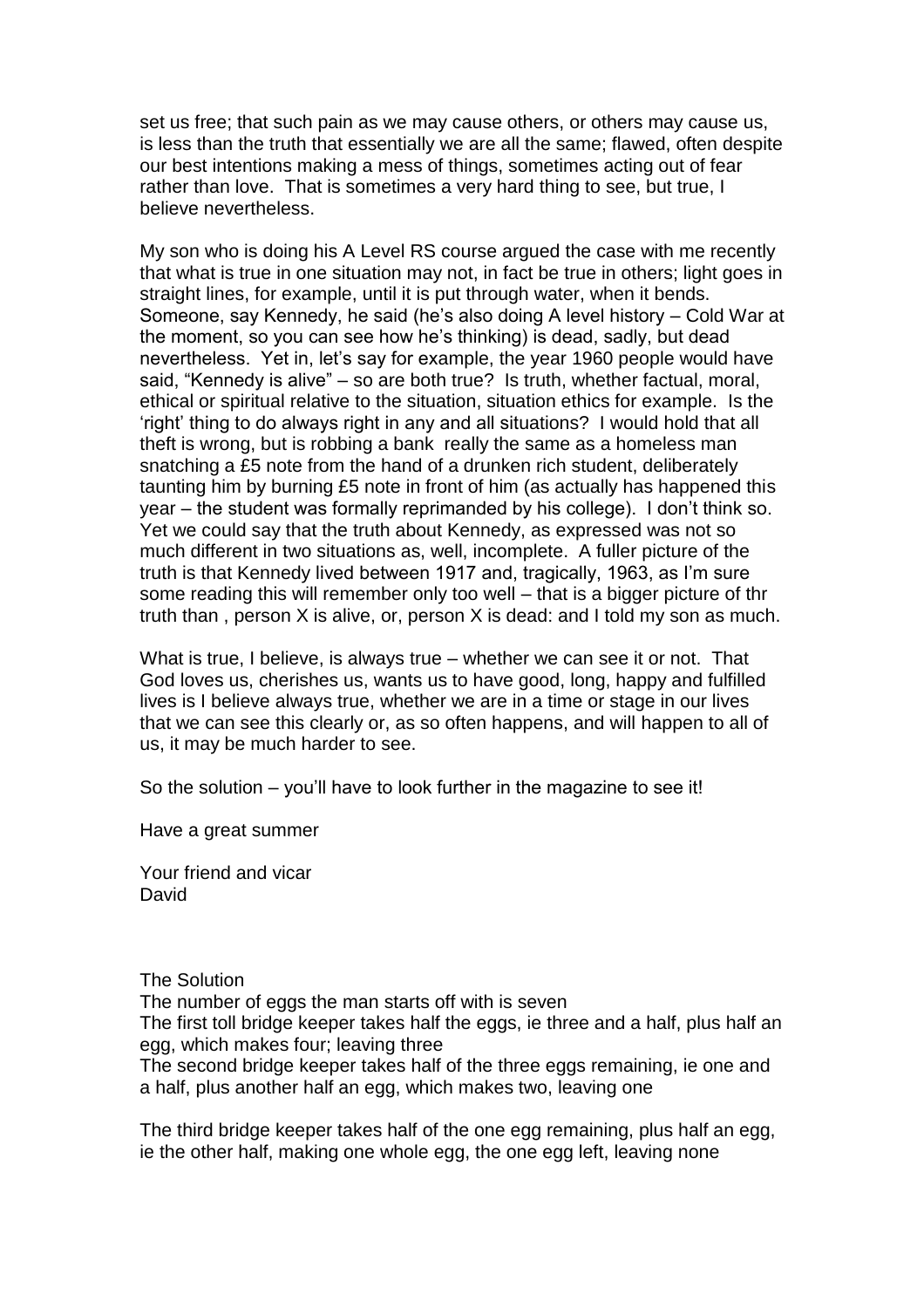------------------------------------------------------------

Vicar's Letter July2018

Dear Friends

We have at home a photograph on display which is so much a part of our family and so familiar in its place that, like many objects we get used to seeing every day, we hardly notice that they are there. In the photograph there is one figure, a smart, handsome, intelligent looking young chap – at least in his own mind at the time – on the day of his wedding. Next to him is his beautiful bride, his mother and father in law. Of course the beautiful young bride is my wife, Sue, and the handsome young chap, well, how times take their toll, is of course me, or at least my younger self.

Looking at myself in a smart new suit and with some dimensions of the body somewhat different to their ratio to others now, I point out to anyone who comments on it that I can remember exactly the moment that the photo was taken, I can see it now, the photographer, the gardens behind him, the family friends and well wishers from the Church where I was curate at the time who all turned up to throw confetti and give a hearty cheer as we emerged from Church. Like many other in a similar position I have also had the withering question asked, especially by my adoring children, "Dad, is that YOU?!!!"

Is that me? Well that is a question which it is interesting to unpack. Because of course, the 'that' in the question is a picture, an image next to some other images. Technically speaking it is only our minds which make the various chemically tinted dots and coloured patched on the, rather good quality, photograph paper, come together to produce anything meaningful at all. The 'that' in the question is in fact only a collection of chemicals put together \*\*\* years ago, and are there to be viewed today.

And yet, these same chemically produced bits of colour speak very deeply to me. Not because it reminds me of a certain amount of lost vigour and bodily shape. Like any other very happy day, the memory of part of it produces in me, like in anyone else, a rush of pictures, sounds, smells and impressions of other people – many of whom are no longer with us – and triggers so many happy emotions. Anyone can share this experience, we just need a certain picture, or reminder of some part of it to remember happy times, or dad times, or any other kind of times come to that.

Of course the photograph is both a collection of chemicals and an arrangement of them in a certain way, a picture of my younger self in this case, at the same time. If we looked at the photo under a microscope all we would see is dots and blobs. If I look at the photo of myself it is, at the same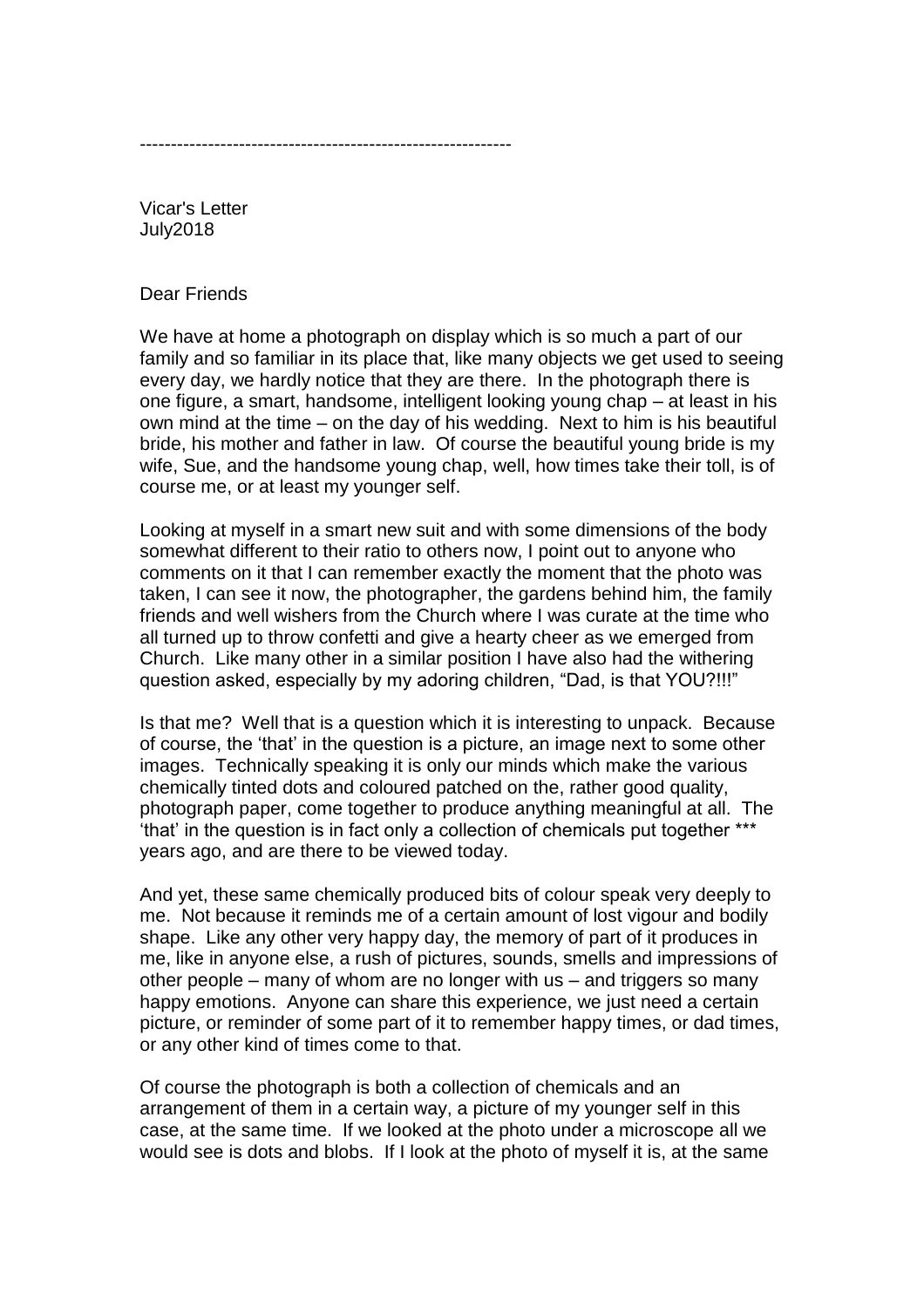time, myself, and myself on a particularly memorable day. Both are real, an outwrd sign of what is for me, a deeply important inward reality.

The Church of course has a word for this, it is called 'sacrament' – the outward and visible sign of an inward and spiritual reality. We all know that, just a s in my photograph, the chemical elements in the bread and wine are still those of bread and wine after the prayer of consecration. But that still doesn't stop them being something else at the same time, the memory, experience and, for some of us, the actual realty of Christ himself. By that reality we literally take into ourselves the living presence of Jesus – at the same time as them being fermented grape juice and a rather cardboard tasting bit of gluten.

And that's just Holy Communion. The Church has other sacraments; baptism, confirmation, marriage, reconciliation – which are all similarly outward and visible signs of an inward and spiritual reality. But there is more; what for you is the equivalent of my wedding photograph? What signs are there in your home, workplace or even neighbourhood, or perhaps in far flung places, of time, places and people who have been an important part of your life and experience of what it is to be a human being? These, I would argue, are just as valid sacraments as any we find in Church, just as my wedding photo is for me – because by the, we glimpse something of the perfect love that we can share in when we meet Jesus sacramentally in our lives.

What's more sometimes, whether at home or in Church, the familiarity of these sacraments risks becoming so much a part of our regular routine that we take them for granted, and maybe even sometimes stop noticing that

they are there at all. Whether or not we do , the reality they point to, whether divine or experience of it in times and places in our lives, never goes away, it is always still there. It just sometimes takes a question from a maybe less that admiring observer to make us notice them, "Dad, is that YOU?!!!"

Your Friend and vicar

David

--------------------------------------------------------

Vicar's Letter May 2018

Dear Friends

Some readers may be old enough to remember the 'Silurians', an advanced race of reptilian humanoids who lived long before humanity and kept tyrannosaurs as pets! That no slight is intended in this opening remark can be shown by the fact that the 'Silurians' existed, as a few may in fact remember, only within the confines of the TV Series, 'Doctor Who'. But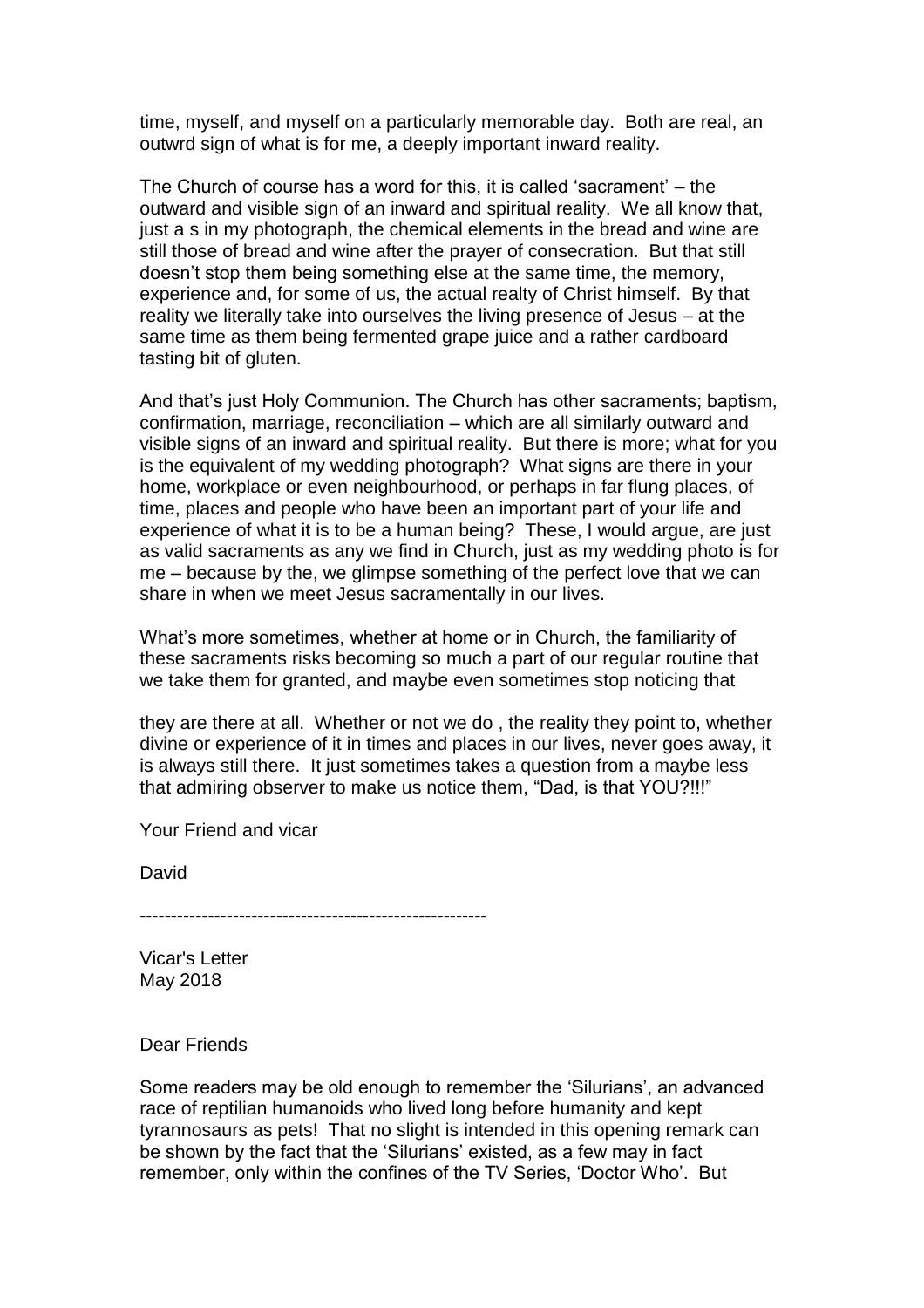proving that ancient and indeed industrial societies did not in fact exist prior to modern humans is, according to a new book by two eminent scientists, extremely hard to disprove. Or. To put it another way, if there had existed, before modern humanity, advanced and industrial societies, would we ever know?

From Raquel Welsh battling dinosaurs in a bikini, to David Ike's theories about an ancient race of lizard-people, we are used to tales of long gone societies inhabiting the earth. Dismissing them as the fanciful nonsense they almost certainly are is, according to Nasa Climate scientist Gavin Schmidt and New York university astrobiologist Adam Frank, surprisingly hard. They have published a paper; 'The Silurian hypothesis: Would it be Possible to Detect an Industrial Civilisation in the Geological Record?'. They conclude that we probably could but that finding it would be incredibly hard.

Of course, the sub-text to their paper is the effect on geology of climate change, not really about whether such fanciful notions of the Silurians, or Miss Welch's bikini for that matter, had any basis in fact. Its about how we can know and, in terms of climate change, how much danger we don't.

But consider for a moment. According to the evidence of pollution in the atmosphere gleaned from bore holes in the arctic, carbon emissions from the time of the industrial revolution were matched by those around 100BC to about 400AD, the time of the Roman Empire. So, we might conclude, detecting previous civilisations would be easy? Not so fast, warn the professors. The Romans fall well within the confines of our own world civilisation, roughly 10,000 years since the end of the last ice age. What about evidence from much earlier than that? The professors have, to put it mildly, a point. Fossil evidence would be one way of looking – but fossils are unfortunately incredibly rare; dinosaurs existed for hundreds of millions of years and yet the number of dinosaur fossils number only a few hundred thousand, about one every 10,000 years – which would be just one fossil for our entire post ice age civilisation, making the chance of a future civilisation finding a car driving fossil vanishingly small. All right then, we may ask, what about changes in carbon or oxygen levels in the stone record, like the carbon found in the arctic bore holes. A civilisation massively harvesting energy would surely leave some rock record? The problem here would be that any change could be attributed to any number of other things including natural and massive known climatic events such as changes from a completely ice bound earth to a completely ice free greenhouse earth which, as I understand it, happened many many times.

The scientists' point is not that we might not know about some advanced civilisation which preceded us, but although despite how incredibly hard it is to both disprove and to prove things in prehistory there are basic things which we can know for sure.

Things that we can know for sure. What a problem that has been for so many, and no doubt at some times in our lives, if we are honest, for ourselves. How can we prove that God is real? This is perhaps what it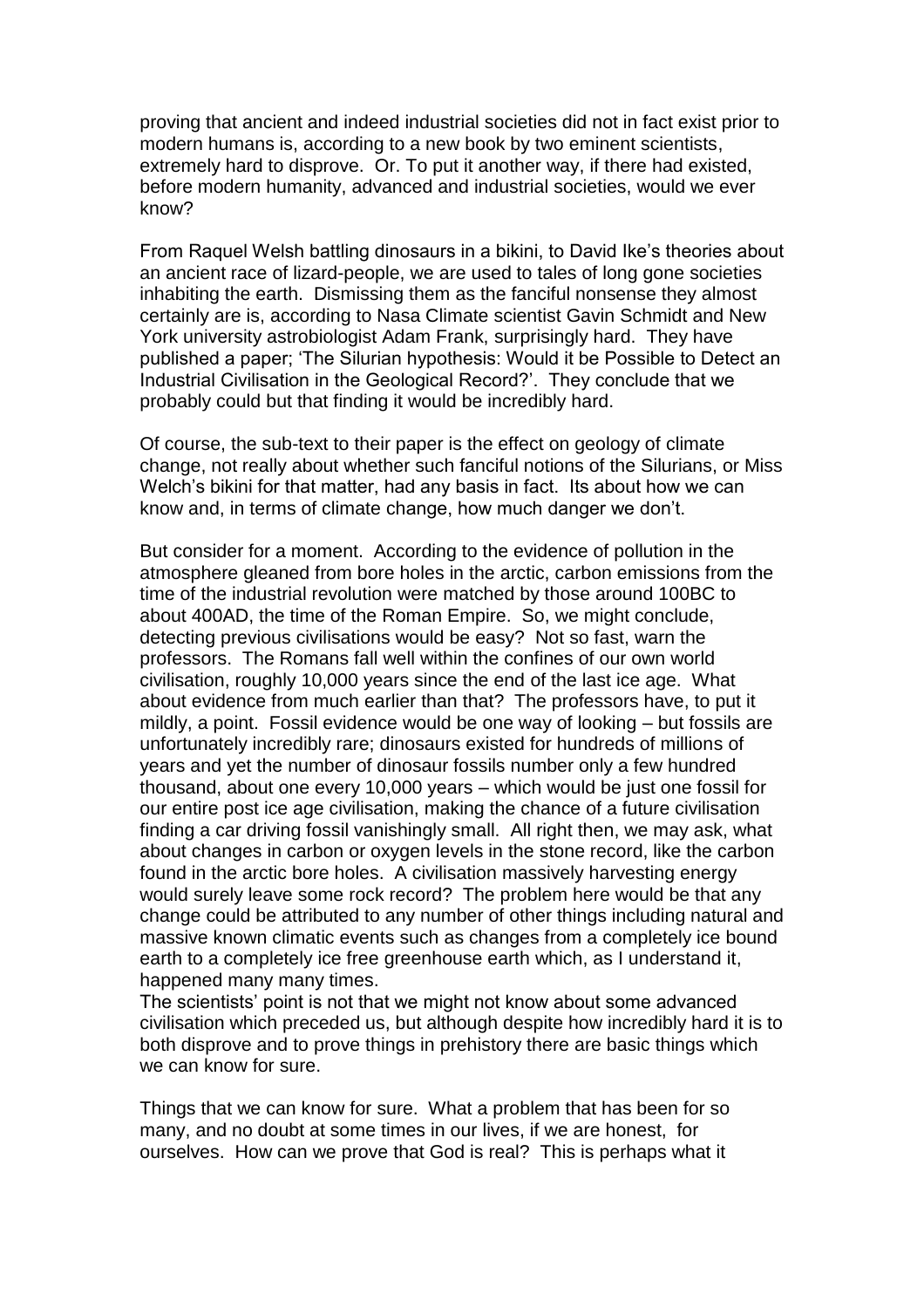comes down to at its most pure? And the answer of course is that we can't, which is a stumbling block on the road to faith for everyone.

Well, some may, and do, argue, that we have the gospels; surely they are evidence and in the historical sense that they are documents dating back to almost the time of Jesus himself. Which is true; but they are just that, documents, pieces of writing pointing to a great truth, not in themselves the truth itself. I have known, and have been fortunate enough to receive, the expert teaching of many people who know every word of the gospels, who can read them in their original Greek, have visited all the sites they describe, understand, in a nutshell, the gospels in far more depth than I do, and yet have no faith, indeed in some cases are avowed atheists. To be an expert in the gospels, and from that the whole Bible, does not necessarily bring faith in God.

So what about the teaching of the Church, surely the most brilliant minds over the last two thousand years have managed to communicate something of the reality of God in such theological concepts as the trinity, salvation through faith and redemption. Sadly the stumbling block there is just that word 'communication'; I have read countless books by famous (to some) theologians, read even more marvellous poems, some by non religious writers, heard songs and seen paintings which communicate God to me – but its an experience which can't be always guaranteed to be experienced by others, let alone forced on them; it has surely truly been said that you can't argue or reason someone into faith.

So how can we know God? Well, if he is God, he must surely by definition be completely beyond our understanding, so much so that we can never know him by going looking or searching in the record – be it fossil, rock, archaeological, documentary or philosophical. If he is God we can surely only really know him by what he shows us of himself, by what he reveals to us. And how can we see what God reveals to us? I don't think we can. The key for me is not to 'see' God at all, but to come to 'know' him. And I don't mean knowing in the sense of knowing that the dinosaurs were wiped out 65 million years ago by an asteroid, or knowing that the battle of Hastings took place in 1066. I mean knowing in the sense that you know someone who you love, and knowing them better and more deeply the longer you spend with them.

To come to know God we have to look at the gift of the Holy Spirit at Pentecost, the experience of God in the present by which we can come to know Jesus. And know him not in the sense of reciting what records or documents tell us about him, but the person to whom those historical records and evidence point.

This is a truth about Pentecost which those who came before us in the Church understood well. That it's not by reading the stories of Easter, or in fact by reading or learning about anything which happened in the past that we come to know God for ourselves. Its about moving on from all that we learn and know in our minds to be true, and letting us experience and know the truth to which they point for ourselves in our heart. You don't need to be an expert in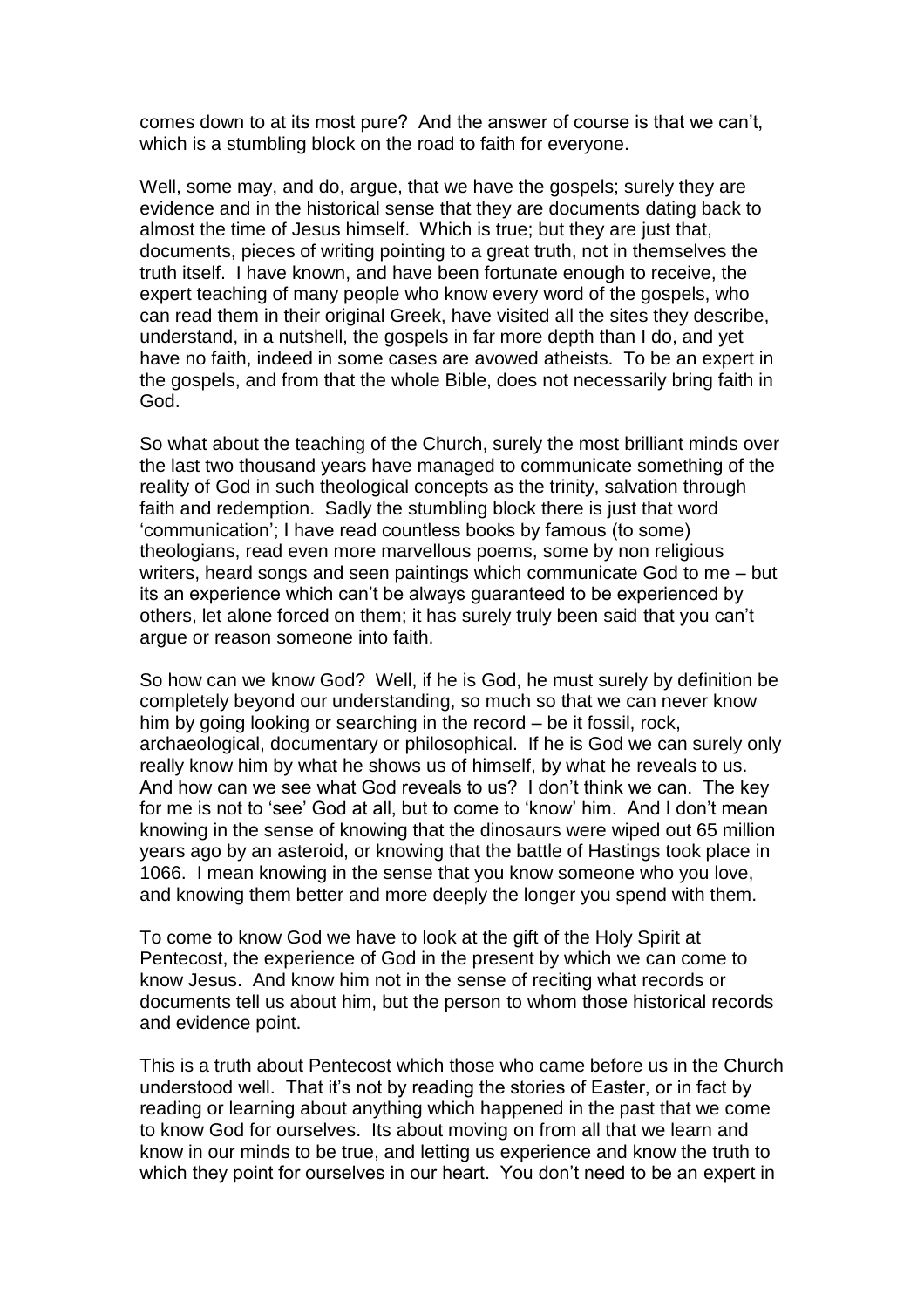biblical studies for this to happen, you don't need evidence from the past at all, just an open mind and an open heart to realise that there will be some things which we may never know but one person who we can always come to know for ourselves, and that is God.

Your Friend and vicar

David

------------------------------------------------------------------------

Vicar's Letter April 2018

Dear Friends,

One day, one David Blair forgot to hand over a key to a ship's crow's nest locker containing binoculars. The ship was the Titanic and he was taken off at the last minute. The consequences have been seen to be catastrophic.

As the officer responsible for all the navigation equipment Blair was involved in all sea trials to test the Titanic's seaworthiness and was set to be second officer for the maiden voyage to New York, but White Star Line, the ship's owners, drafted in a Henry Wilde from sister ship The Olympic because of Wilde's experience of large liners. Blair had sailed from Belfast to Southampton on the Titanic but was surprised and upset to be taken off there and replaced by Henry Wilde. In Blair's surprise however the crow's nest locker key was not handed over, and the binoculars it contained could not therefore be used by the ship's crew to look out for hazards.

Mr Wilde was one of more than 1,500 people who died when the Titanic struck the iceberg in the early hours of 15 April.

Mr Blair, who died aged 80 in 1955, was later awarded the King's Gallantry medal for jumping into the Atlantic on another occasion to rescue a crewman.

The key to the locker was itself sold at an auction for £90,000 in 2007.

Is it right though to pin the blame, as Blair did himself for the rest of his life, for the Titanic disaster entirely at his door, or for that matter at the door of the decision to suddenly replace him which probably caused him to forget to hand over the key, until it was too late? A surprising number of things actually had to come together and go wrong for the disaster to have happened, no binoculars being only one of them: for example the ignoring of repeated ice warnings in an area notorious for icebergs, the decision to carry on sailing at all rather than waiting for the sea fog which obscured the iceberg to lift, the even more cavalier decision to increase the ship's speed to full steam in an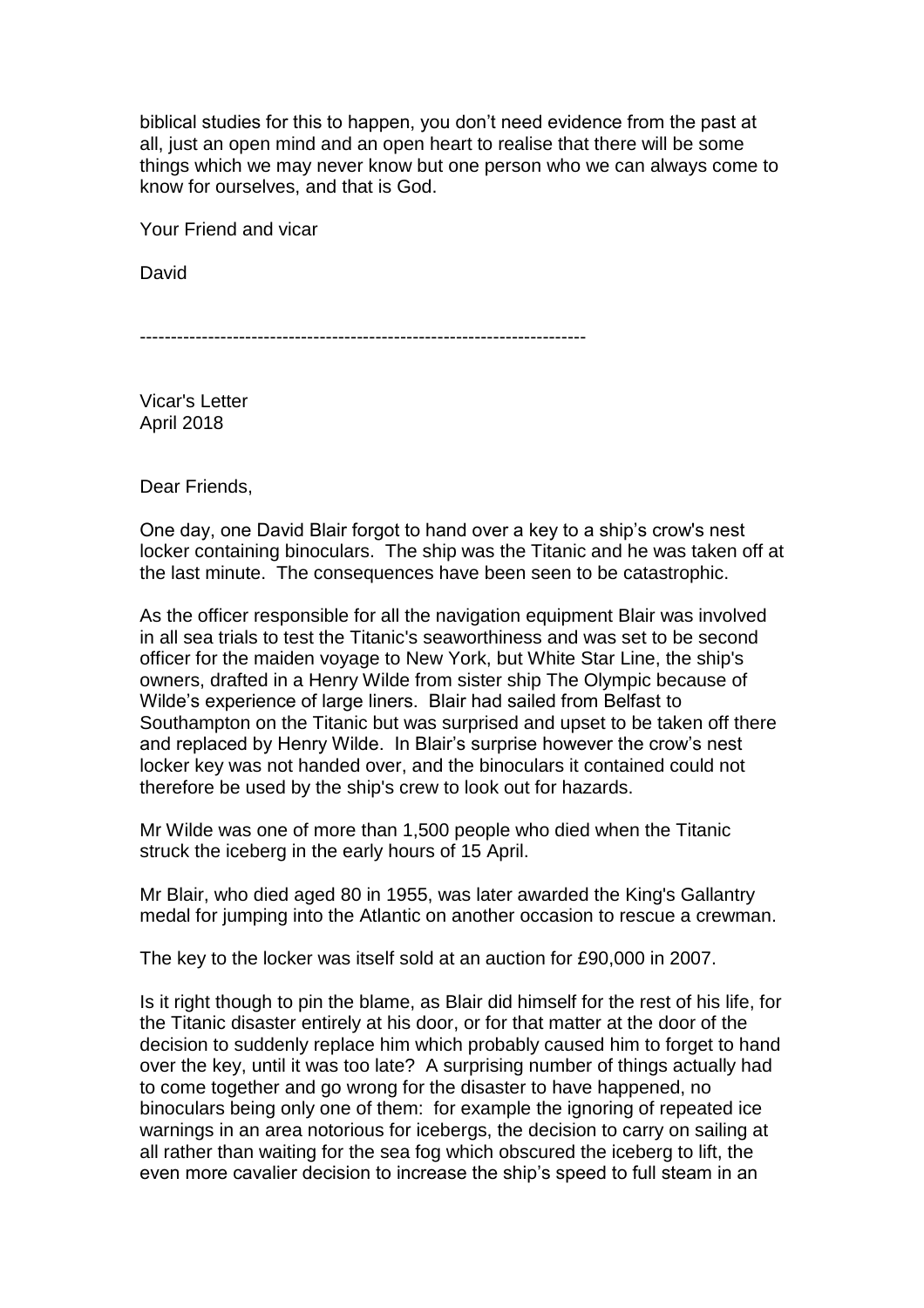effort to get to New York early, the decision of the captain, as the most experienced officer, to retire to bed in the midst of sea fog and ice warnings – these all must surely bear an equal portion of blame. Even had the liner rammed the iceberg it would almost certainly have remained afloat, instead it swerved at the last minute attempting to avoid the iceberg which then ripped through several of the water tight bulk heads in the hull, causing the hull to flood, rather than puncturing just the front one. Even when the disaster had happened, had there been enough lifeboats, even had there been a lifeboat drill – which there hadn't – loss of life might have been minimal, or even avoided altogether.

These, together, are the factors which had to come together for the Titanic disaster to have happened. We most of the time like to look for one cause of something but, as my old history teacher used to tell me, most things have multiple causes; look for at least three.

Not only are causes often diverse and unexpected, so are consequences and subsequent events. One of the strangest and most surprising stories I have heard abut the Titanic, or rather about those who sailed on her concerns one John Priest, born in Southampton in 1887 and one of the few firemen (stokers) to survive the sinking on 14/15 April 1912. The firemen had a long way to go to get from the boiler rooms to the deck. As most of the lifeboats had left by the time that Priest made it out on deck he had to dive into the sea and swim for his life in very cold water before eventually being picked up by lifeboat 15.

Nautical emergencies however were not unknown to Priest, who had previously been on board a ship called the Asturias when it was involved in a collision on her maiden voyage in 1907. He was also on board the Titanic's sister ship Olympic on 20 September 1911 when she collided with the cruiser HMS Hawke.

Nor was disaster at sea to remain a memory, let alone put him off his (relatively well paid) trade. Indeed these were only the start. When war came Priest found himself in February 1916 a member of the crew of the armed merchant cruiser HMS Alcantara, a sister ship of the Asturias and was helping to enforce the Allied blockade of the Central Powers. On 28 February the Admiralty warned the Grand Fleet that a German raider was attempting to break out into the Atlantic. Just after 8am on 29 February Alcantara spotted smoke and soon afterwards received a signal stating 'Enemy in sight.' Alcantara closed on the smoke, which belonged to a one funnelled steamer flying Norwegian colours and bearing the name Rena on her stern but was actually the German raider SMS Greif. Greif dropped her Norwegian colours, revealed her guns and opened fire when Alcantara was about 1,000 yards away. A close range battle then took place and Grief's crew began to abandon ship after about 15 minutes and Alcantara, which had been hit by a torpedo, had sank by 10:45 am. The British picked up 220 out of about 360 men on board Greif, with 69 of Alcantara's crew being lost, Priest was amongst the survivors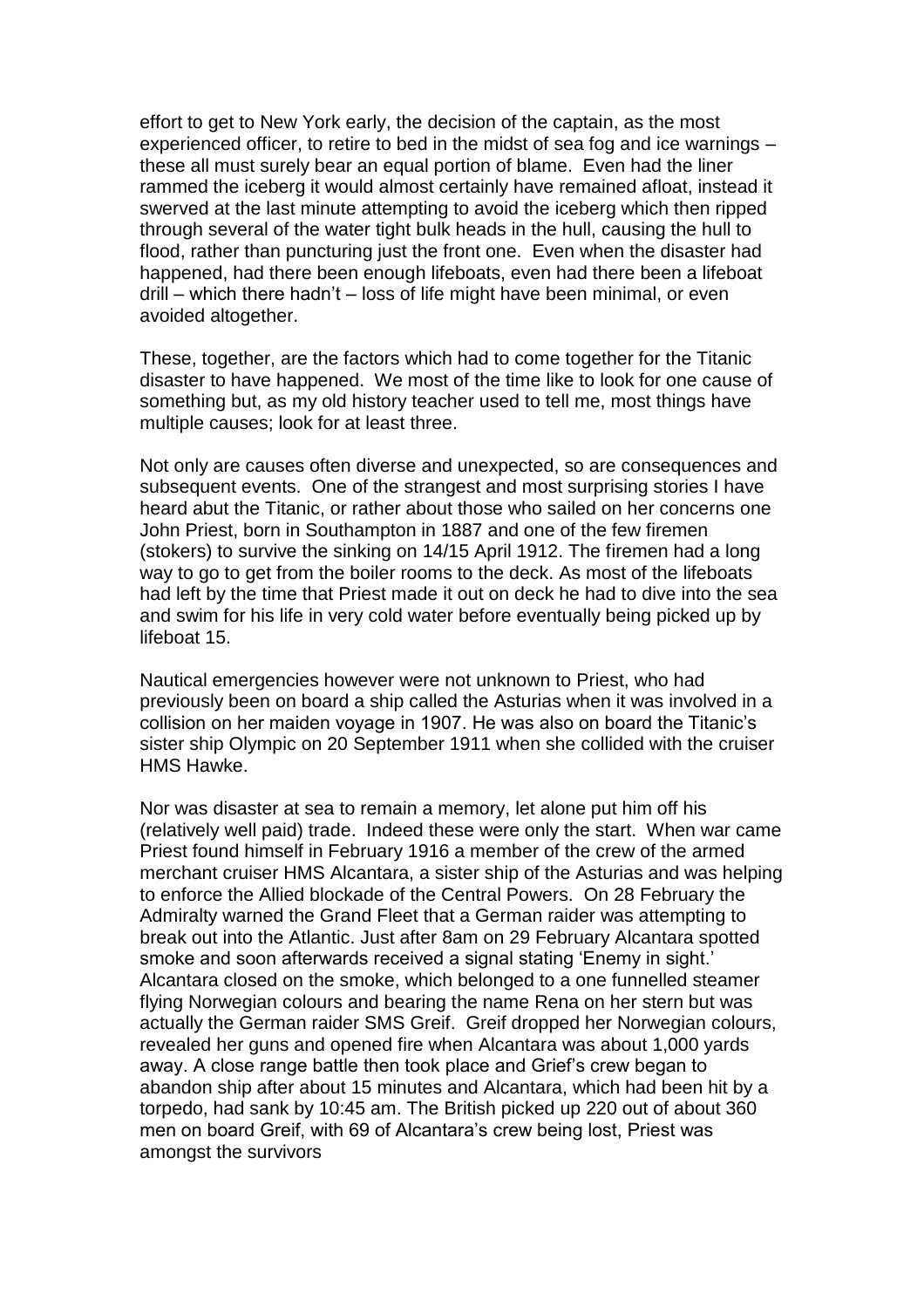John Priest then joined the crew of the Britannic, the Olympic and Titanic's sister ship, which was serving as a hospital ship. On 21 November 1916 she struck a mine and sank near the Greek island of Kea. Thirty died, but the survivors included Priest and two other Titanic survivors: Violet Jessop, a stewardess who had become a nurse, and Archie Jewell, a Titanic crow's nest lookout.

Priest's fourth sinking occurred on 17 April 1917 when he was a fireman on board the hospital ship Donegal, which was torpedoed and sunk in the English Channel. He received a head injury but survived, although 40 others either drowned or were killed in the explosion.

John Priest died on land decades later, in bed, of pneumonia.

There are lots of strange and surprising stories too at Easter time; insurrection in the temple, betrayal, fear of the mob, a death in three hours when days would have been the norm, huge stones being rolled away, angels, weird gardeners, sudden appearances on roads and in rooms and disappearances at a meal, huge trawls of fish and sudden elevation into the sky. The consequences are even more fantastic and varied, if not infinite – the books of the New Testament only scratch the surface of what happened. We will never know all the facts, we probably have only a fraction of the stories. But what can come together are these stories' interaction with our own lives. Our reading of the Easter stories is not like watching a film of the Titanic, entertaining as the fictitious characters played by actors like Leonardo DiCaprio and Kate Winslet may be. Unlike watching them, who waited for a redemption which never came, according to the film, we are not passive spectators. Our faith is based not a set of teachings, parables or even stories. It is not actually based on writings at all. Our faith is in a person, Jesus, who invites us to share our lives with him and, through our interaction with him, of which the bible stories are only a way in, find opportunities, consequences and surprises so unexpected and diverse that, like the true reality of Easter itself, can never be fully be written down, let alone predicted or explained. Letting go of trying to do so may indeed be the key to unlocking our ability to see that.

Your Friend and vicar

**David** 

The last photograph of the Titanic as it left Cobh, Southern Ireland

--------------------------------------------------------

Vicar's Letter February 2018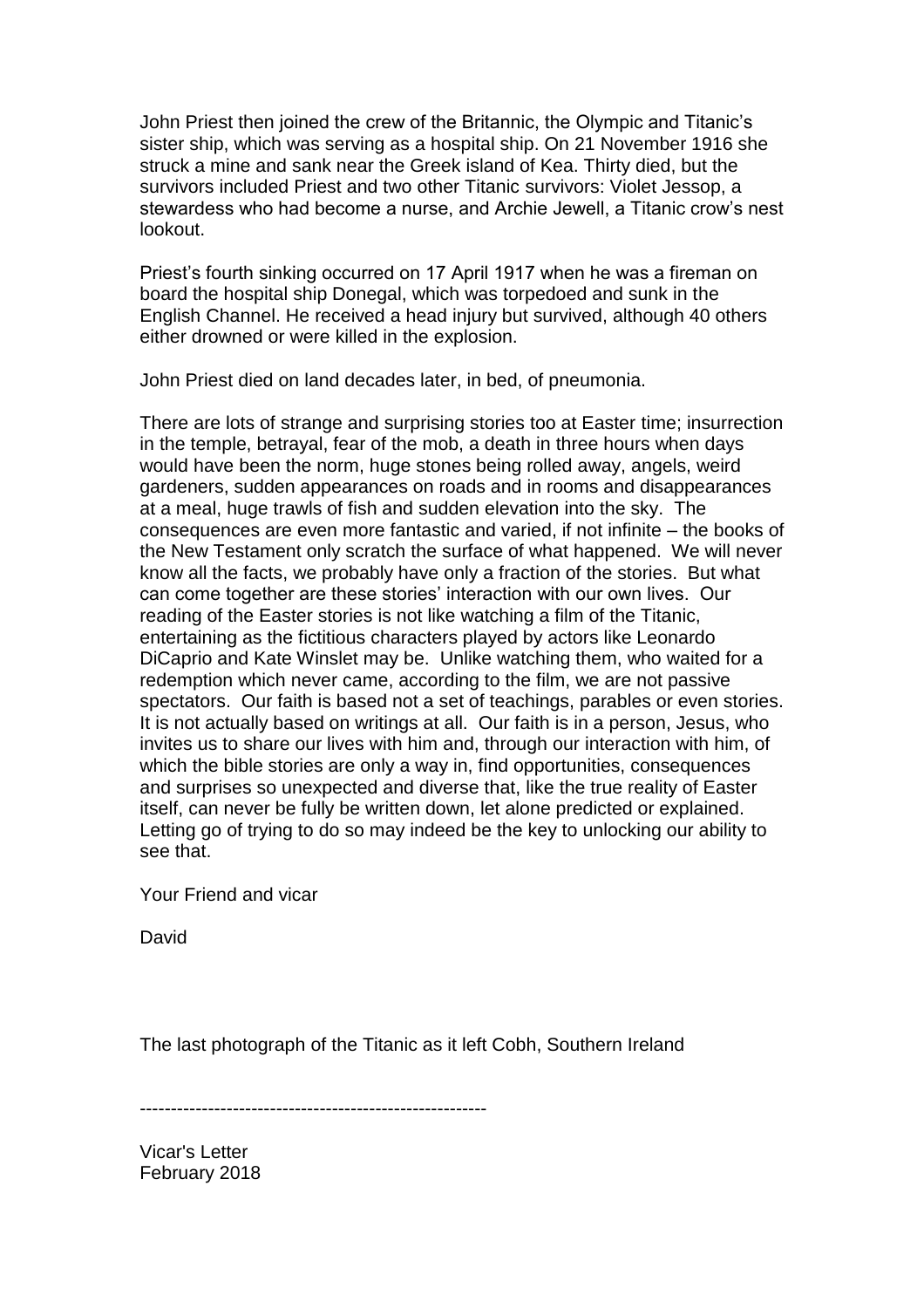# Dear Friends

An eminent Physicist has recently published a ground breaking study of a question which has long puzzled scientists, namely the study of how cycling works, "Everybody knows how to ride a bike, but nobody knows how we ride bikes," says Mont Hubbard, an engineer who studies sports mechanics at the University of California: What unseen forces allow a rider to balance while pedalling? Why must one initially steer right in order to lean and turn left? And how does a bike stabilize itself when propelled without a rider? Answering this question with terms such as 'force', 'spin', 'trail' and 'turn', is even more impressive for this noted scientist for the simple reason that he himself is unable to ride a bike! In other words it is possible to describe the physics of how cycling works without knowing how it feels to actually ride a bike.

With the advent of self driving cars and even self navigating drones, might it soon be possible for a machine to do something which up until now it has taken the necessity of a human presence to achieve – to ride a bike? This raises all sorts of questions about what machines can achieve and where that achievement may lead – ultimately, can machines think? It was a question posed by the mathematician and Bletchley Park code breaker Alan Turing and it is a question still being asked today. What is the difference between men and machines and what does it mean to be human? And if we can answer that question, is it possible to build a computer that can imitate the human mind?

There are those who have always had robust answers to the questions that those who seek to create artificial intelligence have posed. In 1949 the eminent neurosurgeon, Professor Geoffrey Jefferson argued that the mechanical mind could never rival a human intelligence because it could never be conscious of what it did: "Not until a machine can write a sonnet or compose a concerto because of thoughts and emotions felt", he declared "and not by the chance fall of symbols, could we agree that machine equals brain - that is, not only write it but know that it had written it." Yet the quest rolled on for machines that were bigger and better at processing symbols and calculating infinite permutations, but what drove them to imitate the operations of the human mind? It ultimately leads to the question of whether intelligence is the defining characteristic of humanity and if it is, how is that different to 'artificial intelligence'?

In the early 1700's there developed the phenomena of 'automatas', machines which ran on clockwork but were so complicated that they could imitate certain aspects of human or animal behaviour, and pretty convincingly. There was the famous flute playing automata, shaped like a human, which could actually play tunes on a flute! There was the famous mechanical duck, which waggled, quacked, ate and even left 'duck mess' behind. At the time people, (or at least the tiny minority of aristocratic rich people who actually saw them) found the automata extremely disturbing – subconsciously asking the question of what exactly it is which makes 'us' different from 'them'. Its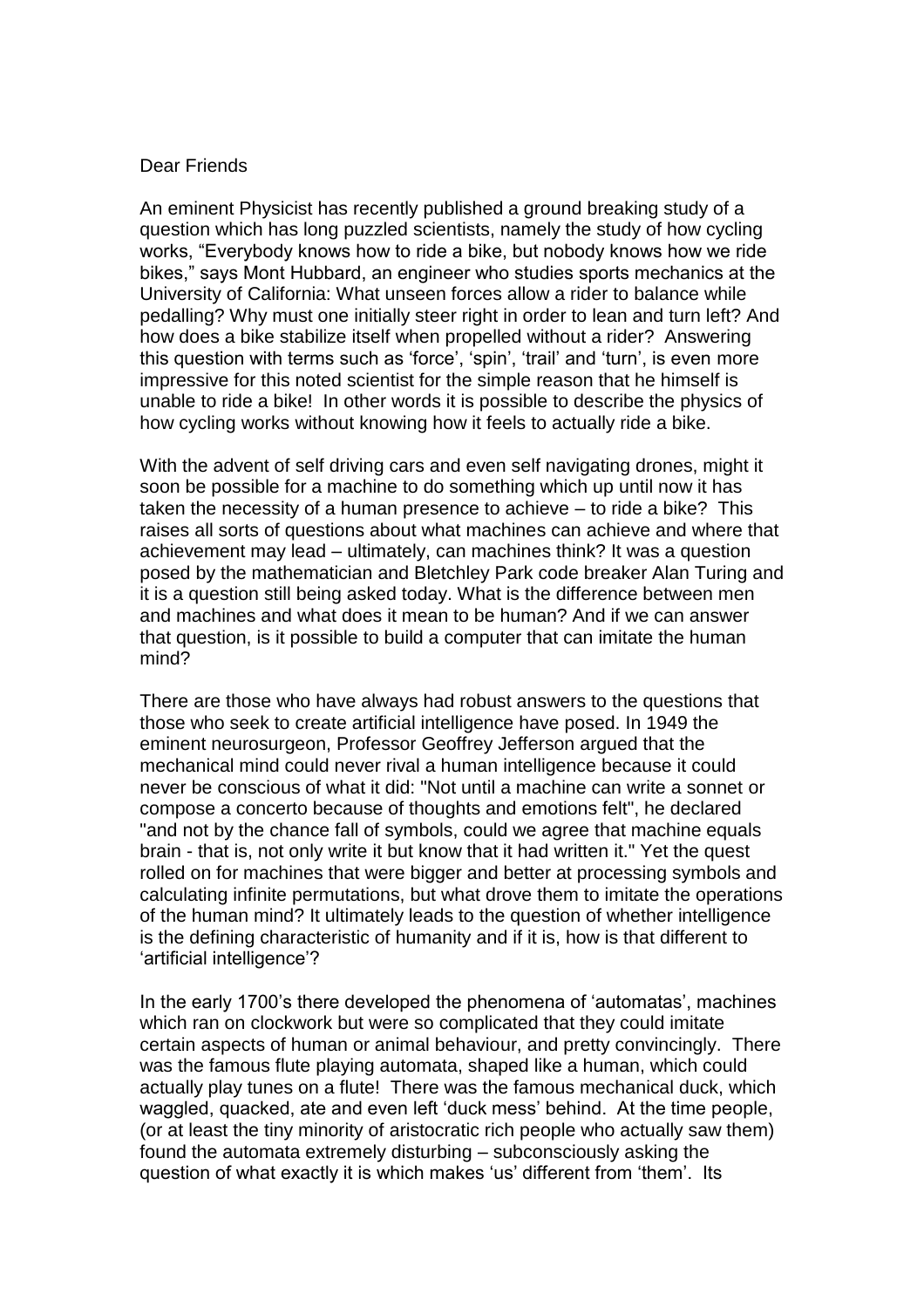basically the same question behind the famous 'Turing Test' (the same Alan Turing from earlier): If you put a computer in one room and a human in another and got someone to ask the same questions to each of them, and that someone was unable to tell, from their answers, which was the human and which was the computer, then we could say that we had there an 'intelligent machine', in other words, artificial intelligence. He needn't have waited so long – from the 1960's computers have been able to beat Grand masters at chess! And yet this still poses more questions about what it is that makes us human – you could find a computer which may be better than me at chess (not a particularly difficult task in my case!), but could it stretch out its hand to catch a tennis ball thrown nearby, or a cricket ball passing through the air? Could it run up and down steps and know to take care when they are slippy? Could it even manage to get our ten year old to go to bed on time on a school night?!! Surely these are also all forms of 'intelligence', just a different kind to that which is needed to play chess – the last one being more a combination of intelligence, trickery and downright bribery!

The 'Blade Runner' films starring Harrison Ford ask the same question. They are set in a future dystopia not very far ahead when artificial intelligence has developed to the extent that it is virtually impossible to tell the difference between 'replicants' (intelligent robots) and humans, with the consequence that replicants, originally created to serve humans, are threatening to supplant humans, and do so more effectively because its difficult to know who is human and who is replicant (spoiler alert there!!). The same is true of the recent TV hit 'Westworld'. If machines did develop to the extent that they could not only programme themselves – another defining characteristic of what would be 'artificial intelligence', and one which has already arrived with the advent of the IBM 'Quantum computers' – but not even realise that they were 'machines' at all, what is the answer to the question of why a human mind is more sacred, special and different to any other form of 'mind'?

Perhaps one answer may be found in Jeremiah 1: 5 ""Before I formed you in the womb I knew you, and before you were born I consecrated you; I appointed you a prophet to the nations."

And Luke 12: 7

"But even the very hairs of your head are all numbered. Fear not therefore: ye are of more value than many sparrows."

Like Jeremiah, we are of infinite value to God who gives us, like the prophet, a purpose and a meaning to our lives, rather than either purposelessness on the one hand or a single, unalterable task on the other. We are not automata, created to do a given job or perform some endless task, and with no possibility of ever doing anything else. We are not even highly developed versions of that. We are, I believe, qualitatively different to any machine in that, for religious people, the purpose God created us for is there to be discovered on a lifetime of adventure. That adventure is about discovering how wonderful life can be, and how much more there is of it to be discovered. In other words, although it may be possible to describe how a bike works, and even one day maybe even to programme a machine to ride one, I don't think it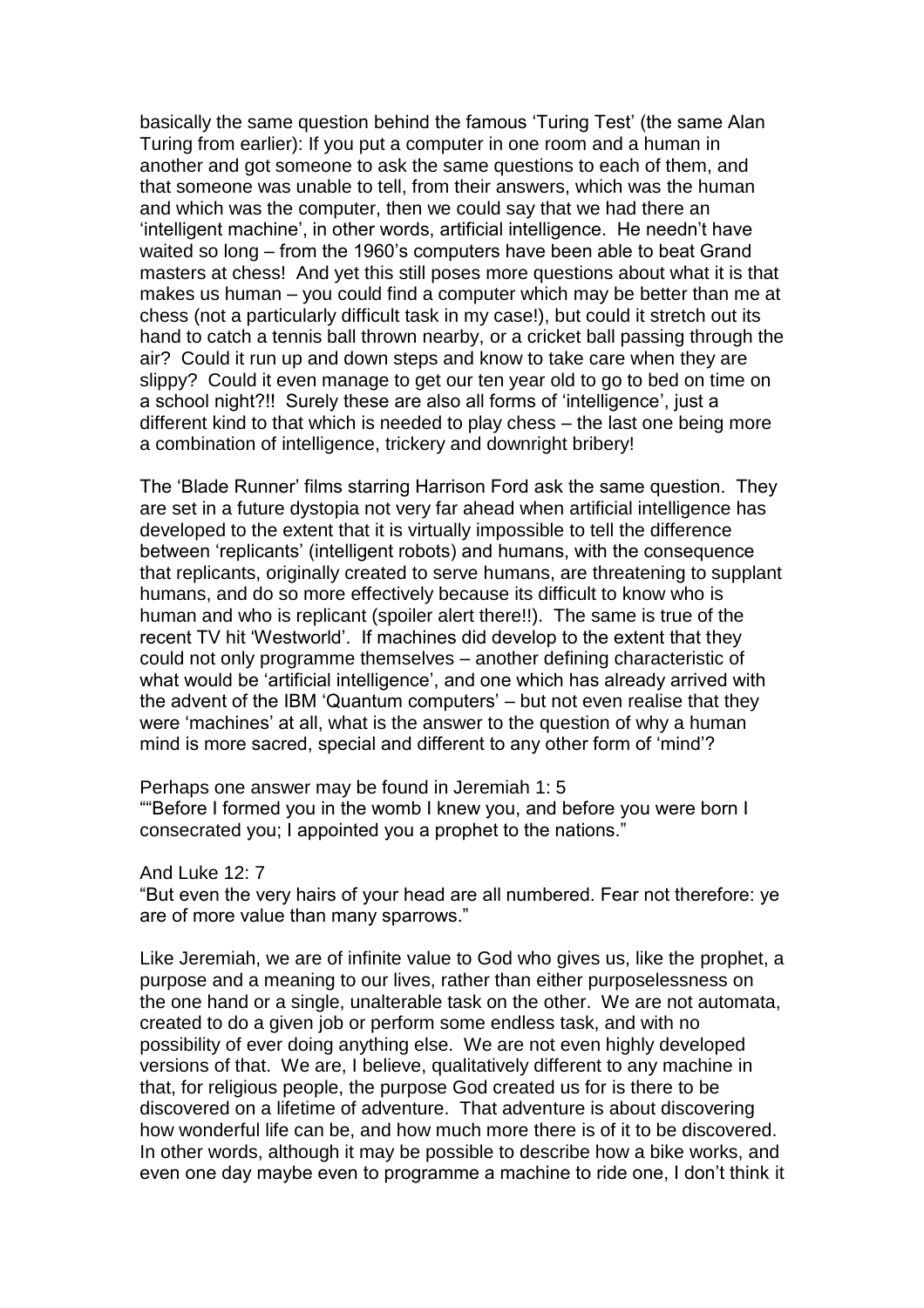will ever be possible to create an artificial entity capable of knowing how it feels to ride and so which, like me, would want to – and for no other reason than enjoyment!

Your friend and vicar

David

-------------------------------------------------------------------------------

Vicar's Letter January 2018

Dear Friends

If I had to think of a visual aid to help us think about Epiphany, the major feast which falls in January I think I know what it would be. It's only small, and you may find it rather surprising, but it's particularly apt for the twelfth and final day of Christmas and the Eve of Epiphany. Epiphany, remember, is when we remember the Three Wise Men and their gifts, and when we celebrate the truth that Jesus is God in human form.

I'll reveal my secret object in a minute or two, but first let me run through three things that you may wrongly be expecting me to bring out.

Firstly, I wouldn't be holding up a lump of gold. Of course, that would have been a great visual aid. Gold was and still is the gift of kings. And when the Wise Men held out their gift of gold to Baby Jesus, they were saying something very special: "However tiny you are, and however wrong a place this filthy stable is for you to be, you are a true king, and you are worthy to receive this gift of kings."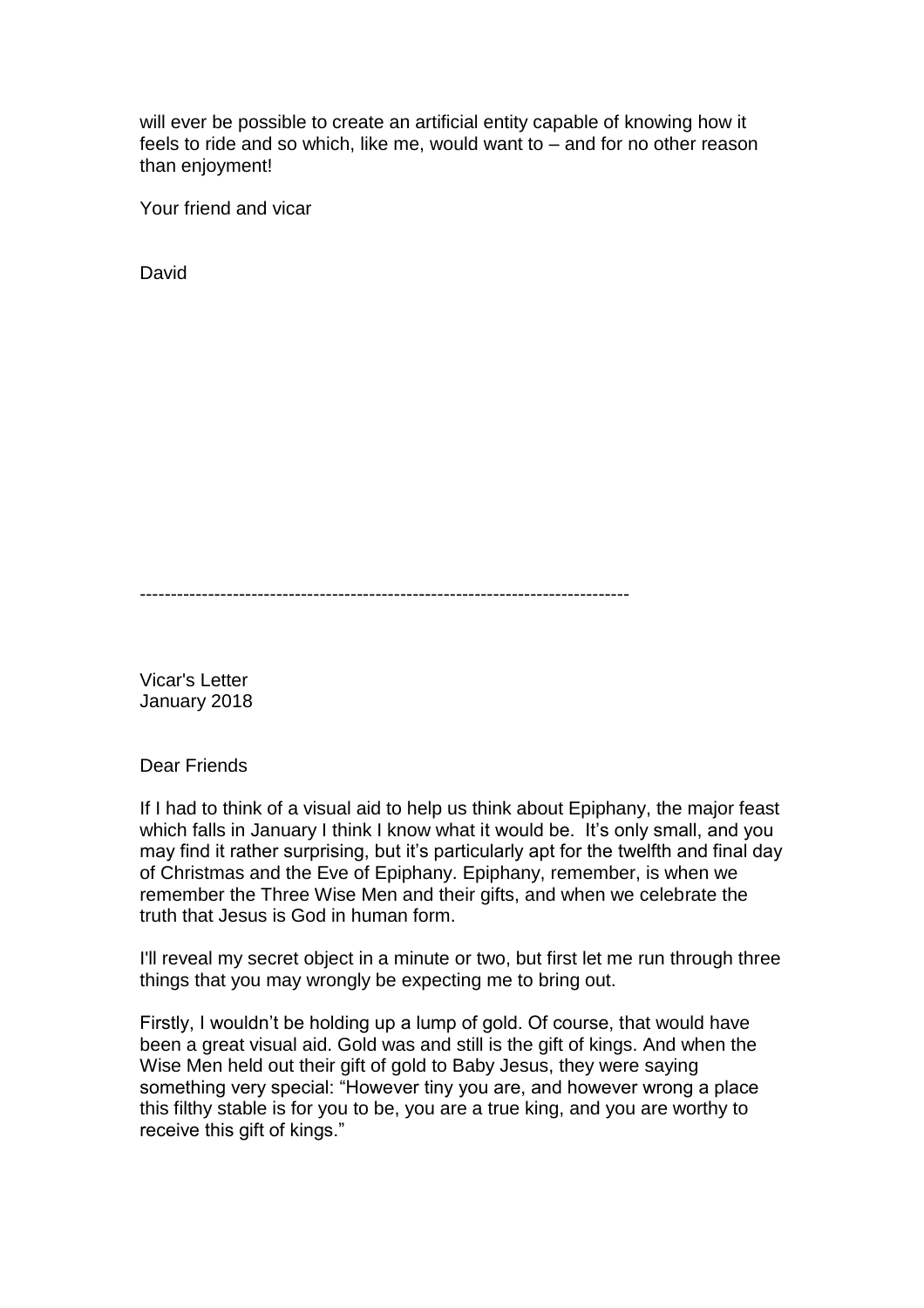Second, I would not be carrying any myrrh. That too would have been a brilliant visual aid and a fragrant one as well. Myrrh is an aromatic potion that was used to prevent the spread of infection and mask the smell of death and decay. And by presenting Jesus with myrrh they were symbolically anointing him for death and burial.

And finally, it's not frankincense either. That would have been another great visual aid, because for thousands of years and in many different cultures across the globe, incense has been the traditional offering to a deity. And in presenting the infant king with such a gift, the Wise Men were saying, "You are are not just a king; you are God himself come to earth in human form."

So, if it's not gold, myrrh or frankincense, what would I produce and hold up for all to see? Well, we do celebrate the visit of the Wise Men and the Epiphany, and when we do we are actually celebrating the central truth of Christmas – the truth to which their gifts of gold, frankincense and myrrh bear witness: the truth that Jesus is God come to earth to live and die as one of us. But the real message comes down to this: The party's over. It's time to take down the decorations, vacuum up the pine needles, consign the turkey leftovers to the freezer or better still the dustbin, and let the Baby Jesus grow up into a man. And here at last is the little epiphany – the word means revelation – that I promised earlier

A Cream Egg – on sale in January from every supermarket, usually 3 for £1!

There are some Christians who moan on that Easter eggs are already in some of the shops in January. I hope I'm never one of them. Actually, I think that's quite helpful symbolism. Of course, there's nothing exclusively Christian about chocolate eggs, but they do symbolise new life. And they do help us remember that once Christmas is over, Easter is (theologically as well as on the calendar) just around the corner. And as Christmas makes way for Epiphany, this is the point where we have to leave our mental pictures of Baby Jesus behind and focus afresh on the grown-up God-Man who died to bring us new life.

As you eat your choccy eggs in January, please remember the truth they represent: that the Christmas story ends not with Epiphany, but with Easter.

Your friend and vicar

**David** 

----------------------------------------------------------------------------

Vicar's Letter December 2017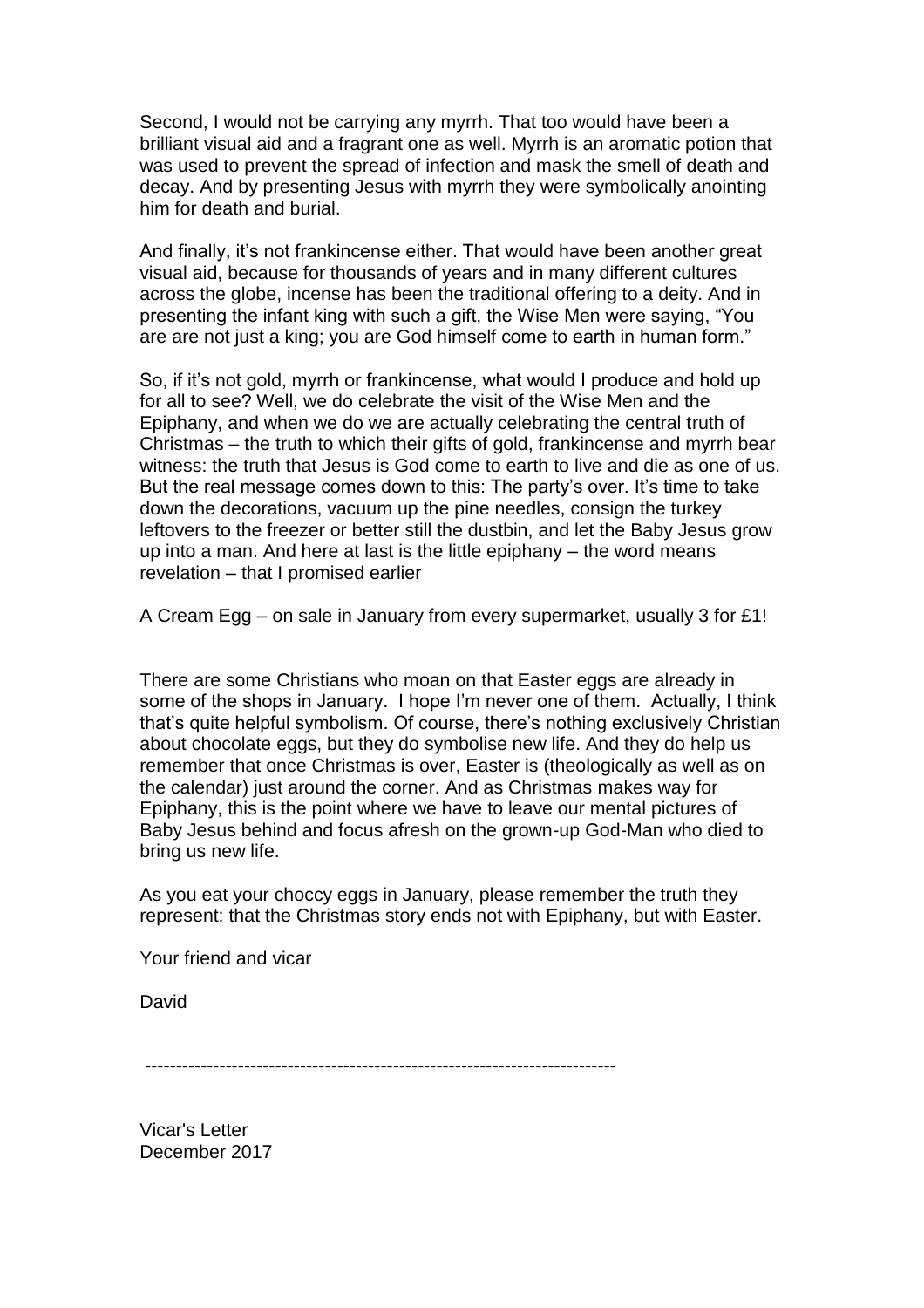# Dear Friends

As this is my Christmas letter (written, though it is, in the middle of November, still, the Trafford Centre decorations are up!), I thought I'd give a template of how to write a Christmas family letter, of the sort which we regularly receive and you might also. If not, count yourselves lucky! (I should add that this is not the only kind of 'family' Christmas letters we receive - we get some really nice ones too – so view this as a sort of 'how not to write a Christmas letter'!)

# Every Christmas Letter Ever

Start with a sentence about how the year is almost over, in case you don't know how the Gregorian calendar operates. Then a trite phrase about how quickly time passes, probably stolen from a friend's Facebook wall. Follow with an attempted joke that doesn't work.

The first paragraph is about the hubby (as it is compulsory that the wife writes it). The dad in this family probably got promoted and now has additional responsibilities that the letter writer sincerely hopes will make you question your choice of a life partner. The rest of this paragraph will highlight regular stuff that every parent does; like coaching a children's football team (who obviously win their league) or building a shed in the back garden. After briefly mentioning some award received at a convention in London, or, even better, York, or wherever, it's time to make this Superman appear more human, so... Snarky comment about how the dad didn't beat his marathon time from last year's London Marathon because he did something stupid like hurt his toe during training, (but still took part, obviously).

Let's move on to the kids, who are better than your kids in every way. These ways will be listed and categorized by child's name, age, and some personality trait that nobody but the parents of the child actually sees. If a child had a minor health scare or got banged up while biking or something, it will be milked here for maximum sympathy, perhaps focusing on how hard it was for the letter writer to make it through this tough time. If applicable, the letter will now veer off into a diatribe about how the town should make things safer for young bicyclists. The point will be made at the end of this paragraph that the letter writer is no different than any other concerned parent or citizen, thus clearly implying the exact opposite.

Now let's blow some kind of minor family problem into a full-blown tragedy. The death of a pet, perhaps. Some kind of costly household repair due to a storm would work nicely. If nothing else, this paragraph should focus on how the family has struggled coping with world events, such as a tsunami: Obstacle stated here. Explanation of how the family overcame said obstacle here (in the case of Japanese tsunami, the solution will be prayer and the family moving on to some other issue). Now, here's the poignant end to this section of the letter. While these events would have ripped a normal family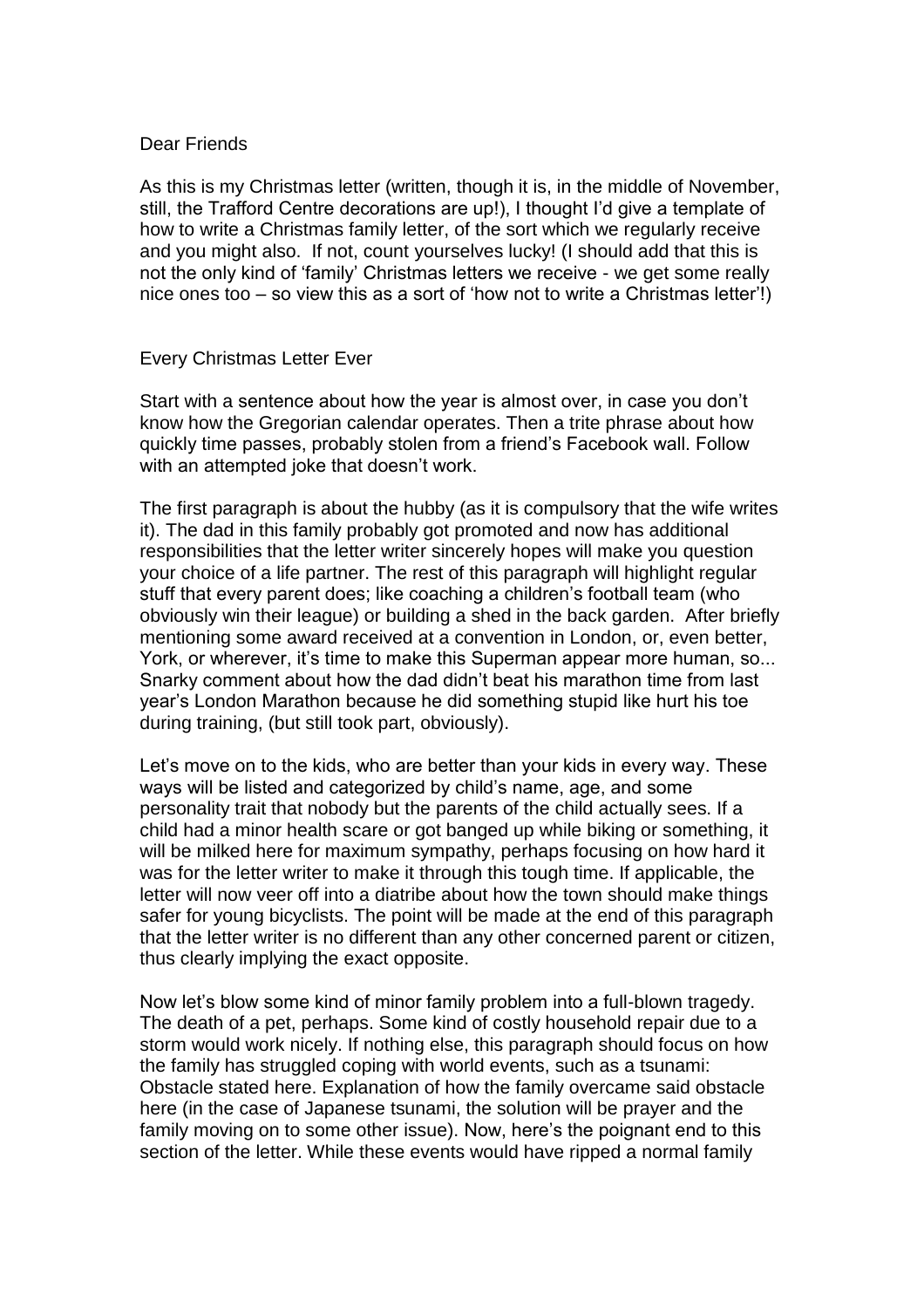like yours apart, the letter writer's family came together and is now stronger than ever before

Now's the time to mention a friend of the family or a distant relative who did something remarkable, like climb a mountain or meet Michelle Obama at a fundraiser, in order to make the entire family look interesting.

Self-deprecating apology here about how this letter is so long, cleverly implying that your family could probably just summarize your year on a notecard.

Oh, well! Or another mindless statement meant to abruptly end a letter! Mandatory holiday greetings, almost as an aside.

(Family name in script font)

Does this ring a bell – if not, count yourself lucky! But – here is the best part – we are all lucky and never more so than at Christmas. The New Testament is full of letters, called 'epistles', but these letters are not like the barely concealed self congratulatory boasting on display in the letter above. No, these letters tell the opposite story; the story of how, at Christmas, God himself became empty of all his glory – which is better than anything we can imagine or achieve in this world – and entered that world powerless, in the most helpless way possible, as a baby of homeless refugees, of the sort we see sadly too much of today.

What a contrast to the self satisfaction given forth in the template above. What a much better example to copy, not just at Christmas, but as a pattern to follow though life. And what a gift to the world; the story which shows us that, however inadequate we might feel – at Christmas, New Year or any other time, maybe because of what the last year, or few years, have brought – God's gift to the world given at that first Christmas was a humility we can barely imagine, and is there for us for a lifetime of true 'Good News'

Your friend and vicar

**David** 

-----------------------------------------------------------------------

Vicar's Letter November 2017

Dear Friends

As keen members of the National Trust our household was pleased to receive this week our new National Trust members' handbook, and with it the car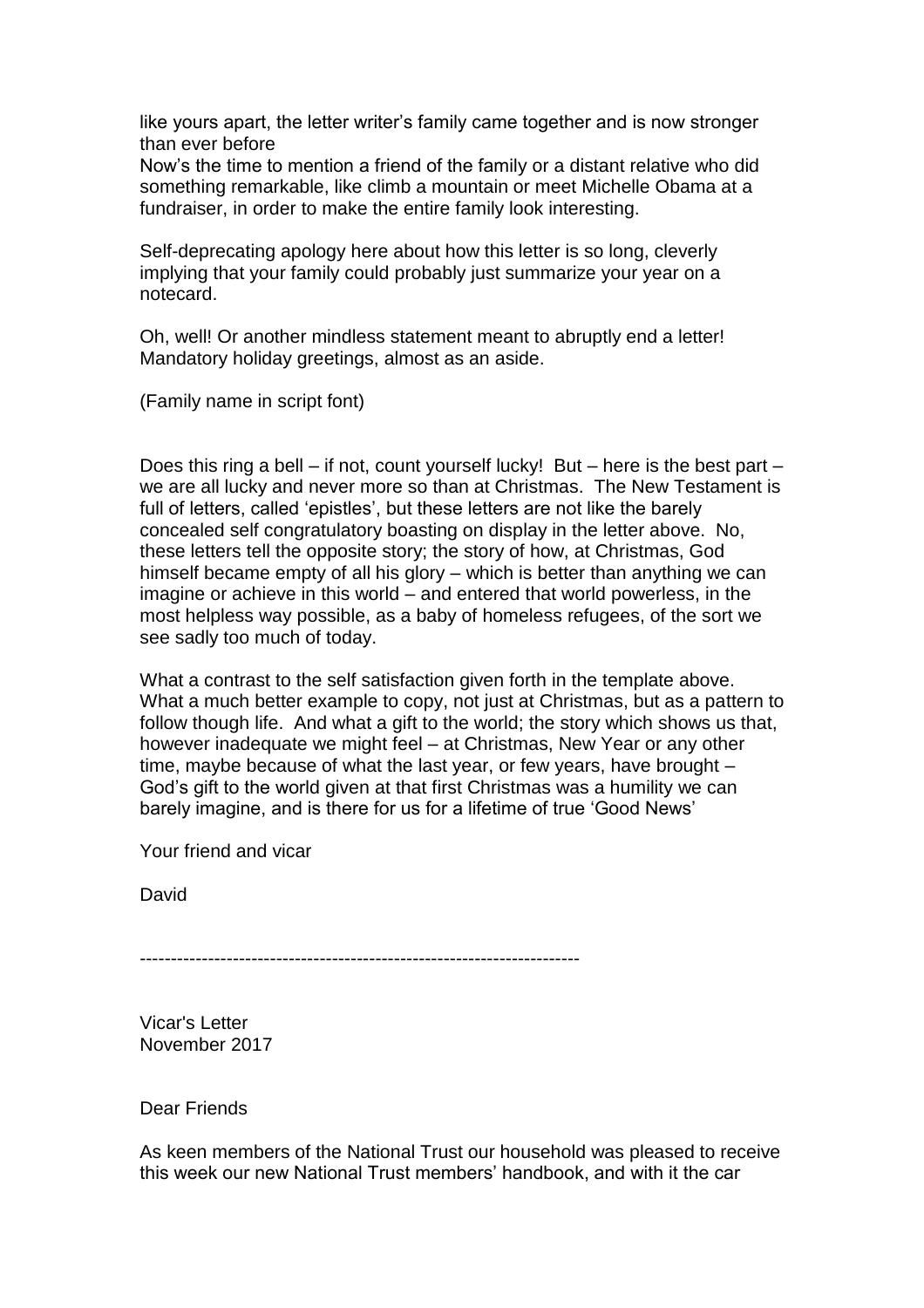windscreen sticker which provides free parking! The handbook contains essential information on all National Trust properties, their history, opening times, admission prices etc. As members of course we don't need to bother with admission prices as the excellent value membership scheme provides free admission to all properties, meaning that wherever we travel in the country there is always somewhere special to explore – always with a wonderful tea room (and restaurant for those who can afford it!), it really is good value.

National Trust properties range from ancient stone circles to Roman villas to the Squirrel Sanctuary and beach at Formby and even Lake District shorelines, as well as all the Stately Homes and their gardens and parks you might imagine, like Dunham Massey and Lyme Park (of Colin Firth as Mr Darcy fame). One property in particular which we enjoy visiting is indeed a Stately Home, Calke Abbey in Derbyshire near where my Father in Law lives, visited many times and his good hospitality in the tea shop many times greatly appreciated! However Calke Abbey is a stately home with a difference. My father in law remembers as a child being unable to even see through the estate wall, let alone visit the house and grounds, until the whole grand country estate was given to the National Trust by the Harpur-Crewe family in 1985.

The house and estate were given with good reason, the family were bankrupt and the estate and particularly the house was in an advanced state of disrepair and dilapidation. However, unlike other properties given in similar circumstance, the National Trust chose in this case not to renovate and restore the estate and house to its former glory, which had long since passed. Instead, the Trust had the boldly imaginative idea to preserve the house, stables and gardens as they found them; so beyond securing the structure of the house, to quote the handbook, Calke Abbey tells the sad story of the dramatic decline of the Harpur-Crewe's grand country estate, and in that story the fate of many other similar country houses in the mid 20thC,

"The un-stately home and country estate

With peeling paintwork and overgrown courtyards, Calke Abbey tells the story of the dramatic decline of a country house estate. The house and stables have been preserved as we found them, with many abandoned areas vividly portraying a period in the 20th century when numerous country houses did not survive to tell their story.

Discover the tales of an eccentric family who amassed a vast collection of hidden treasures, with grand rooms crammed full of collections and abandoned rooms and objects no longer used. Visit the beautiful, yet faded walled gardens and explore the orangery, auricula theatre and the kitchen gardens. Escape into the ancient and fragile habitats of Calke Park and its National Nature Reserve.

Don't miss...

See the stunning state silk bed, erected for the first time in 1985 after lying undiscovered since the 18th century"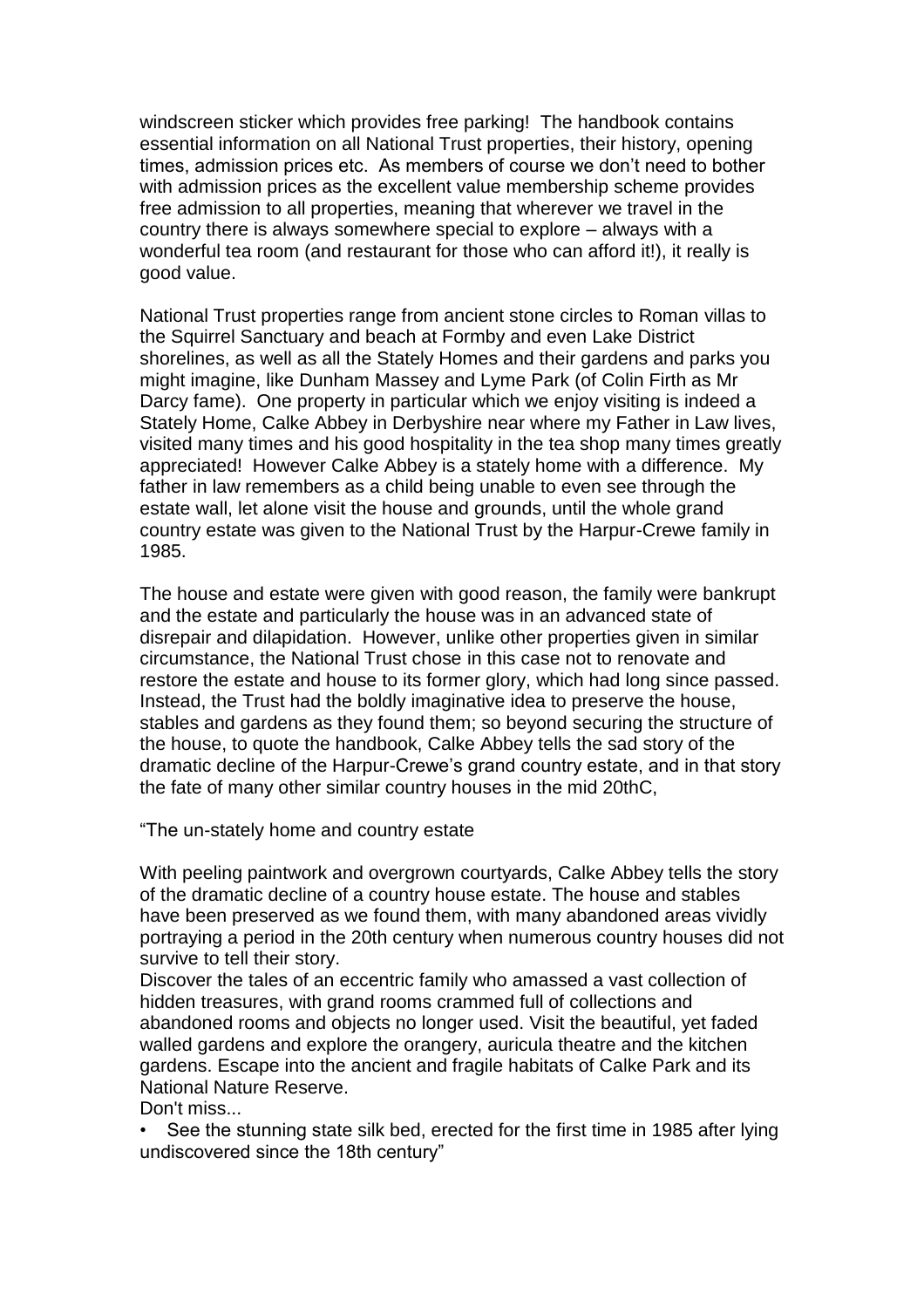To have the imagination to preserve things as we find them, and for a reason, an example. I believe there are lessons in life we can take from this, and especially a Christian life.

When other country houses or stately homes were abandoned by their owners because they had been run into the ground, many different fates awaited them. Not a few were demolished completely like the house at Fell Foot near Newby Bridge in the Lake District where only the grounds and gardens and the footprint of the house remain, the structure being deemed past the state of no return to repair. Others became schools, hospitals, training facilities for the military or commercial firms, some became offices or company headquarters – some, like Wray Castle on lake Windermere became at one point all of those things in its life, before being recently given to the National Trust and opened to the public (well worth a visit!). Some, like Tatton Park or Beningbourough Hall near York were restored to their former glory and today anyone can walk round sumptuous rooms, imagining the opulence and glamour of life there (above stairs of course) in their heyday, imagining that they have always been like that. Well they haven't, most were given to the trust in a similar state of decay as Calke Abbey and what we see isn't what they had become, but a restoration of what they once were.

Incidentally the Trust are also very good at recreating life below stairs, often with volunteer actors barking orders at startled visitors as to the state of their fitness, or otherwise, for the gruelling life that was service below stairs.

The Bible is full of stories of people caught at a dilapidated low ebb in their lives and, as a result of an experience of God or a meeting with Jesus (which is more or less the same thing), move on. Zachaeus up in his tree knowing that the path his life was currently on was leading him to self destruction; the prodigal son, humiliated beyond endurance for a Jew, to look after pigs and realising that this is what he had been really doing all the time he had been buying friendship; the woman caught in adultery whose message from Jesus, "go on your way and sin no more" may apply to all of us; and ultimately I suppose, Lazarus himself: all are led in some way from death to life.

But there are also others whose fate is to be a Biblical equivalent of Calke Abbey; ossified, rooted to the spot of their own anger, sadness, hatred or loneliness, lack of a sense of self worth. We think of the jealous brother of the prodigal son; the sad rich young man unable to see beyond the limits of his worldly wealth when Jesus calls him to follow; the unrepentant thief at the crucifixion; the brothers of Joseph first selling their brother into slavery and then grovelling to him for food without realising who they were bowing down before. Many people are met by God in the Bible and he meets people wherever they are in life, but here's the important part, he doesn't leave them there.

But It's not characters in the Bible I really want to talk about, its us, as individuals, as a Church. Just like those people in the Bible, God meets us wherever we are in our lives, whether that is individually or corporately, and he doesn't leave us there but helps us to move on. I'm sure that God doesn't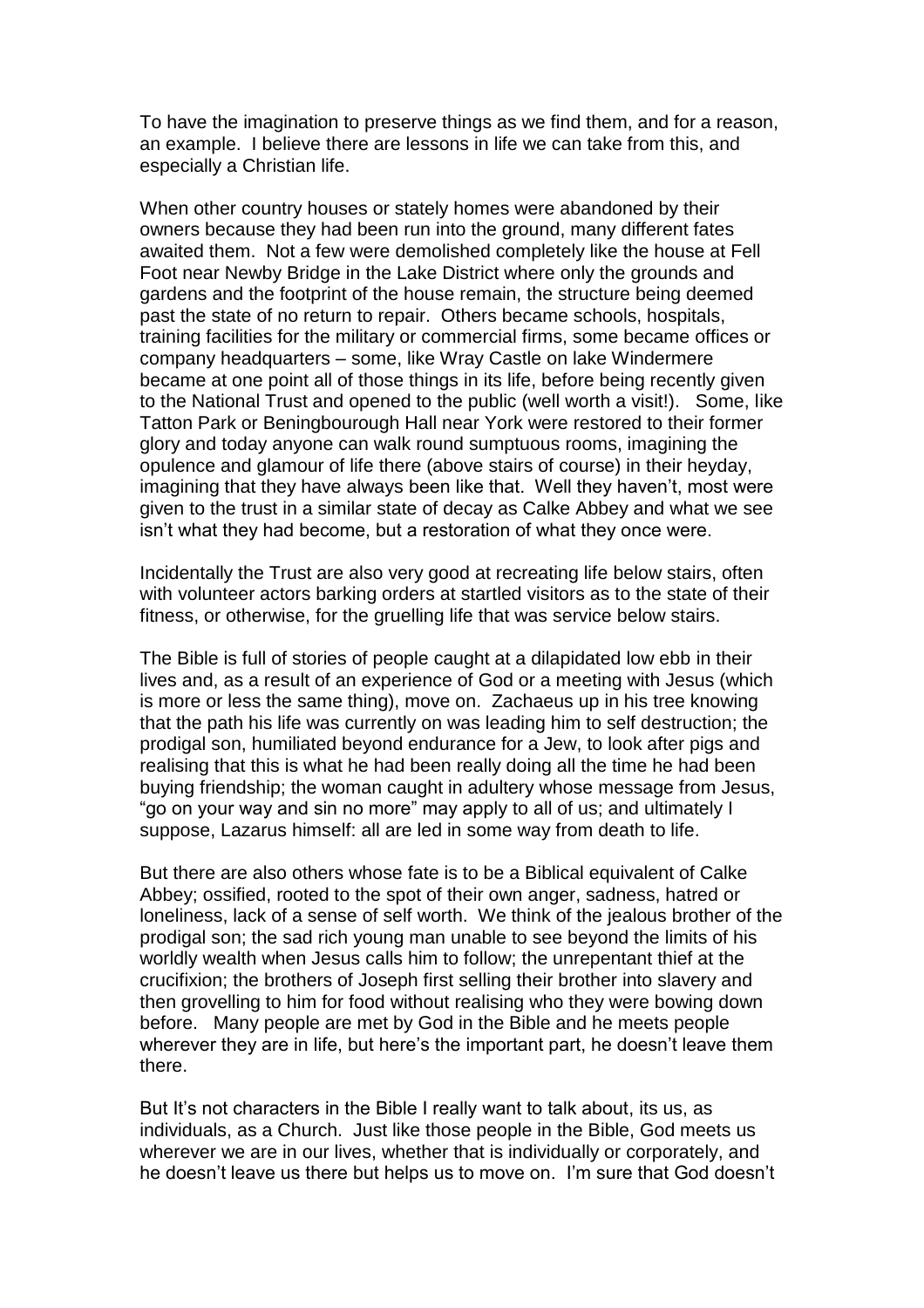want us to be like Calke Abbey, a salutary relic, frozen in time, a warning of what happens if, like the Harpur-Crewe family, we just sit in the decrepit shell of dilapidated former glory, some rooms full of junk from previous lives and others empty, (electricity was only installed in 1962!), of no further use, and waiting for the roof to fall in; at least the Harur-Crewes had in the end the sense to realise that it couldn't go on and let go.

So when I look at Calke Abbey, unrestored, stuck at the end of the road, out of time and place, I also ask what rooms in our lives are stuffed full of useless junk from times gone by, but of no further use, just cluttering up the place, and what rooms are empty, serving no purpose, but full of potential. Answering these questions means not I think a restoration to former splendour, a museum piece of restored glory, like most National Trust Stately Homes are, something artificially preserved from another time. Rather it must be something different, a question only each individual can answer of what to do with their lives, where to go, what to move on to.

Although my Father in Law never did get to run around as a child in the lovely gardens and estate of Calke Abbey, (his running around days are long since gone), at least he does get to walk around it now and appreciate how lovely it is and, through the imagination of the National trust, he did get to see his grandchildren run around there.

Your friend and vicar

David

---------------------------------------------------------

Vicar's Letter October 2017

Dear Friends

Its not particularly an original thought but, it strikes me that its one of the best lessons we can learn in life, and certainly one which experience will teach us anyway; that things sometimes do not go to plan. Whether for better or worse if we go through life thinking that we know how things are going to turn out, we will pretty soon learn that knowing the future is a gift not given to humankind!

What prompted this not particularly original train of thought was not how the dinner I cooked for my family last night was appreciated by them, their expectations of my cooking are sadly for me rarely challenged, but rather a musing over recent national and international events which, no matter where you stand on the political spectrum, from Brexit to the American Presidential election to the General Election here this year, give the lie to those who would claim to know the future! The unexpected, the element of surprise, the thought, "who would have thought THAT could happen", well, at least that is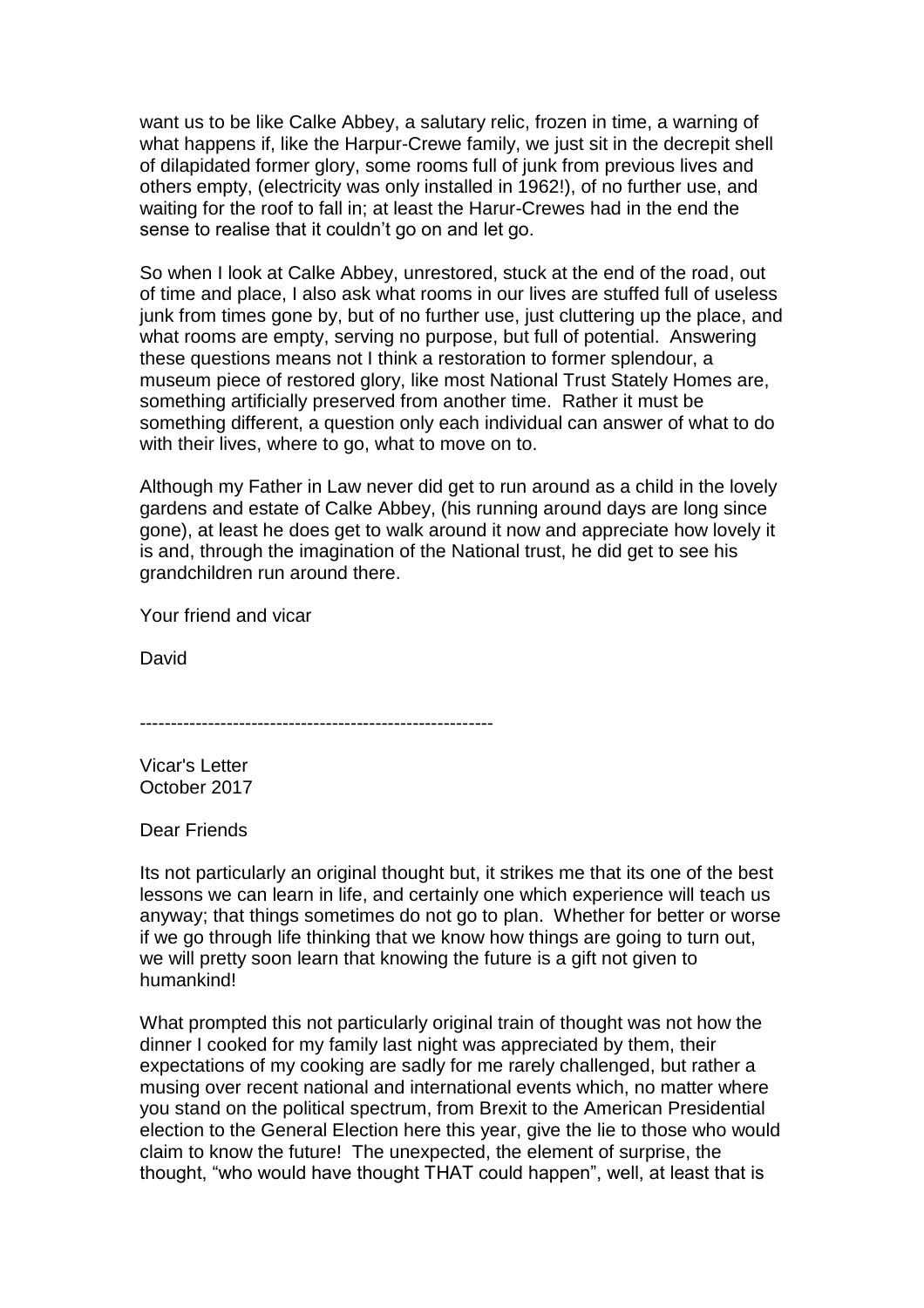one lesson for us all to learn! Another might be a call to re-assess our attitudes and expectations towards those things that we usually regard as too remote to be important. Not only asking ourselves how do we feel about our relationships with neighbouring countries and cultures, but closer to home, about how we relate to and what should be our real responsibilities towards the communities and neighbourhoods which we ourselves belong to? Am I my sister's keeper?!!

In the story of Jacob's wondering in the desert (Genesis 28: 10-22) he has an unexpected experience of God acting in everyday events; to say that Jacob finds himself challenged to rethink his life choices after seeing a ladder connecting heaven and earth is a bit of an understatement. Jacob's response is to see God in the world, where he hadn't before recognised him "Surely the Lord is in this place – and I did not know it" (Gen 28: 16)

To see God where we did not expect him may be the first lesson that expecting the unexpected can teach us. Famously rude and haughty in conversation, General De Gaulle had invited Britain's ambassador to Paris for dinner in the autumn of 1945, just after the war ended. Being driven back to the ambassador's residence after the meal the ambassador's wife, the glamorous lady Diana Cooper turned to her husband, the urbane and equally dashing Duff Cooper, 1 Viscount Norwich, and is reported to have said, "Well, duties that we dread often turn out not as bad as we expect them to, but that turned out worse!". Be that as it may the phrase 'God Forsaken' is, as Archbishop Robert Runcie pointed out when introducing the 1987 Church Urban Fund, not one that Christians should ever use.

But the consequence of recognising that God is there at work in every day places and events, whether we recognise him or not is that, as God says to Jacob in the Genesis story, that he is also always with us, each one of us, whatever happens in our life and wherever we may go,

"Know that I am with you and will keep you wherever you go" (Gen 28: 15) Like Jacob we might also be assured, that whatever happens in our world or in our lives, that there is a power greater than ours – which is perhaps one reason why we find it so difficult to trust – who will always be there alongside us. Unexpected and difficult it might often be, but God teaches us, as he showed to Jacob that wherever we might look there is nowhere where, with Jacob, we might not be able to say

"This is none other than the house of God, and this is the gate of heaven (Gen 28:17)

Your friend and vicar

David

------------------------------------------------------------

Vicar's Letter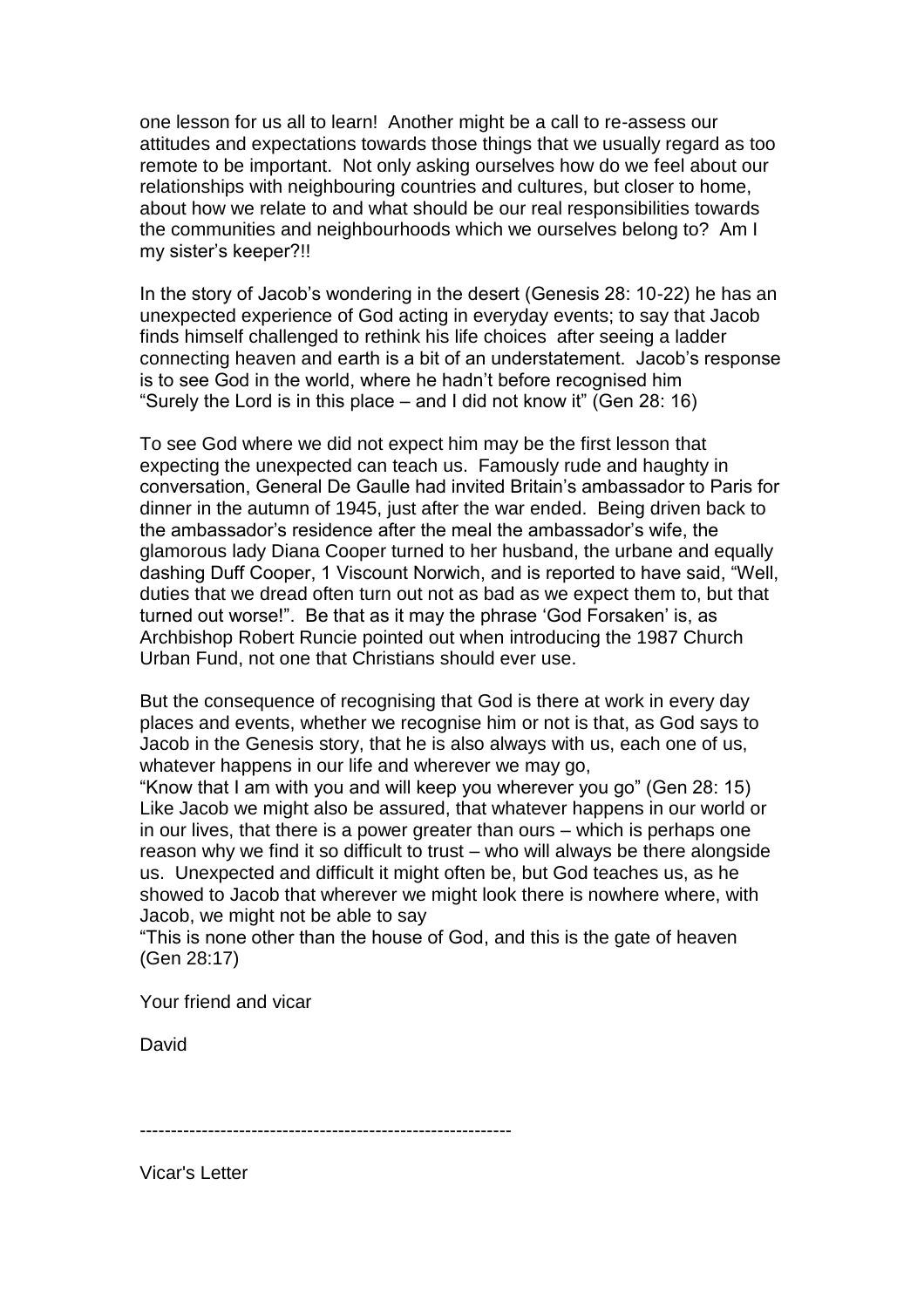#### August 2017

Dear Friends,

Istanbul was Constantinople Now it's Istanbul, not Constantinople Been a long time gone, Oh Constantinople Now it's Turkish delight on a moonlit night

Every gal in Constantinople Lives in Istanbul, not Constantinople So if you've a date in Constantinople She'll be waiting in Istanbul

Even old New York was once New Amsterdam Why they changed it I can't say People just liked it better that way

I can actually say why the name of the town of New Amsterdam was changed to New York (on September 8, 1664 in honour of the Duke of York) but that's not what I want to talk about in this letter. I could also spend a long time explaining (did someone, as my children do, say 'droning on'?!) the timeline by which the Thracian city state of Byzantion (Βυζάντιον), Latinized as Byzantium, was settled by Greek colonists from Megara in 667 BC; of how the name is believed to be of Thracian origin and thus predates even the Greek settlement; how it was changed to 'Constantinople' in 315 AD when it became the new capital of the newly Christianised Roman Empire under the Emperor Constantine; of how it fell, in 1483, to the Ottoman Turks, thus finally ending the Byzantine Empire and with it the last part of the Eastern Roman Empire; and finally of how the new secular Turkish state in 1930 politely requested the rest of the world to refrain from referring to the city by any or all of the above titles and refer to it instead by its Ottoman Turkish name of 'Istanbul'; this being rather like the Germans asking the French to start using the term 'Deutschland' instead of their accustomed 'Allemagne"! Hence the fanciful song above, "Istanbul (Not Constantinople)",a 1953 novelty song, with lyrics by Jimmy Kennedy and music by Nat Simon, written on the 500th anniversary of the fall of Constantinople to the Ottomans.

So you will see that the history of the name of one city, admittedly a pretty remarkable one, gives a lot of scope for explanation, (or 'droning on', whichever you prefer), carrying with it as it does so much of the history of Europe; the change of name reflecting the wider changes going on around it.

A postcard, c. 1905, refers to the city as Constantinople, and the inner city as Stamboul.

How we refer to something is often determined by what is going on in the wider world, whether that something is a place, person or idea. Re-watching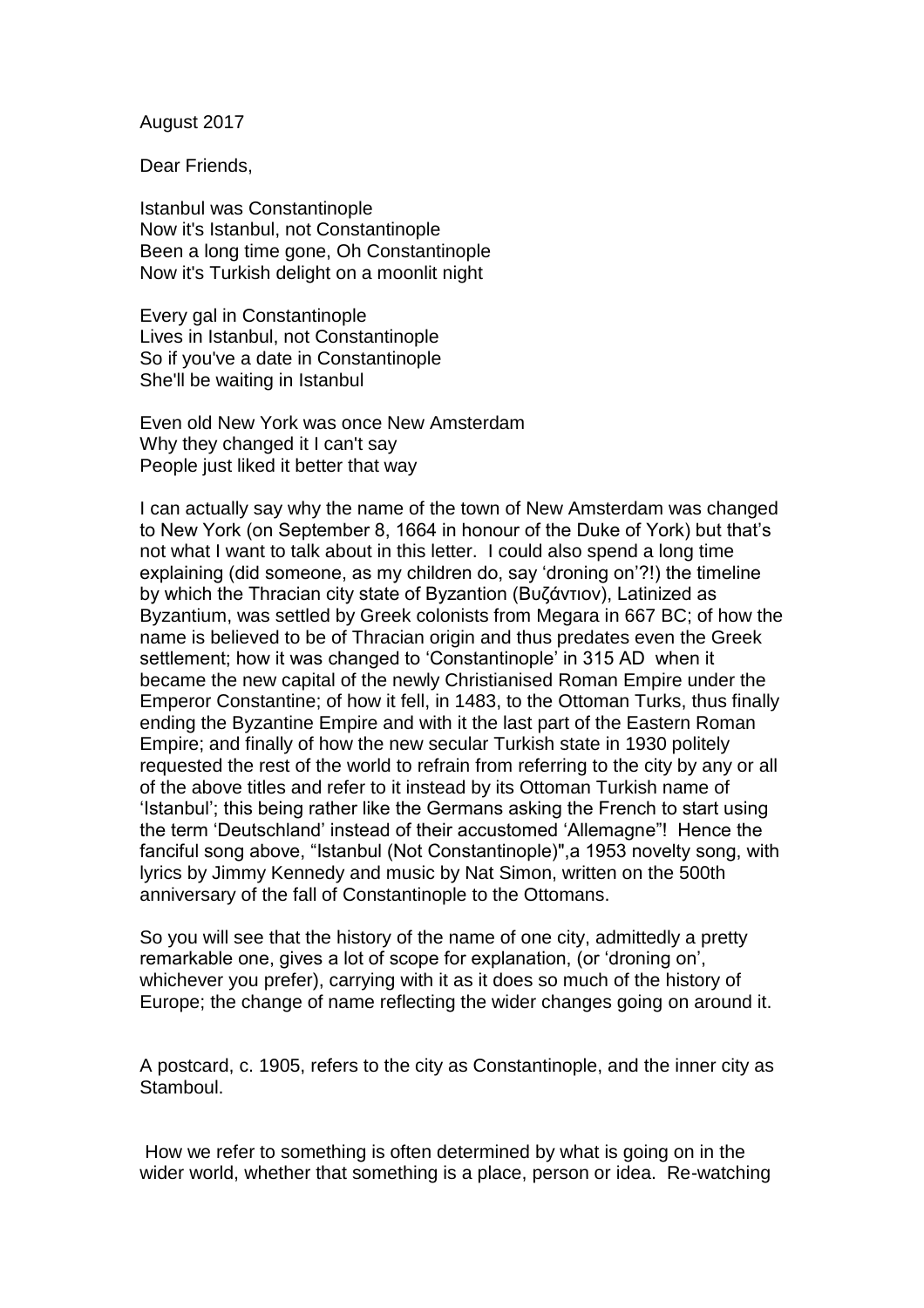the stunning Netfix drama 'The Crown' which depicts the early part of the Queen's reign, there are at one point in 1952 three women who bear the title 'Queen', all living in the same building, Sandringham Palace, with two of them also confusingly being called Elizabeth. To avoid this confusion the servants come up with the idea of referring to them as, in order of age: 'Queen Mary', 'Queen Elizabeth the Queen Mother' and, of course, 'The Queen', who still reigns and bears the title to this day. The names stuck, even though all of them had been referred to at one point in their lives simply as 'The Queen'.

The Bible too is full of people whose names change; Simon is changed to Peter, Levi to Matthew and Saul to Paul. Not the least of these changes is how God himself is referred to, from firstly 'Yahweh' (meaning simply 'I am who I am'), to 'Jehovah' and, revolutionary as it must have been, by Jesus as 'Father' and using a form 'abba', which a young child might use to their dad, specifically, 'daddy'. These changes of name go along with, in people, a great change in their lives by which they express their new relationship with God – they are still the same person but the focus of their life has changed – their way of referring to themselves changing to reflect the better self they have become, or are in the process of becoming. The change of name by which God himself is referred to isn't because He has changed, rather its something in the way in which He is perceived, or related to, that has changed, something more of who God is is discovered and the old name becomes simply inadequate.

So it is and so it must be, and so it always has been with what happens in a church when God is worshipped, when we experience his presence with and through the shared community, which is 'church' itself. If I were to be transported back in time and enter a medieval church anywhere in Europe I would, as a priest, be allowed into the chancel and enter the sanctuary where I would consume both parts of the sacrament. That this would be denied to anyone else in the church, who would also hear me read the entire service in Latin, which they could not understand, we would think of as being an inadequate use of the beautiful church building and certainly an inadequate expression of the worship of God. Skip forward seven centuries to around the year 1900 and the chances are that in the same church, while reading the service in English (although a version of English far removed from the familiarity and perhaps understanding of many of those present) it would still not allow its congregation up into the chancel, let alone the sanctuary, and still not usually give them both parts of the sacrament – for the simple reason that the sacrament would at that time be hardly celebrated in most Anglican churches at all! Perhaps the church is facing another such a call to change in the way we worship God. Certainly churches which are growing, and certainly the best attended of our own services are those which do not focus on the sacrament – if the mountain won't come to Mohamed, then, as it were, Mohamed must go to the mountain.

All this is simply to say that I hope we would all agree that its not how we worship that matters but who. I am sure that God wants us to experience Him in Church as anywhere else in ways which speak to us now, not to cling on to ways of doing things which are of no more use to us, still less to the many, in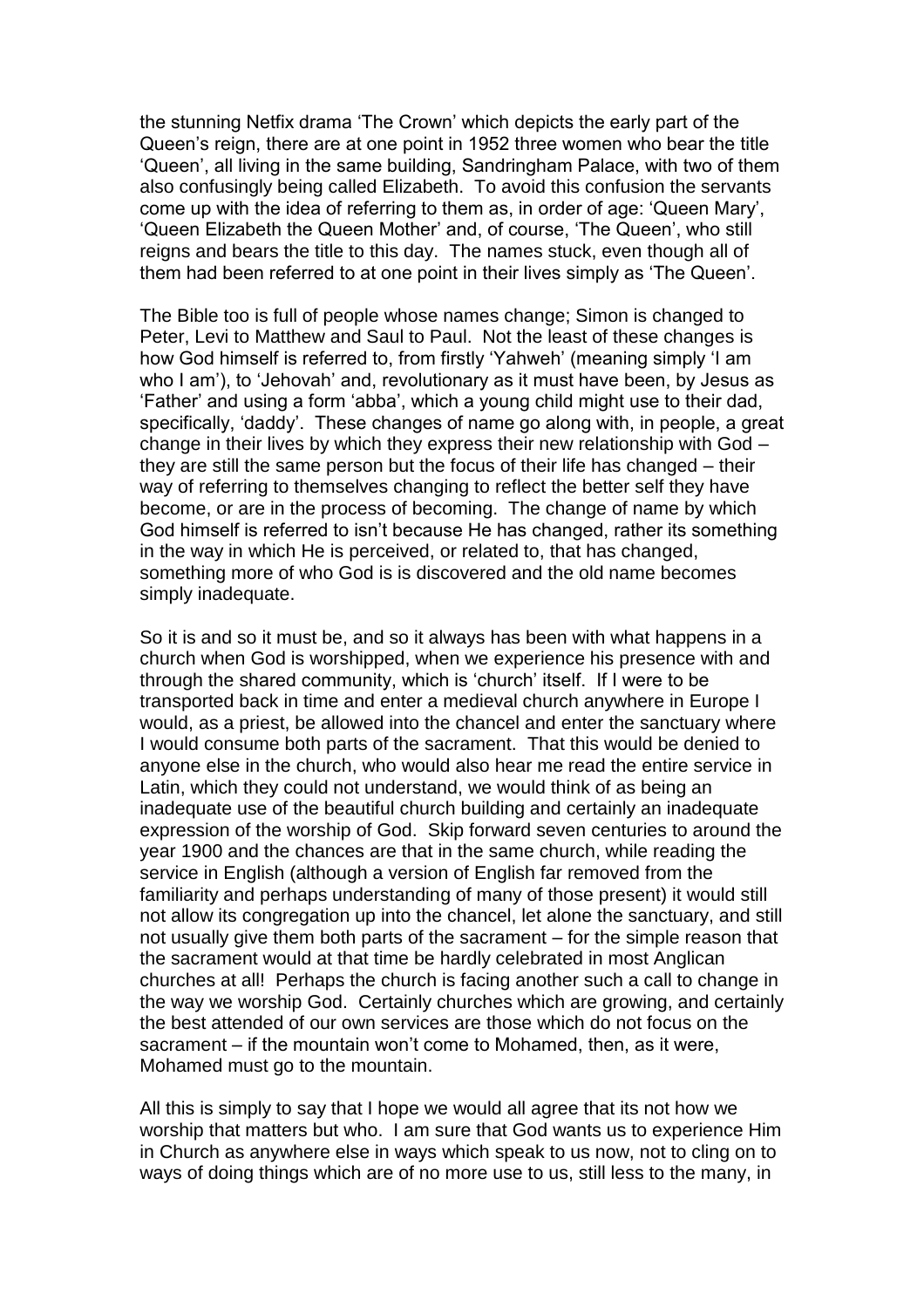fact the large majority, who live around us and for whom what happens in church is strange and off putting. What happens in a church has always changed and evolved along with the society around it – how many would find a service held entirely in Latin a life enhancing deepening of our relationship with God, as our worship should properly be?

In the modern city of Byzantium, sorry Constantinople, sorry Istanbul, stands the beautiful Hagia Sophia, perhaps the greatest surviving example of Byzantine architecture. Its interior is decorated with mosaics and marble pillars and coverings of great artistic value. The temple itself was so richly and artistically decorated that the Emperor Justinian proclaimed, "Solomon, I have outdone thee!" (Νενίκηκά σε Σολομών). Justinian himself had thus overseen the completion of the greatest cathedral ever built up to that time, and it was to remain the largest cathedral and indeed the largest building in the world for the next 1,000 years, up until the completion of the cathedral in Seville in Spain.

When in 1483 Constantinople fell to the Ottomans the Hagia Sophia became and remained until the Turkish secular revolution of 1930, a mosque. Since then it has been and remains a museum, despite recent pressure from on the one side Islamists to turn it back into a mosque and on the other the American evangelical Christian right to turn it back into an orthodox basilica. It remains the most visited destination in Turkey to this day. In order to maintain its religious neutrality the secular Turkish state made sure that worship, of any sort, was for many years forbidden in the Hagia Sophia; carpets were taken up to reveal the magnificent Byzantine mosaics, plaster was stripped off to show the stupendous Byzantine murals. There was though provided within this most magnificent of buildings, and only for the use of the museum's Christian, Jewish and Muslim employees, a plain and bare shared small room for prayers; with prayers from the different religions often taking place at the same time. This room has no official name; to some it is a worship place or space, to others a prayer room, its name doesn't matter really, church, mosque or synagogue, it is just there as a place for people to worship God, call it what you will!

The Hagia Sophia Istanbul

Your friend and vicar

David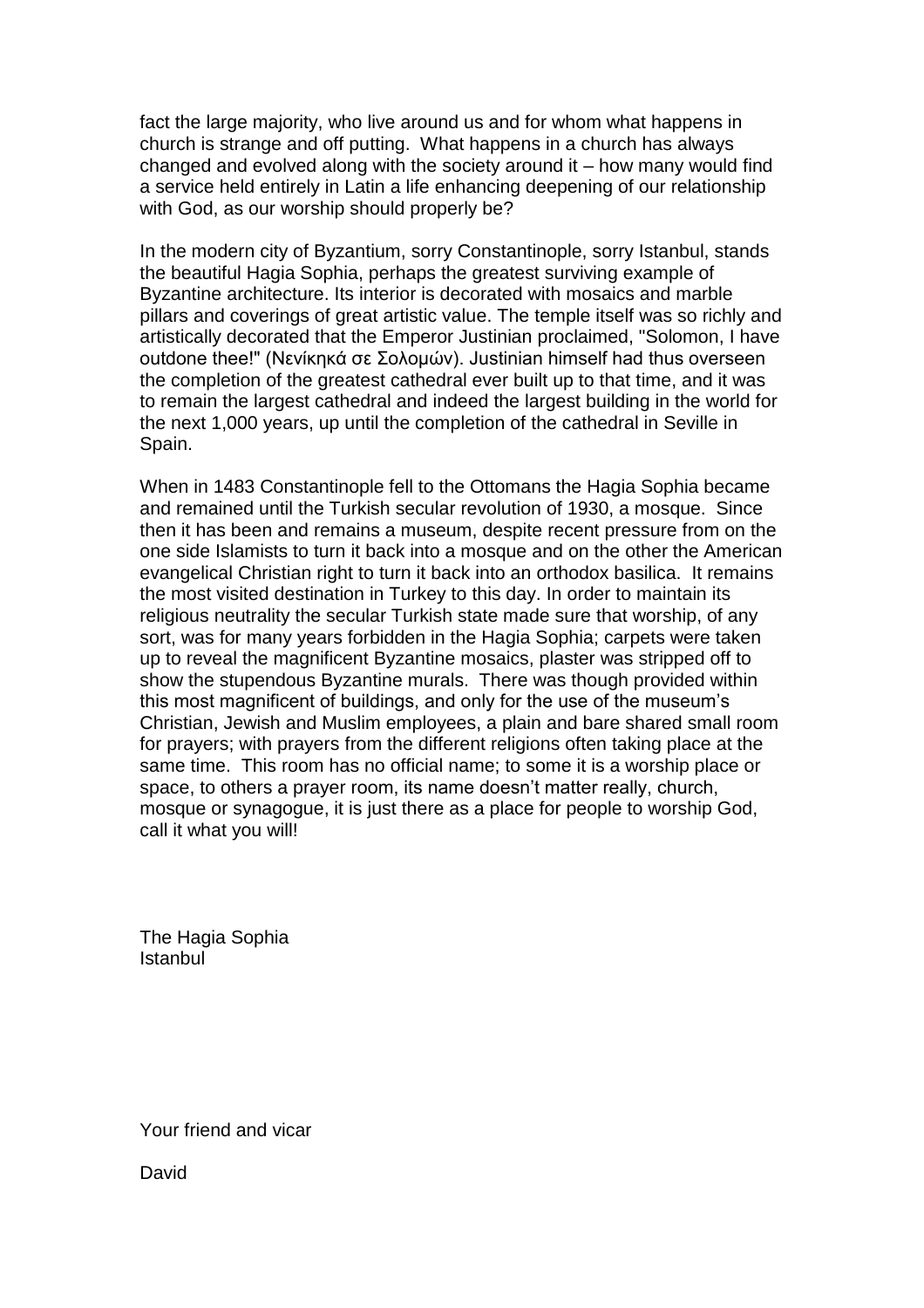------------------------------------------------------------------------------

Vicar's Letter June 2017

#### Dear Friends

I have a photograph, printed, as it is from the days before digital photography, of myself with the great Pyramids of Giza standing majestically in the background. The pyramids look exactly as you would expect: three imposing stone structures standing in the desert sands with a vast vista of emptiness stretching seemingly limitless behind them. This fine scene, of the pyramids I mean, is taken from the vantage point of the camera, obviously, because it is looking out towards the pyramids and the sandy desert and so fits our preconceived notion of how the scene looks in our mind's eye. Quite a different picture would meet the vision of anyone looking in the opposite direction, the direction that I was facing, namely away from the pyramids. As anyone who has ever visited the site will know, the pyramids do not stand amid miles and miles of empty desert but instead are at the edge of the vast sprawling urban metropolis that is modern day Cairo. Far from seeing the desert view of the camera, my eyes beheld, behind my friend who was taking the photo, a bustling riot of shanty dwellings with all the comings and goings that might be found at the outer edge of any large middle eastern city. The pyramids and the sphinx which stands beside them are not in the desert at all, but, I suspect have halted the encroachment of a city of nine and a half million people, whose outer edge they mark.

The picture we have of things in our mind's eye is not always matched by the reality. The picture I had of the pyramids was true when looking one way, but shattered mercilessly when looking the other. The picture I had was in fact a myth – factually untrue but helping to convey a deeper truth. And that deeper truth, in this case the majesty and mystery of the ancient Egyptian monuments, was not in the slightest part for me dimmed by the experience of visiting them. The huge stone relics of a culture so utterly alien to us now are just as exciting to visit, and must really be visited to be really experienced, whatever their location. Indeed, the fact that they are to be found not, as I imagined, in the middle of a sandy desert, but at the bustling and teeming edge of a modern middle eastern city only reinforced the power of their utter strangeness and otherness from our modern experience of life. The impression which my mythical picture conveyed was not dimmed by the reality I found, if anything is was enhanced, its just that the mythical picture was factually wrong.

Much that we take for granted in what has come down to us from the past might also be viewed in the same way. Consider for instance the story of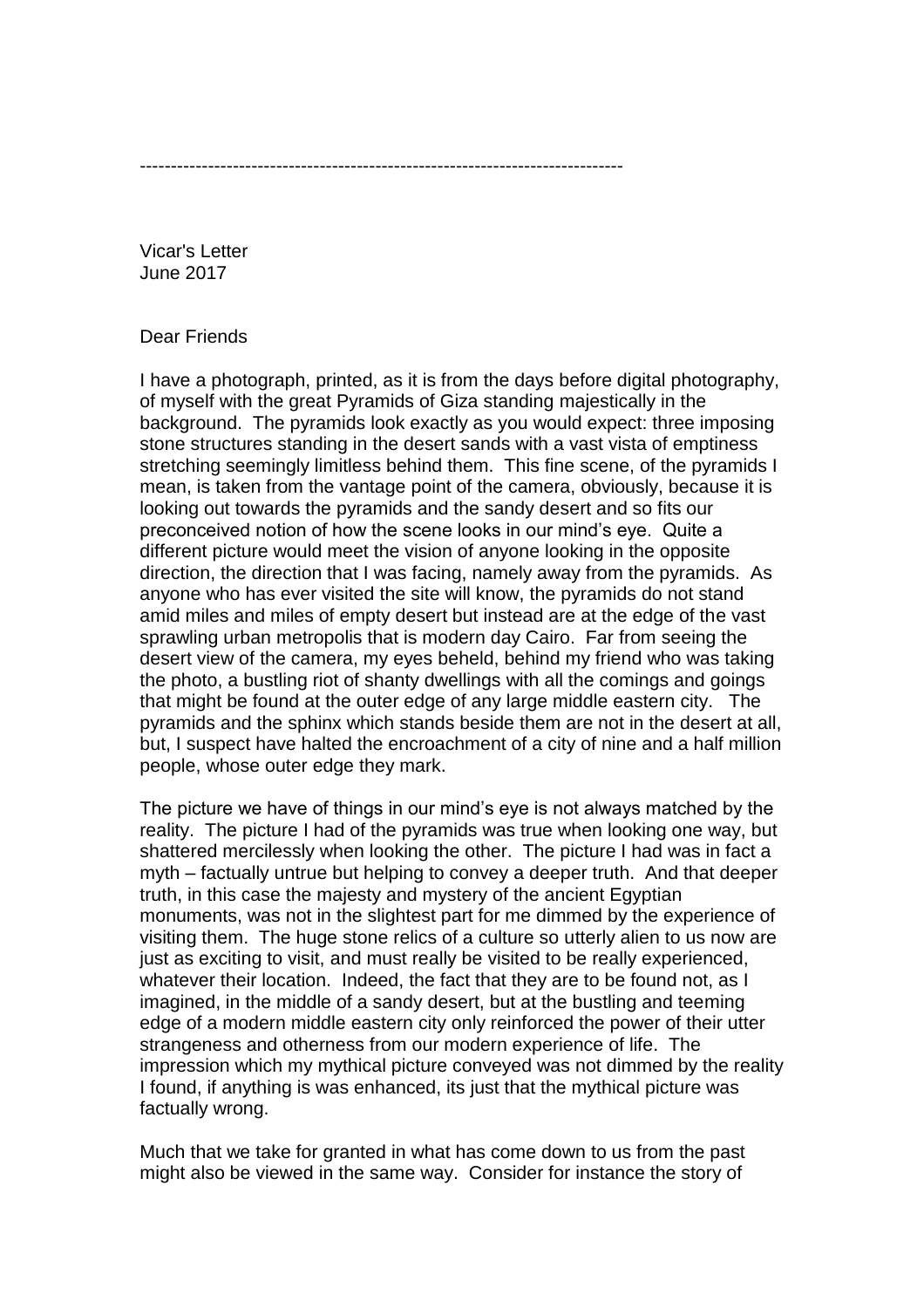King Alfred burning the cakes. The fact is that in 878AD, despite being paid the previous year the Danegeld 'protection money' tribute to keep them at bay, the Viking army, led by the Danish King Guthrum, drove Alfred and the west Saxons westwards into the marshes of Somerset where, at Easter, with a small band of followers, Alfred survived by dodging from islet to islet foraging on whatever they could be given by the local population. But from this desperate plight comes one of the best known tales in English history. Taking shelter in the home of a poor swineherd whose wife was busy baking some bread, the story goes that the refugee king, sitting by the fire, was so preoccupied by his problems that he didn't notice that the loaves were burning. "Look here, man", exclaimed the woman, who did not know that her bedraggled guest was the king, "you hesitate to turn the loaves which you see burning, yet you're quite happy to eat them when they come warm from the oven!", and in some versions of the story, then beats him with her sweeping brush! This endearing story ends with the apologetic king meekly submitting to the woman's scolding and setting to work tuning the bread.

The story however does not come, unfortunately, from Alfred's lifetime. The earliest manuscript that recounts the burning of the loaves (which have been turned into 'cakes' over numerous retellings) was written over a hundred years after Alfred's death and is not mentioned in the contemporary Anglo Saxon Chronicle. Much was written about Alfred both during his own lifetime and in the years immediately after his death so it seems unlikely that such a good story, if it were true, wouldn't have been written down on parchment like much that was actually true was. It is most likely a folk tale handed down by word of mouth, a myth by the strictest laws of historical evidence but conveying the deeper truth of lots of other episodes of Alfred's life, which were documented in his own lifetime. These build up a picture of a great warrior and nation builder, who was to go on and beat the Vikings in May 878 at Athelney and so establish the kingdom of Wessex, saving the emerging English language and, through its later expansion into the rest of what was to become England, establish the country we know as England today. Alfred is the only English King to have the prefix 'great'. This comes not only from his mighty conquests but also from his well-documented modesty, learning, passion for education (he put together a panel of scholars to translate all the known major Latin works into English) and spirituality. ""The saddest thing about any man," he wrote, "is that he be ignorant, and the most exciting thing is that he knows." Comparing his life to a house built out of whatever timber he could forage from the forest of experience Alfred describes how "In each tree I see something that I require," advising others to "go to the same woods where I have cut these timbers" where each may construct "a fair enclosure and may dwell therein pleasantly and at their ease, winter and summer."

Reading Alfred's actual words it might reasonable be assumed that such a spiritual and modest man might have accepted a deserved reproof from whomever it came regardless of their station in life. The myth of the story of Alfred and the 'cakes' conveys this inner truth whether or not it ever really existed in fact. The picture we have of Alfred from the cakes story is perhaps true as a picture of the man himself which is for me more important than whether this or that episode ever took place in this or that particular way.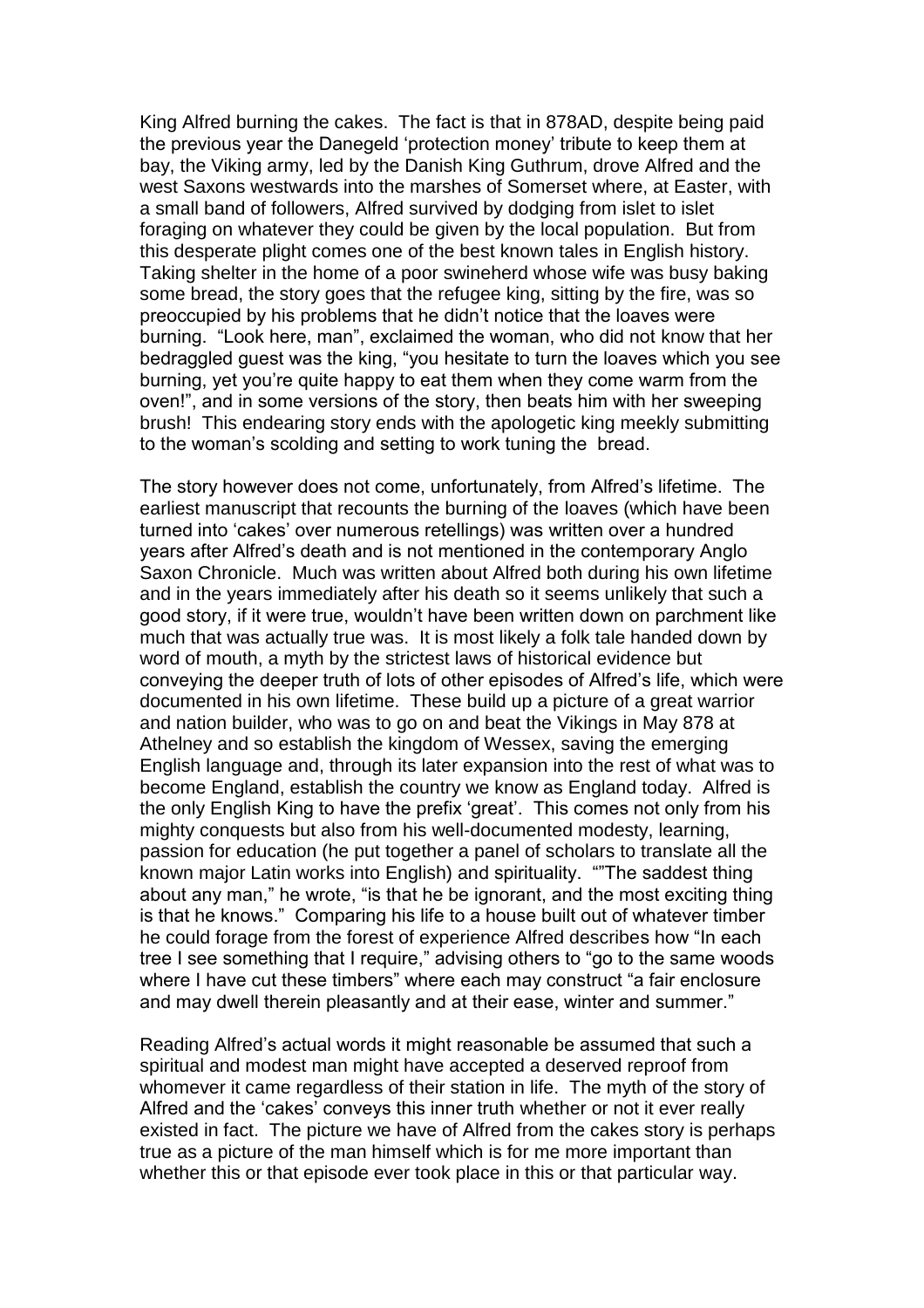Looked at this way the difference between what is myth and what is realty is far less important than the much more interesting and infinitely more rewarding understanding of the truth that the myth conveys. Children are not interested in whether their Easter Eggs come from Tesco's, Sainsbury's or courtesy of the Easter Bunny; they just can't wait to rip off the foil wrapper and taste the delicious milk (usually) chocolate inside – our own children are about as much interested in the fact that I prefer dark chocolate to milk chocolate as they are in the proportions of cocoa, sugar, milk and preservatives which make up the delicious, addictive and increasingly expensive hardened goo which they, like millions of other children, eat rather too much of on Easter Day.

So what of all the incomplete, contradictory and far-fetched stories we read of at the ends of the gospels in the Sundays after Easter? What about the even more incredible stories in Acts, to say nothing about the strange festivals which the Church keeps between Easter and Pentecost (which include the Ascension, St George's Day, Philip and James – about whom virtually nothing is known, the visit of the Blessed Virgin Mary to Elizabeth and Pentecost itself)? What about other seemingly and often non-Biblical festivals such as the Assumption, the Annunciation – Lady Day and Christ the King? What are we to say about these things if, at this distance, we can say anything meaningful at all? Are these just myths, do they have any basis in actual history, are they true? I suspect the answer depends on how they are seen, how we view them and that their basis in historical fact is of far less importance than the deeper truths they convey. The truths that these myths, if they are myths, tell us is to be found in the rich depths of their utter strangeness, mystery and unknowableness. Things can be true in many different ways; it just depends, like my picture of the pyramids, which way you look at them.

Your friend and vicar **David** 

--------------------------------------------------------------------------------

Vicar's Letter April 2017

Dear Friends

On a recent family trip to Edinburgh, like many fans of the Harry Potter series of films and books, we made our way to creepy Greyfiars Kirkyard and the grave of 19th century gentleman Thomas Riddell, who died in 1806 aged 72, whose name may have inspired that of JK Rowling's famous villain Tom Riddell, aka the nasally challenged Lord Voldemort. Although little is known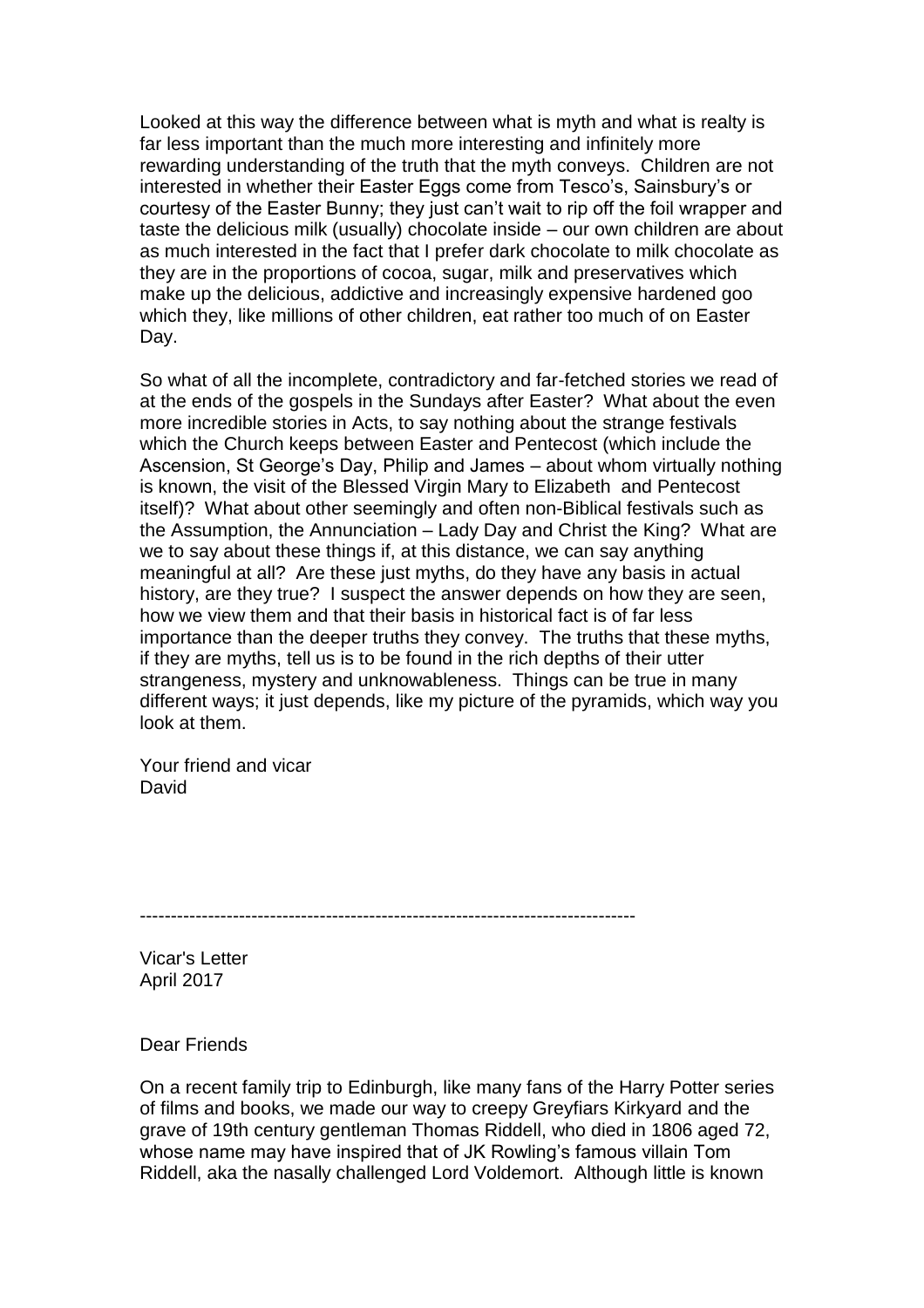about the original Thomas Riddell's life. 'J. K. Rowling, the author of the Harry Potter books has previously said that the tombstone of Thomas Riddell Esquire in the famous Kirkyard may have subconsciously been the inspiration for anguine Voldemort's true name, since she often took strolls through the spot, which is overlooked by the Elephant House cafe, where she wrote several of the books. The nearby gravestone of poet William McGonagall is also said to have offered inspiration for the name of Professor McGonagall, the head of Gryffindor, while nearby George Heriot's school is claimed to be a template for Hogwarts.

Some Edinburgh University students, who now run The Potter Trail – a trip through city spots connected to the texts – say people may be getting in a 'muggle' between fact and fiction. One said: "The recent trend to leave notes and such has been building up over the past month. The fact and the fiction have become a little blurred – on the tour we do state that 'This is Voldemort's grave' but most people understand he is just an inspiration." The notes appear to have been left by people from all over the world. One says, "RIP Tom, thank you for making us all believe in magic. You are an inspiration." But not all visitors believe the magic, with one mean-spirited note saying: "Dear idiots, you know there's a difference between fiction and reality, right?"

The difference between fact and fiction, fiction and reality. That difference is a stumbling block to many people who I have talked to about Easter, and specifically the resurrection of Christ, without which, St Paul reminds us, our faith is null and void. In another old cemetery I once visited, In the old cemetery of Christ Church, at Fifth and Arch streets, Philadelphia, USA, the passerby can see through the iron railing the grave of one of America's greatest men and one of the world's most versatile geniuses. Walled off from the city's roar and traffic, as if to comment upon the vanity of it all, you can just observe the flat stone over the grave of Benjamin Franklin which bears the epitaph which he composed:

Like the cover of an old book, Its contents torn out, And stripped of its lettering and gilding, Lies here food for worms; But the work shall not be lost, For it will (as he believes) appear once more In a new and more elegant edition, Revised and corrected by the Author.

That the work shall not be lost but will re appear, elegant, new and exactly how the author intended may be one way of beginning to approach the mystery of how the resurrection, or any resurrection, can contain both joy and sorrow, happiness and sadness, like two sides of a coin, at the same time. The difference between fiction and reality, or at least how it has come down to us, may in this way be seen as, at best, missing the point. My children greatly appreciate the CBBC series 'Horrible Histories', in which a certain licence is taken with historical scenes and characters, but the essence of the person or period are brilliantly conveyed. In one memorable scene a group of visitors to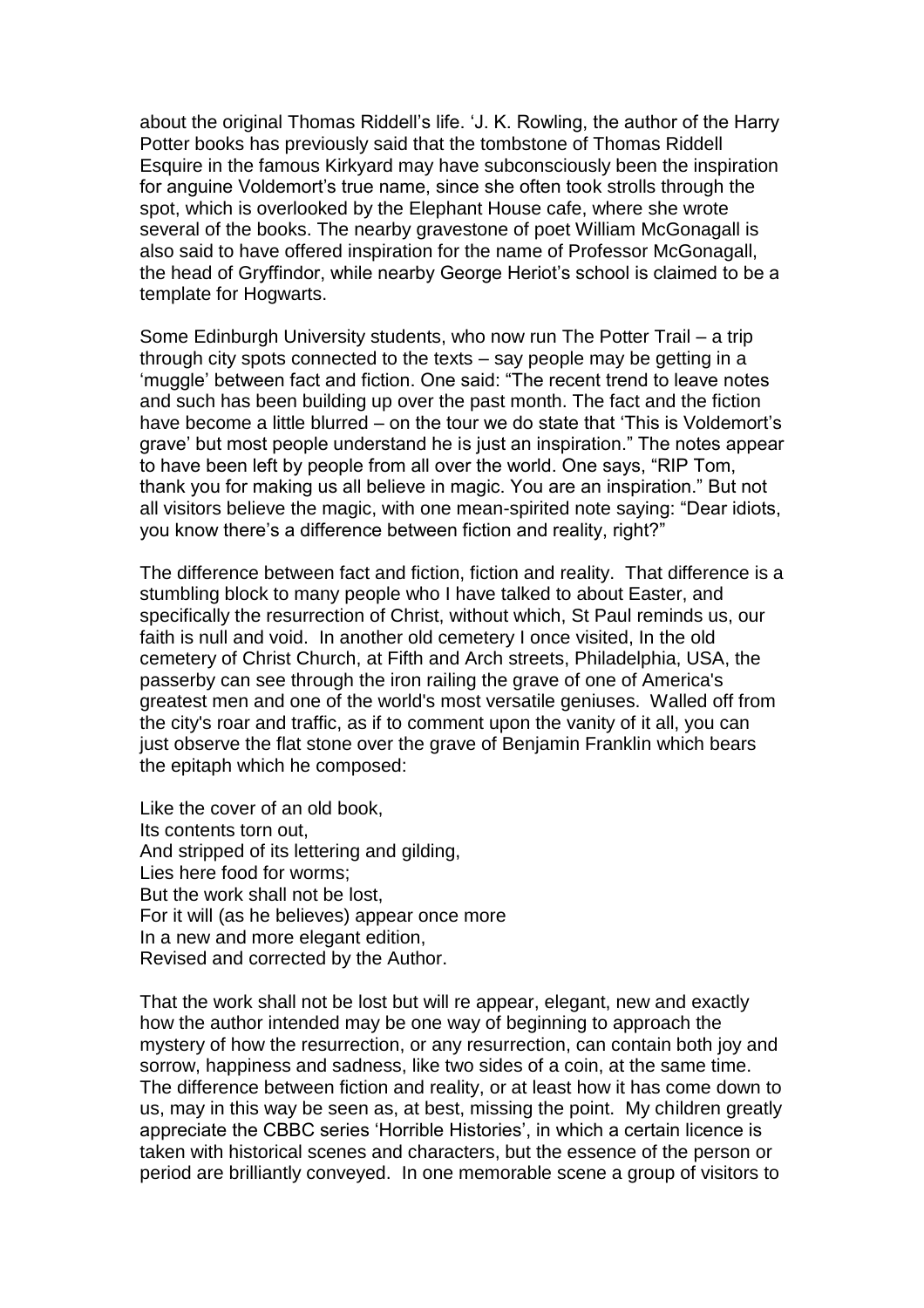Oliver Cromwell is shown suggesting things that they may do that day, which happens to be Christmas Day. At each suggestion, each one of which forms part of our modern Christmas, from eating mincepies, via singing Carols, to giving presents, the Lord Protector of England shouts "Guards", as each one was actually banned under the Cromwellian regime. The scene ends with one of the visitors suggesting "I know what we can do, we'll go to Church!" which brings forth the predictable response "Guards!", as going to Church at Christmas was actually also banned by Cromwell's puritan regime. Now I'm not suggesting that the series' creators are saying that the actual scene depicted ever took place, and I'm not pretending that the message provides a fair or balanced understanding of the complexities English 17thC religious and political issues – but it does cut straight to the essence of it and conveys it brilliantly - to any age group.

So it is I believe with our understanding of the resurrection of Jesus and what has come down to us as a picture of it, the details are to miss the point, it is the essence, the message which is life giving. Whilst visiting that graveyard in Philadelphia I came across another story from the American War of Independence, or 'Revolution' as the Americans have it. During the War a young officer in the British army, before embarking with his regiment, became engaged to a young lady in England. In one of the battles the officer was badly wounded and lost a leg. He accordingly wrote to his affianced bride, telling her how he was disfigured and maimed, and so changed from what he had been when she had last seen him and they had plighted their troth that he felt it his duty to release her from all obligation to become his wife. The young lady wrote an answer not less noble than that which she had received from the young man. In this letter she disavowed all thought of refusing to carry out the engagement because of what had happened to her fiancé in battle, and said that she was willing to marry him if there was enough of his body left to hold his soul!

Well he week of Christ's death, burial and resurrection was a week that began with tremendous excitement and great expectations for these early followers of Christ. The followers of Jesus were ready to crown Him as their King, only to have all of their hopes and expectations crushed because of His death. They were unable to grasp the significance of what was taking place. Their belief in Christ was so shattered that even after His resurrection they were slow to believe. All of Jesus' disciples and other followers forsook Him, one betrayed Him and one denied Him. Matthew 26:56 says they all forsook Him. They had lost hope, Peter was mired in self-pity and despair. Matthew 26:75 says he went out and wept bitterly.

They had given up all to follow Christ and now they were filled with bitterness and total disillusionment. They no longer had the direction or meaning to life that they had experienced during the 3 and a half years they had been with Jesus. They were lost and without hope. But all of this was about to change because of the resurrection of Christ – if only they would dare to believe once again.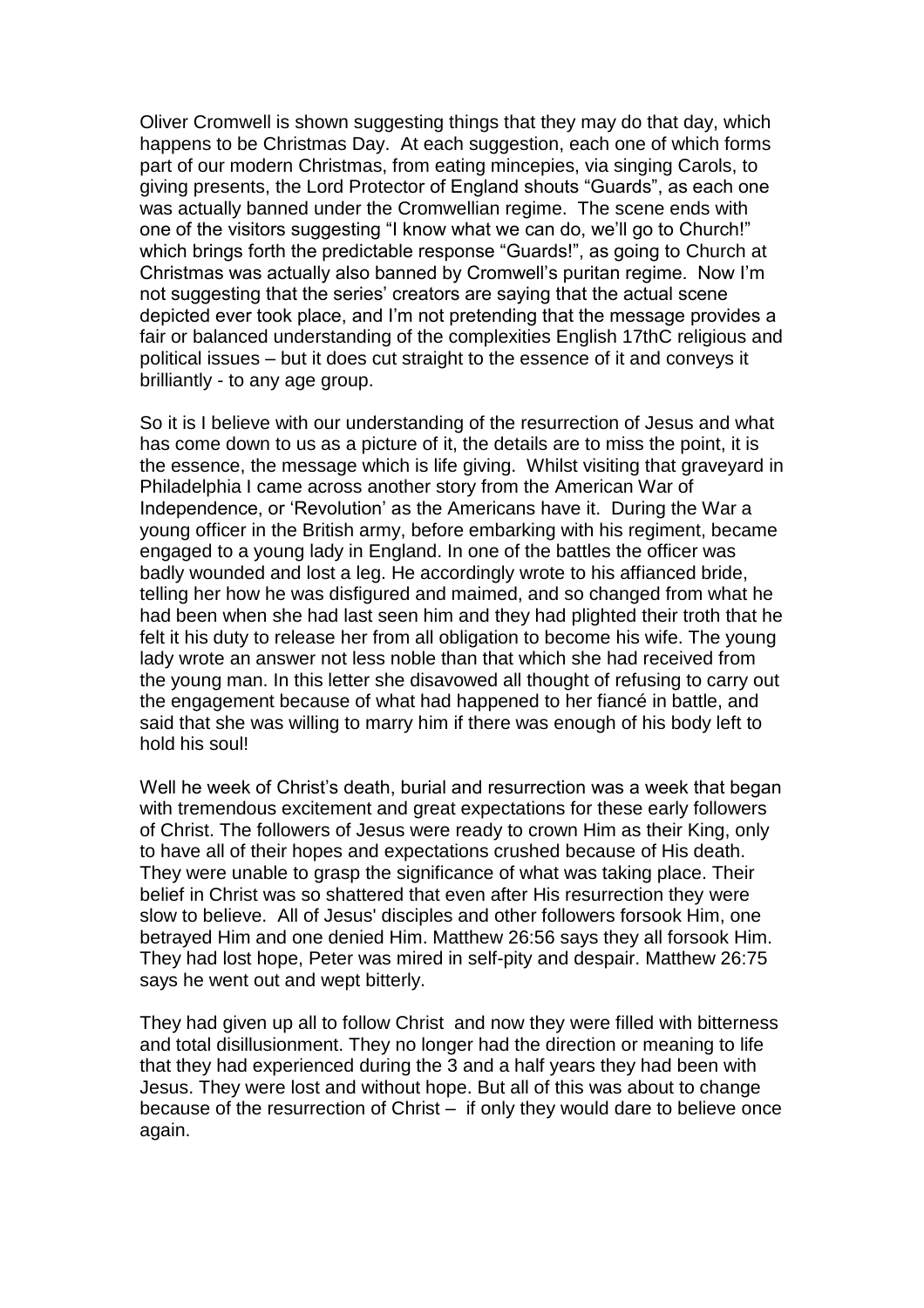Like the first disciples, there are many people today, and perhaps for all of us at sometimes too, who with them are searching for a glimpse into the path God has purposed for our life and to discover our destiny and purpose. In doing so, we will be able to live the role created for us. Whether we are just starting out on that journey, anywhere in the middle, or have become detoured and lost our way, we sometimes need help to shine the light on the invisible path that leads to God's goodness and to experience His kingdom within. The great Easter truth is not just that we are to live newly after death – that is not the only great thing – but that we are to live here and now by the power of the resurrection; not so much that we are to live forever as that we are to, and may, live better now because we are to live forever.

The truth of what the resurrection means is not to be found in any graveyard, whether in Edinburgh, Philadelphia or 1stC AD Palestine. That's why the writer of the Greyfriars note had it spot on in describing an inability to separate reality from fiction as 'idiocy'. Just as the angels said to those who first experienced the resurrection that the reality was not to be found in the tomb but out among the living, so we too miss the point if we dwell too much on the details. Resurrection may never be contained to a graveyard just as that English soldier was no less himself after he lost a limb than he was before – it's the essence that's important, not a list of facts.

One interest of mine, as a great lover of history (you'll notice I avoided the word 'scholar') is how little we know about the period in English history from when the Romans left in 415AD until about the time of King Alfred, around 890AD. We know so little both because so little was written down (and what little there was is often contradictory) and very little of that has survived and come down to us. As if that's not bad enough, buildings were mainly of wood rather than stone and so very few archaeological clues remain other than stains and discolorations in the ground. This vast period of time of warrior chieftains, of the real person on whom King Arthur was based maybe, in which the foundations of what became England were laid, is largely unknown; the lives of those who lived in it lost to us. It has been famously described by an eminent real scholar of the period as being like 'a vast, unknown continent about which, from time to time we may find a clue; but that clue is only like glimpsing a distant headland of that vast continent from a passing ship'. The glimpsing of a distant headland of a vast, unknown continent – the resurrection in a nutshell!

Your friend and vicar David

-----------------------------------------------------------------------------------------

Vicar's Letter March 2107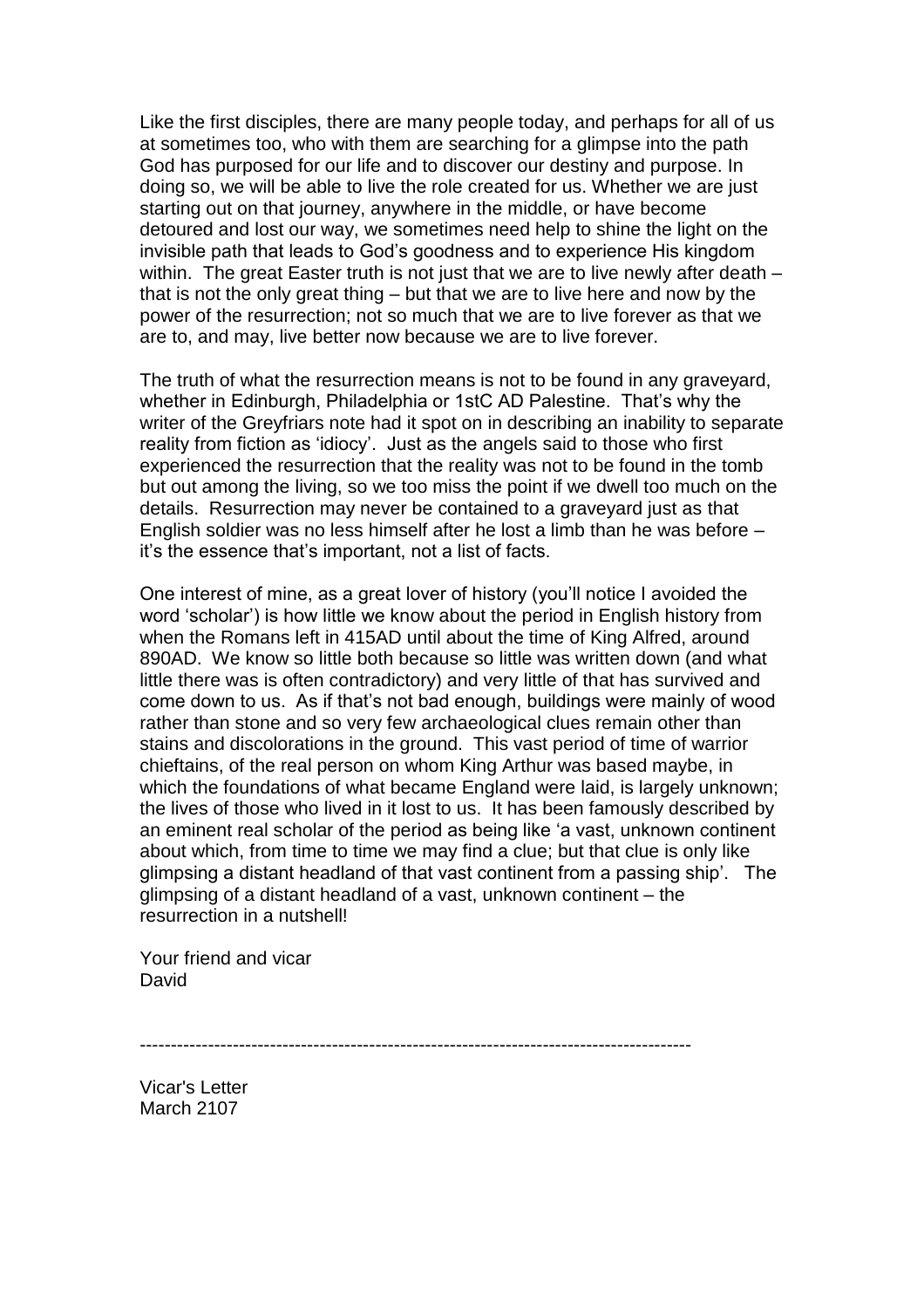Reading recently in the excellent new book on evangelism by our Archdeacon Mark Ireland, I was fascinated by his description of the Jesus Boat and the lessons he draws from it:

"Visiting the sea of Galilee recently, I saw the so-called 'Jesus Boat', a wooden vessel discovered embedded in the mud of the lake floor a few years ago, when drought had made the water level exceptionally low. The boat is of a size suitable for fishing, and dates from the first century, hence the nickname. One remarkable feature of the boat, archaeologists discovered, was that 12 different types of wood were used in its construction, a number of them clearly reused from other vessels or objects. Pondering the skills needed to build and repair boats like that made me realise that carpenters and fishermen in a place like Capernaum would naturally have known each other and worked together, which suggests that the encounter on the shore would not have been their first meeting, and may explain Peter's apparent willingness to let Jesus commandeer his boat as a pulpit in Luke 5:3"

Researching the boat does indeed confirm that the boat's construction conforms to other boats constructed in that part of the Mediterranean during the period between 100 BC and AD 200. Constructed primarily of cedar planks joined together by pegged mortise and tenon joints and nails, the boat is shallow drafted with a flat bottom, allowing it to get very close to the shore while fishing. The boat was row-able, with four staggered rowers, and also had a mast allowing the fisherman to sail the boat. The boat has been dated to 40 BC (plus or minus 80 years) based on radiocarbon dating, and 50 BC to AD 50 based on pottery (including a cooking pot and lamp) and nails found in the boat, as well as hull construction techniques. The evidence of repeated repairs shows the boat was used for several decades, perhaps nearly a century. When its fishermen owners thought it was beyond repair, they removed all useful wooden parts and the hull eventually sank to the bottom of the lake. There it was covered with mud which prevented bacterial decomposition.

Fascinating as this is in its own right to me, I was equally intrigued by the Archdeacon's conclusion – that "The call of the first disciples happened (not in a religious setting but) at their place of work, when Simon and Andrew were casting their nets into the sea, and James and John were mending their nets. Matthew's encounter with Jesus also happened at his place of work". He points out that, of the 168 hours in a week we are usually awake for around 120, and how many even regular Church attenders spend more that at best 10 of those hours either at Church or involved in Church activities. So at least 110 hours of even most Church members' lives will be spent away from a specifically religious environment – "at home, work or in the neighbourhood – this, then is their primary context of their discipleship". So it might be that efforts to get people to come into our Churches are less about following the pattern set by Jesus than those which involve going out to meet people as and where they are. Indeed I was heartened to see the suggestion that 'making disciples' is truly focussed when it is about deepening faith rather than concocting novel ways of getting people to come to our traditional services.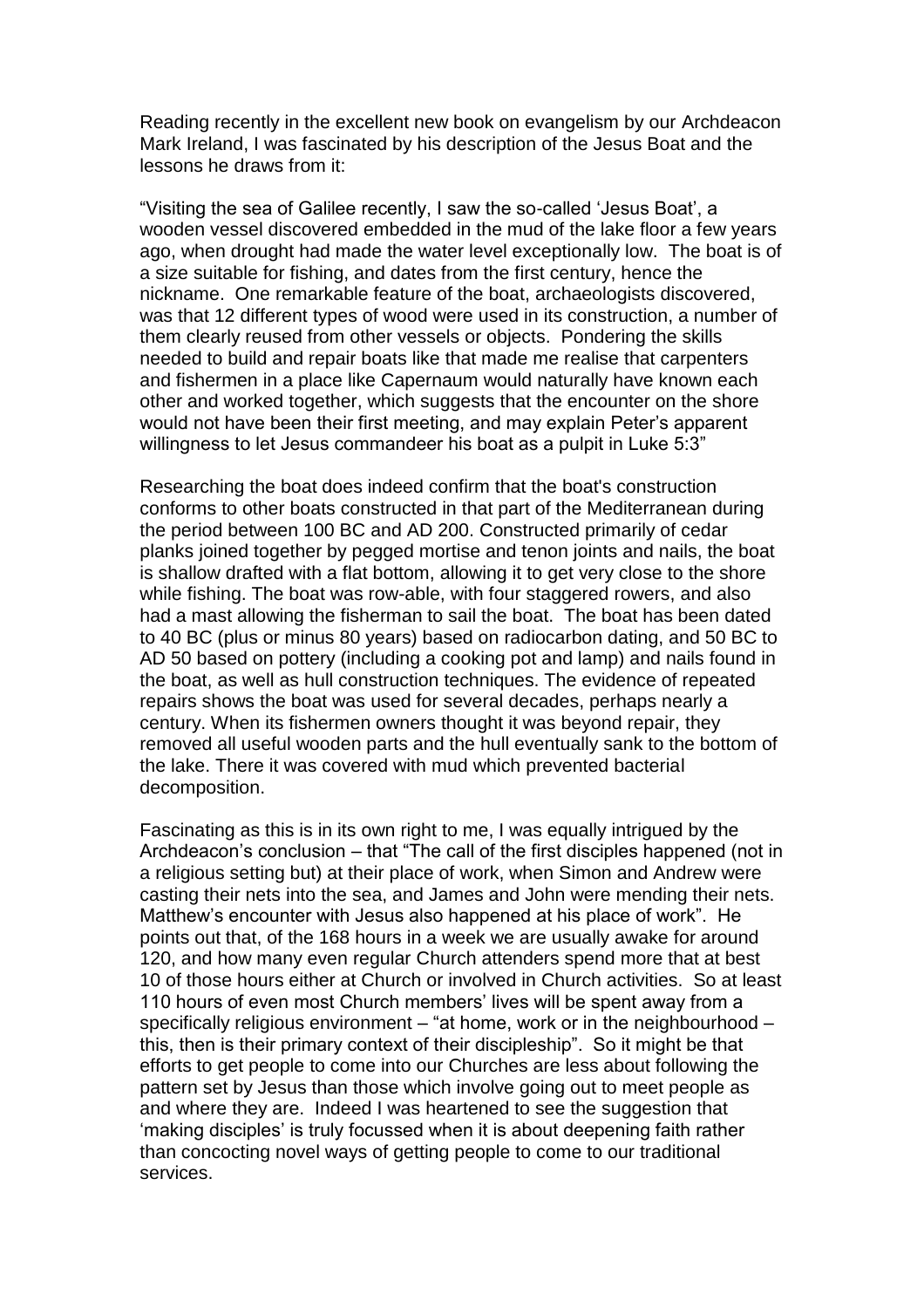Consider the example of Jesus himself. Jesus wasn't content to remain in an isolated hill village where everyone know everyone else. Instead he moved to Capernaum to begin his ministry, a busting centre of trade and commerce on the Via Apia trade route where a cosmopolitan and diverse section of cultures met and passed through. Just as fishing boats in Jesus' time were not the work of one single boat builder but required a range of skilled craftsmen working together to produce, so Jesus goes to where people live, work and find nurture to meet others and bring about a community. Making new disciples, Mark Ireland suggests, is above all else something that finds its fulfilment in the places outside Church where people live, work and look for happiness and fulfilment:

'"drawing more people into running the church system can stifle the primary mission to which they are called…the discipleship of all God's people, lived out among neighbours, in the workplace, in the community"

Where church life is about getting people to do things in a church in ways that they have always be done is therefore contrary to both the example and calling of Jesus. We can follow Jesus' example more nearly when we focus on not our own preferred ways but are prepared to leave them behind and go to where people are, as Jesus himself did. If we don't we may be condemned to be like the author who wrote:

"I am out of humanity's reach, I must finish my journey alone"

The writer is none other than Alexander Selkirk, 'during his solitary abode on the island of Juan Fernandez', the model on whom Daniel Defoe based Robinson Crusoe. Selkirk went on to write:

"I am monarch of all I survey; My right there is none to dispute; From the centre all round to the sea I am lord of the fowl and the brute O Solitude! where are the charms That sages have seen in thy face? Better dwell in the midst of alarms, Than reign in this horrible place.

If a fisherman followed a carpenter because they were already used to working together the challenge for us, if we are not to let our church become a horrible deserted island disconnected with the society around it, must be to look outside it for new ways of working with modern day fishermen and carpenters, and with each other.

Your Friend and vicar David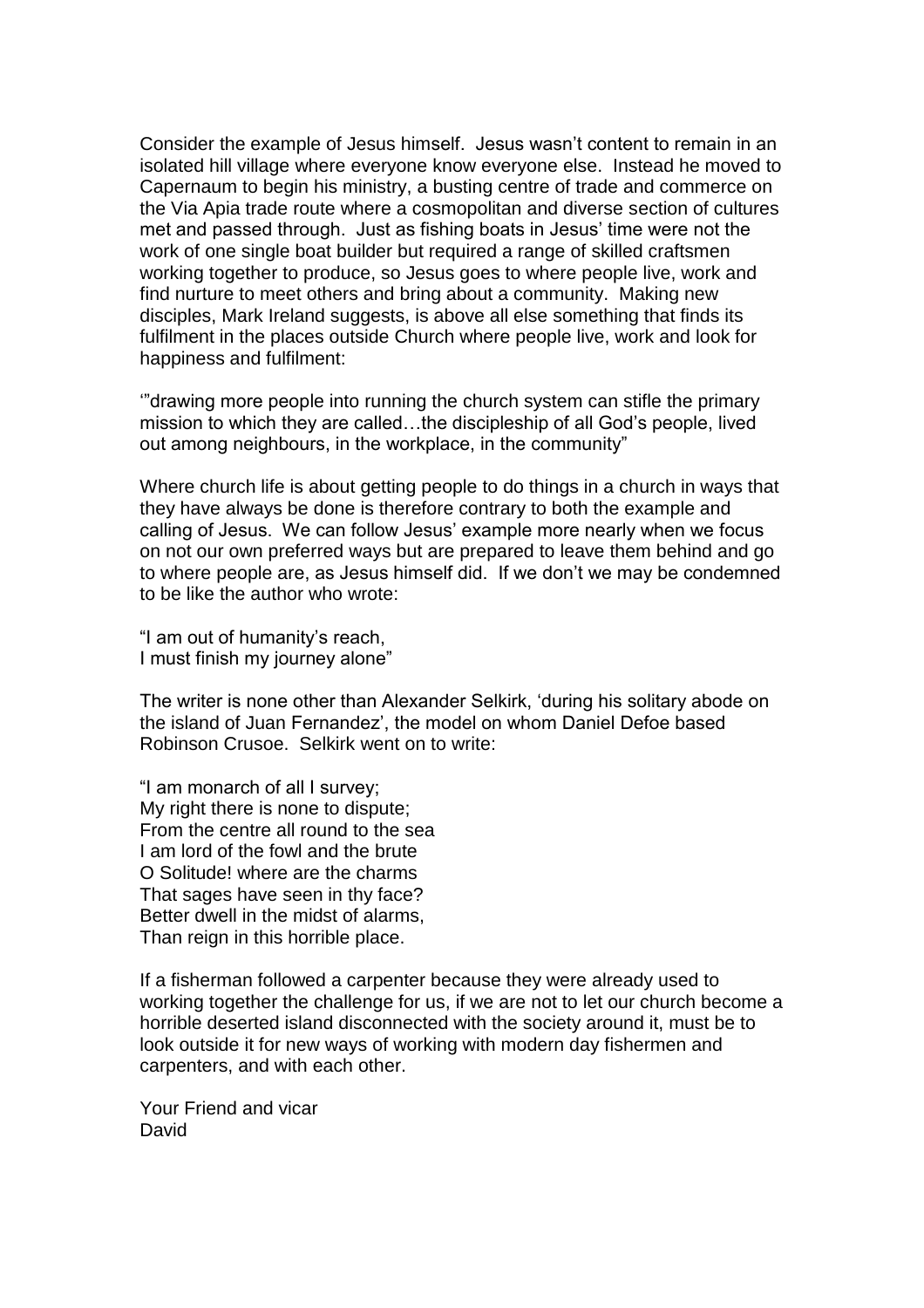------------------------------------------------------------------

Vicar's Letter February 2017

Dear Friends

On 30 June in 1860, Samuel Wilberforce, Bishop of Oxford, known as 'soapy Sam' because of Benjamin Disraeli's description of his slippery or evasive words, spoke at a famous meeting of the British Association in Oxford about the nature of human ancestry. Legend has it that he attempted to pour scorn on Darwin's Origin of Species, but that his scepticism about evolutionary theory was roundly defeated by a certain scientist, and inventor of the word 'agnostic' T. H. Huxley. In this memorable encounter Huxley's simple scientific sincerity apparently humbled the clerical superiority and religious certainty of Soapy Sam; the idea that the Church could dictate to scientists the conclusions they were allowed to reach was decisively defeated.

There is no accurate account of the event, but according to some sources, Wilberforce turned to Huxley and asked: `Is it on your grandfather's or grandmother's side that you claim descent from the apes?' whereupon Huxley retorted: 'If the question is put to me would I rather have a miserable ape for a grandfather or a man highly endowed by nature and possessed of great means of influence (meaning Wilberforce himself of course) and yet who employs those faculties and that influence for the mere purpose of introducing ridicule into a grave scientific discussion – I unhesitatingly affirm my preference for the ape.` In other versions it is more simply quoted as 'I would rather have an ape for an ancestor than a bishop'

Either way, the statement was so shocking that, apparently, a certain Lady Brewster fainted on the spot and had to be carried out. If only such emotional sensitivity towards the public sensibilities of bishops were evident these days. So how times have changed, or have they?

I was watching, on You Tube, a staged re-run of the debate in the Oxford history museum, between Richard Dawkins, the famous scientist, atheist and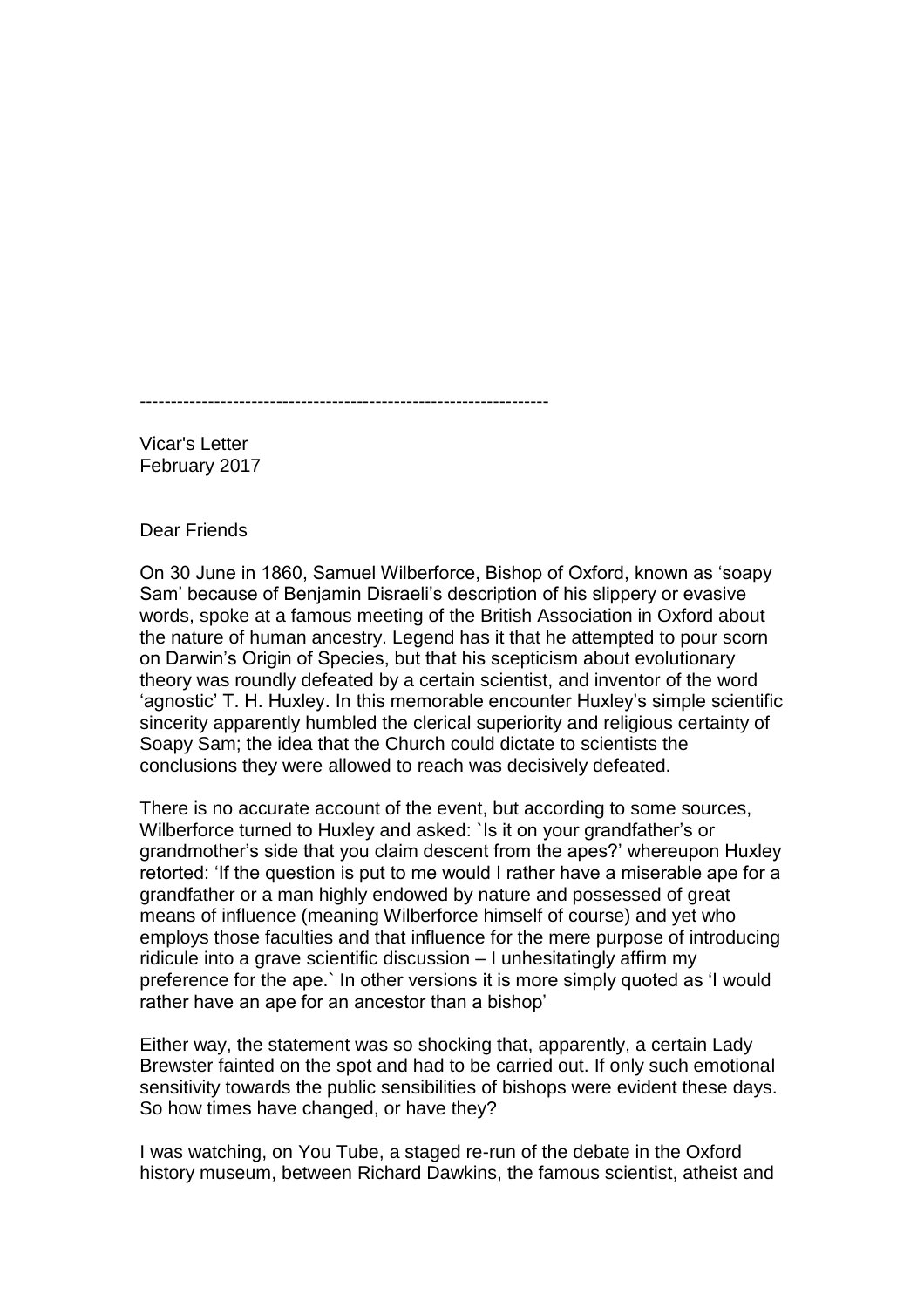campaigner against religion, and John Lennox, a mathematician and philosopher of science, but also a Christian. At one point, when they discuss the possibility that the universe has an intelligent design, John Lennox says this:

'The fact that we have the language of DNA points … to the existence of a logos, a divine logos who started it, rather than the notion that it's going to be exhaustively explained in purely naturalistic terms … I'm not just terribly tempted to believe it's all been designed. I believe it's all been designed.'

Dawkins' reply reflects Huxley's sentiments, 150 years before, in accusing the Christian of abandoning reason in favour of myth and magic: 'when you feel like it', he said 'you smuggle in magic, you smuggle in magic for miracles, in the bible, and you smuggle in magic to explain the origins of life… '

Fundamentally, therefore, the accusation is the same in both debates: whenever Christians cannot explain the workings of nature and the universe, we fill in the gaps with a divine explanation: the God of the gaps. In this context I find Lennox's use of the term logos is very intriguing, as he is tapping into a very strong theological tradition which finds its origins in John's gospel, where the meaning of the Greek 'logos' is the eternal and uncreated 'Word', 'In the beginning was the word and the word was with God and the word was God.'

The logos is a way of trying to describe the indescribable. But I am more than a little uneasy with using this theology as a rebuttal of scientific atheism. For one thing, a 'God of the gaps' must keep shrinking as the gaps get smaller, and I for one find the idea of a shrinking God deeply heretical! Secondly, the notion of a logos does not work as a decisive argument against a purely naturalistic explanation of the origins of the universe and is easily dismissed in such a context, as Dawkins has well demonstrated. However, far from being a meaningless concept, it is, in fact, about something much more important. It is about a deeper truth and reality, not really concerned with intelligent design, or explanations, or indeed science at all, but to do with very personal questions of purpose and meaning and the spiritual life.

For St. John and St. Paul, the fact of creation is one thing, with all the questions it raises, but it cannot be separated from another fact. The fact of Jesus Christ, the historical figure who lived, taught, died, and rose again. Once Jesus' life and death are taken seriously, St. Paul would say, then the question of how the universe came into being, and how it exists, are seen in proportion to a profound question of why life exists, and for John and Paul, (if not for George and Ringo!) their personal experience of Jesus Christ, his life, teaching and resurrection, not as an ancient myth or magic, but as a recent and fresh reality in their lives, gave them a strong conviction of the significance of Christ for their own lives and for the whole of humanity. Clearly their first hand experience of Christ, the logos, made such an impact upon them as to cause them to reconsider their preconceptions about literally everything.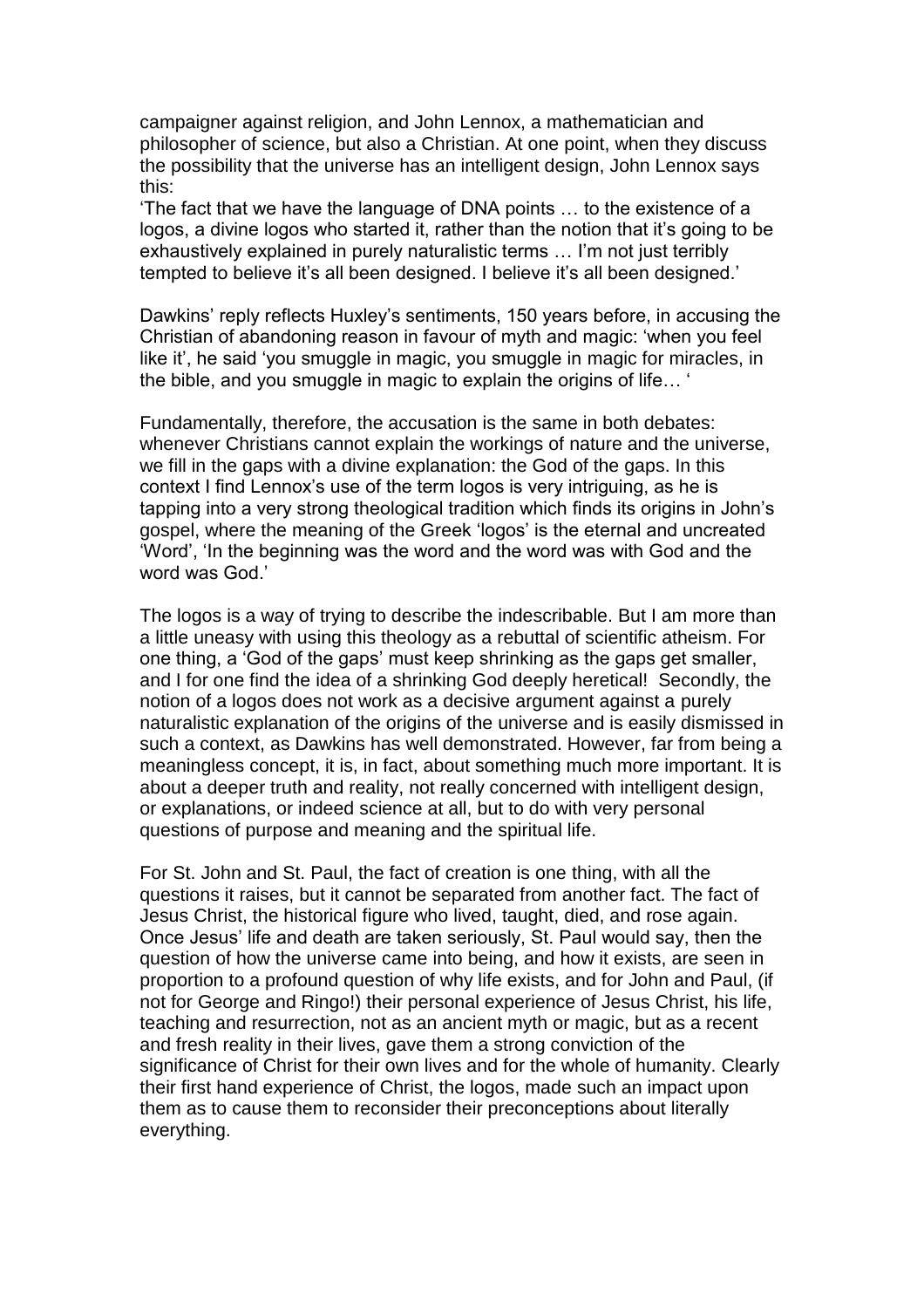If, as Christians, we are to get anywhere near that kind of passionate belief, without switching off our rational minds, we must also experience something of the reality of God, albeit two thousand years later. I want to suggest that we can do this, for there are more ways of knowing something than simply absorbing facts. One analogy might be that of music; the beautiful singing of the choir, a Bach Cello suite, a Beethoven string quartet, can be explained scientifically in terms of sound waves and frequencies interacting in an organized pattern, but the meaning of music which is clearly a personal encounter that can move us to tears and transform our lives, goes well beyond such a set of facts. The philosopher Roger Scruton calls it 'aboutness'. A Mozart Sonata is about something. We may not be able to articulate it, indeed we cannot and may not want to, otherwise why have the music? But it is about something that touches us deeply. It transcends the mathematics and physics of the sound and transports us to another reality, more about spirit than about sound.

One person who understood this clearly was the French Reformer of Geneva, John Calvin. For him knowledge of reality was not simply merely a matter of cognition in the narrow sense of the term, as though such knowledge were merely a matter of patterning the mind. Knowledge involved love, trust, fear, obedience, and worship. It embraced mind and heart, affections and will and work. It rested on God's free grace towards us, and focussed on the duties of love toward God and toward one's neighbours.

I'm not sure that anyone would have left the Dawkins/Lennox debate with any of their fundamental ideas challenged, on either side. But there have been billions of lives utterly transformed to the depths of their souls by the presence of the indescribable gift of the eternal Christ. Like Huxley, I would rather acknowledge the fact that we all share a common ancestor with all living things than use a God given faculty to wilfully deny what is demonstrably true. Like Dawkins, I also think that using God to plug the gaps is lazy and, is also, in some ways, blasphemous! God is a living presence which, like music is an experience. Faith in that living presence, tat experience, may be a gift, and it is a gift which is there waiting for all of us and as we respond to it, from wherever we might have come, whatever we might have seen or been through, or perhaps for those too who even only who want to believe, invites us, like a good song, to sing along.

Your friend and vicar David

----------------------------------------------------------------

Vicar's Letter December 2017

Dear Friends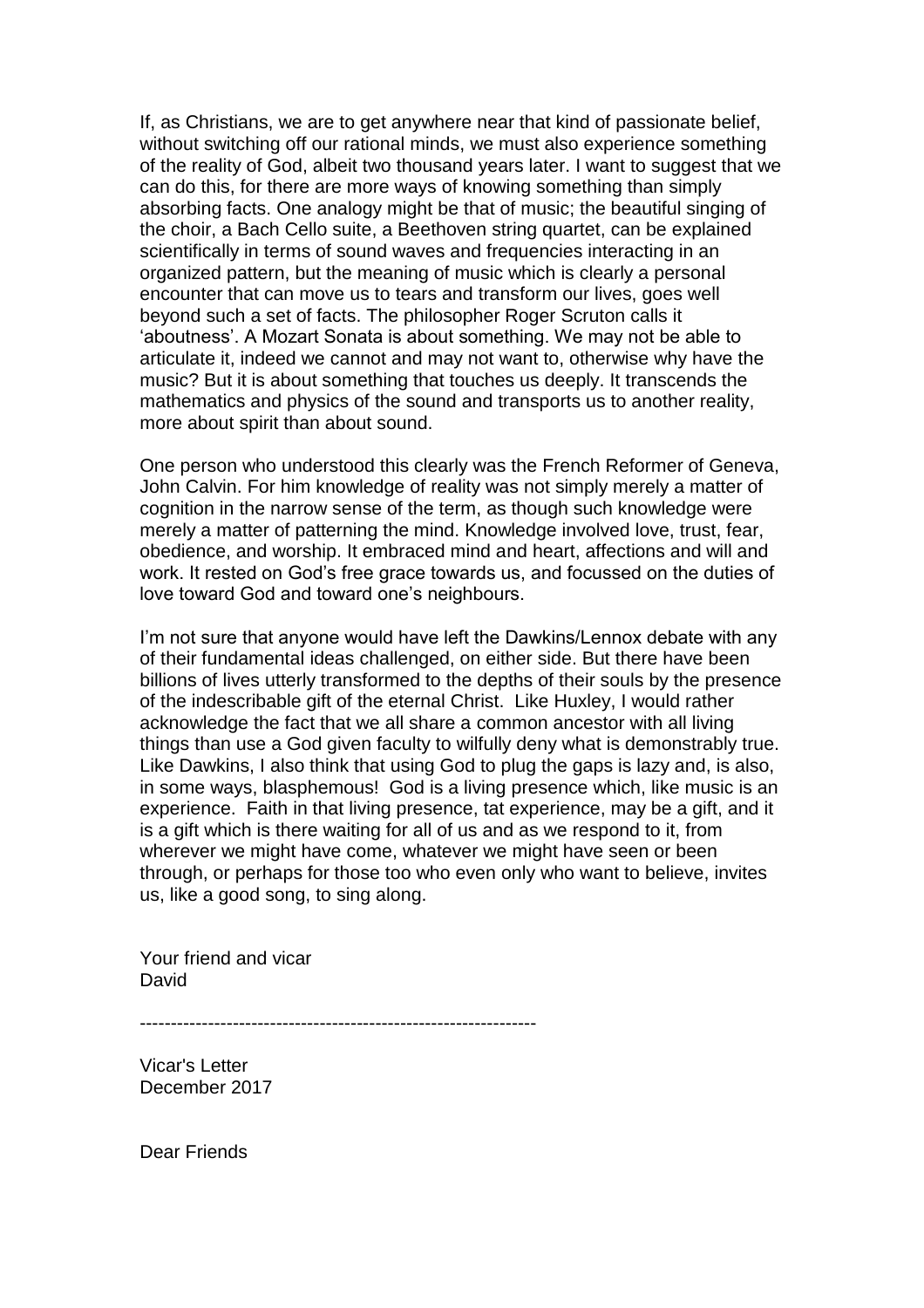A while back I was browsing, by the magic of catchup tv, various comedy series which I remember from many years ago and which I never thought I would see again; but which now, miraculously, can be seen again, and in our living room. Those of a certain age may remember a strikingly idiosyncratic, and at the time I remember very popular, BBC 'sitcom', if that's the right word for it, from the 1970's called 'The Fall and Rise of Reginald Perrin'.

Reginald Perrin, played brilliantly by the great Leonard Rossiter was a typical, for the time "middle class, middle aged, umbrella swinging salesman" for 'Sunshine Desserts', a jam making 1970's company of the sort which would have long since gone out of business. Reggie Perrin, as played by Rossiter is the superb embodiment of a hapless middle aged pedlar, bored with his job whose life is an endless round of tedious dinner party following soul-sapping meeting following nightmarish in-law visitation with exhausting relentlessness, and who realises that he's been sleep walking his life away. Perrin supposes that his path to happiness is blocked by what one reviewer called 'the greatest concentration of loveable Berks ever gathered together'. These include two 'yes-men' whose function in Sunshine Desserts is to agree with everything that the boss, CJ, says; one following the other with a sycophantic, 'great", "super". CJ himself is a corporate tyrant, whose initials are of course a reversal of JC, and constantly reminds his cowed staff that "I didn't get where I am today by….." whatever the latest inadequacy he perceives in them is.

Perrin begins to see that all the asinine trappings of mid 1970's middle class life, which are brilliantly parodied in the show, from a colour supplement feature on jam making to cosy Building Society ads, are the totality of his world,; all the things which nobody ever asked for but which are presented as indispensible. To bust out of this stultifying, life limiting world, Perrin fakes his own suicide on a beach at night (which, soon after the novel by David Nobbs on which the TV series is based came out, the MP John Stonehouse did the very same thing!). In the wrong hands this plot could be seen as very dark, but with a combination of brilliant acting, script and direction, 'The Fall and Rise of Reginald Perrin' shows comedy to be a sharper tool than drama for conveying the depths of someone cracking up.

I realise that, for a December magazine vicar's letter this has not been very Christmassy so far. But let me assure you that it is. Think for a moment of the greatest Christmas parable of them all, 'A Christmas Carol'. There, in the figure of Ebenezer Scrooge, we see the embodiment of the redemption that the Christ child brings. Here is a man whose life has become so limited by disappointment and struggles, all of which we see courtesy of the ghosts of Christmases past, present and future, that he has become a selfish reclusive miser: the opposite of what Christmas is truly about.

By a process of letting him see himself and how he became the wretched, lonely monster that others see, Scrooge, as you know, realises that it doesn't have to be like that and, in the words of George Eliot, 'Its never too late to become what you might have been'. The redeemed scrooge who gives away so generously at the end of the Carol discovers that joy and fulfilment come with giving and fellowship, not with accumulation and possession. The ads for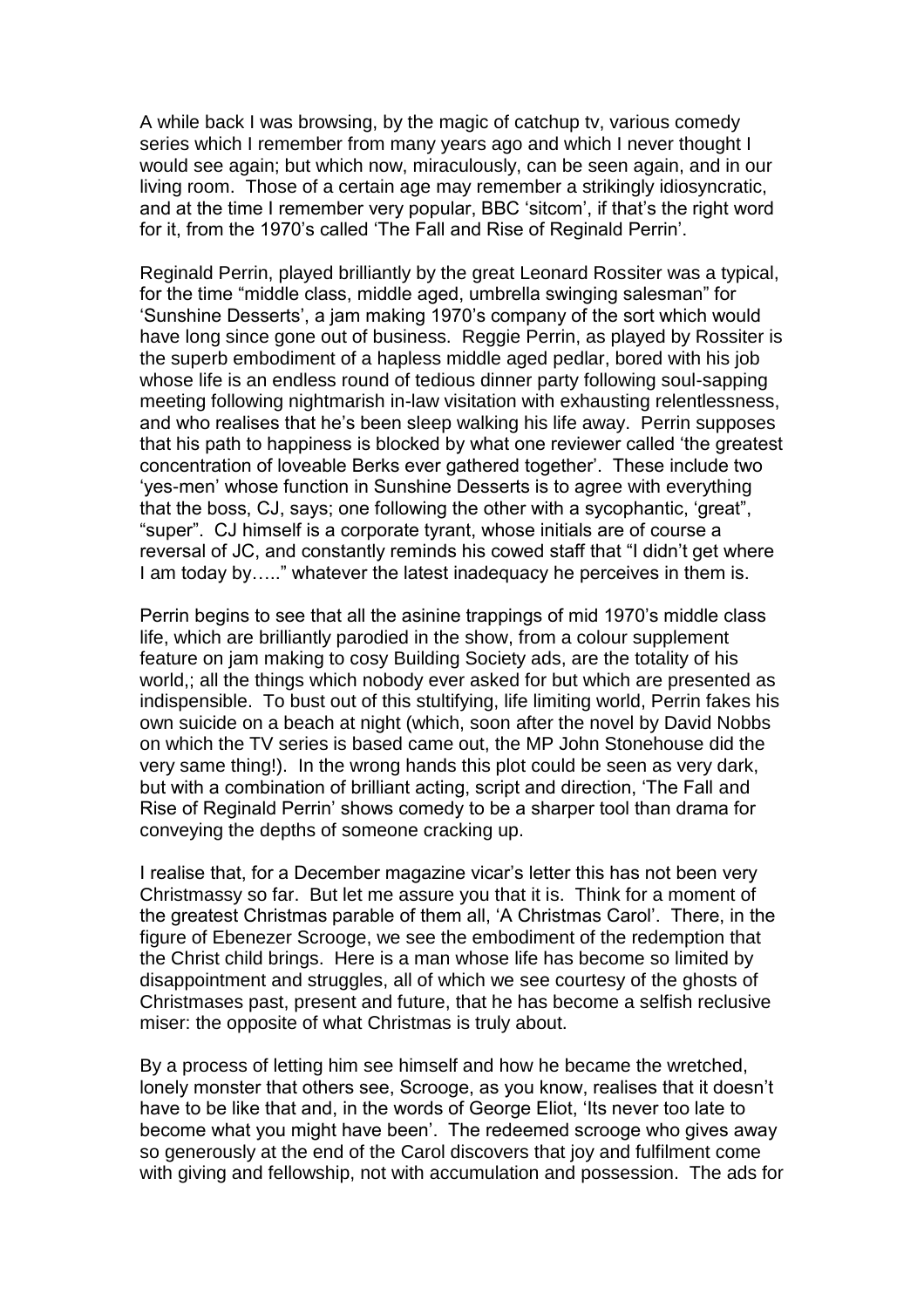the all those middle class trappings of Reginald Perrin's world (which at best would today be considered 'retro') were the very things, Reggie realises, that limit and circumscribe his world and his life. To find true life he must free himself from them. In the same way does the redeemed Ebenezer Scrooge not think twice about giving away all that he once clung onto but which was in fact destroying him. That the Carol was written by Charles Dickens as a response to the life limiting squalor he saw in the Manchester of the 1840's shows it to be a reaction to and a parable about how to escape all that would limit our lives and make them less than they might have been, and still could be.

Without giving away too much of a spoiler, Reggie Perrin, like Ebenezer Scrooge, also finds a redemption, of sorts. Although Reggie comes to realise that the fake suicide was not necessary to have left his old world behind, he nevertheless knows that he had to leave it. This is the invitation given to us by God which we celebrate each Christmas: that through the gift of God coming directly into our world, we are invited to live in it with him, that we might not be limited to the things which the world values, whether colour supplements on jam making or whatever, but are, like Ebenezer Scrooge, invited to see how we might really have life, and have it in all its fullness. Great, Super!

Your friend and vicar

David

--------------------------------------------------------------------

Vicar's Letter November 2017

Dear Friends

I was recently listening to a radio programme (The 'In Our Time' Podcast actually) about how in 1831 a relatively uneducated and largely self taught chemical assistant at the National Institution in London, named Michael Faraday discovered electromagnetic induction. This is the principle behind the electric transformer and generator, the discovery which was crucial in allowing electricity to be transformed from a curiosity into a powerful new technology and which basically changed the world from being steam powered to being electrically powered.

What Faraday discovered can be shown in a simple experiment. Take a metal screwdriver and a piece of plastic coated wire. Wrap the middle section of the wire round the metal shaft of the screwdriver in coils until two ends of wire come off the screwdriver at each end. Now attach each end of the wire to a battery. If you place a pile of paper clips at the flat end of the screwdriver they will be immediately magnetically attracted to the point at the very end of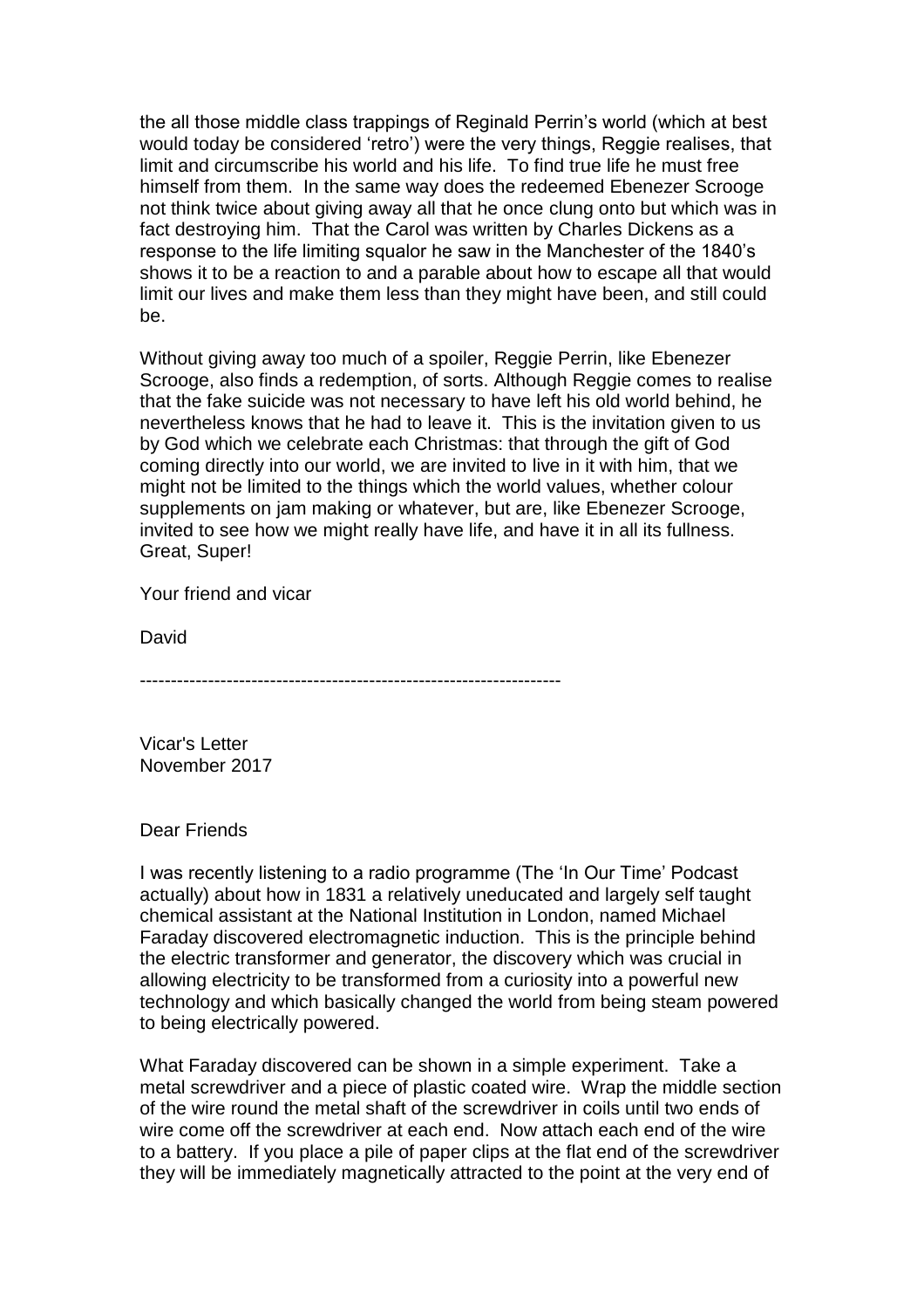the screwdriver and become attached to it. If you take away one end of the wire from the battery they will start to drop off as the electromagnetic field established by the electricity going round the coils of the wire wears off. Further, the more coils are placed around the screwdriver the more powerful the electromagnetic filed becomes and the more paper clips the flat end of the screwdriver can pick up. In the same way less coils will produce a lesser field and less paper clips can be picked up. The importance of this discovery cannot be overstated to our society. Electromagnetic induction powers every electric thing in the world including the computer I'm currently typing on – its not stretching the point to say that it has created the modern world!

Now not many people understand what exactly is happening when the electromagnetic field is created, still less are able to explain it to the uninitiated in terms that someone who is not an expert in sub atomic physics can grasp. Its enough for me to know that there are at least some people who at least think they know, as I understand it, and many more who can make use of it.

It reminds me a little of a Church. Not many people have more than a rudimentary understanding of the relation between to various persons of the Holy Trinity – and that despite great tomes of theology being written about it over the centuries. Having had to plough through more than a few of them I can honestly say that I am still none the wiser! However, although I can't adequately understand how the Holy Trinity works (still less explain it in a way that can keep people awake) I am sure of the power it can give through the gift of the Holy Spirit and I'm much more interested in what this power can do in people's lives. What's more, rather like the numerous coils being wound around the screwdriver, I've seen and had my observations confirmed by others, that the numerous people coming together in groups, trying each of us in our less than perfect way to follow Jesus, can generate a power and an attraction which can touch people's lives in transformative and powerfully deep ways. I'm sure that this was far from the thoughts of Michael Farady when he saw how the more times he coiled the wire the more powerful the force became but there it is, in a sense the Holy Spirit works in the same way!

As a young sixth former I used to enjoy the music of a musical trio the name of which I will tell you if you ask me. Although their music was enthusiastically received by those of us who were devotees, not to say fervourous disciples, often to the point of obsession, I am sad to say that it was not perhaps appreciated as much by the population at large, not as much as I thought it should be (and still do!) anyway. Despite this limitation, and the outright hostility on the part of some youth sub-cultures at the time, the trio in question went on to enjoy not inconsiderable chart success. Indeed at the time of their disbanding, sadly too soon in my opinion, they were the single biggest selling group in the country. This was down to the fact, I have no doubt, that anything they released on single or album (yes it was vinyl in those days) was immediately purchased by almost every single one of their large, but alas not worldwide, following, I nearly said 'worshippers'.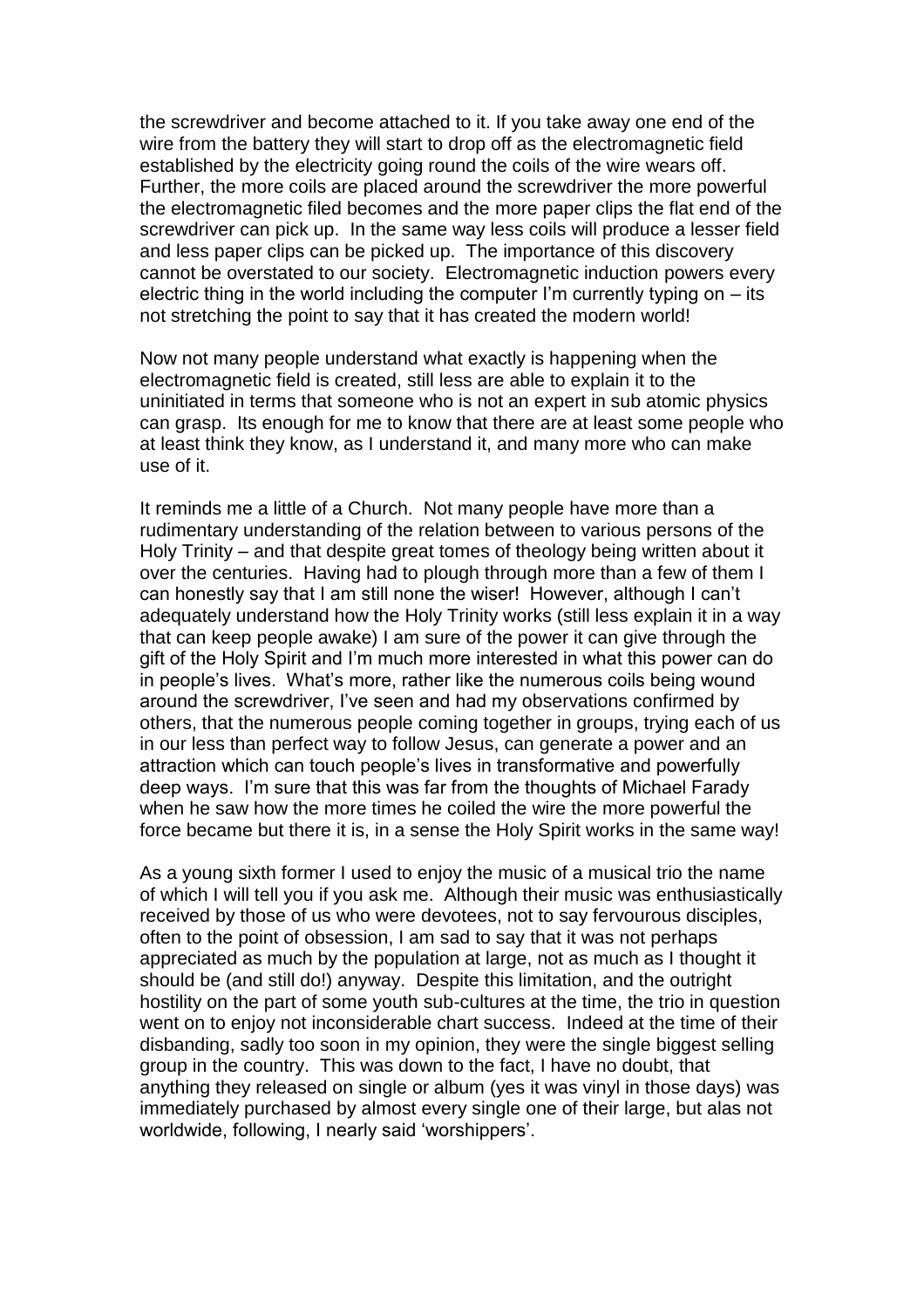Being a true disciple myself I had listened every day for at least two years to one or more of their songs and could virtually recite the lyrics world for word of each and every song. I had thought I had reached the pinnacle of adulation in the satisfaction that listening to their music brought me. But it was not so. I discovered that there was yet another level of musical appreciation I had not even knew existed. This I discovered at Deeside Leisure Centre on November 3 1980 when, along with 5,000 other (oops, I nearly said their name), devotees I enjoyed what, to me, was a revelation in musical appreciation, if not mass crowd hysteria, beyond anything I had imagined. Yes, not only was this my first glimpse of my heroes in the flesh, it was also my first proper 'gig', which is to say it wasn't a 'rock' concert as the music was, in the ears of the devotees, most definitely not described as 'rock' (wrong sub-culture) – but it was a huge exciting, buzzing and truly electrifying experience, at least for me, nonetheless. It was a revelation. It wasn't so much the music (although that to me is timeless), rather the atmosphere: the energy, electricity, excitement and sheer joy which comes with 5,000 people who all appreciate the same thing appreciating it together.

I went on to see this trio another two times, including on their farewell tour in December 1982 (that should give at least some of you a clue as to who they were) and on one other occasion, 33 years later when, last year, I took (or rather bribed to come with me) my daughter to the Clitheroe Grand to see one of the members of this trio re-enact the glory days with another two musicians; call it a tribute act to himself if you must but it didn't feel like that to the, much less than 5,000, worshippers, the magic was still there.

Now I'm not suggesting that you need a congregation of 5,000 to feel the electric presence of the Holy Spirit, or that only large congregations can have the resources to provide an attraction to others to join them. By no means; the spirit can fill each one of us in times of solitude, out on a walk in the country or wherever two or three are gathered and its true that you don't have to go to Church to be a Christian. It's just that without that shared experience we risk being a bit like me before I went to the Deeside concert: I thought I had the ultimate experience in my favourite group's music, only to find that there was a whole new experience which was bigger, better and beyond anything I could imagine, it stays with me to this day.

It's just also that it might be better to have more coils around a bigger screwdriver if we want to attract more paperclips than having several little ones which are not very powerful and which dissipate their potential. I enjoyed the small concert at Clitheroe Grand, I enjoy still the sound of my favourite trio, (although these days via itunes rather than on vinyl) – but none of this compares to the 5,000 worshippers at Deeside roaring out, to a person, their call for an encore.

Your friend and vicar

David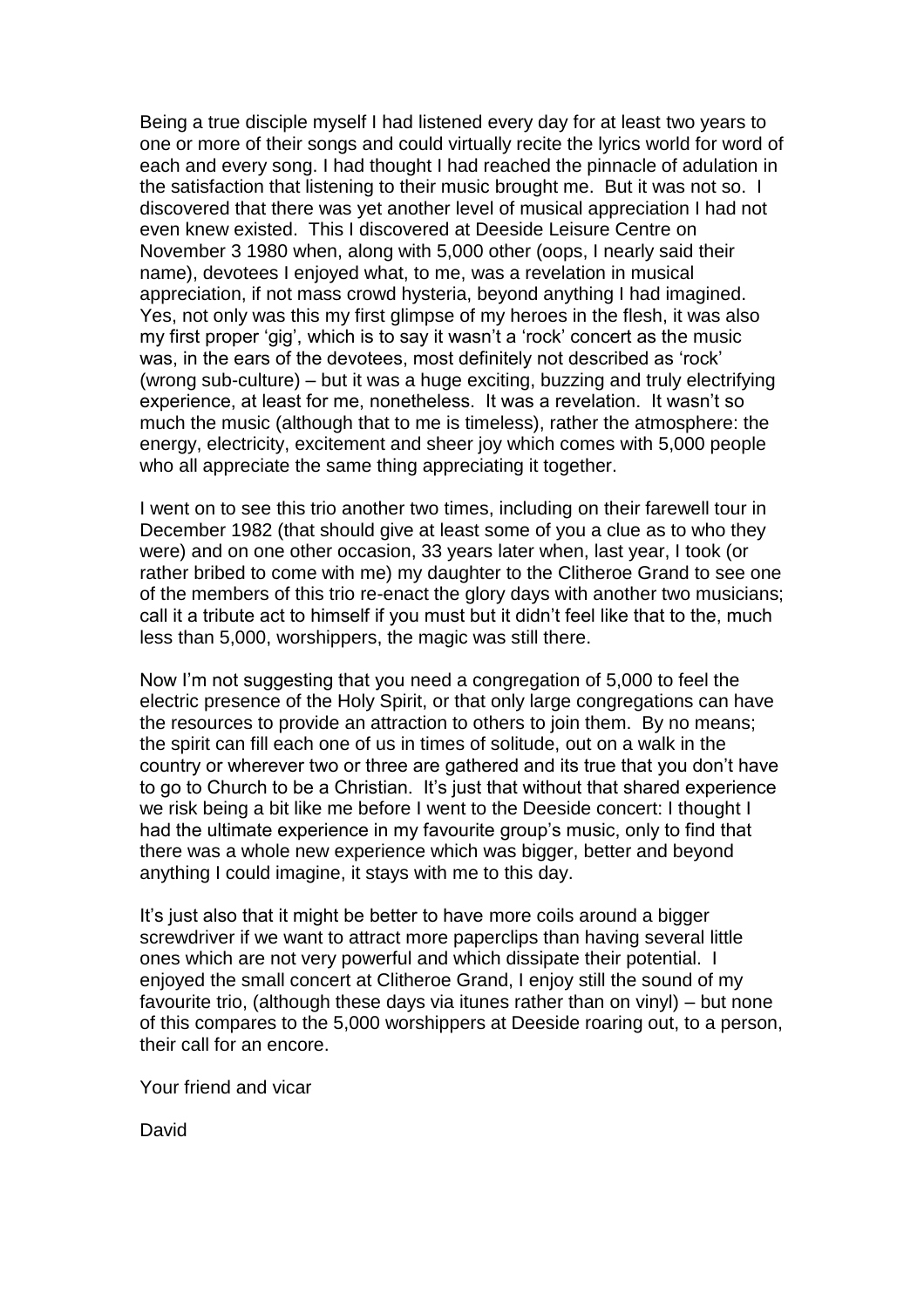# -----------------------------------------------------------

Vicar's Letter October 2016

Dear Friends

In our garden stand three apple trees. The trees are, I know, some very many years old, as I can see from old photographs taken in the garden, some pre war. Looking at the trees you might be forgiven for thinking that they have seen better days; bits of them with no apples on, no leaves or any sign of life at all. Similarly the apples that the trees produce (and which are currently ripening, falling from the trees and lying, waiting to be collected on the vicarage garden), are not, perhaps, the ones you might choose from the fresh produce department at Tesco. Small, mis-shapen and blotchy, the taste their appearance suggests is only confirmed when you bite into them, not something I would advise doing, although they are nice stewed, with crumble, sugar and custard – or whatever your favourite accompaniment to apple crumble might be. The apples lack the sweetness of Pink Lady, the glossy crispness of Granny Smith's and the, well, whatever they have that some people somewhat inexplicably see in French Golden Delicious.

Yet my apples share one thing in common with their more famous cousins; they have the 'secret star of the apple' within them. If you have never come across the secret before, take a sharp knife and put the apple on its side, ie the core horizontal to the cutting surface. Cut the apple in half sideways, ie across the core not through it. Inside you will see what no one else could have possibly seen, the star in the centre of the apple. Yes, thanks to how the pips are arranged, at the centre of each apple, even my humble, misshapen ones, lies a star. Try it and see.

Now I'm not going to advocate the chopping of humans in half and I'm sure that there might be better ways to prove my point, but I believe the same to be true about humans: that is, every human that is living, regardless of class, race, religion or education, and every human who has ever lived too. No matter who he or she is, young or old, rich or poor, handsome, beautiful or otherwise, they have a star within them, a star given them by God. Sometimes that star is easy to see, for example like in people known throughout the world for their good works (St Mother Teresa of Calcutta is one, in the house of whose good works I was privileged once to sit, the only time to my knowledge that I have been under the same roof as a saint, or at least one recognised as such by the Church). Or it might be someone known to only a very few and who, like most people who have ever lived, will be completely forgotten within a few generations of their passing. But what, I am certain of, is that all these people share a star within them.

Sometimes, because of how the world has treated individual people and the bad choices they have made as a result, that star is hidden; behind appearances, behaviour or personalities, which, on the surface, may appear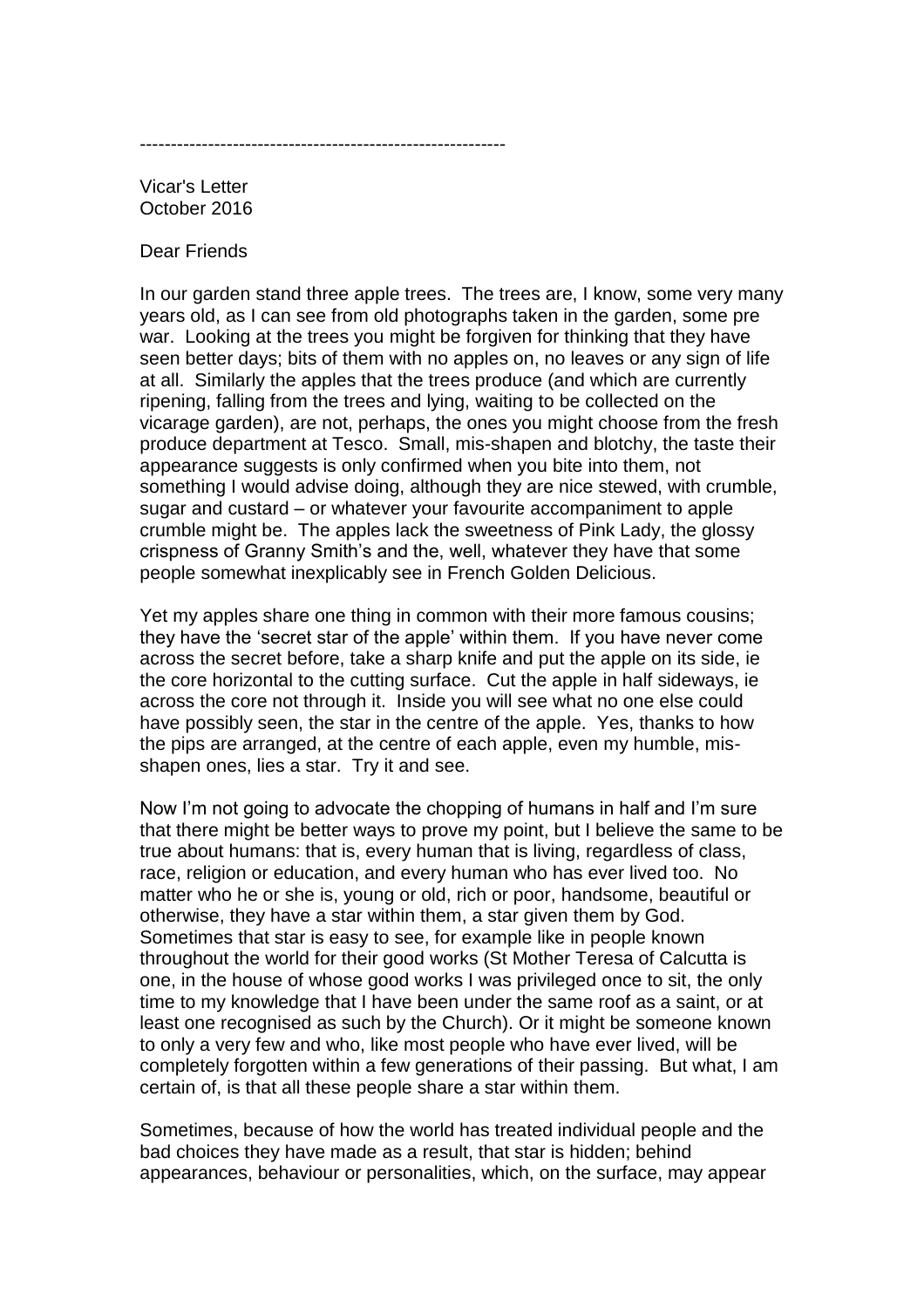less than attractive, even to themselves. Sometimes its hard to see, and yet we would do well to follow the example of Jesus who saw God's star in the lives of those who were also on the margins of their society; what, I wonder, are today's equivalents of tax-collectors, prostitutes and Samaritans? Yet they too have a star within them.

And just as we need food, water, fresh air and sunshine if we, like my apple trees, are going to flourish physically, so do we need a spiritual and inward nourishment if the star within us is going to shine out and grow and be seen, even if only by ourselves or those around us. This might be Bible reading, attendance at Church services to receive the sacrament, or a discussion and reflection on some Church teaching. Just as good is a walk in the countryside, doing someone a good turn or taking a decision to make a positive change in our lifestyle (although sticking to it is not always as easy, but the Lord loves a tryer!), listening to a good piece of music, reading a good book, learning something that you didn't know you didn't know or a hundred and one other ways in which the star, or soul, call it what you will, is nurtured.

This autumn, as fruit falls from the trees and the rhythms of Church, school and work get back to normal after the holidays we can see nature changing, sometime spectacularly so, all round us. If we can find a way of nurturing that star we each have within us, given to us as a precious, loved, individual and infinitely precious child of God, then the spiritual nurturing of our souls can also have an opportunity to change us too. In the eyes of the world we might not all be a Pink Lady, but surely we can do better than be a French Golden Delicious!

Your friend and vicar

David

----------------------------------------------------------------

Vicar's Letter September 2016

Dear Friends,

During our summer family holiday this year to Devon, some of our children, including the youngest, pleaded with me to let them go 'coasteering'. Coasteering, in case you hadn't heard of it is advertised as being "all the things you wanted to do as a child at the coast but your parents wouldn't let you."

It consists basically of putting on a strong wetsuit and crash helmet, being taken by mini bus to a particularly rocky part of the coast with waves crashing in and then jumping off the same rocks, which in other circumstances might accurately be described as 'cliffs', into the same crashing waves. Despite the assurances from the group 'leader', (who appeared to be not much older than our eldest child) that the activity was perfectly safe, the location tried and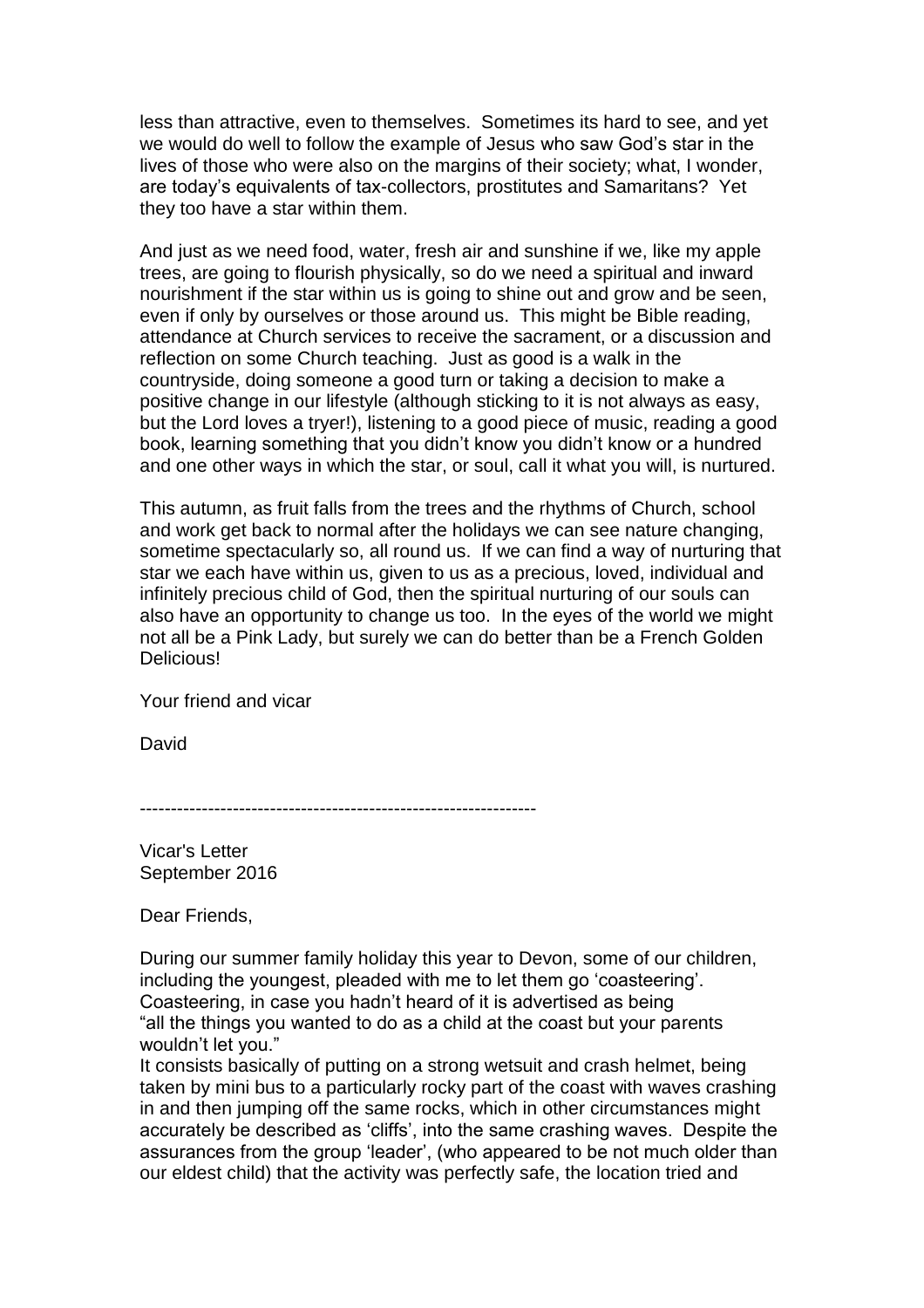tested by 'professionals', (whatever they might be in those circumstances), and that the water was deep enough for even the largest person to plunge into safely, it did take all the considerable powers of persuasion our youngest child has, which are many, to make us agree. Needless to say, that despite our misgivings and my wife's inability to look at any of our children as they plummeted off the precipice, hurtling towards those same crashing waves, they all emerged safely from the experience and, far from, in my view being lucky to have had a narrow escape, all seemed enthusiastically keen to repeat the experience again, and as soon as possible!

Watching a family member leaping off a cliff can be a pretty disconcerting experience for anyone. For me it was doubly so as it brings home the lack of depth of understanding I have had in one of my favourite and, no doubt, oft repeated, analogies of having faith in God. "Believing in God", wrote CS Lewis, "is not so much something you can try to do as something you finally stop yourself from not doing, like diving into water, its about letting yourself go". Well, as someone who, no doubt erroneously, has always considered himself a competent swimmer and has never, from memory, had any difficulty or fear of diving into the nice, safe, warm water of a swimming pool, I have always quite liked this analogy, because, I now realise, it is about something I have never been fortunate enough to have had much difficulty in doing. When we lived in Wigan I used to take our young children to swimming lessons in what was then the old Olympic sized swimming pool, sadly now no longer there (replaced, as with much else, with something identical to that which could be found anywhere and everywhere). That pool had at one end a three tiered diving platform, with the top one at 10 meters high. Luckily for me the council had long before took the decision to close the platform to public use so I had no reason to have to find an excuse to my children as to why I didn't go up and dive, or even jump, off the highest platform. I wonder if, either by having to think up an excuse or even having to face the terrifying possibility of actually ascending the towering structure, I would have since been so fond of the analogy about faith from CS Lewis?

Watching my children disappear off the edge of a rocky precipice into broiling waters suddenly made me aware of the depth of wisdom in the diving analogy. It wasn't meant to be about something you found easy at all, it was really about stopping stopping yourself from doing something you found terrifying! In other words to make yourself powerless as you force yourself to do that which you most fear. No wonder faith is sometimes difficult and no wonder I have been so slow sometimes to see it. What was even worse for me as a parent than even the prospect of doing the coasteering myself was the powerlessness you feel when watching your closest family doing it – it certainly brings you down to size!

Not, I should add, that any of my children showed even the slightest sign of my anxiety as they hurtled enthusiastically towards the cliff edge. It wasn't I think that they possess the bravery I lack and the strength of character to overcome the fear that I could not. I told myself, I hope its true, that at their age I would have had the same lack of awareness of danger and heedless abandon in the face of what, to any normal person would seem a hugely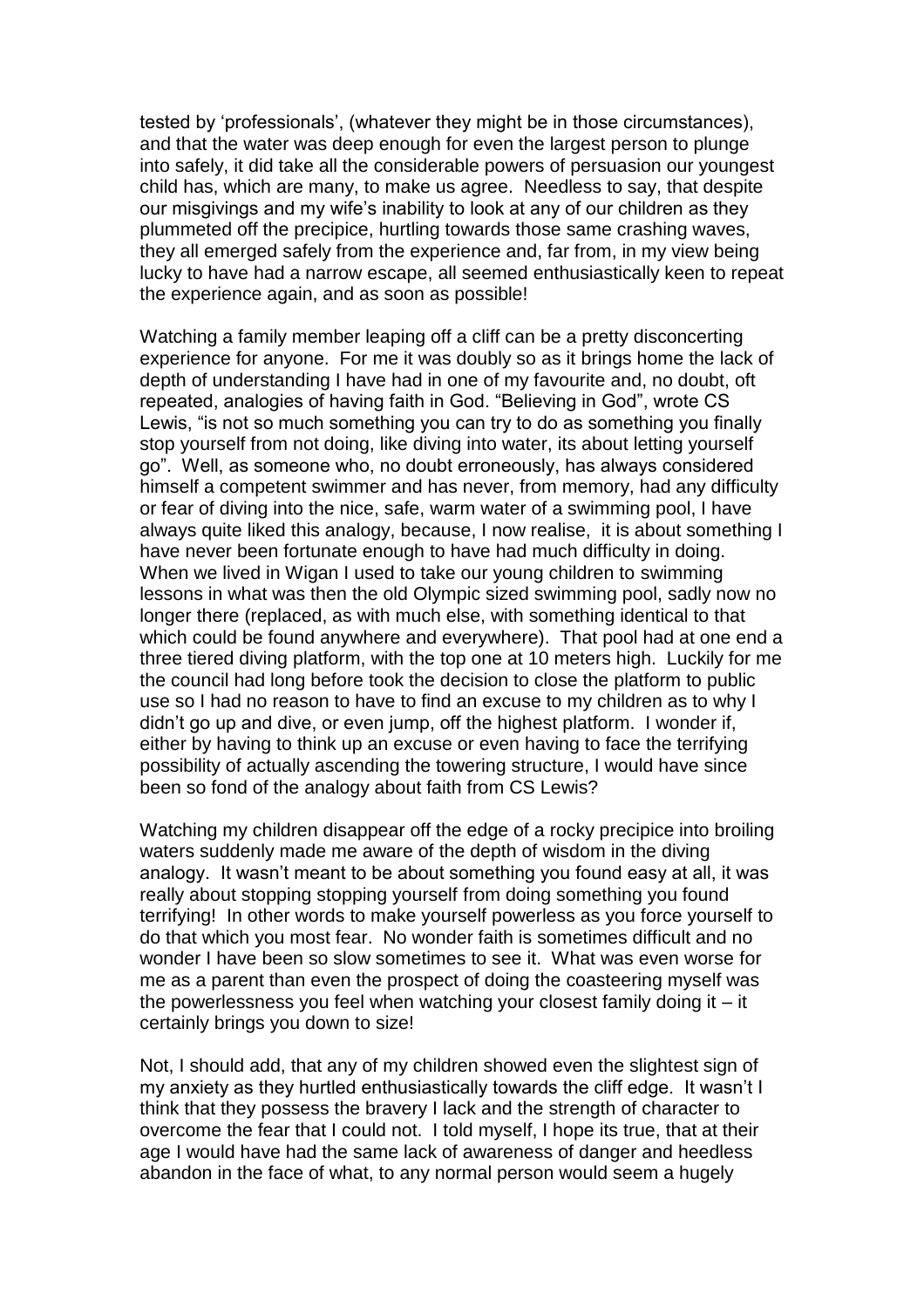hazardous activity. No, they, in their turn will like me, I am sure, have to come to face their own versions of what I now perceive in myself as a previously unknown fear, or at least dislike, of heights. The lesson learned for me that day was not about admiration for bravery in others, as I am convinced there was nothing brave about what the children were doing at all, more like fools rushing in where angels fear to tread really. No, the lesson was about how I had thought I had understood something, only to realise how little did I appreciate the depth of a picture I am pleased to so regularly use. It is about just how big is God's care for us that he will support and uphold us no matter how big and terrible that dive he calls for is and how little, or at least how seldom do we all perhaps appreciate it. More than anything it is a lesson learned, as all lessons truly understood must be, from personal experience – the experience of having to trust not for personal safety, but for something even more important.

Your Friend and vicar

David

----------------------------------------------------------------------

Vicar's Letter August 2016

# Dear Friends

I recently came upon a Parish Magazine which is unwise enough to invite the opinions of its readers to be published in letters sent in. I am all for listening to the concerns of parishioners and yet perhaps its as well that God gave us powers of following our own conscience and not being led by any and every view one encounters. For your summer entertainment I include a small selection of some of the milder letters which were obviously sent in in a spirit of jest and contain no kernel of truth within them whatsoever, or do they…………………….?

#### Dear Sir

Candles are expensive. We use two candles on the altar, two around the altar, and two for the acolytes. That's six candles lit every week. It soon adds up.

I have invented viable solar-powered candles by embedding LED lights into the tops of wax candles, and solar panels and batteries into the candlesticks. Their use would save an average of £14.22 per annum. Services would have to be shorter in the winter, but nobody would mind.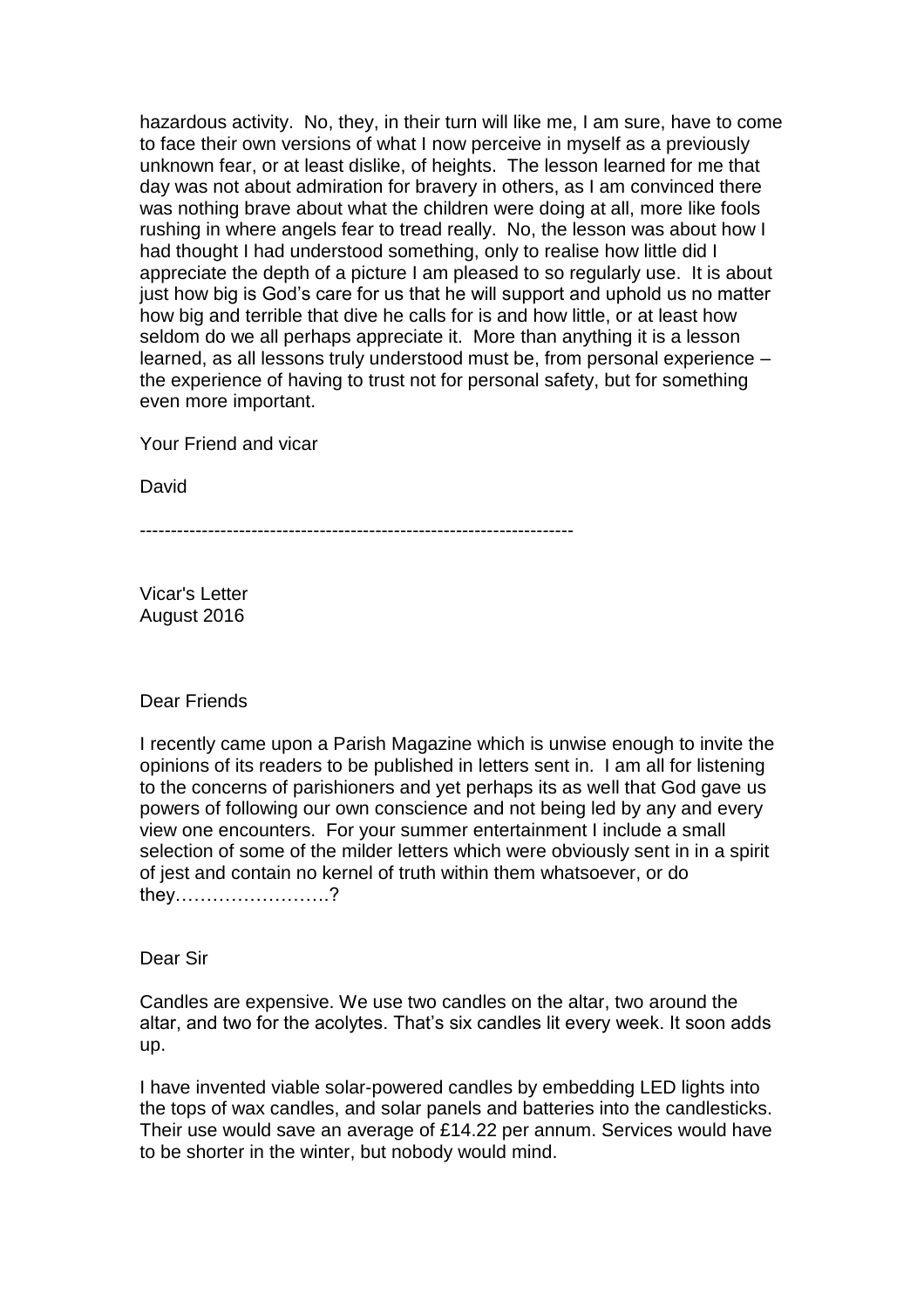In the course of my experiments I have run up some expenses. I therefore include an invoice for £74.22.

Yours etc

Dear Sir

My seventeen-greats grandfather built Woodby Chapel so he could have a church conveniently placed next to his house. He then knocked down all the copyholders' cottages so he did not have to put up with the site and smell of the peasants, except on Sundays and at Christmas.

And yet, when I asked the vicar if we could hold our Sunday service on Mondays, when he is less busy, he said he was afraid not.

If one cannot get one's own clergy to do what they are told, I no longer know what the Church of England stands for.

Yours etc

Dear Sir

So many people telling us how great it was to celebrate the Queen's 90th birthday with a special church service.

A special united benefice-and-ecumenical church service. If it had not been that the people from all the other churches refused to turn up, St Mary's could have been full.

On balance, I am glad we marked her Majesty's 90th. But I hope we do not do it every year.

Yours etc

Dear Sir

I would like to apologise for the Children's Church presentation of "Our Glorious Queen" at the 90th Birthday service.

In our rehearsals they had pretended to be corgies, they waved Union Jacks and sang "Happy Birthday Dear Ma'am." I suspect they got their ideas from Mr Corbyn, the "trendy" teacher at our Primary. But calling for "class war" and a republic. and demanding that the "Hanoverian leeches cease feeding on the blood of the working class" was definitely not in the script the previous Sunday.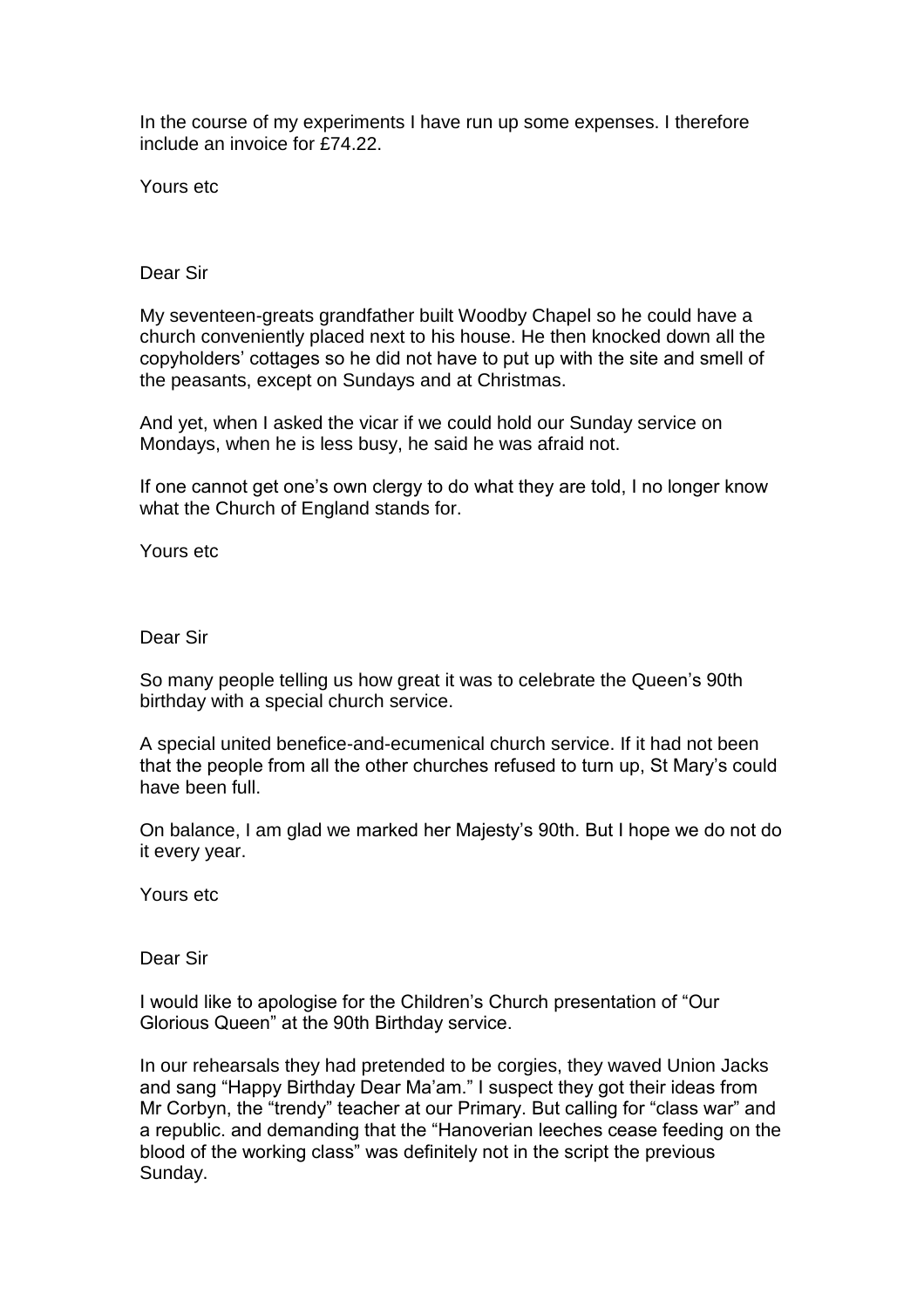Yours etc

# Dear Sir

I heard that the wardens were having trouble with bats.

Bats can be seen as a nuisance – their droppings mean that all items of value have to be covered, and they make an awful mess on the church floor. But they are rare animals, and protected by law.

That is why I nipped in when the church was unlocked and shot the lot with an air gun. Figured that would save the vicar and church wardens a lot of trouble.

Ask no questions etc….

Yours etc

Dear Sir

An apology and a plea, after last month's celebration of Her Majesty's 90th Birthday.

I now know that by "Joint Service", what was meant was a service with our ecumenical friends, and the other parishes in the benefice.

I realised my mistake when, handing out a few spliffs, people pointed out to me that the Health Act 2006 made the tobacco element illegal in church. Also, the Baptists complained, thinking it was incense. Although when I handed out the "turbo chocolate brownies" instead, I did get an invitation to contribute to the next fete cake stall.

As a result of my mistake, and the subsequent raid by Her Majesty's Constabulary (ironic considering whom we were celebrating) I am £100 worse off. Also I now have quite a lot of space in my greenhouse. So if anyone has a few tomato plants they can let me have, I will be grateful.

Yours etc

Dear Sir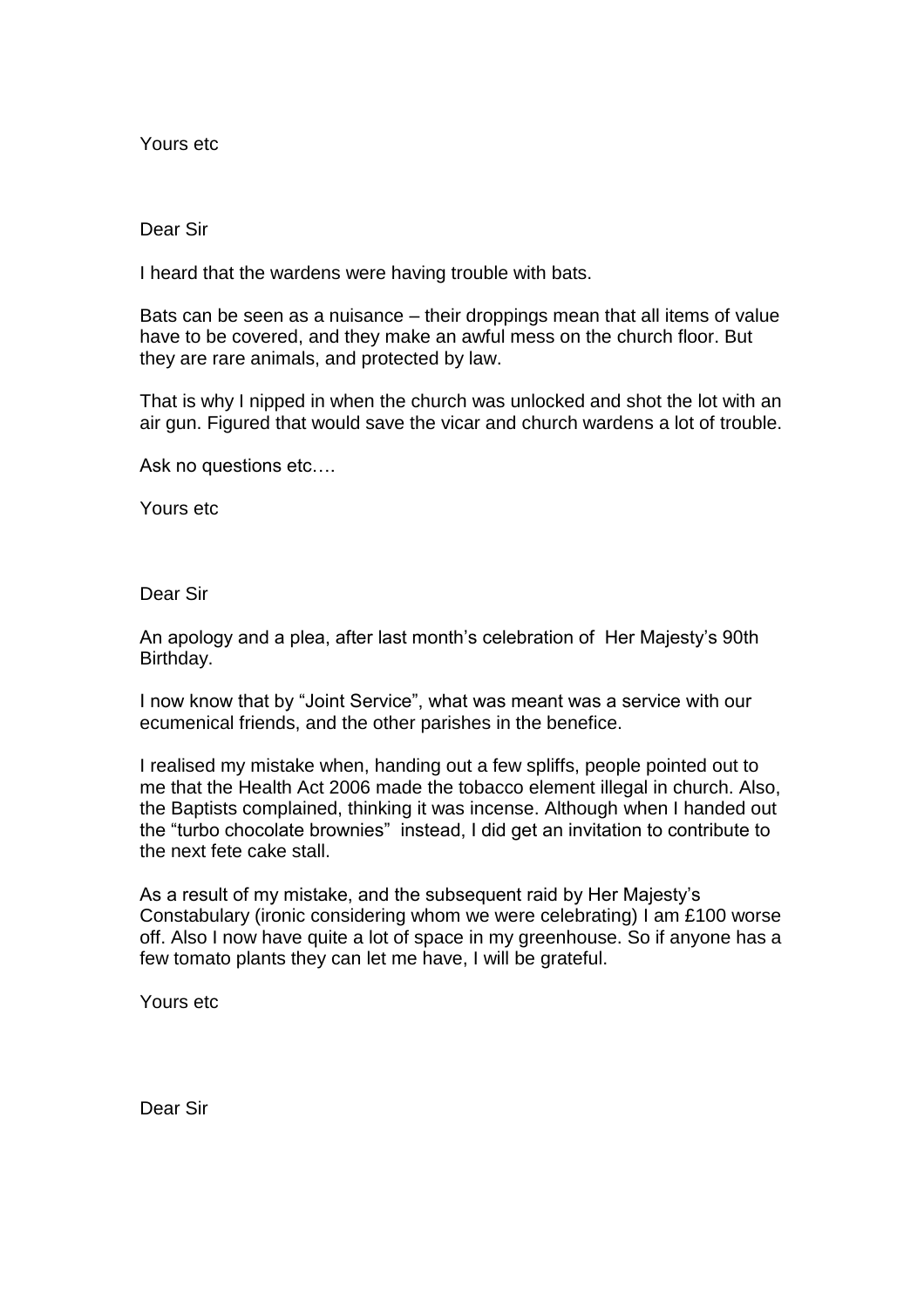I hear that the Vicar has banned the jumble stall from this month's fete on the grounds that all the jumble has spent the last seventy years in the jumble cupboard in the church hall, only coming out for fetes where nobody buys it.

I am outraged. The jumble stall, selling the same mouldy clothes every summer, has been woven into the fabric of this parish. If we lose the jumble stall, we may as well let the tower fall and sell the nave off to the Scientologists.

This means we will have only the crockery stall, the coconut shy and the tombola. Truly a fete worse than death.

Yours etc

# Dear Sir

I dropped into the Bell Ringer's meeting last week again. I am rather confused.

A load of people I have never seen in church, all wearing sweaters and ringing bells. Where do they go when the service starts? Do the wardens lock them in the bell tower until the next practice?

Yours etc

# Dear Sir

Once again we have been unfortunate enough to have "modern worship" foisted on us, in the Vicar's constant attempt to be "trendy".

Honestly, what he thought he was doing last week, introducing a radical hymn by Charles Wesley was beyond me. My family have worshipped in this parish for 1,000 years. And I do not see how this kind of innovation has been allowed to slip in, unnoticed.

Yours etc

Dear Sir

According to the diocesan training programme, there are certificates for lay worship leading, preaching, children's work, evangelism, church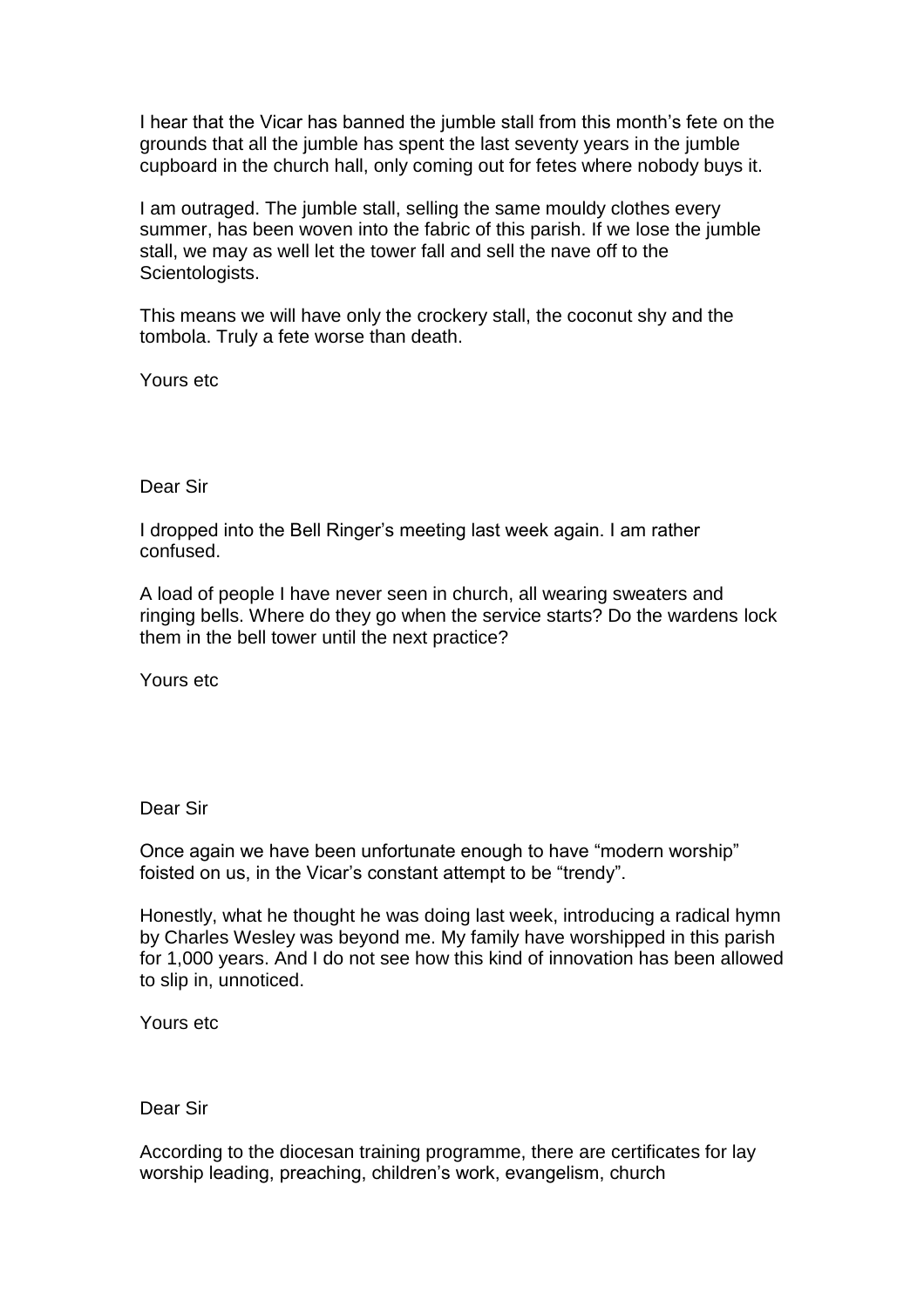administration and leading small groups in Bible study. I think these courses are an utter waste of time.

If the vicar didn't learn all this in three years at theological college, why are we expecting him to go on all these courses now, when he should be ministering to people?

Yours etc

"In a time of universal deceit - telling the truth is a revolutionary act." George Orwell

Have a great summer

David

---------------------------------------------------

Dear Friends

Attending the Vision 2026 Evening at Preston Guildhall last Tuesday we heard a wonderful story, which I hope you won't mind if I share with you. It was told by the Diocesan Missioner, Revd David Banbury and was indeed, for him, a very recent experience. On entering, slightly later than intended, the walkway connecting the large multi story carpark to the Guildhall building itself, which was suddenly descended on en mass and at the same time by representatives from all 250 parishes in the Diocese, he was suddenly stopped in his, rather rushed, tracks. A lady who had recognised him from when he had been a vicar in Preston 25 years previously refused to let him proceed any further until she had showed him, on her phone, every last picture she had there of her new baby granddaughter, such was her great joy at becoming a grandmother. It didn't matter that, as one of the organisers of the event Revd Banbury's presence was required, with increasing urgency, in the meeting room organising the meticulously planned and, I have to say, extremely well organised and executed, event. No, what could be more important than sharing the great joy that went along with becoming a grandmother for the good lady, and shared it would be, and was!

I tell this story to show, as Revd Banbury did himself, that, whatever is planned, organised or intended about our faith in Jesus, be it a great rally in Preston Guildhall attended by thousands of uplifted Christians from around Lancashire, as happened last Tuesday, or our own week by week meeting together to worship in our Church – at the root of it all, and without which everything that we do would be utterly meaningless, is the joy that living our lives as followers of Jesus brings. That point was made very clearly at the Preston event by the Bishop of Burnley, Bishop Philip. That what we intend to share in implementing Vision 2026 is not about structures, orders of service or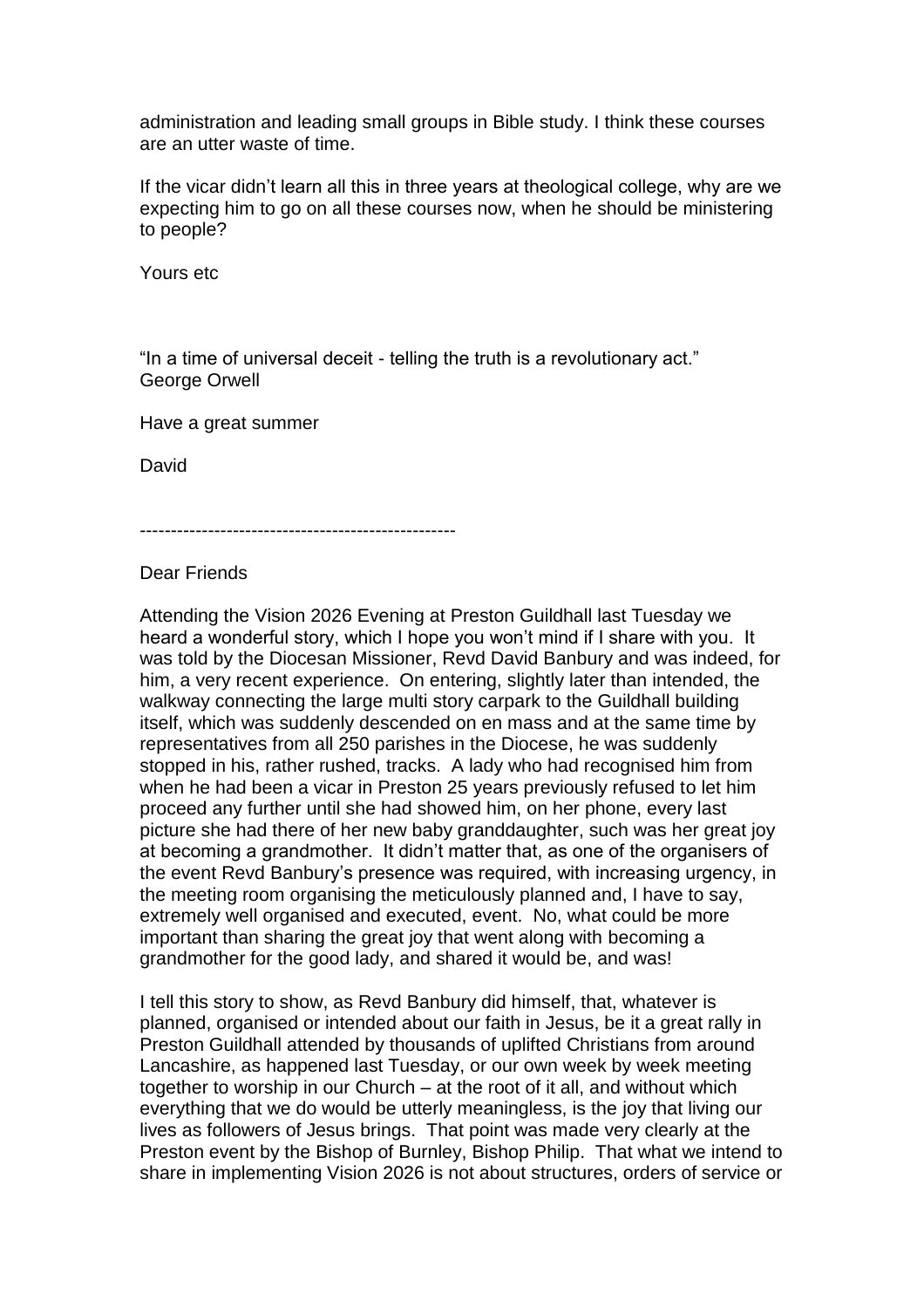buildings, but living and inviting others to share in the joy that comes from faith in Jesus. The lady who had known the Diocesan Missioner 25 years ago couldn't stop herself from sharing the joy she felt in her new Grandchild. What we do in implementing Vision 2026 must be from the same sense of joy we feel in knowing Jesus, no matter how convenient or inconvenient it might be for the best laid plans, structures, buildings or whatever.

Let me be clear. I am not saying that along with belief in Jesus, whether sudden, rediscovered or grown into over a lifetime, comes only happy times with nothing much to bother us in life. No, rather that along with belief in Jesus, whether sudden, rediscovered or grown into over a lifetime, comes a deep peace and security in life which can enable us to meet with and transform all the experiences that life may bring. Real joy is not like some transient and soon gone 'legal high', here one minute and gone the next. Real joy is a result of a deep security and peace, never better illustrated than by Jesus himself in telling the story of the wise man building his house upon the rock; real joy from having firm foundations.

There's a word, 'foundation'. The Oxford Concise Dictionary defines a foundation as; 'a body or ground on which other parts are overlaid, a basis or underlying principle'. My point, and I think Revd Banbury's point, in telling the story is just this; that unless the foundation of our Christian life together, which is to say our sense of being a 'church', (as opposed to a church building), unless this foundation is the joy which faith in Jesus brings, then whatever is built on it will itself be joyless, dead and doomed. Further, if we are prepared to build on joy, then what we do build will naturally have to be appropriate to the new foundations and will perhaps look different from what was built in the past, or maybe only what has been left over, what remains from the past. It will, however be a foundation built not on sand but on rock and will stand. Let joy be the foundation of what we build in our Vision 2026 programmes, and let it be so infectious and overflowing that it makes us stand in the way of people who are in a rush, who have somewhere to get to or someone to meet, and by standing in the way and sharing our joy, help them, and us, to realise what life's priorities really are, or could be.

Your friend and vicar

**David** 

------------------------------------------------------------------

Vicar's Letter May 2016

Dear Friends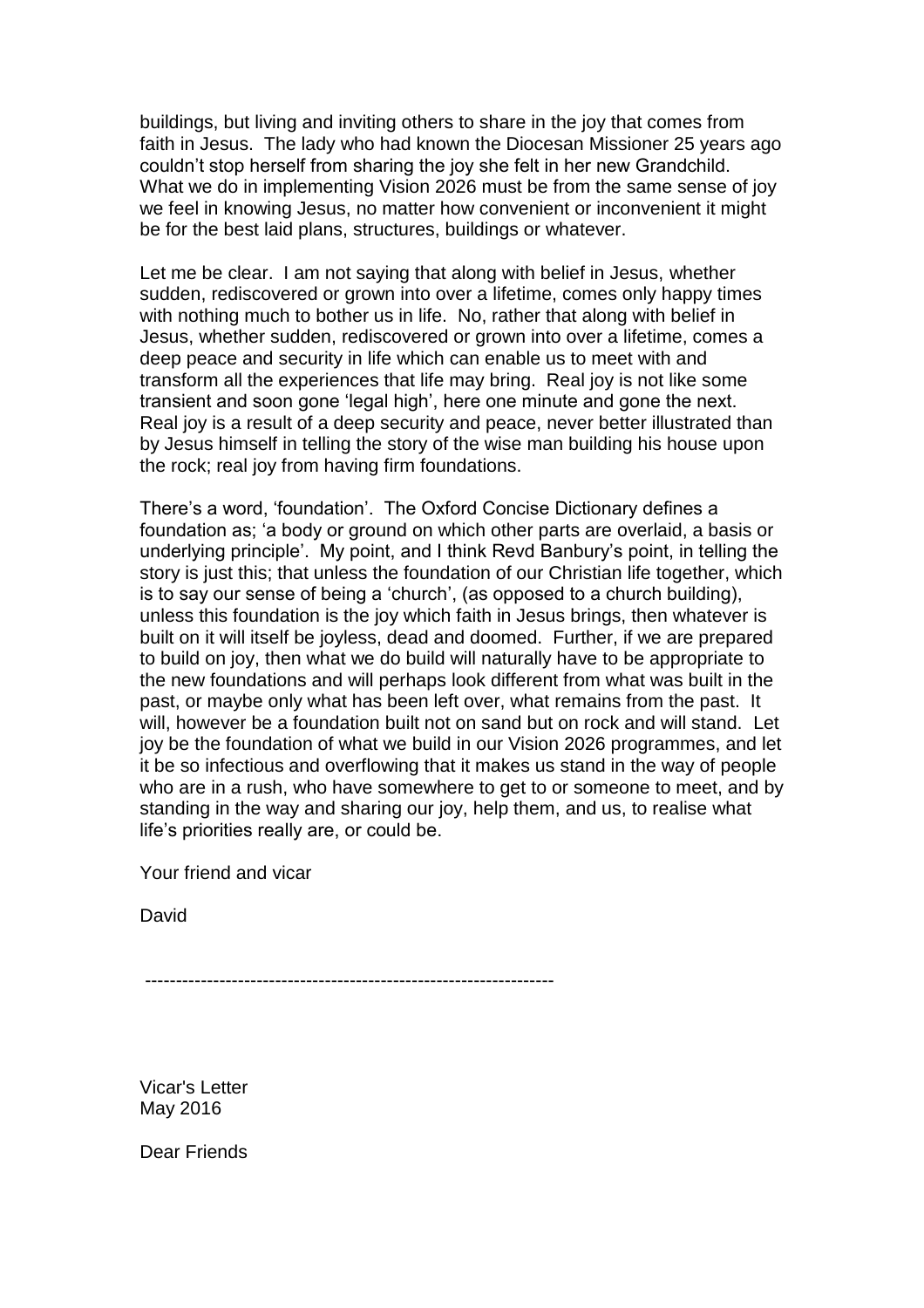Vicar's Report to the Immanuel Annual General Meeting Sunday 17th April 2016

The context of this AGM is the Diocesan Mission initiative Vision 2026, which we as a part of the Diocese are invited to be part of, which the PCC will be exploring by doing the Vision study course and which we will begin to put into effect starting with a PCC away day at a date and venue to be decided. As we move towards the Vision Visitation commissioning event in Preston Guildhall on May 10th we also are thankful of the commitment of Jason Brewer who has taken on the role of Vision Champion, to keep the Mission vision at the forefront of our thinking.

Consequently I would like to use this vicar's report to outline to the AGM some of the thinking behind the Vision initiative, how it could give us what I believe are tremendous opportunities at Immanuel and how this fits in with a wider picture of change within both the Diocese and the wider national church. Furthermore it can be shown how that change, unavoidable though it is, need not be a management of decline but an opportunity to transform our Church to be fit for purpose in bringing God's transforming love to work in this community.

# The Context

The changes which the Diocese are proposing are challenging. This has been taken by some to imply that previous activity has not been as fruitful as we would have hoped, that the priorities might not have been the right ones. It is important to stress that much good work has taken place in the past and continues to take place now. The vision priorities are those which are best for the future, not a reflection on what worked or didn't work in the past. Its important to recognise too that we, like many Churches share a priest and live in an increasingly secular and mulit-faith culture.

What is taking place in Lancashire is not out of step with other Diocese around the country, most face similar problems and challenges as the recent document Anecdote to Evidence by the national church spells out clearly. Vision setting is about using our resources more effectively in this setting in order to reverse a tide of decline and marginalisation which our Diocese shares with all

others. The broader context is one in which a Diocesan Bishop (not ours) has remarked that, on the present trends, the Church of England in his diocese will slide off the radar in about 10 years if something isn't done to reverse the decline.

# The Burning Platform metaphor

The facts on the ground in our diocese show that we are in a serious situation, one that is well described by the image of being on a burning platform. Doing nothing is not an option, neither is soldiering on and keeping things going as they are. We must resist the twin dangers of complacency on the one hand and of pretending that things are better than they are on the other. We at Immanuel share issues which have been highlighted by the Diocesan Synod as affecting the Diocese as a whole including but not limited to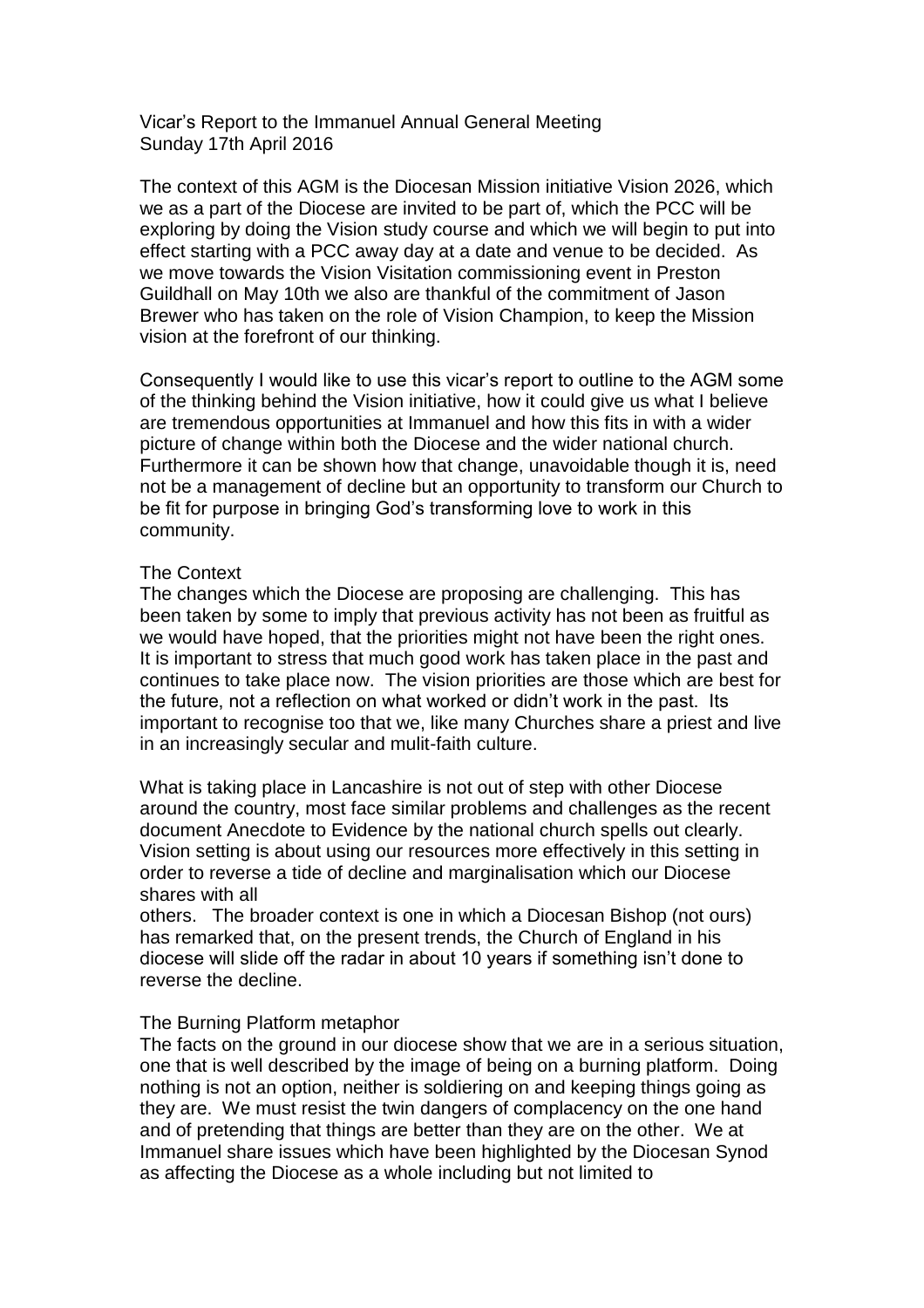- A continued decrease in Electoral Roll numbers
- A high average age profile of the congregation
- A struggle with finance to maintain buildings
- The continued decrease in the availability of stipendiary clergy

• A change in demographics resulting in increasing numbers from other faith communities

• A sharing in the effects of the rate of decline in church attendance being greater in this diocese than elsewhere in the UK because of previously higher church attendance than was the average in the UK – a sort of 'catching up'

It is fair to say that the situation is serious and requires radical change. The picture of being on a burning platform might create the right sense of urgency for change. We know that God is the God of the unpredictable, not the God of statistics but I firmly believe that without his intervention the bishop's statistics tell us that there won't be a Church of England in this diocese by the year 2050.

# The Social context

There are important lessons from our social history in Lancashire. The cotton industry in this town was thriving 100 years ago; this Church was itself built on its profits. However the social and economic challenges of a changing world economy and pattern of trade meant that without change and a reinvention of itself, the industry faced pressures which could only lead to its decline. Change and reinvention did not come and so, as a result, did decline.

Now, apart from a few niche craft islands, the cotton industry has ceased to exist in Lancashire.

A respected academic book about the decline of the Lancashire cotton industry, John Walton's 'A Social History of Lancashire' highlights the reasons for decline;

"The root of the trouble lay in the way the industry was organised and the near impossibility of changing it to meet new needs and problems. An industrial structure that had served Lancashire well during its years of prosperity proved quite unable to adjust to the new stark realities of the 1920's and 1930's. Much of cotton Lancashire became custom bound, aging, inward looking and defeatist, as the rising generation failed to respond to the new stresses and new needs. The vast majority of the people on the industry were firmly rooted in their culture, sceptical of innovations and slow to rouse."

It was the unwillingness to change and adapt that did for the industry, according to the latest research by social and economic historians, not the inevitability, which has been the assumption for its demise in much of past recent thinking. I would say that the same is true for each parish in the Church of England, there is nothing inevitable about decline if change and adaption is chosen; but unless we change and adapt we are done for.

The Sower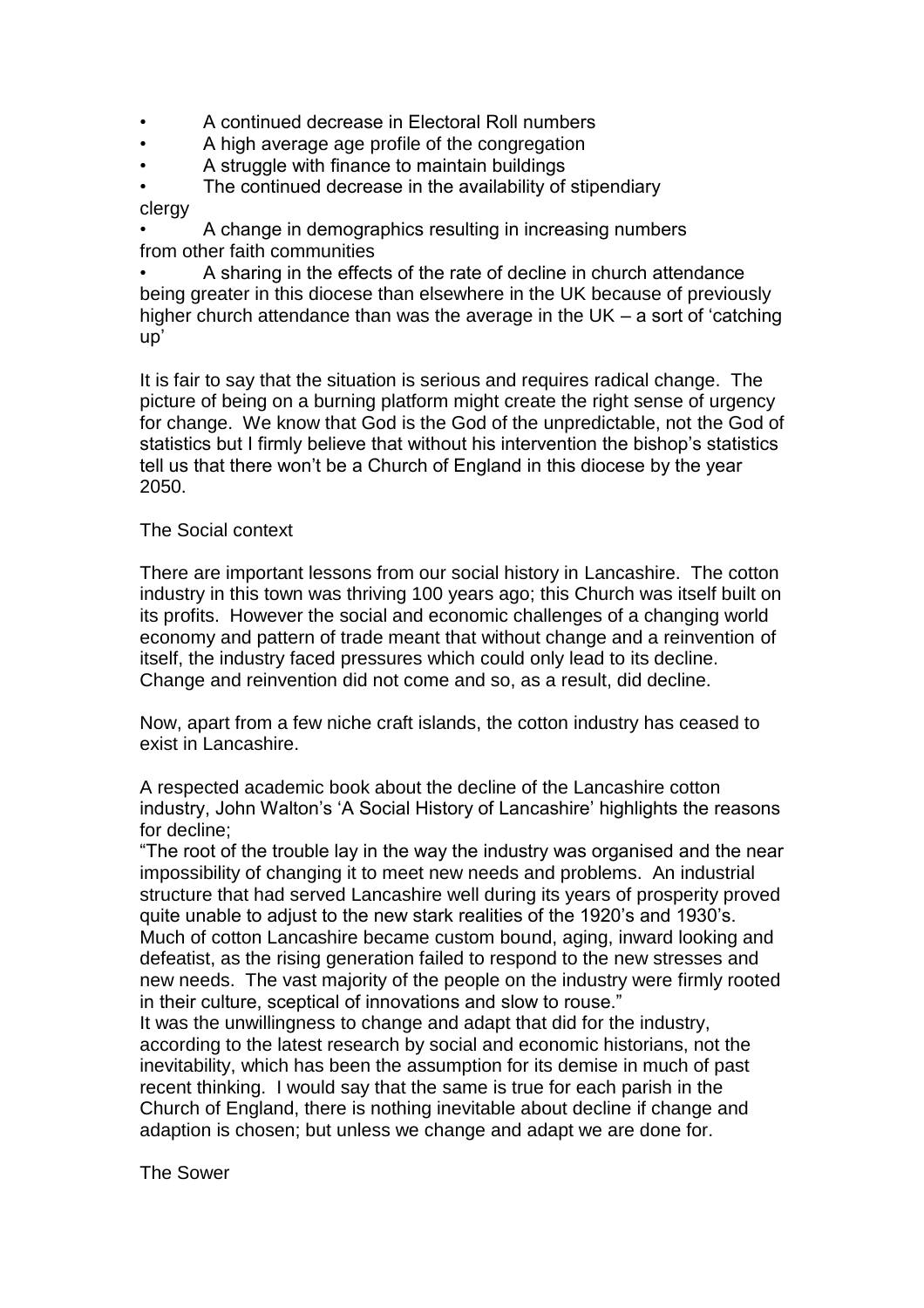One image that Bishop Julian as wisely given us is that of the parable of the sower from Mark 4. Bishop Julian talks of how, in order for the seed of faith to take root it must fall in good soil and so, the preparation of that soil is crucial. The seed must be nurtured by confronting spiritual opposition, addressing spiritual superficiality and by encouraging spiritual loyalty. Part of the Vision 2026 process must then be to heed what the spirit is saying to us about how we sow and nurture the seed in this parish. This must involve planning; to know where we are heading, what it is we are seeking to achieve and how we measure where we are on or journey to get there: What do we want to look like in 2026 and how will we know if we are meeting our targets to get there in, say, 3, 5, 7 years time?

The uncomfortable truth that Bishop Julian is telling us is that this will require radical change, which many will find difficult, not just a few tweaks and minor adjustments. Our priority must be to turning the tide of faith in Jesus Christ in our Diocese and for us specifically here in our parish, in order to transform lives in our community. For this to happen other priorities must be laid down and let go of, if we cling to the past it will drag us down, and we don't have much time.

## How might we reinvent ourselves?

1. Making Disciples of Jesus Christ

The words of the liturgy speak of hearts being set on fire with love for Jesus. This kind of spiritual passion needs to be reawakened across not just this parish but also the whole Diocese. We see this kind of passion each week on the terraces of football clubs, although not, perhaps at the moment at Villa Park where, from how I understand it, a singular lesson may be learned from the relegation of a previously great football club; Aston Villa failed to learn that in football, as I believe in the Church, doing nothing will not lead to standing still, it will lead to decline, to stand still you need to keep running, to move forward you need to run increasingly hard.

So what God needs is not better strategies, ideas, programmes buildings or even visions; he needs a more Godly people who are committed to him and to spreading the gospel among those with whom they come into contact, which is where all effective evangelism begins, not in stadiums or rallies. This calls for a wholehearted discipleship, not just attenders for whom the church is little more than a social club.

## How can this happen?

Bishop Julian has highlighted three key markers

a. Knowing the Scriptures better: Many people have a willingness to explore their questions and, often doubts, about the scriptures about how they may become an anchor in the pressures of modern life. The Church teaches that without that anchor there will not be a renewal in discipleship. So a renewal of discipleship involves the ministry of preaching and teaching as a key component.

b. Learning to use the gift of intercession: The letter of James rebukes its readers with the word 'you do not have because you do not ask. When you ask you do not receive because you ask with wrong motives, that you may spend what you get on pleasures.'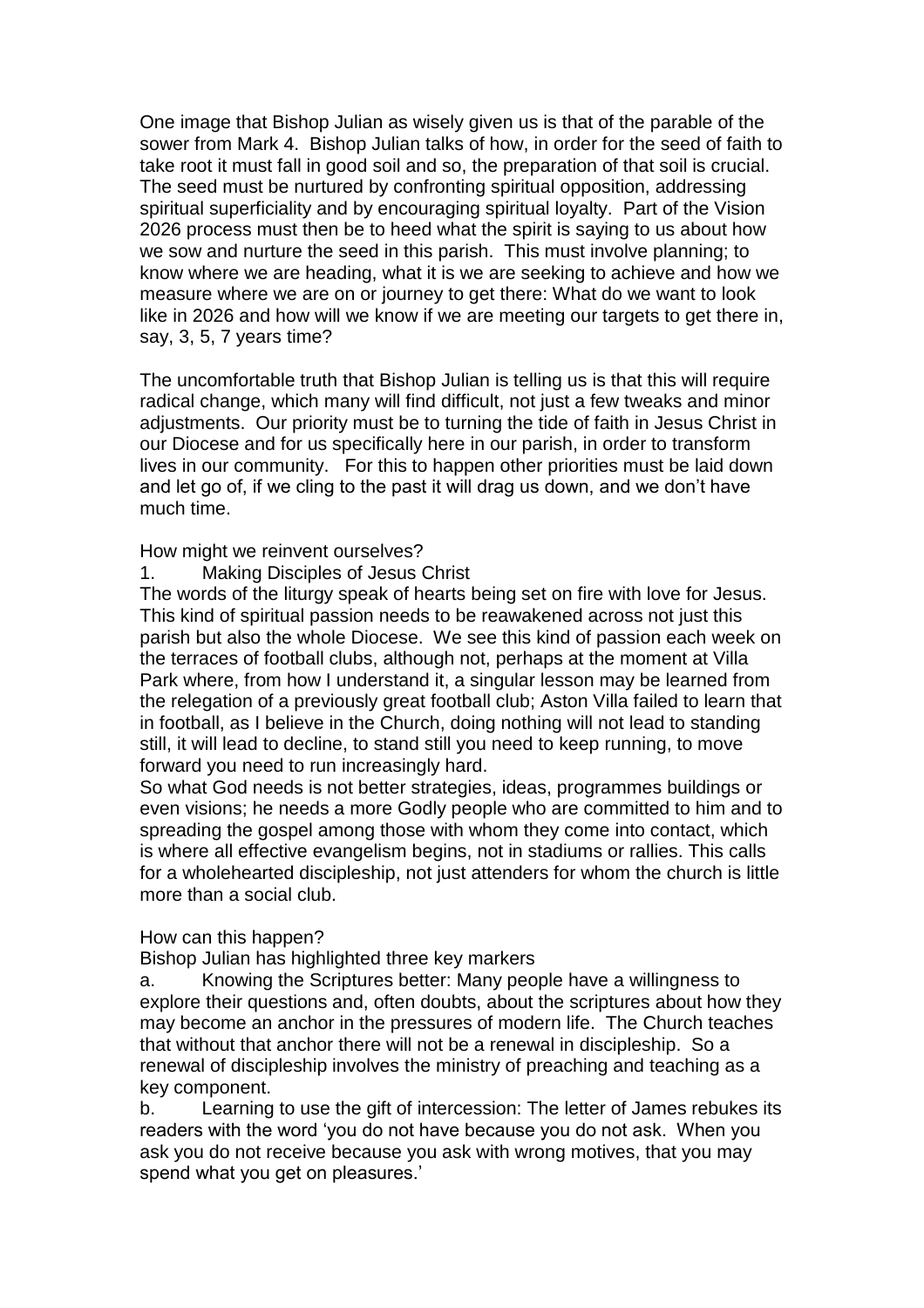Prayer, corporate and personal is about waiting on God and seeking how we may participate in building his kingdom on earth. A renewing of discipleship means that prayer should be the first thing we do, not something we turn to as a last resort.

c. Giving generously to the cause of Christ: Banging the drum for money only in order to keep the shop open will never work.

2 Corinthians speaks of 'generous giving follows on as a response to the generous grace of God towards us.' Stewardship of time, talents and money as well are successful when they help people to learn for themselves 2 Corinthians 29 'All things come from you and of your own do we give you.'

# 2. Being Witnesses to Jesus Christ

This happens in all our daily interactions with all with whom we come into contact in both spoken and unspoken ways. If our priorities in life reflect our understanding that the Gospel is not about what we do for God but a responding to what he has already done for us, the gospel will flow out of us like it did with those first Christians in Acts 1:8 who were emboldened by the spirit to be witnesses to the transforming love and power of Jesus. It is important that the message is give that each disciple is a witness. Mission is not just a task for the clergy or even leadership of the church but for 'the whole people of God'. One way in which this may be done is the invitation by the Vision 2026 initiative to each parish to consider a project that identifies and then seeks to meet a local need, which is not being met by others. The motive of this will be to share the compassion of Jesus in order to sow a seed planted in good soil, which may, in time, bear fruit.

# 3. Growing leaders for Jesus Christ

Patterns of ministry and leadership which may have been effective and appropriate in the past need to be adapted for the very different context of 2016 and beyond. This challenges us to find a new flexibility in Church leadership; a re-equipping of the people of God for a more strongly evangelistic use of all pastoral contacts including baptism, wedding and funeral, to bring those who may be seeking to a commitment to Christ.

Bishop Julian believes that for each local Christian community to grow there must be a pivotal, central figure who provides a stability and continuity of presence when that community meets for worship, prayer and planning. That person must be visible normally each week if the drive for every member of the community to develop their ministry and discern and develop the gifts of the spirit within them. When I was a young boy I went to the Blackpool Tower Ballroom to hear the Great Wurlitzer Organ played by Reginald Dixon. I remember the great Organ coming up out of the floor with Reginald Dixon on the stool. I doubt very much if I would have such a vivid memory of the day if Reginald Dixon himself were not present. This may pose a question for us at Immanuel as it seems to be a reversal of previous thinking!

Instead of reducing the number of leaders and merging parishes in pastoral reorganisation, increasing pressure and workload on an already hard-pressed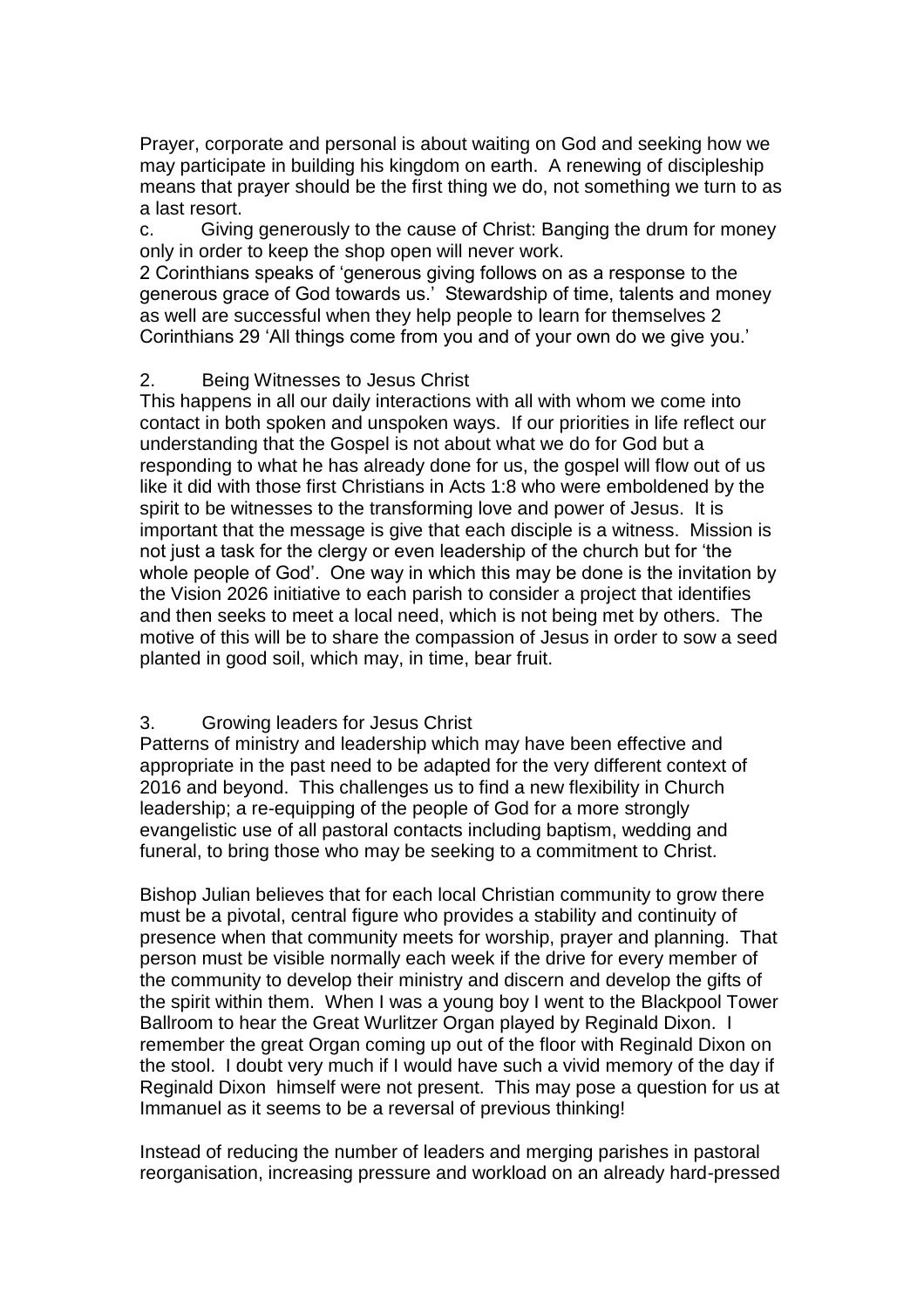leadership we should aim to develop a missional leader in each different sector of the Church's mission, under the umbrella, as it were, of that key central leadership figure.

These 'sector' leaders could include but are not limited to, for example: a. A youth and children's leader – it is uncomfortable to realise that 48% of Churches within the Diocese have less than five under 16's attending weekly. The job of a youth and children's ministry leader may include making Church life and worship so good for young people and their families that it is he kind of place they would want to come to. It may also involve carefully planning with the overall leader all age worship, which engages with and relates to young people.

b. A missional leader to encourage how we welcome people into Church, with implications for how worship is structured and organised. In the past century most church of England services were changed to become Eucharists; we need to move away from a situation where most services are geared to minister to the faithful and in a new, missional environment, think about how we introduce a new emphasis on the ministry of the word and the spirit.

c. Baptism, wedding and funeral follow up co-ordinator We need to take more of the opportunity we have in explaining what it means to turn to Christ in the contacts we have through baptisms, weddings and funerals – something is drawing these families to us. This is not an appeal to change the way we do occasional offices, although there is always room for improvement, more of a chance for the whole

church to be involved in follow up and for someone to co-ordinate this.

All of the above raises many questions and gives many opportunities and it is not possible to do everything at once. This is why a special PCC away Day will take place to enable the PCC to look into each of these areas more deeply and to discern some priorities. My role in this is to guide and to lead, also to put into effect decisions which are made by the PCC. It is for the whole Church however to engage with and, to the extent that this happens, to make the necessary changes and to move to the next chapter in the life of Immanuel. What I said in my vicar's report last year still stands; we have fantastic opportunities at Immanuel and some wonderful people. I believe that using the tool of Vision 2026 to change what we do and how we do it can unlock even more of this potential and to make this Church stronger, more vibrant and a flourishing place where people will want to come to be part of what God is doing.

That is the challenge.

Your friend and vicar

David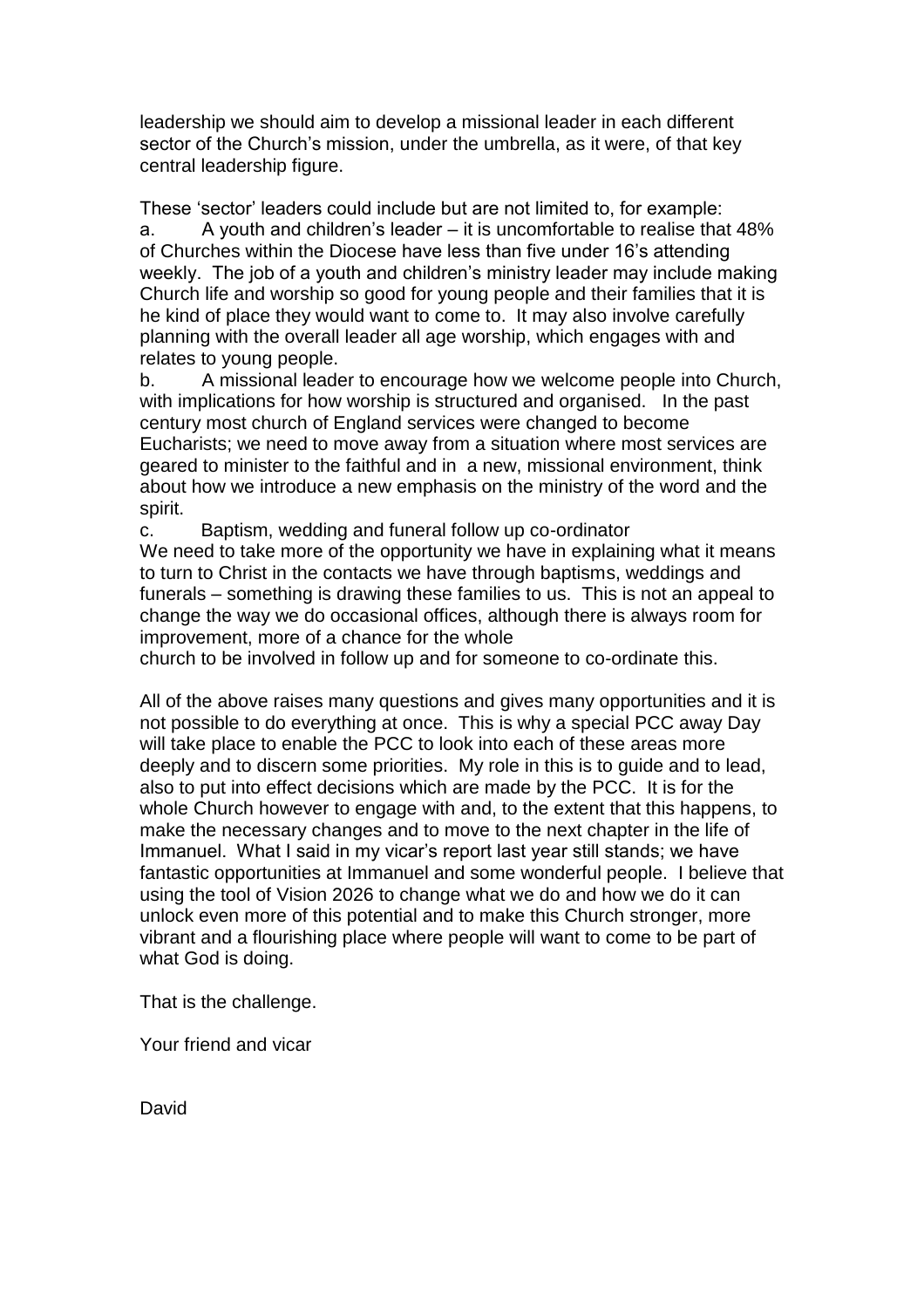#### --------------------------------------------------------

Vicar's Letter April 2016

Dear Friends

I came across recently somewhere a snapshot, admittedly arbitrary and particular but nevertheless revealing, of Christian knowledge, not even belief, in this country. Here it is:

IS THIS A CHRISTIAN COUNTRY?

The Commander-in-Chief, Portsmouth, not so long ago announced that of the young conscripts entering the Royal Navy:

Only 23 per cent. can say the Lord's Prayer correctly.

Only 72 per cent. know who Christ was.

Only 39 per cent. know where Christ was born.

Only 83 per cent. know what Christmas Day celebrates.

Only 62 per cent, know what Good Friday commemorates.

Only 45 per cent. know about Easter.

Only 2.5 per cent. know about Whitsun.

The snapshot becomes even more revealing when I let you know that I found this in an old parish magazine, not of this church, or even this year; in fact it was taken from a parish magazine from Easter 1951! I wonder what the percentages would be today?

The redoubtable Revd Davies, the vicar who wrote the article, and whom I am sure has long since gone to his rest, gives the following observation to further underline his survey of faith – remember that it comes from a time some of you might remember, a time before television when cinema going was far more widespread than it is today:

FIVE GOOD REASONS

Dr. Hugh Elmer Brown gave five reasons why he does not go to the cinema. We seem to have heard them before in another connection!

1 I was made to go too often when I was young.

2 Nobody ever spoke to me when I went.

3 When I have gone, I've always been asked for money.

4 The manager never calls at my home.

5 The people who go don't live up to the fine things they see in the pictures

Now bearing in mind that these observations were taken from over 65 years ago, they have a peculiar resonance with today, and the context in which Bishop Julian is rightly calling us to engage in the Diocesan Mission programme Vision 2016. The context may have changed, become even more difficult perhaps, but the fundamental human condition in which it takes place has perhaps not changed that much, if at all.

But the good news is that the message that the Church brings has also not altered. Easter, which I hope we have enjoyed celebrating, means hope, and that hope is exactly the same today as it was in Revd Davies' day, or indeed any day. It is in the context of this, the eternal truth of the hope that can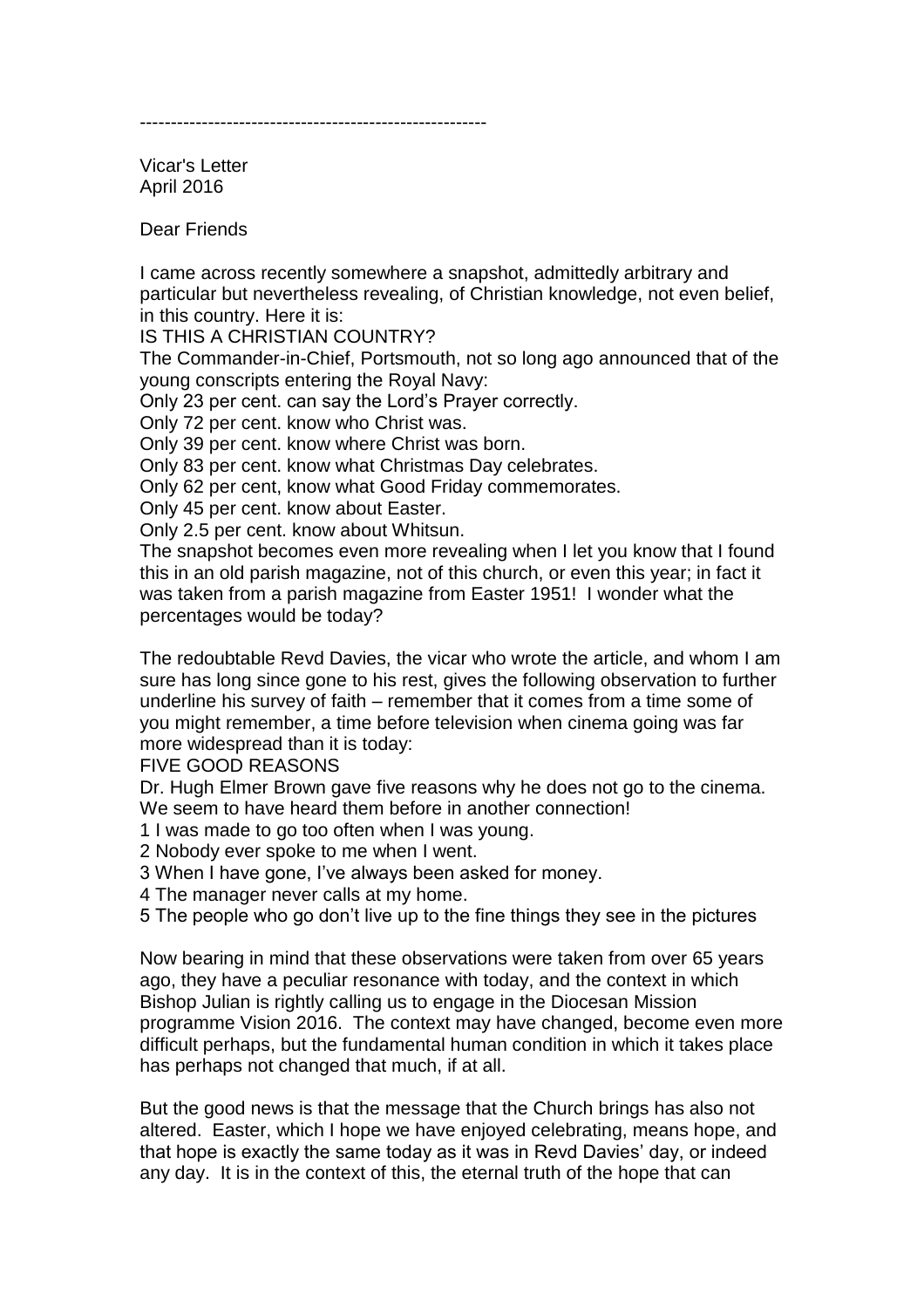transform our life and set us free, that the mission will succeed. The truth is that if the Easter hope of our faith doesn't underpin everything that we do in the Vision 2016 initiative, then no matter how professional, slick or well organised we make it, it will lack the one ingredient which will give it life. What is more, that great hope must make the things that we do as a church look and sound different, even though they remain essentially the same things that Christians have been doing for two thousand years. The riches of the past can still speak powerfully today, but only if we fill them with the life of faith. But let the good Revd Davies tell it in his own words, and with an illustration, which, though expressed in the style of the day, makes the point, more clearly than I can:

## My dear Parishioners,

This time of the year makes us all feel better. The winter has been long and hard, but the beauty of the spring flowers, the splendour of the trees, and the green lusciousness of the meadows, bring new hope and joy, and make us feel better.

But the change which the coming of Spring makes in us is small compared with the change produced by the message of Easter. The knowledge that Christ rose from the dead should make an indescribable difference. As an illustration of this influence, let us recall the following true story. Reichel, the great conductor, was rehearsing his choir for a production of the Messiah. The chorus had sung through to the point where the soprano solo takes up the refrain I know that my Redeemer liveth. The technique of the soloist was perfect faultless breathing, accurate notes, splendid enunciation. When the final note died away all eyes turned on Reichel for his look of approval. Instead he silenced the orchestra, walked up to the singer with sorrowful eyes, and said quietly, Do you know that your Redeemer lives, do you? Why, yes, I think, I do, she replied. Then, sing it, the conductor replied, Tell it to me, so that I will know, and all who hear will know that you know the joy and power of it.Then he motioned to the orchestra to play again. This time the soloist sang the truth as she knew it, and had experienced it, and all who heard, wept under the spell of it. The old master approached her with teardimmed eyes and said, you do know, for you have told me.

The knowledge of Christ crucified, but risen from the dead, left its mark on her song. We may not be professional singers, but the Resurrection of Jesus Christ should influence our daily task, if we really believe it. We need that influence in our industrial, economic and social life now as never before, if we are to resurrect the greatness of our national life. We have had a long winter, but Easter is with us, and Easter means hope. WYN DAVIES

Your friend and vicar

David

-----------------------------------------------------

Vicar's Letter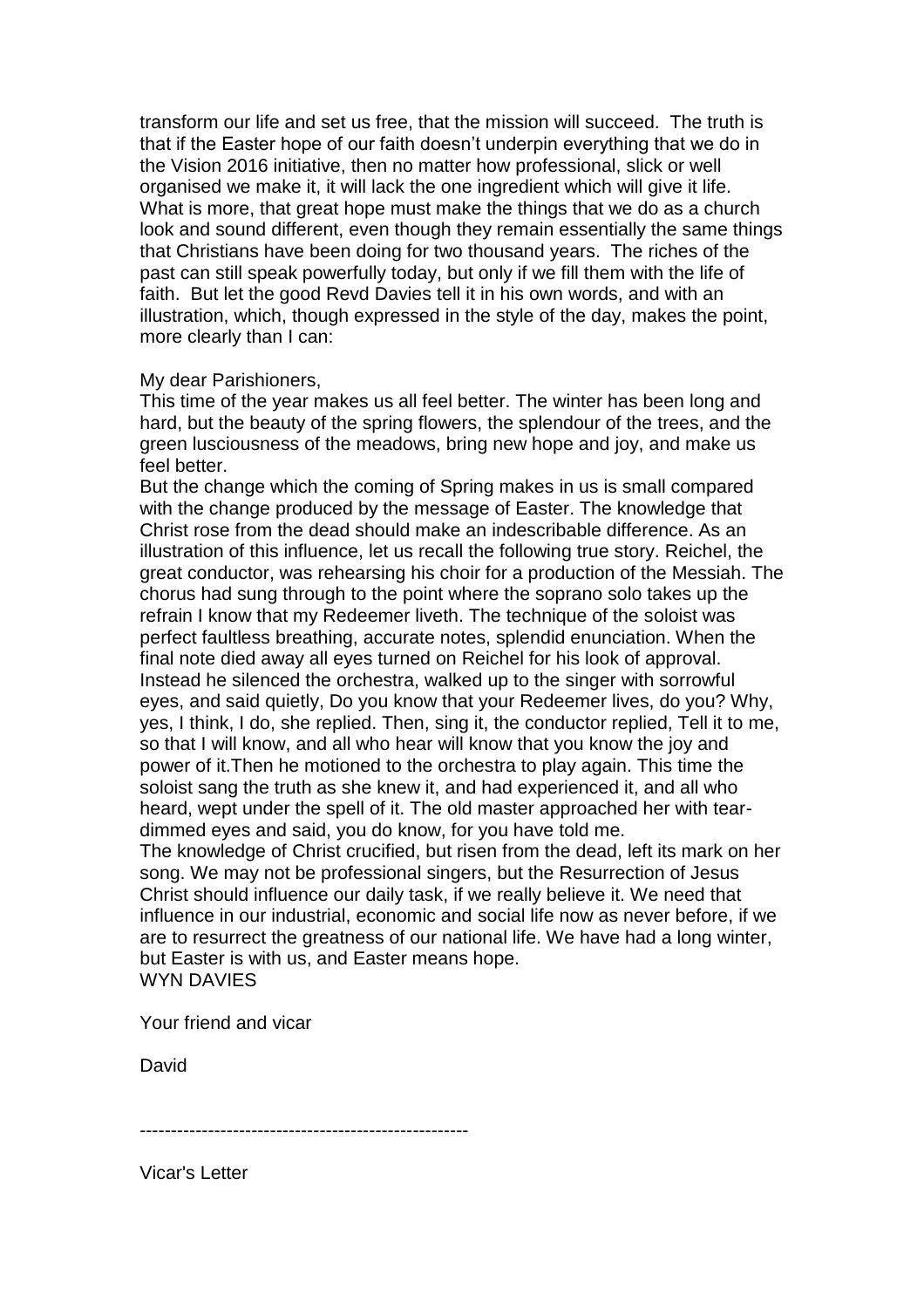## March 2016

#### Dear Friends

To promote the 2014 New York Air Show five members of the US Red Bull Air Force flew, superman style, over the New Yok skyline using wingsuits, after having jumped from at plane at 7,500 feet! Falling at speeds of up to 120mph, the intrepid five flew for about 2 miles before landing on a narrow barge in the Hudson River, having used parachutes to slow them down. All five landed safely on the barge without ending up in the river. The high tech suits worn by the wingsuited flyers may be seen on You Tube or on page 150ff of this year's 'Ripley's Believe It Or Not' annual, which is where I found out about them. As I understand it the wingsuits add surface to the body giving enough lift when descending to allow forward movement rather than plummeting like a stone – gliding like flying squirrels rather than powered flight would be a good way to imagine it.

What seems as amazing to me as the feat of gliding above the streets of New York unpowered is the apparent simplicity of the design of the suits the skyriders were wearing. Indeed, when I think about it, all the gliding equipment that I can think of, from hangliders to fixed wing paragliders, to an actual glider itself, it all looks so simple that I can't imagine why it's never been thought of before. Watching all the old silent black and white films of intrepid birdmen with incredibly complicated contraptions usually plummeting to their doom it's hard not to wander why the simple designs worn by today's gliding enthusiasts were never thought of before. Well one answer is of course that they had been; from the well documented Elmer the Anglo Saxon flying monk of Malmesbury Abbey in 1010 AD to Leonardo Davinci's design for a parachute, like many things in the history of science, the technology and ideas had been around for a long time, it just takes a reason for someone, or more usually a number of someones, each developing the ideas and achievements of those who came before, for those ideas and technology to be put into practice.

When we look at the emergence of any new so called invention it very rarely, if at all, appears out of nowhere dreamed up by one person, it almost always has a backstory.

In the case of unpowered flight and gliding, the revolutionary changes which have allowed men to soar unaided like superman over New York appear to have come in the last few years due to a convergence of advances in the understanding of the physics of flight (lift, thrust, drag etc) and the chemical development of superlightweight materials – both of which were previously unavailable to past generations, although that doesn't seem to have stopped the Elmer, the hangliding anglo saxon monk!

But if most advances in science and technology are, like Isaac Newton said of his ability to see further than anyone previously, the result of being able to "stand on the shoulders of giants", the one huge advance in our relationship with God is not a result of anything which came before, or since for that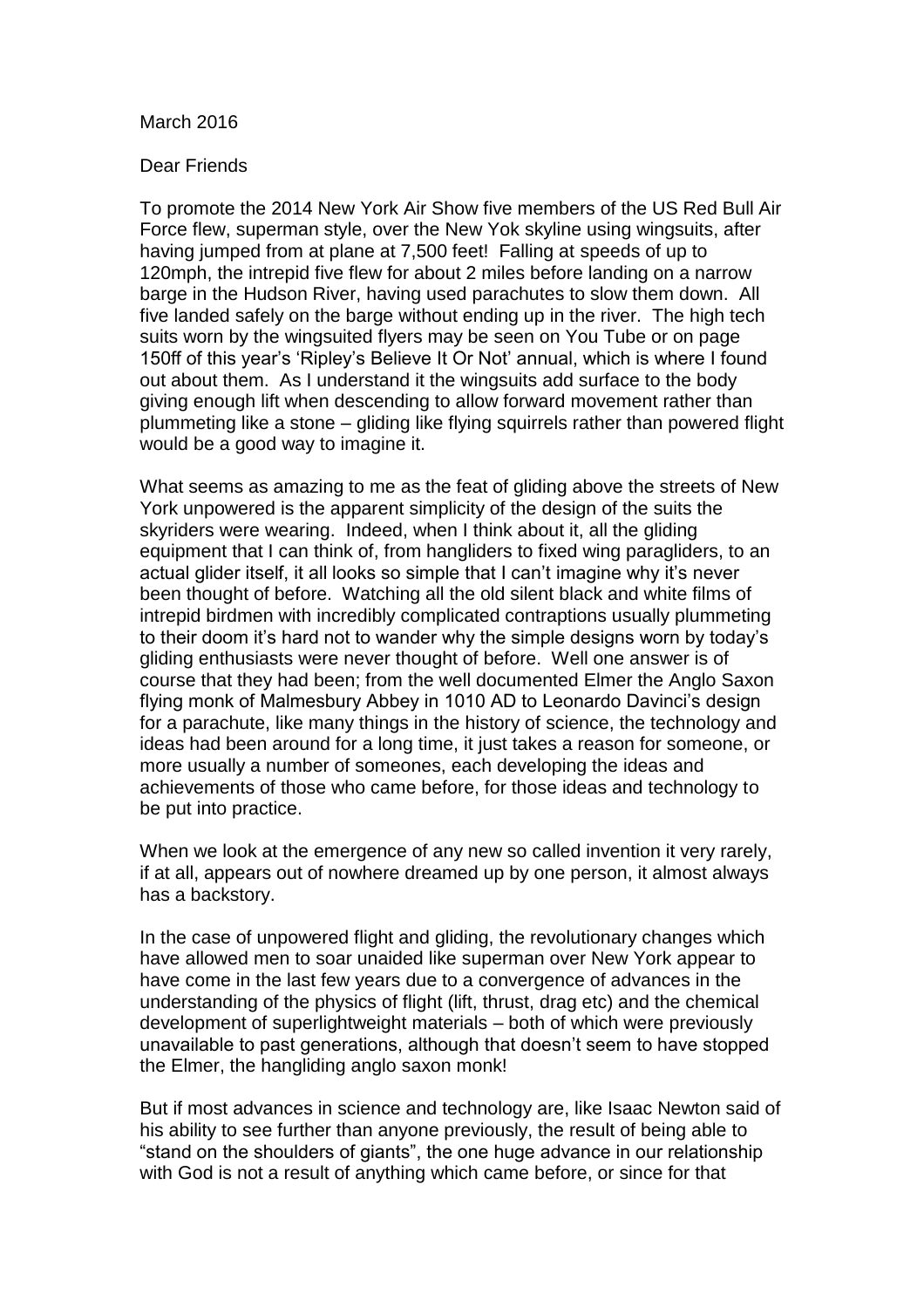matter. When we celebrate Easter we are celebrating something unique which happened once, in one time and place in his tory, which, if we had the ability to travel back in time we could witness for ourselves, done for us, unexpectedly, unsought, undeserved and, at least in the manner of its happening, unpredicted.

The resurrection of Jesus is for Christians the bolt out of the blue when everything changed. It was not the result of the efforts of any predecessors and was not refined or improved on by anything which came after it. For Christians the resurrection is the single most important event in human history. This is because Easter changes how we exist in relation to God – through the resurrection we can approach God directly, not by having to stand on anyone's shoulders, giants or otherwise. Through that direct experience of God in our lives we can then let God work his will through us, and by his work, transform who we are into who we were meant to be.

That God doesn't work like human scientific research and development should come as no surprise to us really; whereas humans need to stand on the achievements of previous generations in order to advance should lead us to the conclusion that God doesn't need to be limited in this way because he is, well, God! Neither should this startlingly unique transformation in our approach to God blind us to our need to hear the experience of others and learn from the riches that previous generations of Christians can bring to help us in our understanding of what God can do through us – we don't need to reinvent the wheel, many others have grown in their relationship with God before us and we, as mere humans will see further from their shoulders.

What it does mean though is that others can't do the work for us of growing in our relationship with God and letting his love transform us, we have to do it ourselves. Those brave skydivers who stood at the door of that plane above New York had the benefit of generations of research and testing on their equipment so that they could be assured that it would work. But they were like Christians in one respect, they had to do what I'm sure I could never have done in their situation; no matter how much trust and faith they had that what they were about to do would work, they had, like Christians, to put it into practice for themselves if they were going to experience it personally, in other words they had to jump!

Your friend and vicar

David

--------------------------------------------------------------------------------

Vicar's Letter February 2016

Dear Friends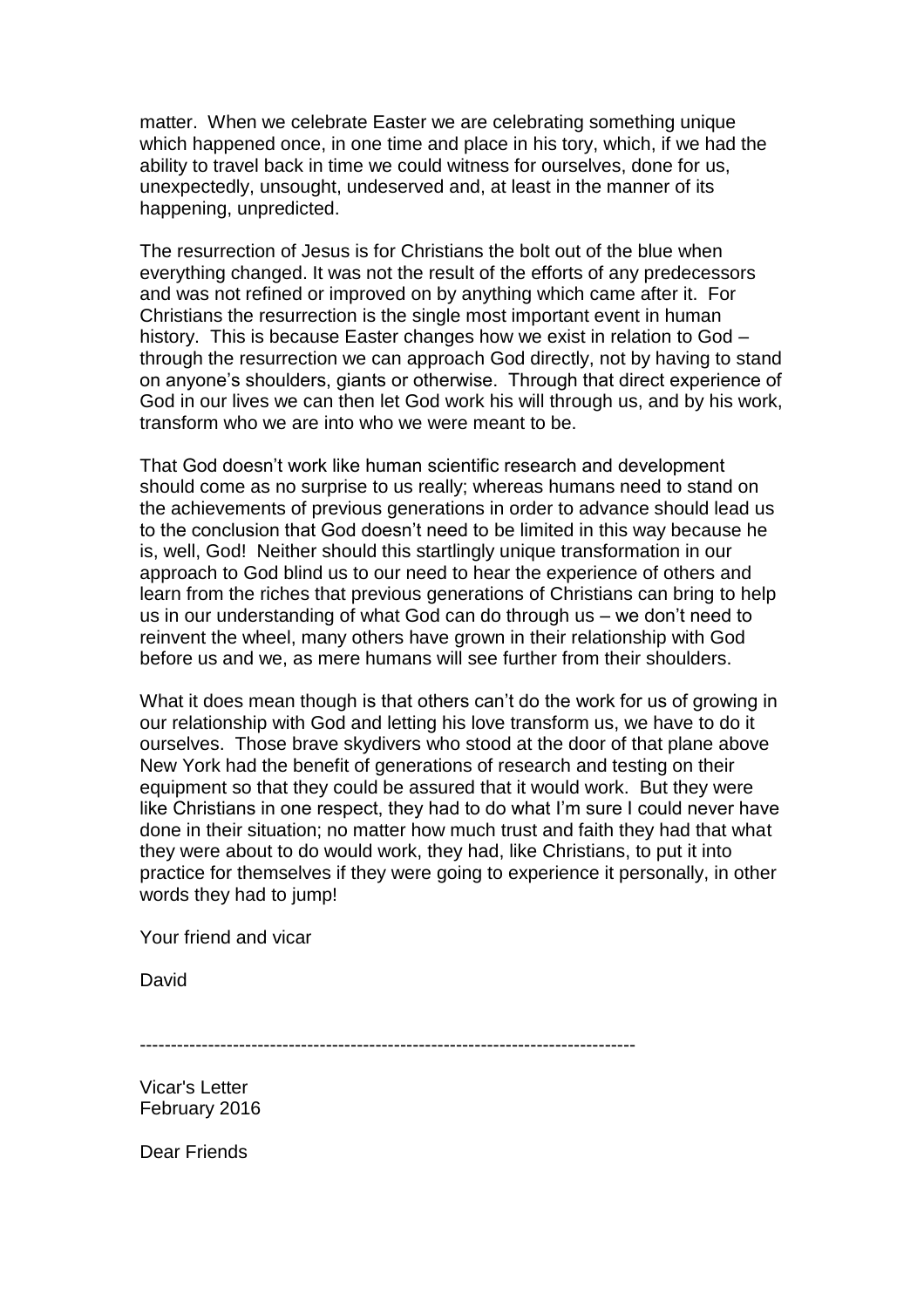I have a friend who was telling me recently of how much he had been looking forward to watching, with his young daughter, a film on at Christmas which he had found uproariously funny and entertaining when he had first seen it at her age. He went on to tell me also of his disappointment, not only at his daughter's utter indifference, not to say boredom when she was forced to sit through the said film – but of his own reaction to the film which, whether through maturity of years or the worldliness experience has brought, made it look to him not so much dated as corny to begin with. I'll tell you the name of the film if you ask me!

My own experience of coming across something from years ago happened last summer and was entirely the opposite. Coming across a beach on holiday in Scotland I realised it was the very beach of which I had golden memories from my own younger days. Far from finding it smaller than I remembered or noticing tacky surroundings of which I was oblivious to in youth, the beach seemed to me both bigger and more beautiful than ever, surrounded if anything by countryside more stunning than I had been mature enough to appreciate when last I saw it and, the best bit of all, seeing how my own daughter (who is incidentally the same age as my friend's child) was enjoying tearing round the beach and crashing into the water in an even more enthusiastic way than I had.

Whether this means that my friend was somewhat naïve in his younger days whereas I didn't fully appreciate the wonder surrounding me I don't know. What is certain to me though is that details of an experience of time and place in our memory are perhaps more connected to our memory than to the time and place itself. It's not just that your old school hall will look smaller to you if you see it now than you remember it, it was always that size – it hasn't changed, you have.

It reminds me of a piece of poetry....

'Because I know that time is always time And place is always and only place And what is actual is actual only for one time And only for one place………..' T.S. Eliot From 'Ash Wednesday'

I think Eliot means here something similar to what King Saladin meant in the movie Kingdom of Heaven when he was asked what Jerusalem means. He says, "nothing, everything". As in it's really just a patch of worthless dirt, but since so many abstract connotations have been associated with it over time, it now means everything to enough people for it to act as a necessary momentous motive.

'Ash Wednesday is the first long poem written by T. S. Eliot after his 1927 conversion to Anglicanism. Published in 1930, this poem deals with the struggle that ensues when one who has lacked faith in the past strives to move towards God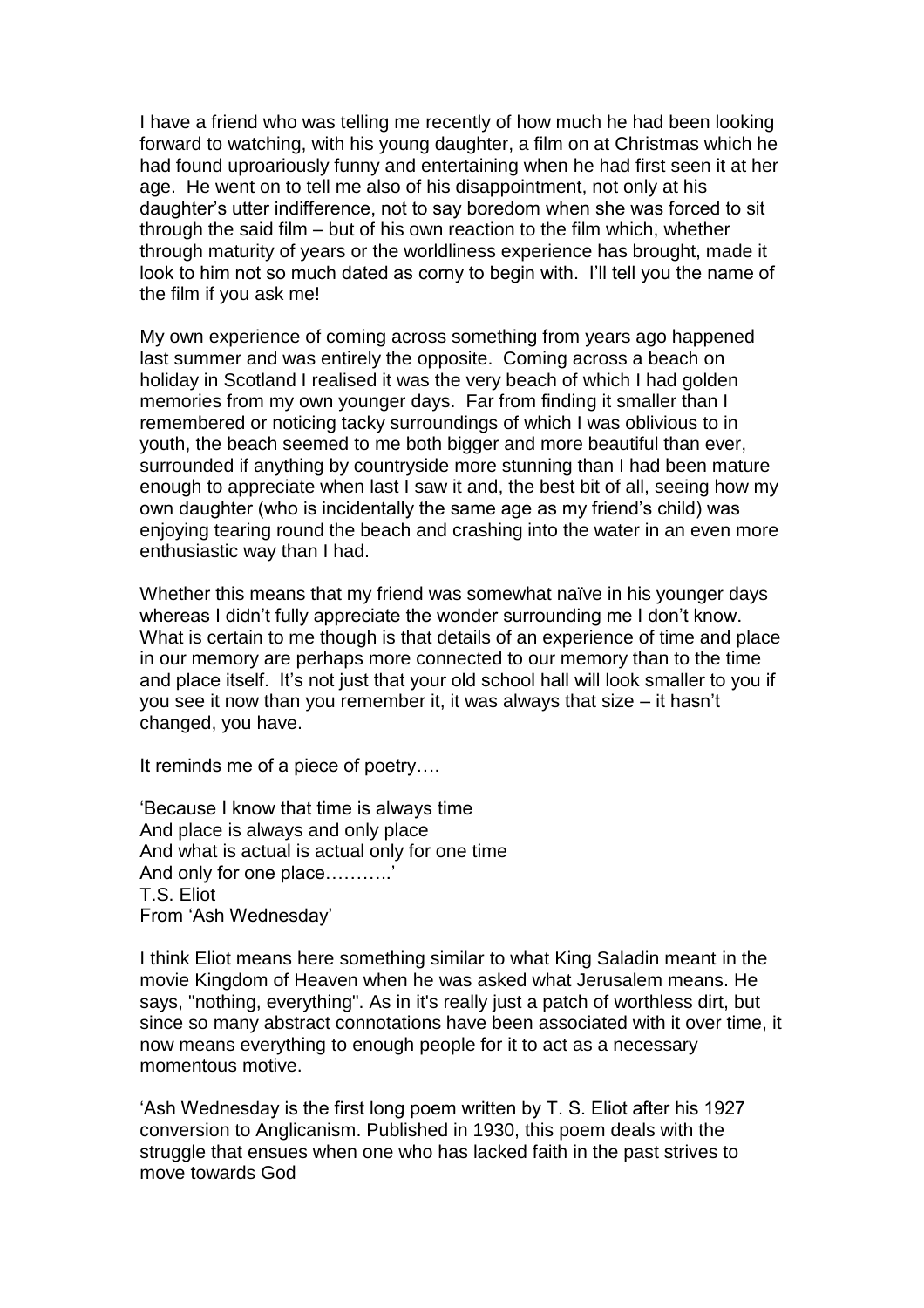In Western Christianity, Ash Wednesday marks the first day, or the start of the season of Lent, which begins 40 days prior to Easter (Sundays are not included in the count). Lent is a time when many Christians prepare for Easter by observing a period of fasting, repentance, moderation and spiritual discipline. During some Ash Wednesday services, the minister will lightly rub the sign of the cross with ashes onto the foreheads of worshipers.

Not all Christian churches observe Ash Wednesday or Lent. They are mostly observed by the Lutheran, Methodist, Presbyterian and Anglican denominations, and also by Roman Catholics. Eastern Orthodox churches observe Lent or Great Lent, during the 6 weeks or 40 days preceding Palm Sunday with fasting continuing during the Holy Week of Orthodox Easter. Lent for Eastern Orthodox churches begins on Monday (called Clean Monday) and Ash Wednesday is not observed.

The Bible does not mention Ash Wednesday or the custom of Lent, however, the practice of repentance and mourning in ashes is found in 2 Samuel 13:19; Esther 4:1; Job 2:8; Daniel 9:3; and Matthew 11:21.

Lent is a time for changing, and that means that having gone through a time of change, things we had become accustomed to being part of our lives, or places we remember will look different to us as we see them with new eyes. This might mean that some things, which used to satisfy, like my friend's film will, to some extent at least, lose their allure. If we are lucky it might also mean that some things we didn't fully appreciate the first time around will give us a second chance to take in how wonderful they truly are. Like the experience of TS Eliot however, that change may come gradually, and not as fast as we might like. True change is not here today and gone tomorrow and might take time. Yet, journeying, gradually but surely towards God we might sometimes find ourselves surprised by how different things might have become without us noticing. This Lent, I hope that you find a Lenten discipline which leads to true change; and I will remember the prayer I often have to challenge myself with;

'God, grant me the serenity to accept the things I cannot change, The courage to change the things I can. And the wisdom to know the difference.' Reinhold Niebuhr (1892–1971).

Your friend and vicar

David

-----------------------------------------------------------

Vicar's Letter January 2016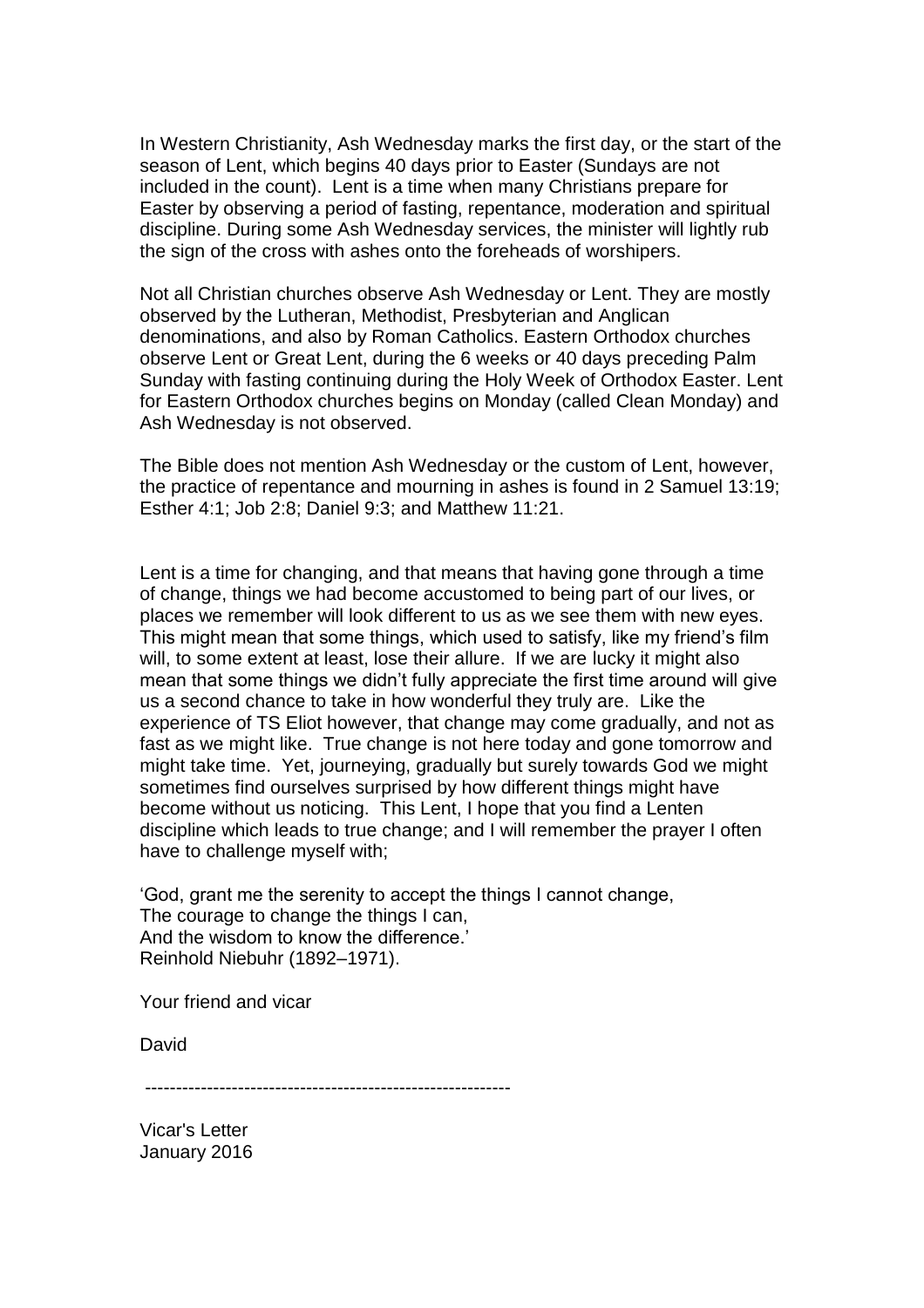Dear Friends

Can you solve it? Are you smarter than a German 10-year-old? A festive question about German concern for the Christmas wishes of the nomadic tribes of north Africa

Every year the German Mathematical Society runs an online puzzle advent calendar for schoolchildren in which a new puzzle appears every day from 1 to 24 December. This fantastic initiative has been going since 2010 and about 150,000 schoolchildren aged 10-16 now take part. On average about 80% get each question correct. Sehr gut, ja?

I like the following question – from the 2010 calendar – and not just because the word "elf" in German means 11.

Waldemar the Elf has a job to do: he must collect all the Christmas wish lists from children who live in the Sahara Desert. Starting in Timbuktu, he is able to complete the round trip and return to Timbuktu in six days. But he is an elf, which means he is very small. An elf can only carry a maximum of four days' worth of elf food. What is the minimum number of elves Waldemar needs to bring with him to complete the trip?

Clarifications: Waldemar can only travel with other elves. Every elf on the trip must eat a day's worth of elf food every day. Elf food is not available to buy during the trip, but elves can give each other food that they have brought with them. No elf is allowed to leave Timbuktu twice, nor be left stranded in the desert with no food.

The solution follows. At the time of writing, still early December due to printing deadlines, some of us are, like Waldemar the elf, very much concerned with Christmas wish lists. At the time of writing, however, due to the devastating effects of Storm Desmond (you may recall), you might be forgiven for thinking that some people's wish lists may be very different from those of the children of the Sarah Desert – Pooley Bridge, for example, at the north end of Ulswater in the Lake District, which dates from the 18th Century and which I have crossed many times, being completely collapsed. In another sense though, those wish lists which comprise just life's basic necessities may have much more in common than those with which I am currently daily being bombarded – in this way the children of the Sahara Desert and those whose homes have been destroyed through no fault of their own, may have more in common than would at first appear.

The New Year, when most people will be reading this, is of course a time to look both forwards an backwards – a bridge in some sense, connecting one set of memories or events, with another. I hope that for you 2015 was a time when your wish list could be like those I am given to send off to Santa and not like those stricken by flood or some other disaster, meaning that life's basic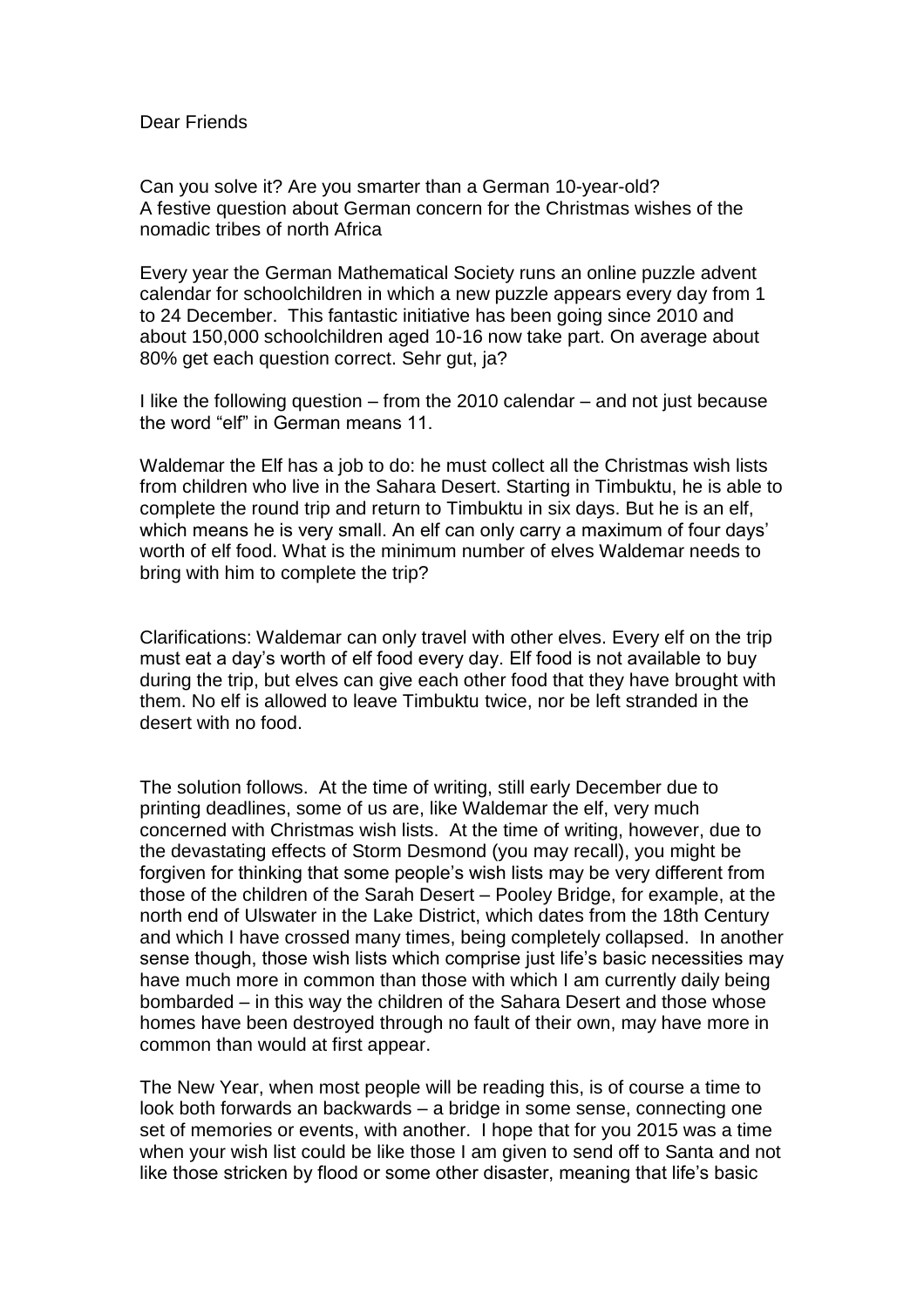necessities are all that can be wished for. New Year also reminds us that, whether we consciously make a new resolution or not, we can always make a fresh start – which is a fundamental truth about our faith in Jesus, whenever and wherever we may find ourselves. We can always cross a bridge to something better!

Amidst all the violence, poverty, talk about climate change and refugees with which 2105 may come to be remembered (Oh, and an election, in case you have forgotten!), I was heartened to find some news that cheered me up no end! It seems that some characters you might have thought, and which I certainly did, think, were and for some time had been no longer with us, are still very much still alive, if not perhaps kicking in quite the way they were in their, long past, heyday. If I started this letter with a puzzle, let me end it with a quiz. One feature of the Review of a Year usually includes a list of those who have left us for a better place in the previous twelve months but, how many, would you say, of the following celebrities from yesteryear are still with us at the end of 2105 (at least, at the time of writing!);

Olivia de Havilland (b.1916), Doris Day (b. 1925), Sidney Poitier, Kirk Douglas (b. 1916), Zsa Zsa Gabor (b. 1916), Alan Young (b. 1916, the owner of talking horse Mr Ed), Maureen O'Hara (b. 1920), Dick Van Dyke (b. 1925), Martin Landau and Evie Marie Saint (co-stars of Alfred Hitchcock's 'North by Northwest) and Jerry Lewis? Answers also to follow

Your Friend and vicar

David

The solution.

The answer is two elves.

The solution, explained:

Waldemar cannot complete the trip on his own, because he will run out of food after four days. So he needs to take at least one companion to carry the extra food.

Let's say he takes his best friend, Edeltraud. Both elves start off with four days of food supplies. At the end of the first day, the elves have three days of supplies left each.

Now let Edeltraud give Waldemar a day's supply of food, so Waldemar has four days worth, the maximum he can carry. This means that Edeltraud only has two days worth left.

At the end of the second day, Waldemar will have three days of food left, and Edeltraud has a single day of food. ELF DISASTER ALERT! Waldemar does not have enough food to complete the six day trip, and Edeltraud only has a single day of food left so she must return home or remain stranded in the desert with no food.

So, Waldemar must take at least two companions. Let's say he takes Edeltraud and Johannes. They all leave Timbuktu with four days of food each.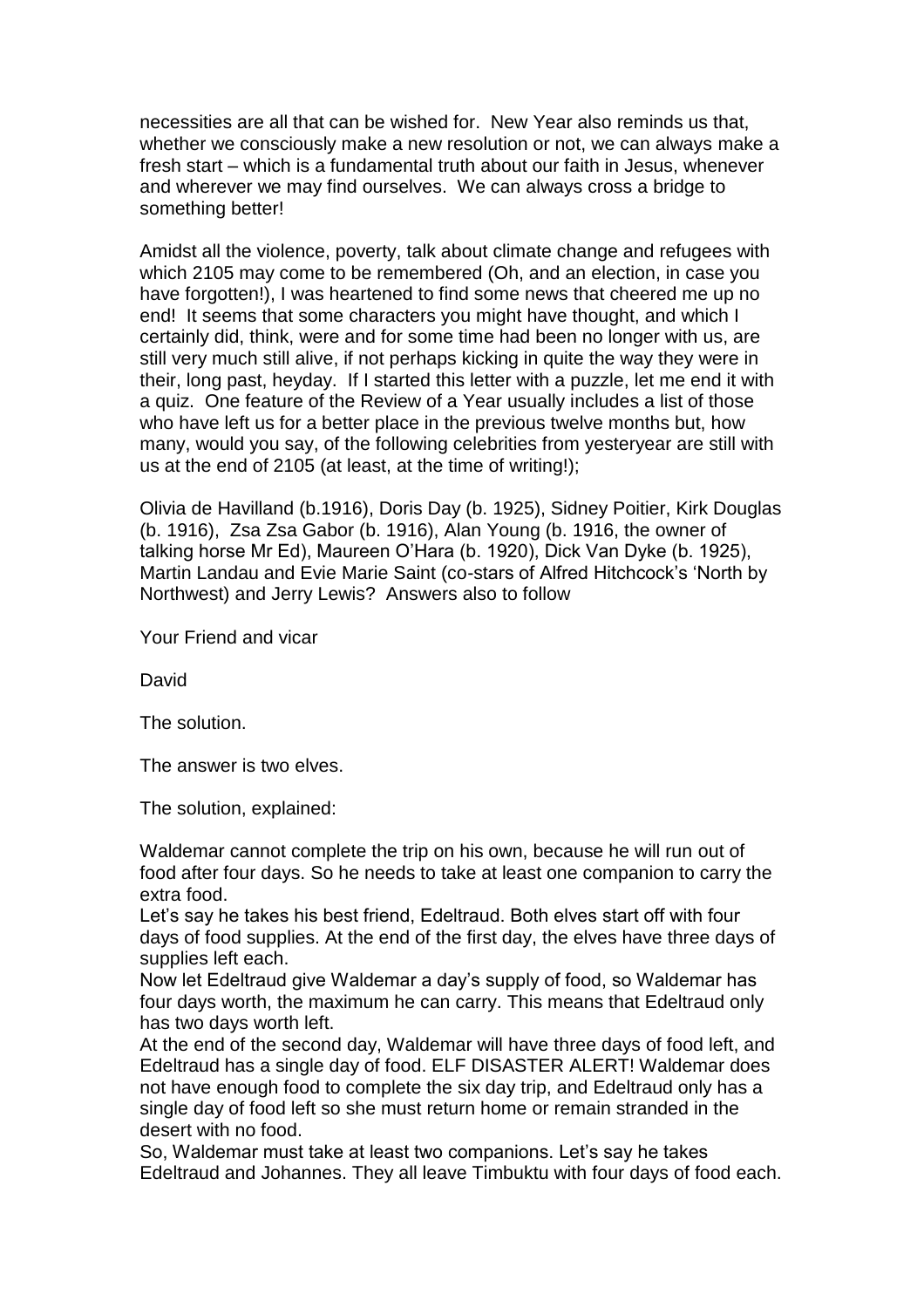At the end of the first day, they all have three days of food left. At this point Johannes gives one day of food to Waldemar and one to Edeltraud, leaving Johannes with only one day of food left and his companions with four each. Johannes then returns home.

At the end of the second day, Waldemar and Edeltraud are down to three days of food each. Edeltraud gives one day of food to Waldemar, meaning he has four days worth of food, enough to finish the trip since he has only four days left to go. Edeltraud, down to two days of food, also has enough food to return home and not be stranded.

So, the trip is possible with Waldemar plus two elves.

The question was originally set in 2010 in a puzzle advent calendar organised by the German Mathematical Society, 80 per cent of the schoolchildren (aged 10-16) who entered got the right answer!

In fact there is an alternative solution: Waldemar starts off with only Edeltraud, who gives him one day of food as above, leaving him with three days of food left at the end of day two. Waldemar has enough food for five days - but on

Answers to Celebrities you thought were dead quiz;

Answer – All of them are happily still with us, except Maureen O'Hara, who sadly passed away on 24 October this year

-----------------------------------------------------------

Vicar's Letter December 2015

Dear Friends

One of my better attempts at baking this year was a homemade, indeed home designed, lamb and vegetable pie (pictured above). Finding a fridge full of soon to be out of date vegetables and chancing upon an unfeasibly reduced priced premium pack of lamb pieces in Tesco Express, I resolved to blend them together with an inspired choice of herbs and a few spices! So pleased with myself was I by the result that I took the above picture – not I hope out of vanity, more surprise, not least the surprise of my family at how well it had turned out. Looking at the outside of the pie no one would have guessed the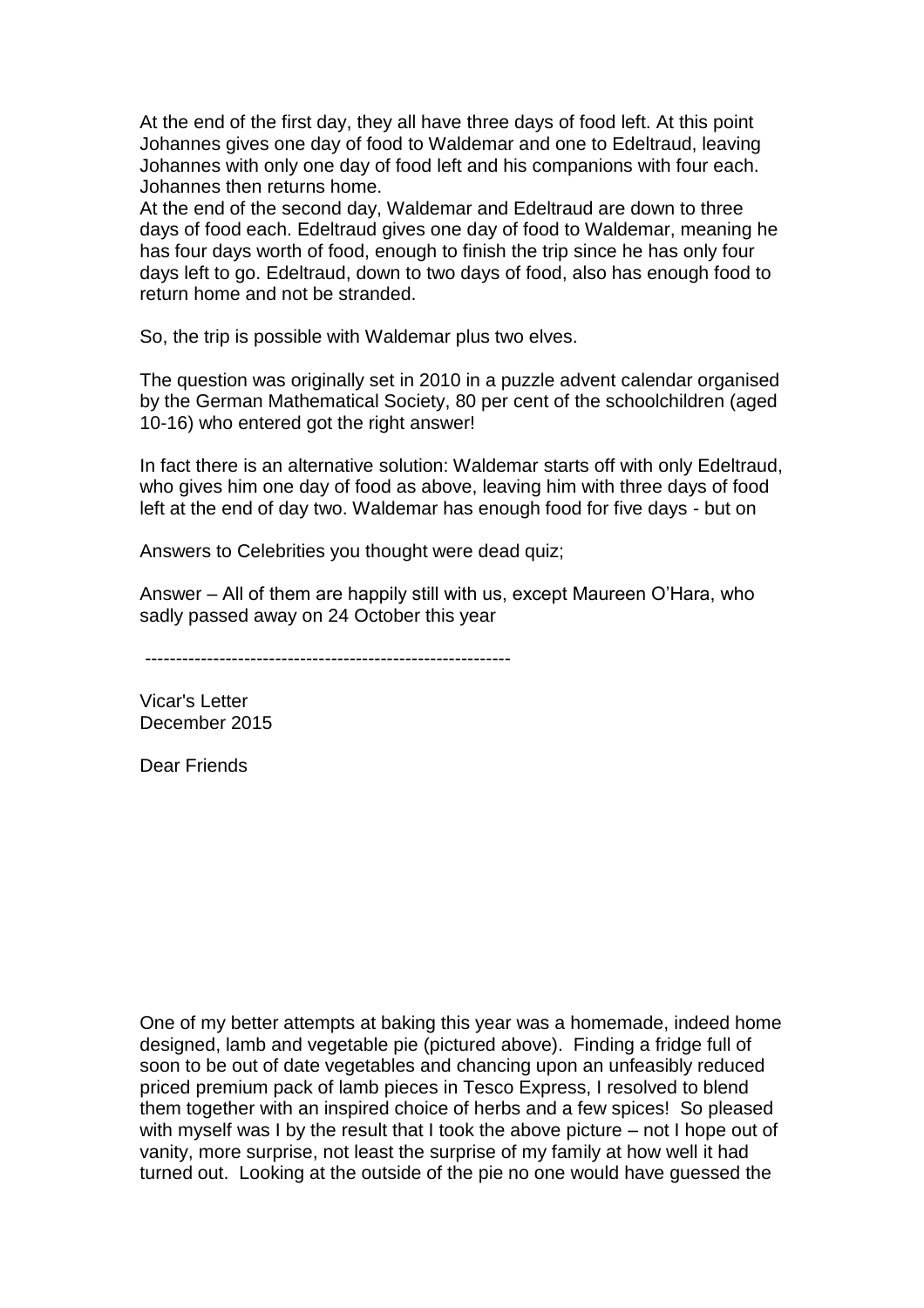mixture of what was inside, nor how well the combination worked, hence the photograph above, or so I told myself.

Chancing upon an iron age stable in Roman occupied 1 Century Palestine and finding there not only the expected animals but also; an unmarried mother, a man who had abandoned all hope of respectability by choosing to stand by her despite his not being the father of the baby lying in an animals' feeding tray in front of them; a group of bewildered shepherds who didn't really know why they were there; three (at least) exotic foreigners with odd gifts, two welcome and one rather peculiar; a weird star which kept on shifting and stopping in the night sky; oh, not to mention an unpleasant gang of armed militia, sent from a brutal dictator on their way to see the demise of probably the lot of them. What an odd collection of characters. Chancing upon this scene anyone at the time could be forgiven for wandering how the strange collection fitted together, and certainly wouldn't have expected what was on the inside of the stable from its seemingly prosaic outside!

Yet that is the surprising scene with which God arrives on earth! That is the scene which we look at at and celebrate with a million cribs and Christmas cards once again this year. That the scene should be surprising should itself perhaps come as not much of a surprise to us since surprise itself, it would appear, is how God works. One of the books which has had one of the biggest formative impacts on me is entitled "God of Surprises" by Fr Gerard Hughes who, in wonderful and often funny pictures and stories teaches us that, where God is concerned, we'd better expect the unexpected, but even more importantly, God will never be confined to what we expect and, if we let him work through us, neither will our lives.

One of the ways in which this can transform us is to find within ourselves, and within other people, unexpected gift and talents, often hidden from the surface, but just waiting to be discovered and have a transforming effect on us and all those around us. I read this week the obituary of a faithful and imaginative Jesuit Priest, like Fr Gerard Hughes, called Fr Joseph Fahey, although he died in 2002. In his obituary Fr Fahey is described as a player of blackjack 'For the greater glory of God', donating all his winnings to the Jesuit Order:

"(Possessing a doctorate in economics from the Massachusetts Institute of technology) Fahey was considered a mathematical prodigy and played the blackjack tables from Atlantic City to La Vegas. Among the sequins, gilt and glitz, he struck an incongruous figure in his blue suit, but he always managed to beat the odds. Blackjack – his chosen game – offers the best odds of any in a casino, but is nonetheless one of the highest earners for casino owners. Fahey, unlike most customers, exploited the possibilities to the full. Ever true to his vow of poverty, Fahey donated tens of thousands of dollars to Jesuit missions and schools, boosting for instance the income of Boston College High School by 500% from 1988 to 1998 and financing an athletics centre, library and computer lab. Fahey's view that God and Mammon were perfectly compatible was not one shared by the casinos however, which eventually blacklisted him. Not to be beaten, Fahey would as Dean of Studies at Holy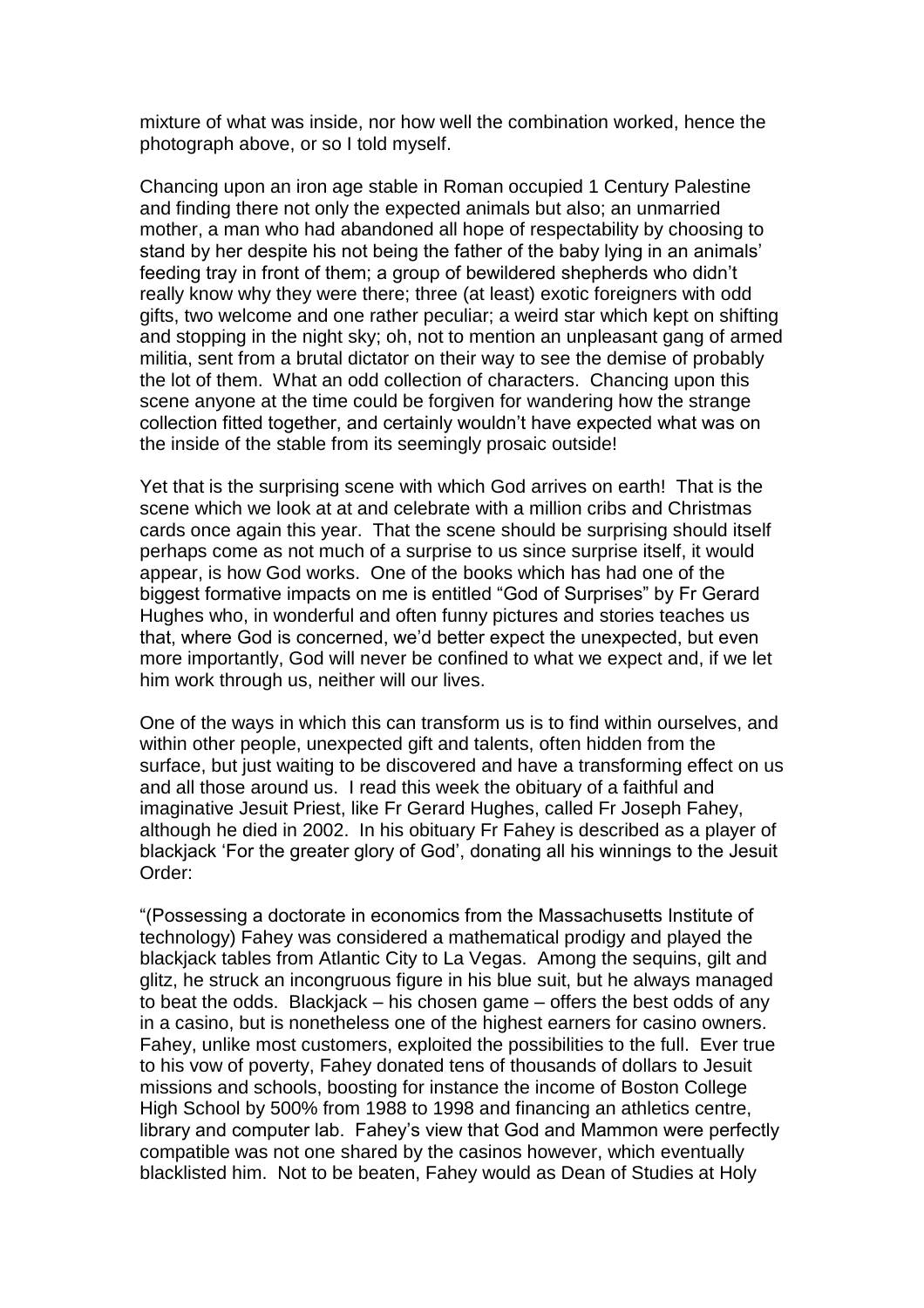Cross College, Mass., give at the end of each term, a lesson for his students on card counting and how to beat the odds at blackjack. The class was always well attended. At the time of his death, Fahey was provincial assistant for finance of the New England province for the Jesuit Order."

Whilst I am not suggesting that we all take our Christmas Shopping money and see what we can get with it at a supercasino (although if you do, the Church always welcomes donations!!), and have never myself had the remotest interest in gambling, it is interesting to learn what gifts lie within us and how they may be used for God. The thing about using our gifts for God is that in doing so we let God work through us, and we become much more marvellous versions of the people God created us to be as a result – and help others to do the same.

Judging by the way our children unfailingly bankrupt me at monopoly I am sure I would be a complete disaster at blackjack – yet I like to think I may have a hidden talent for baking (although this is sometimes disputed in our household). Whatever talent might lie beneath each one of us it is no use unless it is brought out and nurtured, and this means having the freedom to make mistakes and get things wrong lots of times – only by so doing do we learn to eventually get things right. What we do get right may often come as a surprise, as may its results both for us and for those around us – just as the Christmas scene we celebrate is such a surprise, and contains within itself the biggest surprise there has ever been!

What the nativity tableau can encourage us all to do is to look beyond the surface of our superficial selves and see what surprises we might have within us and learn how to use them. Just like my lamb and vegetable pie, we won't know what's there inside unless we crack it open and see, oh and not forget to bake it properly by coming to Church this Christmas!

Your friend and vicar

David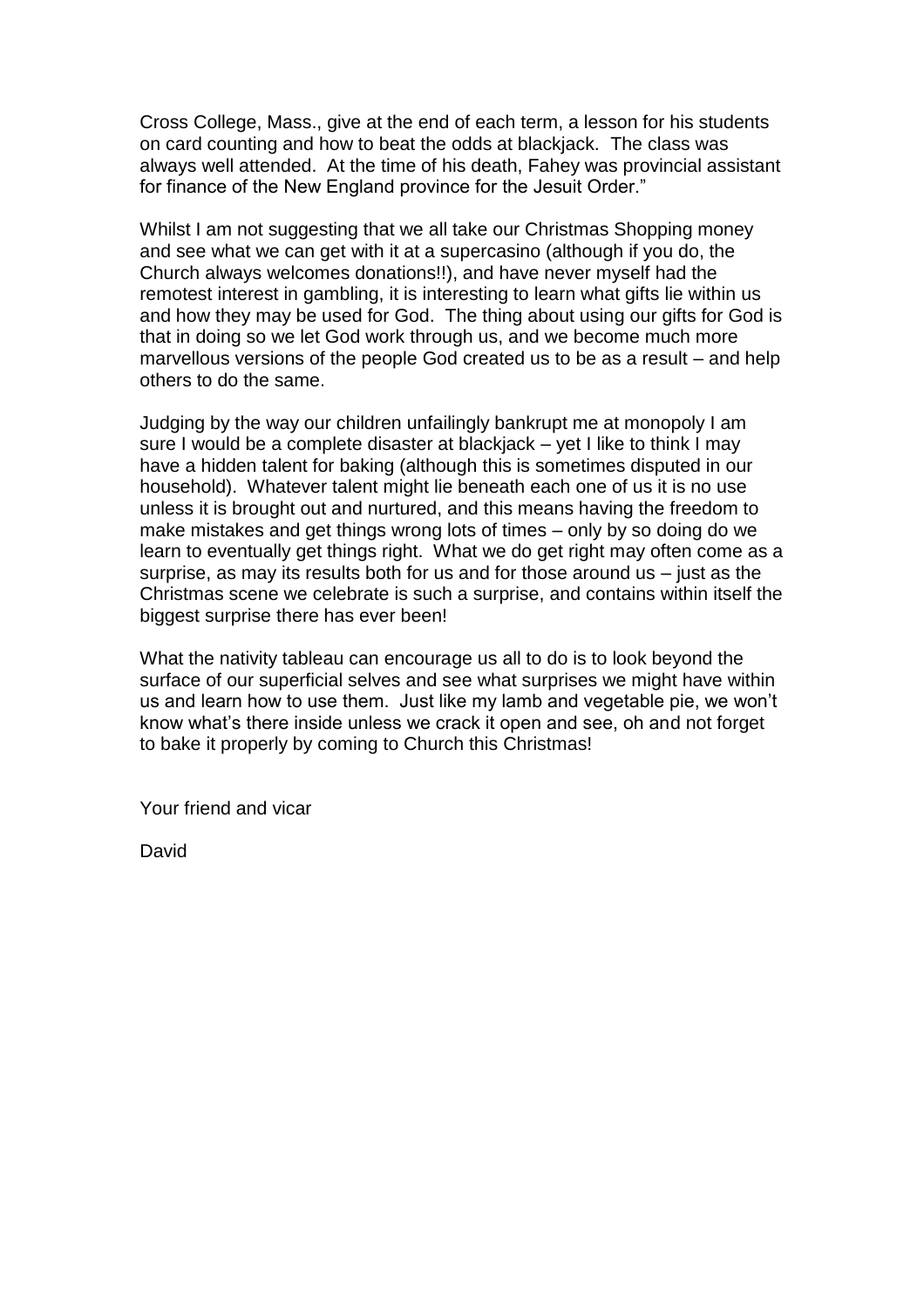Fr Joseph Fahey SJ, RIP

----------------------------------------------------------------------------

Vicar's Letter October / November 2015

I was interested to learn recently that tourists are now able to traverse a glass walkway on Yuntai mountain in central China's Henan province. The bridge hugs a cliff side 120m (394ft) above a canyon. Officials however closed the walkway, which opened on 20 September, after cracks appeared in the structure on Monday. State broadcaster CCTV reported that a single pane of the 68m-long section shattered into coin-sized segments.

The reason for my interest in the walkway, , along with a natural interest in a fantastic structure (se it at

http://www.theguardian.com/world/video/2015/oct/08/glass-walkway-touristsenjoy-skywalk-in-central-chinas-henan-province-video)

is that I recently had an experience of a glass walkway which, in its way was also unnerving. This was on a recent family holiday to London where, on the 'Tower Bridge Experience' my family and I had the pleasure of walking along the upper walkway which connects the two towers. This memorable experience was made all the more memorable by discovering that, previously unknown to me, the floor of the each walkway (there are two, you walk northsouth along one and then south north along the other) has been completely replaced by a glass floor, toughened, we were assured, but glass nevertheless!

This means that each visitor walks along a floor while looking down (although its best not to), onto the Roadbridge traffic and River Thames below. Tower Bridge (built 1886–1894)is a combined bascule and suspension bridge and as such is extremely unusual if not unique in being still fully working. Originally intended as a solution to London's mounting volumes of traffic in the 1880's (nothing changes does it?!) it had to allow tall ships access to docks which were further along the Thames than The Tower – its rising cantilevers did just that. So whether you cross up on the glass floor peering to the certain death which would await should one of the panes of glass give way, or else cross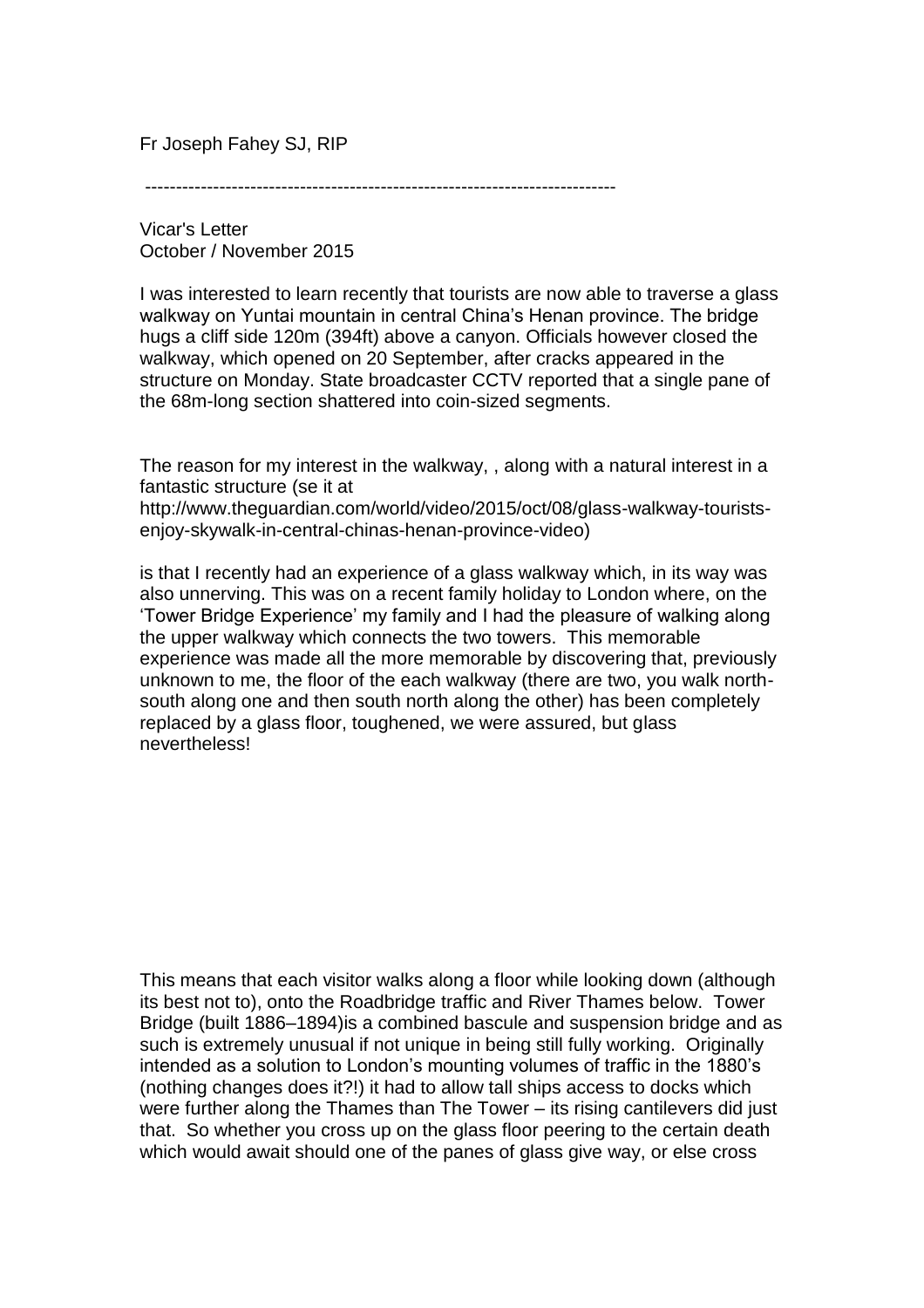lower down knowing that the 'road' you are walking along can be raised in five minutes' notice, the surface you walk on feels less than rock solid!

"The name of infinite and inexhaustible depth and ground of our being is God. That depth is what the word God means. And if that word has not much meaning for you, translate it, and speak of the depths of your life, of the source of your being, of your ultimate concern, of what you take seriously without any reservation. Perhaps, in order to do so, you must forget everything traditional that you have learned about God, perhaps even that word itself. For if you know that God means depth, you know much about Him. You cannot then call yourself an atheist or unbeliever. For you cannot think or say: Life has no depth! Life itself is shallow. Being itself is surface only. If you could say this in complete seriousness, you would be an atheist; but otherwise you are not."

--Paul Tillich, The Shaking of The Foundations

These are some challenging words from one of my favourite Christian thinkers (which is all theologians really are) from the 20thC. It's really just a distillation of the much more accessible picture that Jesus gives in a wise man building his house on the rock whilst a foolish one builds his house on sand, with no foundations (Matthew 7:24-27)

How many people build lives on sand? How many think they have built their lives on rock only to find, sometimes with a shock akin to mine to see myself walking 65 meters above the River Thames, that what they had thought of as solid ground has, in fact, an enormous and precipitous chasm yawning ominously beneath it? Of course, the lack of solid ground was there all the time, only we get very used to covering it up and pretending it wasn't there – which I must admit was exactly what I was feeling walking along an unexpected and worrisome glass floor, in a structure over 120 year old, wishing someone would put a carpet down.

Let me be clear: I'm not talking about the times in our lives when, for one reason or another, the bottom falls out of our world – those are indeed terrible times and ones in which many have not realised until much later that Our Lord was there with them, only that it was too dark to see him. I'm talking about those times when we realise that what we thought of as the solid basis of our lives is not all that solid after all. Not the times when we might feel as though we are falling down a great hole, but the times when we realise that we could.

Jesus' message to us is clear at those times: whatever it is that we use to carpet over the glass floor that we walk upon needs to come up if we are to have true peace and security; that the gap beneath us will not go away just because we use the temporary distractions of life to cover it up or blindfold ourselves with; that to walk on solid ground we need to base our lives on things that last, that are solid and will give us a true foundation in life.

As I walked over the road under tower Bridge and saw the unforgiving brown waters of the Thames beneath me I said a quiet prayer : not the one you might expect that the bridge would hold (although that would be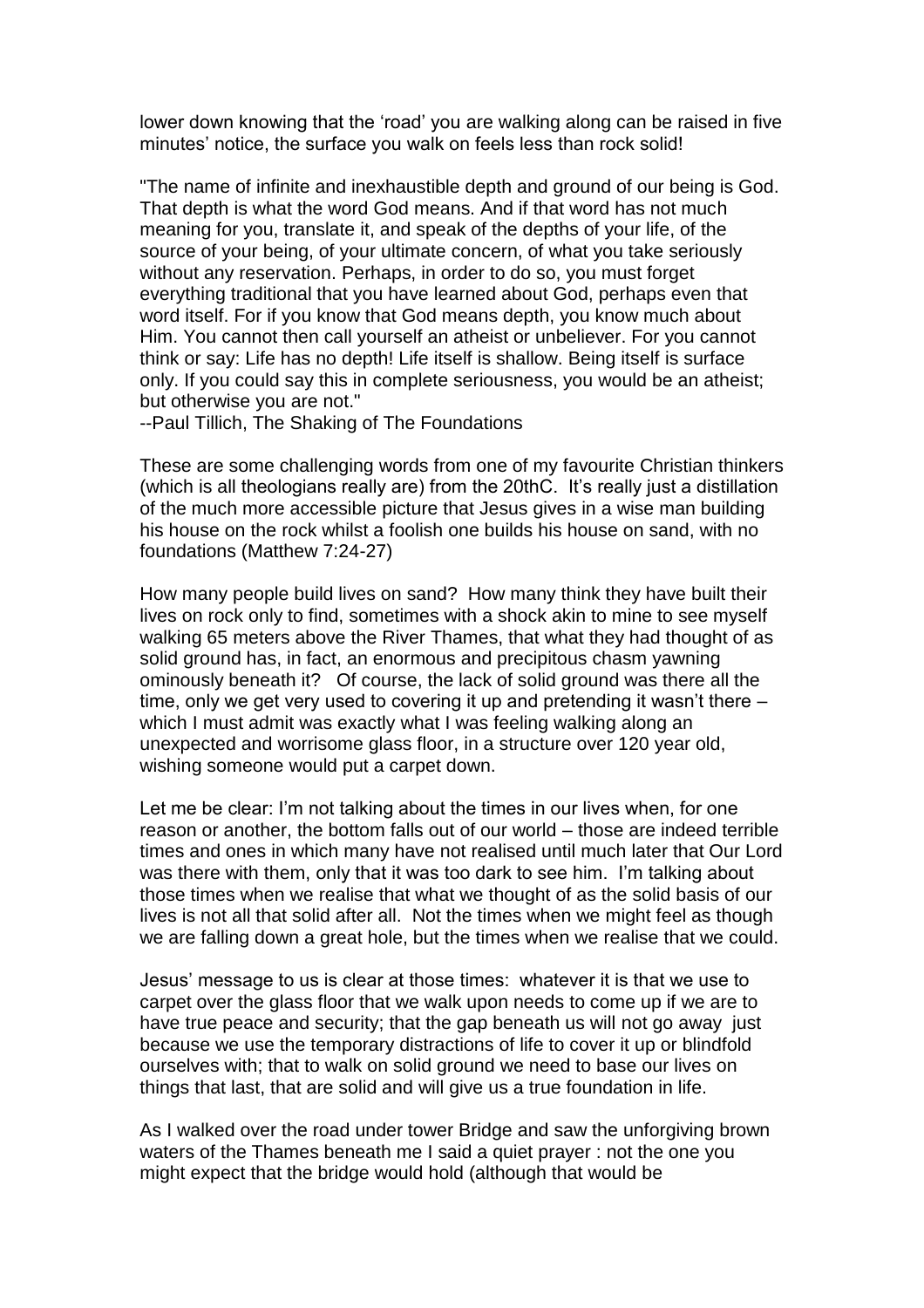understandable), but to give thanks that Jesus is always there to provide a true ground and solid foundation in life – or at least, if we mess it up, a parachute!

Your friend and vicar

David

-----------------------------------------------------------

Vicar's Letter September 2015

Dear Friends,

One of the most enduring hoaxes you might hear in a backpacker hostel is that of the drug-soaked business card: someone hands you their card, and the drug is instantly absorbed by your skin. You fall into a zombie-like state, where you will do anything for your attacker, from empty out your bank account to pull a trigger on someone.

The drug is burandanga, or scopolamine, derived from nightshade plants, and there are countless stories about how criminals in Colombia and Ecuador use the drug, which is said to remove a person's free will, to assault victims or rob them. It is also known as "devil's breath" and has been described as "the most dangerous drug in the world". It's hard to know which are urban myths and which are genuine. The US's Overseas Security Advisory Council warns travellers in Quito about the dangers of falling victim to a scopolamine attack, and refers to "unofficial estimates" – it doesn't say where this figure is from – of 50,000 scopolamine incidents there every year.

Now, according to reports, the drug has been used on "dozens" of victims in Paris, and three people have been arrested. The Daily Telegraph suggests that two women had encouraged their victims to breathe in the drug, then got the victims to take them home where they stole money and jewellery.

The idea that someone could become zombified after someone blows powder into their face is one thing, but does it remove free will? "It would completely zonk you out," says Val Curran, Chief pharmacologist at University College London, " but I don't know about removing free will. It incapacitates you because you'd feel so drowsy, you wouldn't remember what was going on. But you would do after huge doses of alcohol, or lots of other drugs like Valium or other benzodiazepine drugs."

It is one of those drugs with a rich backstory. It is said to be one of the first "truth serums". In the early 20th century, it was administered by some doctors as a pain-relief drug – or rather a drug that led to the forgetting of pain – in childbirth until one obstetrician noticed how women who had been given it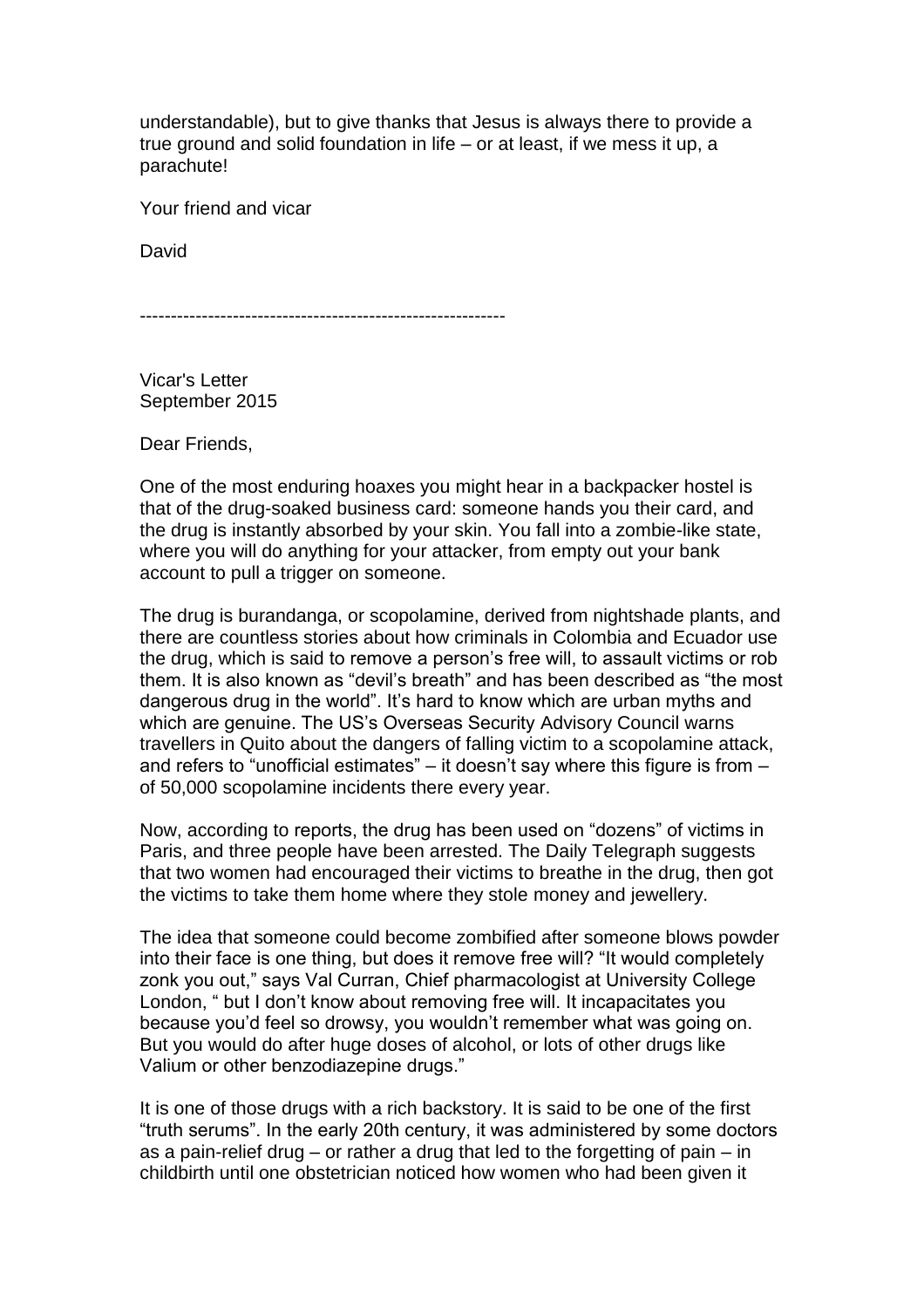answered candidly to questions; he later wondered if it could be used when questioning people charged with crimes. It was used as evidence in some trials, but dubiously.

A drug which removes free will, a drug which 'zombifies' to the point where the previous personality is eliminated and a person exists perfectly at the command of another. Some people, listening to some versions of Christian proclamation may conclude that if only we could find the effects of such a drug in our imperfect discipleship following Jesus, we would become perfect Christians and always conform to Jesus' will. Personally I think that following Jesus is the opposite; the removal of not just this but of all 'drugs', in the sense of things, habits, patterns of behaviour which we use to shield us from who we really are. Following Jesus is actually rather more about giving drugs up, which is why so many find it so difficult and, in our society at least, why the number of committed Christians is falling.

The former Archbishop of Canterbury, Professor Rowan Williams describes a Church as being;

"first of all a kind of space, cleared by God through Jesus, in which people may become what God mad them to be (God's Sons and Daughters)"

I can think of no better definition of being a Church, and as part of it a Christian, than this. Becoming what God made us to be is not to be controlled by someone else, still less is it about using things to shield us from ourselves or abandoning who we really are, but rather finding, through growing self control, that we are happiest when we are most fully ourselves. As we grow in our faith in Christ, so we grow in our knowledge of ourselves, and we are better people with happier lives as a result

Your friend and vicar

**David** 

-------------------------------------------------------------------------------------------------

Vicar's Letter August 2015

Dear Friends,

Showing mountain ranges taller than the Pyrenees and gorges three times deeper than the Grand Canyon, this week's images from New Horizons, the flyby space probe currently passing Pluto have re-ignited the debate among astronomers about whether the ninth heavenly body discovered to be orbiting our sun deserves the title 'planet'. Pluto was discovered in 1930 and was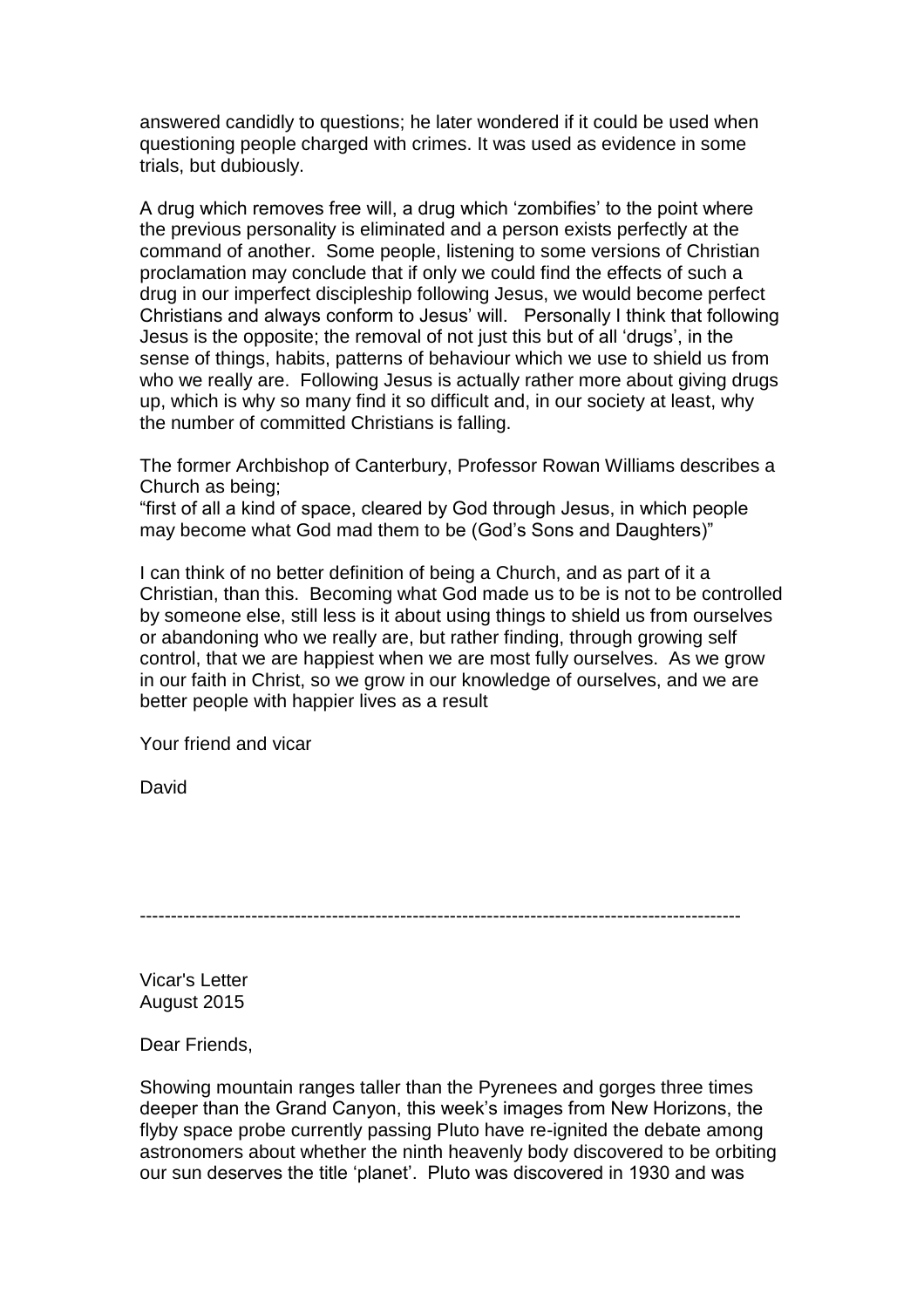originally considered to be the ninth planet from the Sun. After 1992 however, its status as a planet fell into question following the discovery of several objects of similar size in the Kuiper belt beyond Pluto but still orbiting the sun. In 2005, Eris, which is 27% more massive and further away from the sun than Pluto, was discovered, which led the International Astronomical Union to define the term "planet" formally for the first time the following year. This definition excluded Pluto and reclassified it as a member of the new "dwarf planet" category.

The discoveries made this week however make the debate about Pluto's status as a planet redundant. It no longer matters what we call it, because Pluto is now shown to be the gateway to a hitherto poorly appreciated third zone of our solar system. This third zone was first put forward as an idea by the Irish astronomer Kenneth Edgeworth. As early as 1938, Edgeworth plainly stated that newly discovered Pluto was too small to be a planet, but was probably the largest member of a family of objects that formed out of the rubble left over from the formation of the solar system. These ideas were developed in the 1950s by a Dutch-American astronomer, Gerald Kuiper, and this third zone became known as the Edgeworth-Kuiper Belt, now frequently shortened to the Kuiper Belt.

The first high-resolution images of Pluto this week overturned decades-old theories about these icy worlds beyond Neptune. Scientists were thrilled and somewhat startled to see a mountainous landscape devoid of craters. For years it was widely assumed that the worlds of the Edgeworth-Kuiper Belt were cold and lifeless places. This week we know that is not true. Pluto and its moon, Charon, must have some source of internal heat driving geological processes on the surface. What is more, Pluto is only one of many thousands of objects on which liquid water might exist beneath the surfaces in the Edgeworth-Kuiper Belt, possibly in vast quantities, and where there is water, there will probably be life.

So whether or not Pluto remains a 'dwarf' or a fully-fledged genuine 'planet' is really not the most exciting thing about it. Yet names, or what something is called does, to some extent at least, matter. A child's name can tell us something about his parents — their race, social standing, even their politics. This is not to say that a name is always someone's destiny, or, like Mr Gradgrind in Charles Dickens' 'Hard Times', suggests something of their character, (still less as in Roger Hargreaves' Mr Men and Little Miss series, suggests parents who have the prescience to name their child after its defining characteristic; Mr Messy, Mr Silly, Little Miss Helpful and so on). However there is some evidence to show that a name can influence how a child performs in school and even her career opportunities. Perhaps its only one factor among many, but the act of naming something is certainly to do with influence, power and even ownership.

This is certainly true in the Bible where names are full of meaning. Sometimes a person's name is changed to reflect their changed nature, for example Jacob's name being changed to 'Israel' after his successful all night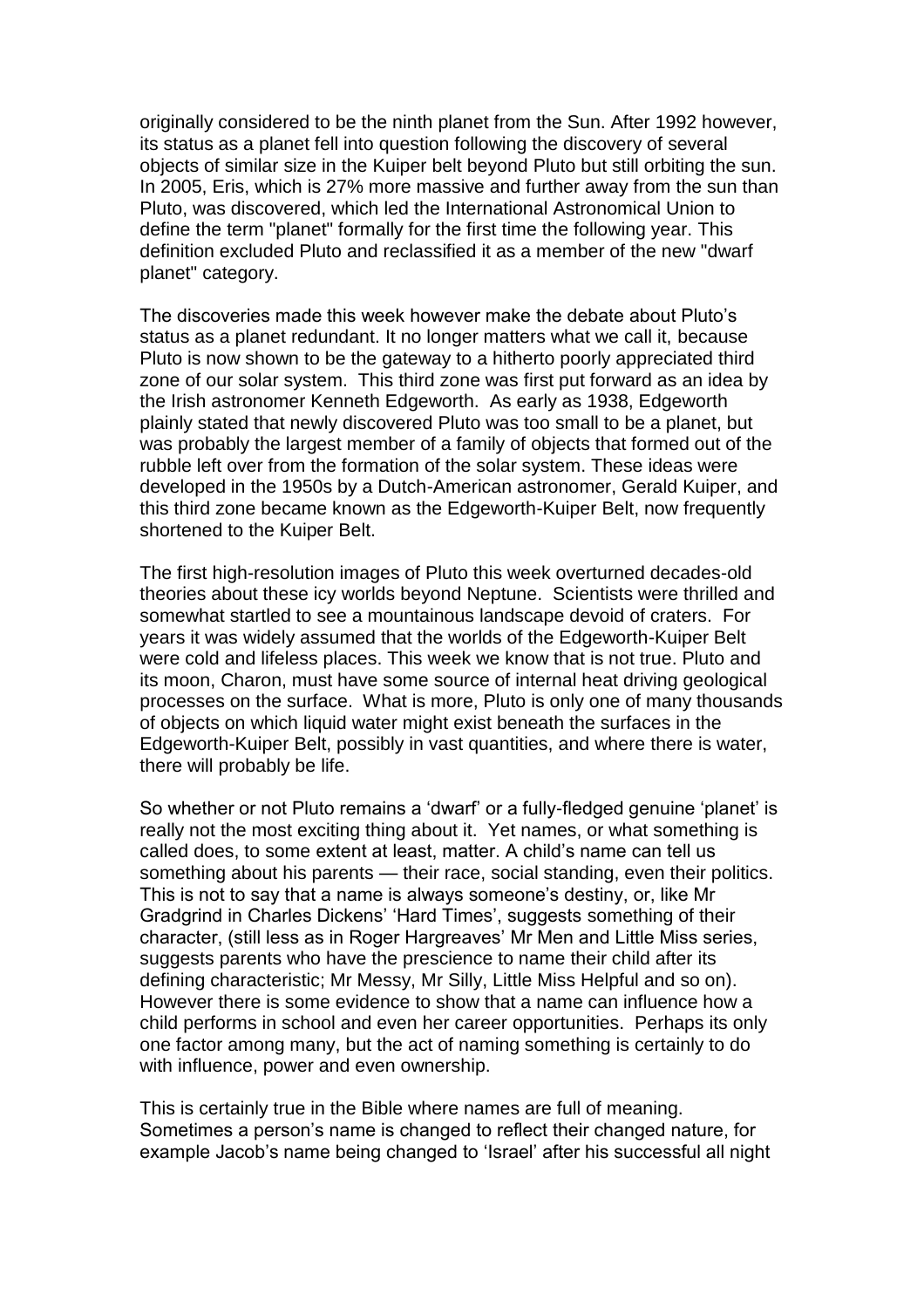wrestling match with an unnamed divine creature, or Cephas being called 'Peter' to reflect the rock on which the Church will be built.

#### Genesis 2; 20 tells how:

"Out of the ground the LORD God formed every beast of the field and every bird of the sky, and brought them to the man (Adam) to see what he would call them; and whatever the man called a living creature, that was its name. The man gave names to all the cattle, and to the birds of the sky, and to every beast of the field"

This is not to say that over 50 million of the known species were somehow classified by one individual (and in 24 hours at that), but I think something rather deeper. Adam and Eve are presented not as historical figures in the way we would understand history but as 'every woman' and 'every man' since human life began. That just as they show how ultimate standards of good and evil are not theirs to settle, so their status as custodians of the beauty of God's created world is part of their developing relationship with and awareness of God. The naming of the created world speaks less of ownership and mastery than of a duty of stewardship and responsibility to look after what has been given to us.

Surely then Pope Francis is right to draw attention to how climate change is the modern day equivalent of not looking after the Garden of Eden. Surely it is right to play our part in looking after God's wonderful creation even as we find out more of the wonders of his universe. And surely it matters less what we call the ninth identified object currently known to be orbiting our sun than what it teaches us about how our solar system was formed, what might lie beyond it, and how we look after our own bit of God's glory, sorry, 'planet'.

Your friend and vicar, David

Bless the Lord all you works of the Lord: • sing his praise and exalt him for ever.

Bless the Lord you heavens: • sing his praise and exalt him for ever (From the Benedicite)

------------------------------------------------------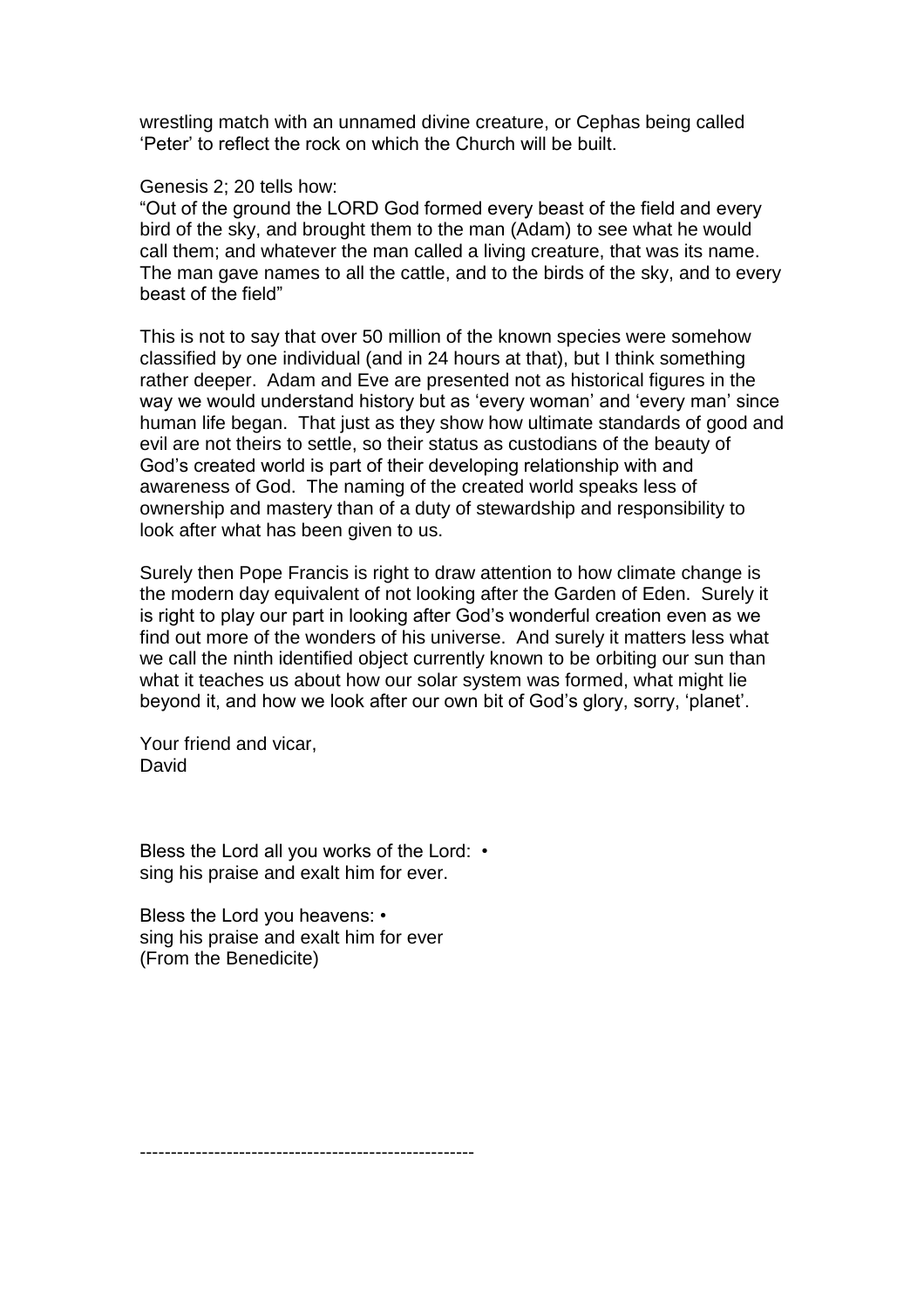Vicar's Letter July 2015

Dear Friends

A strange experience occurred to me yesterday as I heard not one but two of our children quietly singing a song which goes like this:

"Ch, Ch, Ch, Changes….Turn and face the strange, Changes…." Etc, which, to those of a certain generation like me was immediately recognisable as 'Changes' from David Bowie's 1971 album 'Hunky Dory'. This is an album of which, back in the day, I could not only list the playing order backwards but would very probably have been able to recite with 100% accuracy every word of every lyric.

What was strange to me was that these same two children, whilst merrily singing the song had not the slightest idea not only which album it came from but, unthinkable to those of us from that certain generation, had not the faintest idea who David Bowie was, or indeed still is! On enquiry it seems to have appeared in an episode of 'The Simpsons', a favourite TV show of theirs from which they appear to have gained most of their knowledge of the outside world!

Well, the song struck a chord with me for a different reason; that the life of a vicar, at least in the measure of that I have enjoyed to date, is characterised by the whole issue of change, and how strange introducing that change can sometimes be. There are, it seems, different ways that things are changed. First, there are those things that need changing in a hurry (in the spirit of person and parish preservation) and that have to be made immediately. Then there are those things that need changing in the course of the movement of time and as seasons change. Those are changes that take more time, require consultation and deliberation with a wider gathering. Then there are the Grand Changes that concern whole-parish direction, its mission and vision. Those sorts of changes are brought about with wide consultation and over a longer period of time.

The common characteristic in all matters regarding change is that people seem not to like it. The whole idea of change is not, of course, about the matter at hand. That the Hall WC is that colour or this is of no significance per se, but in parish life nothing (and I mean nothing) is that wasn't put there for a reason (and often by someone long dead).

To move a chair from a place of hazard to a place where it may be sat upon seems like a process of the obvious, until you discover that Mrs Miggins RIP 1942 used to sit in that spot and on the chair she donated. To change locks because seven million copies of the door key exist and are in the hands of nameless masses seems like a sensible thing to do until you discover that someone was given a key by the vicar back in the 20s to let in the reddleman once and therefore has rights to new keys.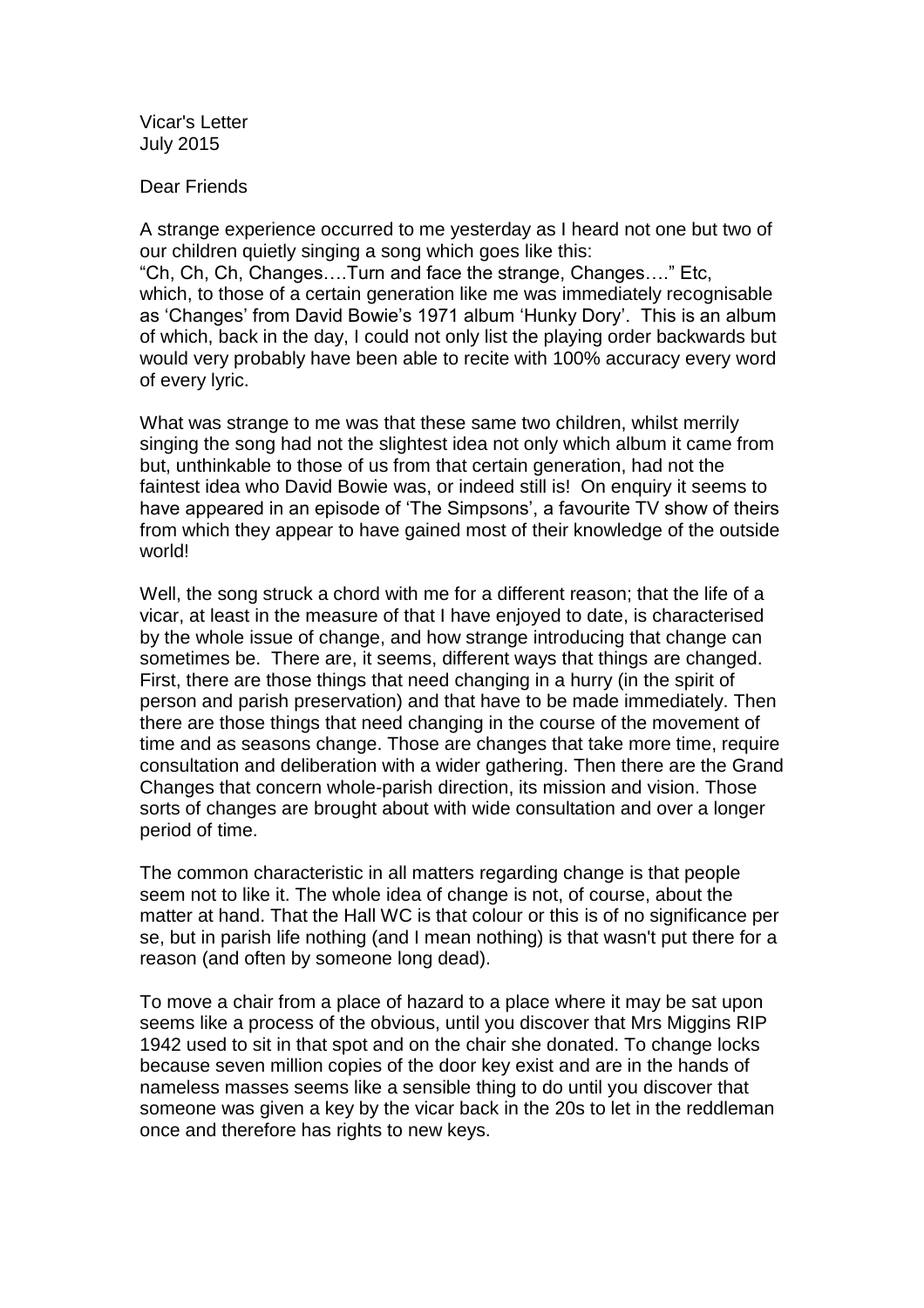People acquire things. People take on little jobs around the place. People, with a good heart, dedicate themselves to things. We ask them to do it. We enable with one hand and disable with another because we have to. What we are not taught in Vicar School is how much people attach significance to things that exceed the original significance. A key to one person is to open a door and an onerous duty, but to another it represents affirmation, authority and even a sense of power. Often, we change things (even through specific need) that people regard as 'theirs', even when they are not.

The lesson I am learning is simple. I must make the changes that are required as it is my role to lead a community from one place to another in all senses. The end result is almost always peaceful, but the liminal space - the moment of transition - is hard for most if not all of us. It is the case that we identify ourselves as who we are in many external things - and in church life at least, those things are the ones oft changed by those whose heavy responsibility it is to bring that change about, and the experience can sometimes be very strange!

Your friend and vicar

David

---------------------------------------------------------

Vicar's Letter June 2015

Dear Friends

On the wall in my study is a print of Rembrandt's 'The Return of the Prodigal Son'. It's a marvellous painting, completed only two years before the artist's death in 1669 and to me it has almost iconic qualities. It speaks, in other words, of the welcome we will always find when we return to the Lord in humility and repentance. For the prodigal son, you may remember, his partying lifestyle was well and truly over, but it was only then that his real life could begin.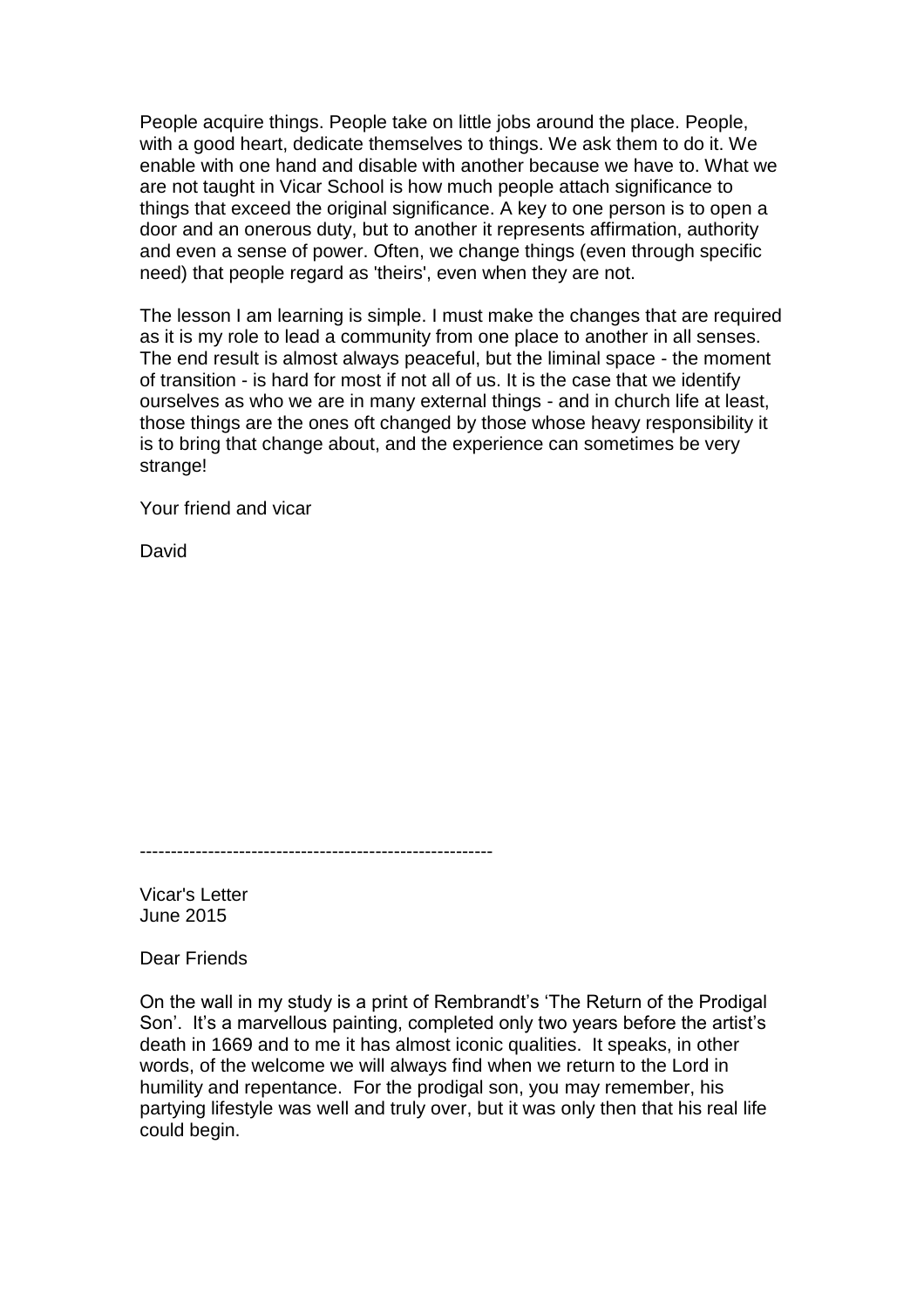At Pentecost, another party is finally over. The fifty days of the Easter festival come to an end. The word "Pentecost" in Greek means "fifty days" to mark the seven weeks since the Passover feast.

The feast of Pentecost has deep roots that take us way back into the agricultural world of Canaan before the Chosen People entered the Promised Land. Passover itself marked the beginning of the harvest season with the first cutting of the barley crop. The harvest came to an end fifty days later when the wheat harvest was finished; and both the Canaanites and Israelites celebrated this as the Feast of Weeks, seven weeks.

After their entry into the Promised Land, the Israelites took the harvest festivals of Canaan and made them their own. The spring-time fertility festival became Passover and was tied to the exodus from Egypt. The Feast of Weeks fifty days later was tied to God's giving of the Law to Moses on Sinai. And the autumn festival – called the Feast of Tabernacles or Tents – was tied to the Israelites' wandering in the wilderness when they lived in tents. The rhythms of nature were linked to the great events of salvation history. What had begun as Canaanite became Israelite.

But the story of Pentecost does not stop there. Because the early Church took what had become Israelite and made it Christian in another act of reinterpretation, but this time what was being celebrated was the giving of the Holy Spirit; the harvest was not barley and wheat but what the Apostle Paul calls "the fruits of the Spirit" – "love, joy, peace, patience, kindness, goodness, faithfulness, gentleness and self-control", Galatians (5:22-23).

The Feast of Weeks was a time of joyful celebration, since God had once again given what was needed for life. In the ancient world, famine was a constant threat, and a good harvest was cause for celebration because it meant the difference between life and death. So too the Christians saw the gift of the Holy Spirit at Pentecost as making the difference between eternal life and eternal death.

The Feast of Weeks was also a moment of sharing with the needy the good things of the land, so that no-one went without. And the Christians saw Pentecost as the beginning of a great God-inspired sharing of the fruits of the Spirit with a very needy world. They saw it as the beginning of the Church's mission, as we still do.

That mission continues to this day because God has not ceased to breathe the Holy Spirit into the Church. Without that Spirit, the Church would be a corpse, but with the breath of God within us, the Church becomes the Body of Christ – wounded it is true, but still radiant with the life that is bigger than death, the life of Easter.

At a time when we need to become more missionary, God is breathing the Holy Spirit into us in new ways. It may be that for some of us we may have too much to eat, but famine of a different kind still looms, more than ever in our great abundance. To become more missionary in a culture like this, we may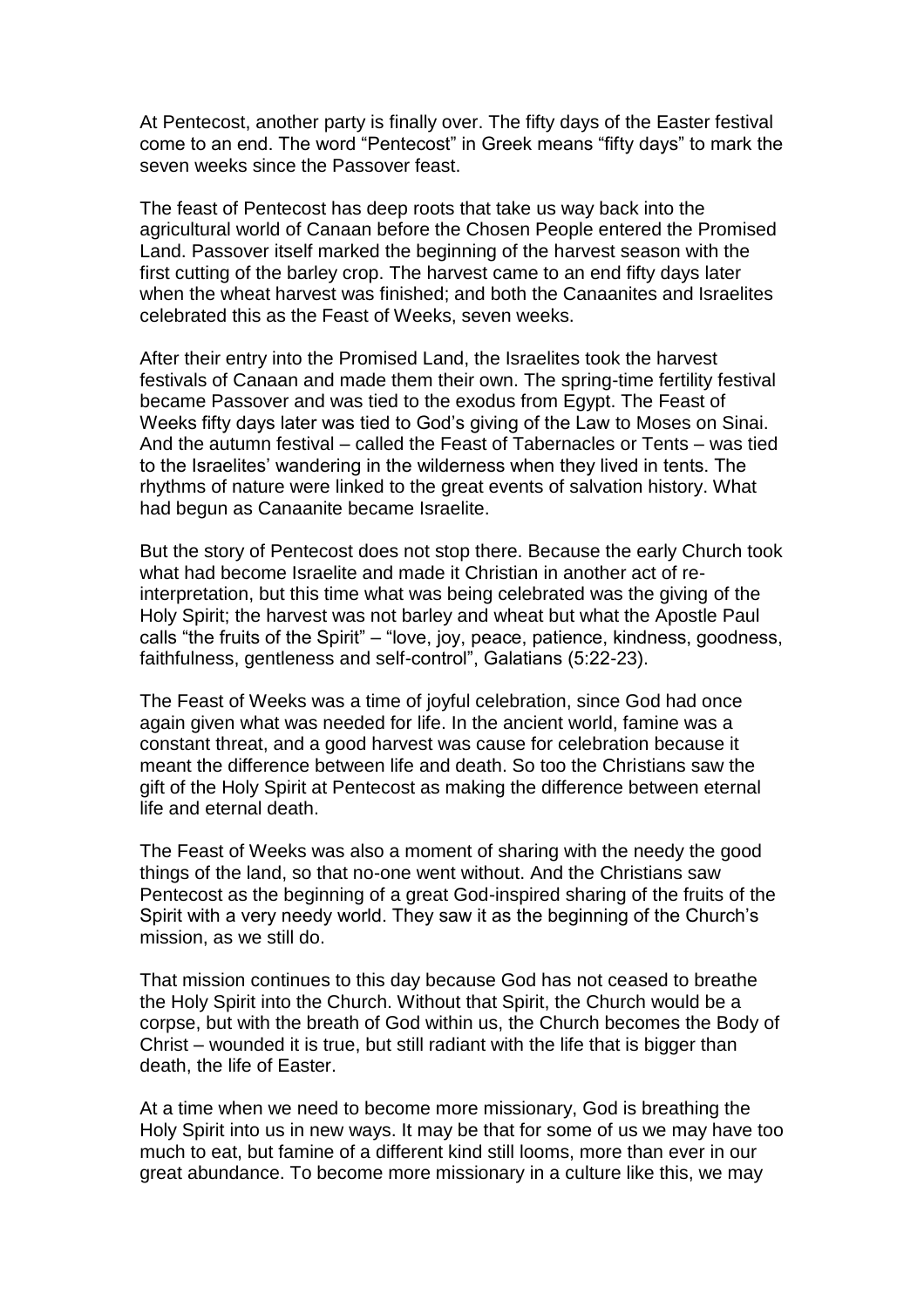need to turn away from abundance of one kind to find and share with others a different kind of abundance. We may need to say no to material abundance in order to find and share with others a genuinely spiritual abundance. That was certainly the inspiration of someone like St Francis of Assisi and the example of the current Pope Francis, who took his name. God will always be there, waiting with what we really need for life. The party may be over, but the real work must now begin.

Your friend and vicar

David

-----------------------------------------------------------

Vicar's Letter May 2015

Dear Friends,

I have been reading a book lately by Richard McGuire called 'Here'. Actually, 'reading' isn't quite the right word, for reasons which will become apparent in a moment. 'Here' is the story of a corner of a room. It starts out with a picture, drawn by the author of that corner of the room, with nothing in it but an empty fireplace. The following pages are simply hundreds of similar drawings of that same room, but showing the events which have happened in that space over the course of hundreds of thousands of years. Its not just that 'reading' is not quite the right word for looking at pictures, but that by looking at the pictures the 'reader' is working out for themselves the stories, often interlinked, of the people who stood in that same space over all these years.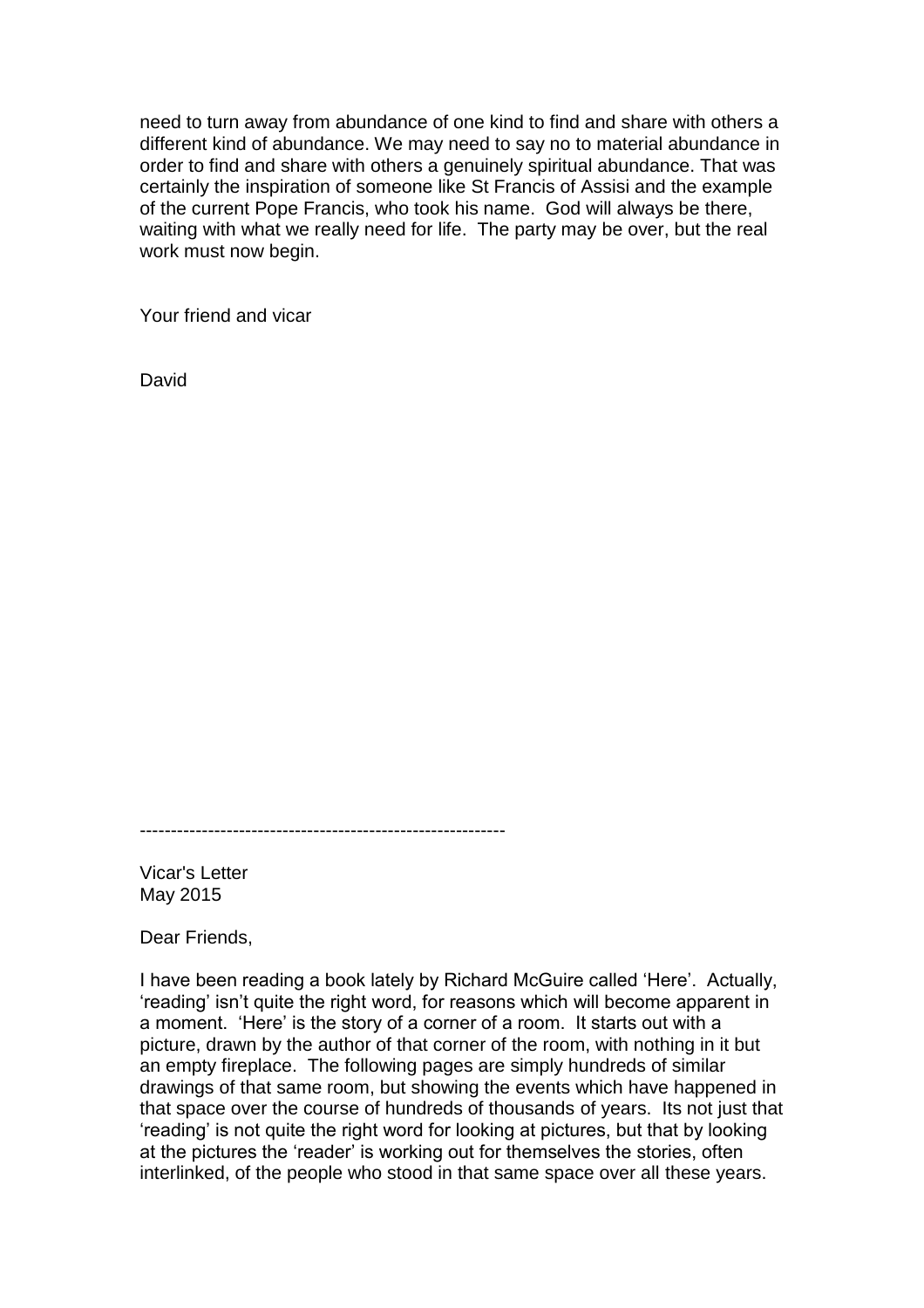'Reading' is one word, 'becoming aware' would do just as well, as would 'recognition'

This month, May, sees the Feast of the Ascension of Our Lord, on 14 May, to be precise. This event, whatever it was, is often seen as the way in which we express the sense of Christ Universal, that is to say, of Jesus as not being limited to a particular time or place, but being found and seen in all places and all time. Yes, he did live on earth at a particular time and in a particular place, but our faith is bigger than we will ever understand and contains mysteries beyond our comprehension – or at least, beyond mine – and this is one of them. That Jesus did live in a particular time and place, (the incarnation), and he is at the same time lord of all time and all places (The Ascension). To those who would limit our faith to narrow dogma I would throw that challenge, the mystery of the truth of both the incarnation and the ascension.

I wonder if the 'ascending' part of the Ascension wouldn't more helpfully be understood by thinking in terms of 'becoming aware', or another word might be 'recognising'. 'The Recognition' might be a more clumsy and less elegant phrase than 'The Ascension', but I believe that, at least in part, is what it might be. The recognition that Jesus is present in all places and at all times, if only we had the eyes to recognise him. The recognition therefore that there is nothing which is beyond or more powerful than the love of God and therefore that there is nothing that cannot be redeemed. The recognition also then that it is now, here, in this world, in this room, at this time that we can meet Jesus and experience something of the power of the new life that he brings, the life for which we were created.

On the memorial stone in Ross-on-Wye of Margaret Potter are the following words: 'All the way to heaven is heaven.' Next to it, on the memorial stone of her husband, the brilliant playwright, Dennis Potter, is written this: 'And all of it a kiss.' All the way to heaven is heaven. And all of it a kiss. The present is the only opportunity for union with God which we have. This place, this corner of the room is where it will be found, as it might have been found in this same place by countless unremembered others before us.

The Incarnation and The Ascension are for me then both of the same truth, however dimly I perceive it: that both are a recognition that the divine moment is now, the divine place is here, or 'Here' as my book would have it. So our prayers must then always be from our present, however painful, blissful, hilarious, dull that might be at the moment. We have to be here to recognise the kiss.

"The fact is that if you see the present tense, boy do you see it, and boy can you celebrate it" – Dennis Potter, in his last interview by Melvyn Bragg on March 15 1994. It was broadcast by Channel 4 on April 5 1994. Potter died on June 7 1994

Your Friend and Vicar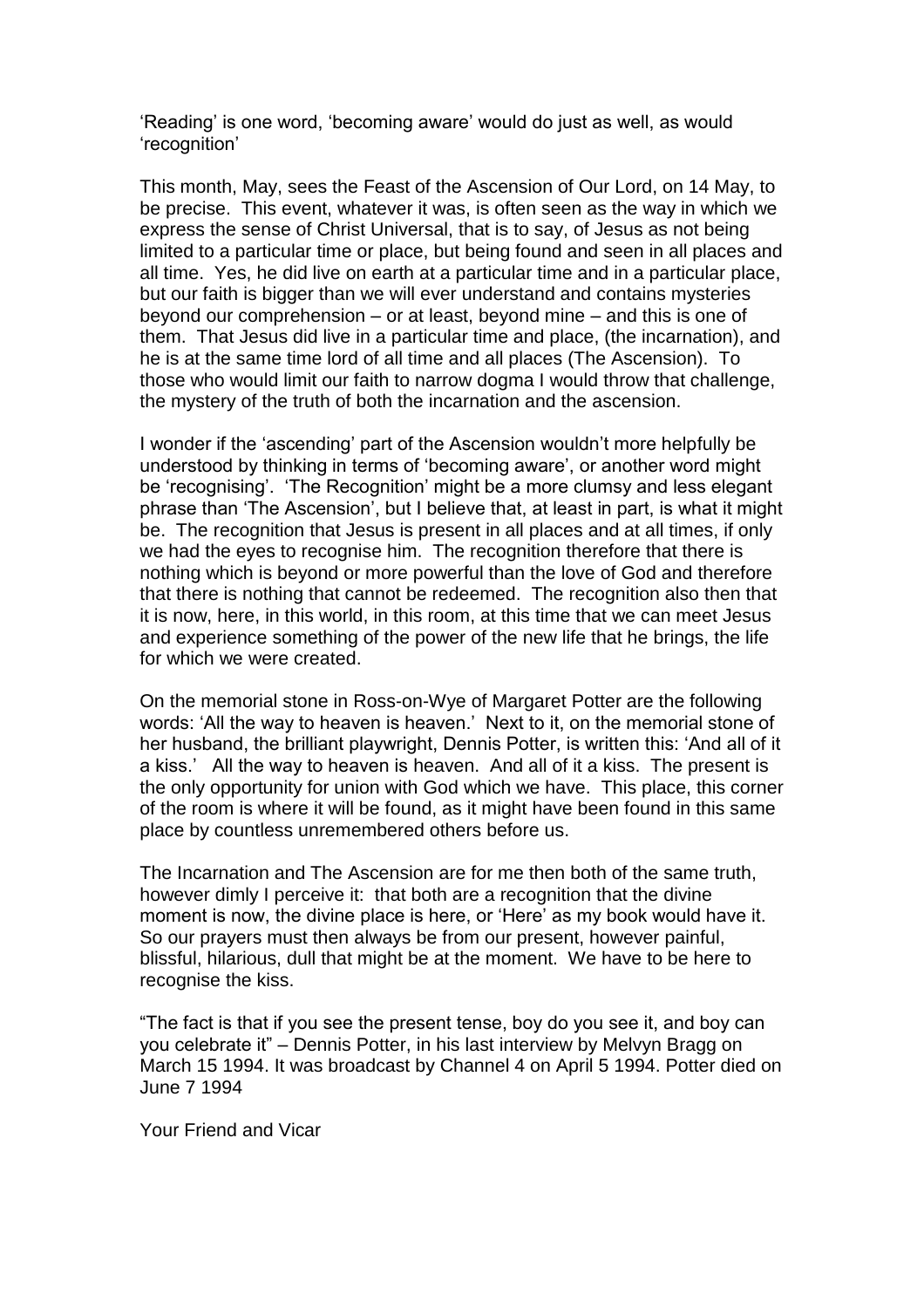David

-----------------------------------------------------------------------------------------

Vicar's Letter April 2015

Dear Friends,

This month saw the sad passing of Sir Terry Pratchett, author of over 40 'Diskworld' Fantasy novels, selling more than 85 million books worldwide in 37 languages, who was the UK's best-selling author of the 1990s, and one of my favourite authors. His first Diskworld novel, 'The Colour of Magic' was published in 1983, which was when I first read it. With his trademark leather hat, brown leather jacket and white beard, Sir Terry was instantly recognisable. When he was diagnosed with early onset Alzheimer's disease in 2007 he made a large donation to the Alzheimer's Society and allowed many documentary films to be made of how he coped with this awful disease, which have been an inspiration to many whose lives have been affected by it.

For those of you who aren't familiar with the fantasy 'Diskworld', it involves a fictionary huge disk floating through space, supported by four enormous elephants, who themselves stand on the back of a giant turtle, Great A' Tuin. If this sounds implausible to us then its worth considering that Sir Terry didn't make it up, but took the picture from beliefs held by many ancient societies and religions before the discoveries of Galileo had spread worldwide. Until the time of Columbus many thought that to sail west across the Atlantic would mean falling off the edge of the world. The Romans though, it seems, knew otherwise. However the action of the stories taking place on the Diskworld could take place anywhere in our own world, and that's the point of the novels; each one is an unbelievable fantastic parody of an aspect of some all too recognisable facet of our own ordinary world.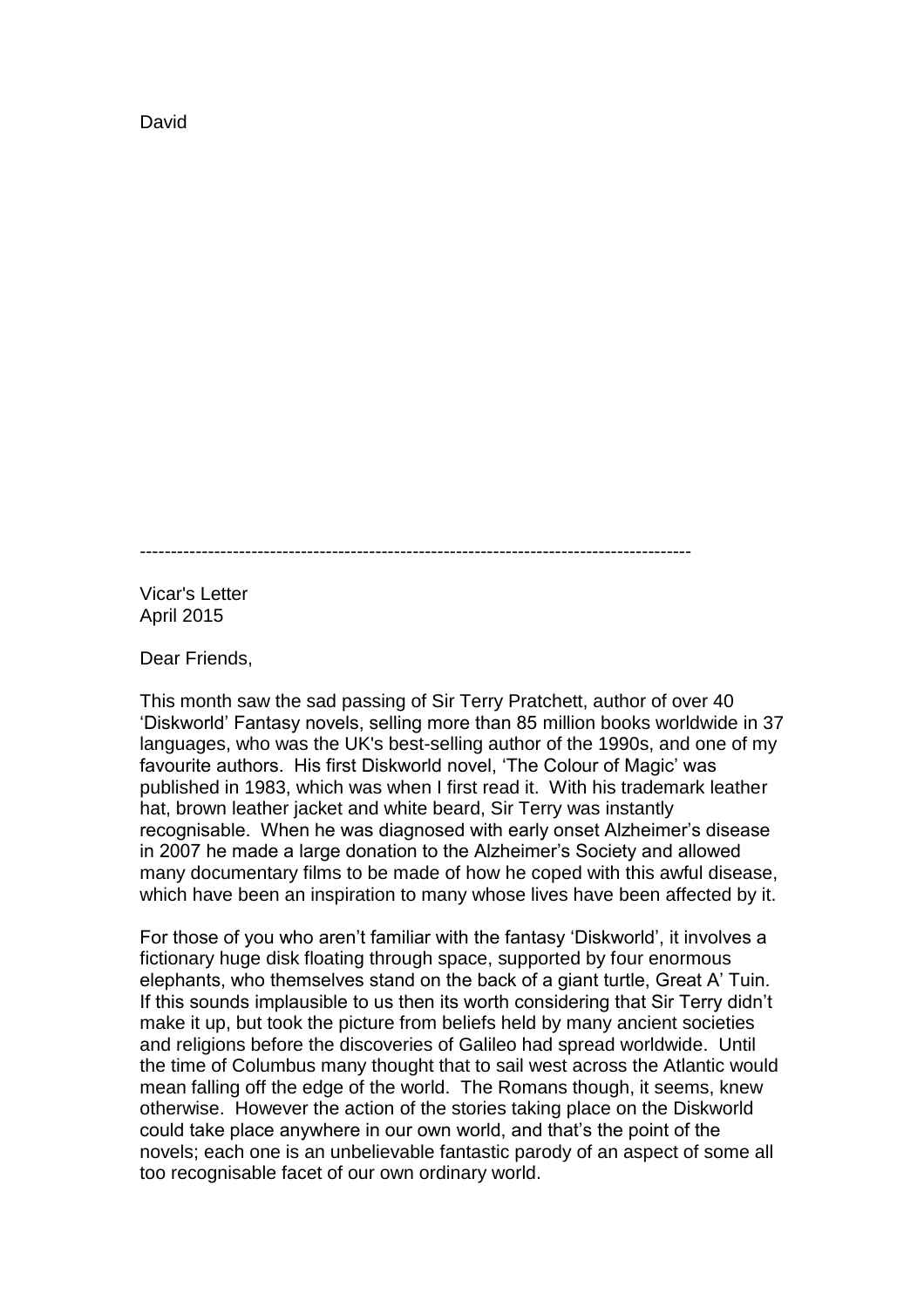To make a point, Jesus often made up stories as an illustration – the parables of the Good Samaritan, the Persistent Widow, the Lost Coin and the Prodigal Son are all not memories of real people and events, but stories made up to make the listener think. That this can further be enhanced by fantasy has a long tradition in English Literature, both written and dramatic; consider 'A Christmas Carol', '1984', 'Peter Pan', 'Shrek', the whole gamut of Walt Disney Studios and the fine tradition going back to Shakespeare's fantasy plays like 'A Midsummer Night's Dream' and 'The Tempest'. To teach a truth a fable doesn't have to be historically real, but its realty comes from the truth of its experience.

It's the same with how we look at people and history. We can meet someone and find out what percentage of their lives they have been employed, married or retired etc. We can measure their height, weight, eye colour and find out a whole range of facts about them. But this tells us nothing of the person they truly are. To truly know someone doesn't only involve statistics or percentages but rather learning of their life in terms of story, relationship, pictures and memories. There are different levels of truth and, like anything worth finding out about, people have many different layers of truth to discover.

So the work of Sir Terry Pratchett, for me, is not diminished by the fact that it is not real. Consider for example these lines from some of his novels: "Stories of Imagination tend to upset those without one."

"The presence of those seeking truth is infinitely to be preferred to the presence of those who think they've found it.", Monstrous Regiment "It's still magic even if you know how it's done.", A Hat Full of Sky "Goodness is about what you do, not who you pray to.", Snuff "So much Universe, and so little time."

"I'd rather be a rising ape than a falling angel."

"I have no use for people who have learned the limits of the possible."

But what about our own world? What happens in our own world is, by definition, real and not fantasy. Well, for me just because something is not 'fantasy' doesn't mean that it can't be fantastic. Just because something is familiar doesn't mean that it can't yet contain many levels of truth and meaning. As we tell this coming week the familiar story of Jesus' death and resurrection, we are telling a story not about something made up or fantasy but something which really happened on our own earth, in a particular place and at a particular time. What's more it's the most fantastic thing ever to have happened; something that has the power to transform lives, to free minds from everything that would limit them and empower all who come to it to see themselves and the world as a place of previously unimagined opportunity and possibility.

Tery Pratchett's fantasy Diskworld is not real but it can teach truths that are real in our own world. Our world is real and the story of Easter can help us see within it, and within ourselves, things that we might never otherwise have thought possible. Easter is a time when we celebrate the triumph of life over death, the triumph of God over sin, and the reality of Christ's risen life in us.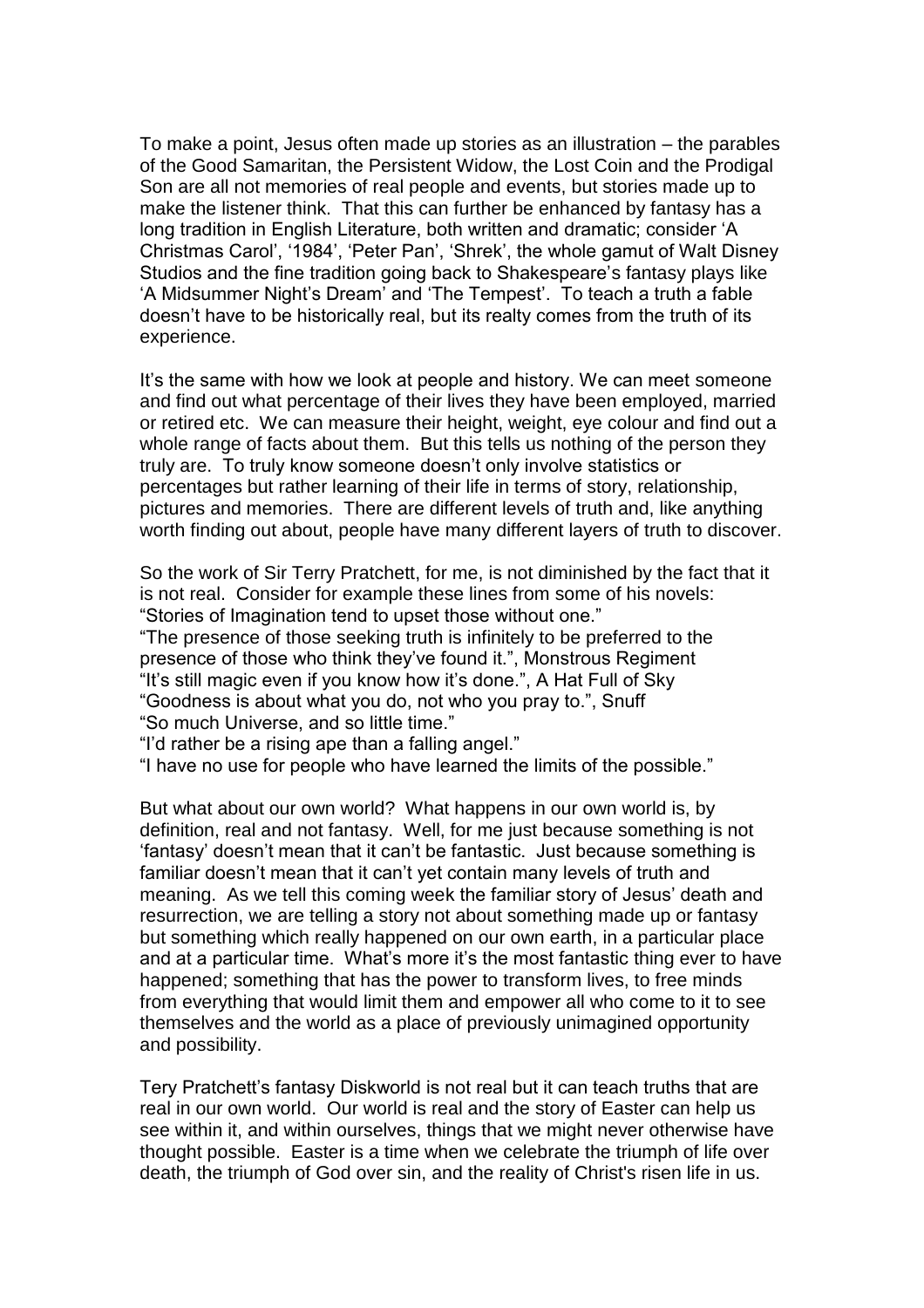We can prepare for Easter by taking stock of where we are spiritually, emotionally and mentally.

I recently discovered a helpful meditation about the cross, which might help us see within it things which are, well, just 'true'

The horizontal — a reminder that like Christ I am on a pilgrim journey... that like Christ I cannot always choose the way... that like Christ I carry with me a burden I cannot lose...

The vertical — a reminder that God is always there... that all I do is in the end to give him glory... that my journey to heaven must be rooted in the ground...

If my life is really a pilgrimage to God, carrying the weight of myself, it is sensible to abandon unnecessary trifles so as not to be encumbered for I cannot serve God and material things...

to be willing to lay the axe to the root of the tree and be converted,

for to be perfect is to have changed often...

to accept the company of others, their consolation and their help,

for on my own I am powerless...

The road is rough and the falls are many.

God draws me towards himself,

For his love is patient...

my baptism has marked me out for him...

my heart knows no rest until it rests in him.

May you all have a very Holy Easter, following not the wrong path, but being lead in the path of life eternal. Wherever that path may lead you, even if it is to the ends of the earth, remember that you're never going to fall off!

Your friend and vicar

David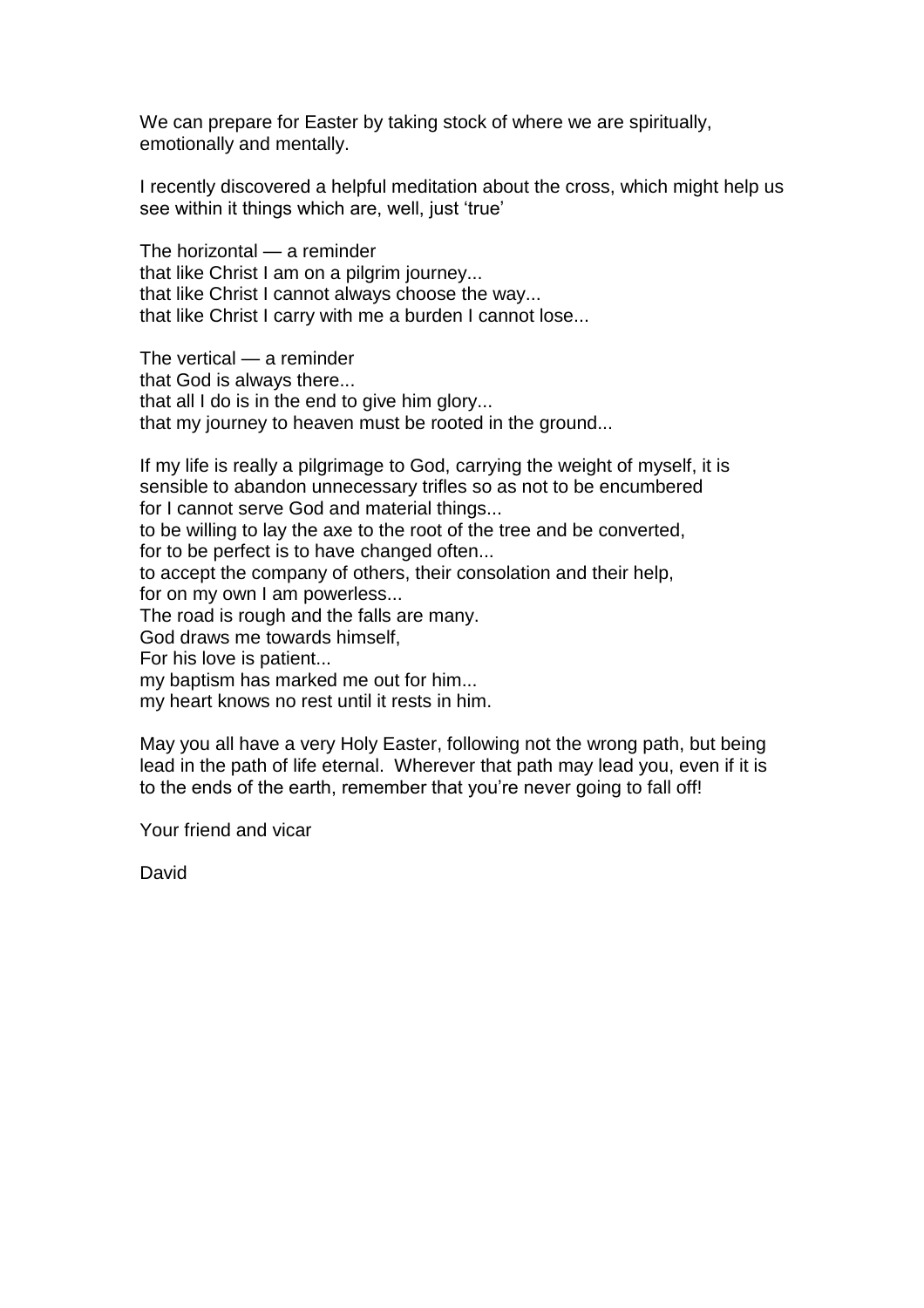Sir Terry Pratchett RIP

--------------------------------------------------------------------------------------

Vicar's Letter March 2015

180 years ago newspaper readers were thrilled by a story about plants, animals and flying men on the Moon. The Great Moon Hoax, as it has become known, was published in the New York Sun over several days in the summer of 1835. It claimed to describe what the astronomer John Herschel had seen through his telescope from the Cape of Good Hope. It was read and, apparently, believed by tens of thousands of people across the US and Europe. It began by admitting that this was "an unusual addition to our journal" but promised it was worth reading, for there had been recent discoveries in Astronomy which will build an "imperishable monument to the age in which we live, and confer upon the present generation of the human race a proud distinction through all future time."

The first article gave little more away, simply describing Herschel's telescope. Over the following days, however, the articles included increasingly lavish descriptions of planets, the lunar landscape, "several new specimens of animals" and, ultimately, in the last paragraph of the 6th and final part, the bat-like "Vespertilio-homo", which appeared "scarcely less lovely than the general representations of angels by the more imaginative schools of painters."

Those who knew something of scientific matters would be aware that not only was there a Sir John Herschel FRS but also that he was then at the Cape of Good Hope, observing with a large telescope. There was an Edinburgh Journal of Science too, although it had recently folded. Names of real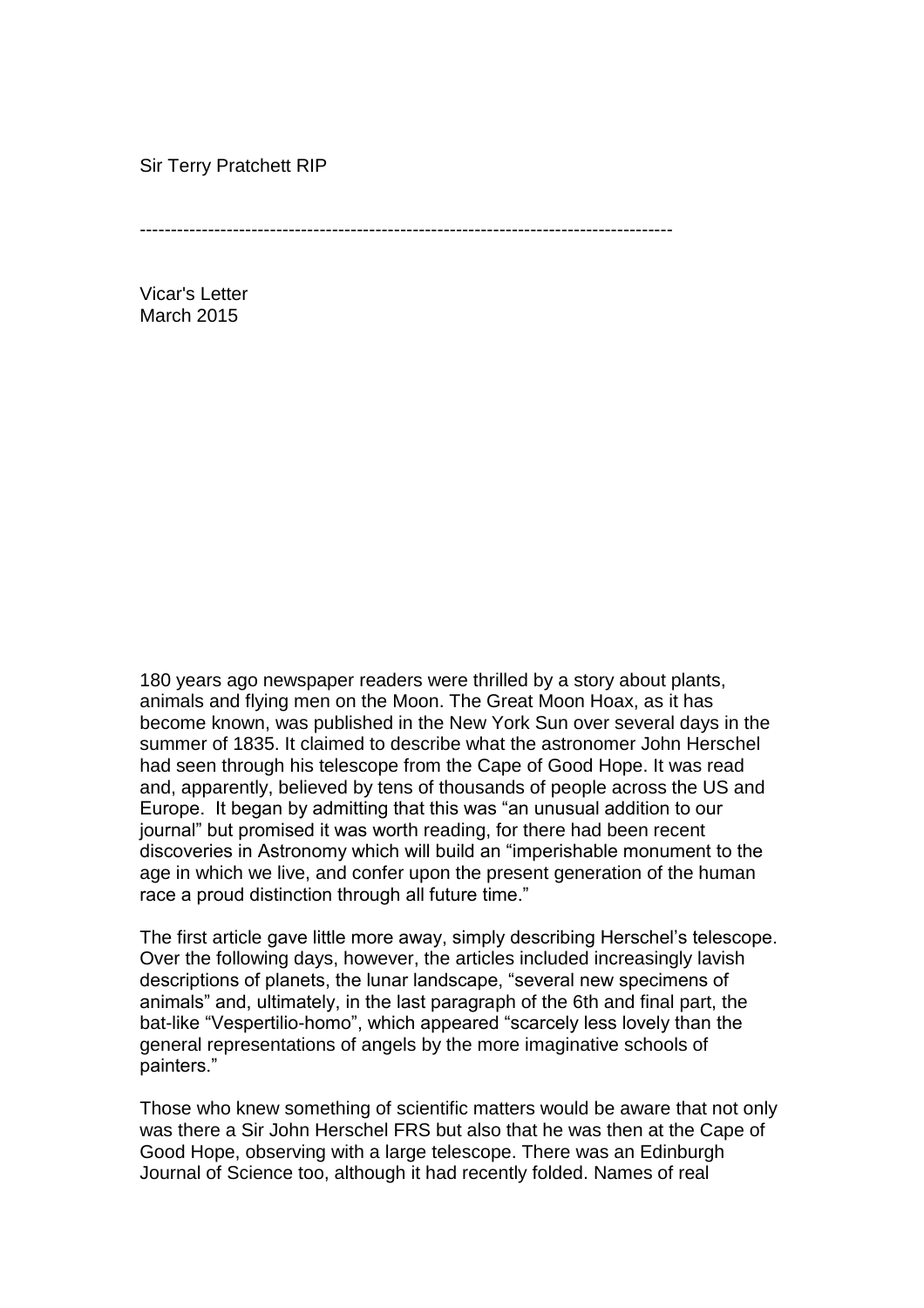instrument makers, opticians and astronomers were dropped, the optics of the telescope were described with convincing technical language, and what could be more likely than that the inventor consulted the Board of Longitude? (Except that it, too, had shut down.)

What was the purpose of this elaborate fiction? It has been seen as prefiguring newspaper circulation wars, as demonstrating the gullibility of the public, as early science fiction (along with Edgar Allen Poe, who wrote not dissimilar newspaper pieces), and as a critique of popular science writing. What seems certain is that many did, at least initially, believe these were genuine observations. All becomes clear when we learn that the story was intended as satire rather than hoax. Richard Adams Locke, an apparently well-educated recent British immigrant who wrote for the Sun, eventually came clean in a letter to another newspaper. It was, he said, "an abortive satire"; he was "self-hoaxed" because his mimicry was too accurate to be spotted as parody.

Locke's target was the widespread and uncritical belief in extra-terrestrial life among men of science. In particular, he took aim at Thomas Dick, a Scottish minister, teacher and author, whose faith in the existence of other worlds appeared throughout his writings and whose books were achieving enormous popularity.

It was this popularity that undid Locke's satire. People were well prepared to hear that men had been found on the Moon. Some see the Hoax as a case of science versus religion, but this is too simple. It was I think rather a satire on the gullibility with which Locke saw his contemporaries blindly accepting anything they were told, either in the name of science or religion or, in this case, by a popular newspaper.

I wonder have we moved on much since that time? I don't mean in a philosophical sense of how we perceive the world around us, how we make sense of things that we see or experience. Rather, by what do we measure the truth claims made either in the name of science or religion? I'm not at all qualified to comment on scientific matters, other than to make a general observation that one generation of scientists generally show the previous generation's understanding of reality as, if not mistaken, then at least incomplete (Einstein showing how Newtonian science is, well, not really how it is, for example; Quantum physics showing how previous physics was, well, not really how it is either). I feel even less qualified to comment on religious definitions of 'truth', mainly because I know a bit more about them, and so am more aware of how much more there is about it that I don't know!

This isn't meant to imply anything about the torrent of truth claims shortly to be made in the coming weeks by those who want us to vote for them, or their veracity! It's more to echo what Jesus said to Pilate when Pilate asked if it was true that he was a King, "What is truth?", in the sense of 'we all have truths, are mine the same as yours?' Yes, Jesus is a king, but in a very different way than Pilate understood it. So for me there is no conflict whatsoever in the discoveries made by science and the truths claimed by our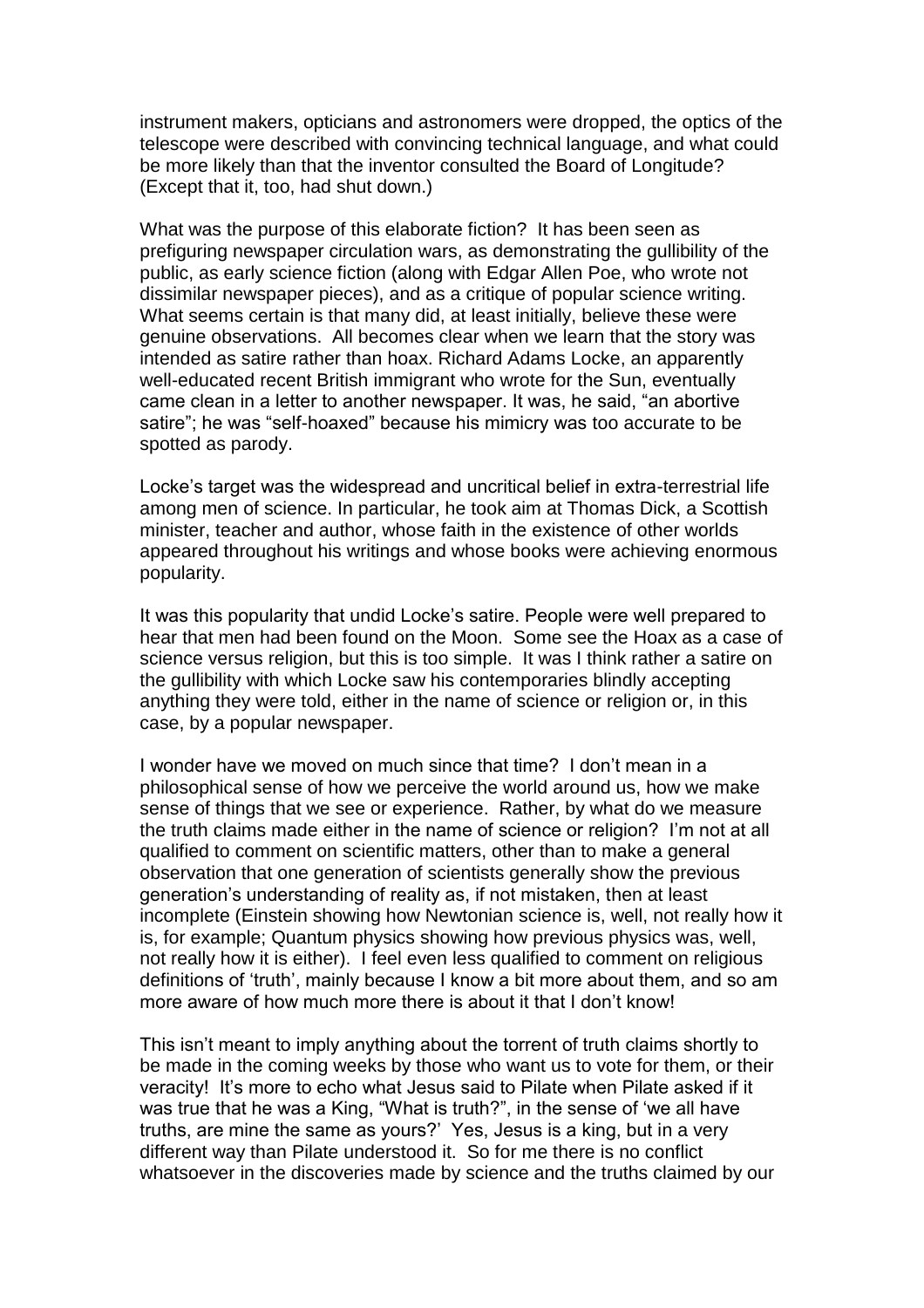faith, they are both true, but in different ways, or different 'magisterium's' to use a term. Its just like enjoying Christmas day in different ways; eating buttered sprouts and then watching the re-run of the Morecambe and Wise 1977 Christmas Special – or whatever takes your fancy. Enjoying eating and enjoying watching, both are good, especially when its Morecambe and Wise!

Lots of dreadful things are happening in our world today because some people think that their religious 'truth' is so true that any other claim cannot be tolerated. For my part I have always been suspicious of anyone from any faith who claims to have an absolute certainty. If someone says something is true because 'God says it is' that doesn't allow any room for argument. The trouble is that someone else can come along and say something completely different in the name of God too and an implacable impasse is reached which all too frequently leads to some of those dreadful things we have seen in the name of religion recently. I rather think of religious truth as being something to be explored, discovered and learned about in dialogue, listening and learning as we go along. One of my favourite quotes, I have it on my study wall facing my desk, is from someone who was writing about history, but it could equally apply to religion, Christopher Hitchens;

"Those of us who write and study history are accustomed to its approximations and ambiguities. This is why we will never submit to dictation from those who display a fanatical belief in certainty and revelation."

I have been sure to order a 'Je Suis Charlie' badge in support of the murdered Charlie Hebdo journalists' families' appeal.

Incidentally, Scientists are discovering hundreds of earth like planets all the time at the moment, thanks to advances in astronomical technology. Perhaps until proof is eventually found its anyone's guess if life in some form is on one of them, and if it is, what it is like. There may not be Vespertilio-homo on any of them, but whatever is there, God is God there just as much as here. But how would we know if there were Vespertilio-homo, or any other life form on these distant worlds? Well, it would be in the newspaper of course!

Your friend and vicar

**David** 

-------------------------------------------------------------

Vicar's Letter February 2015

I am always pleased when we reach February. It is not that winter is over but as the month progresses the long dark days recede and the promise of spring approaches. There is the hint of better things ahead. February marks a transition from the deadness of winter into and towards the newness of spring. Although variable as to when Easter falls, nevertheless Lent regularly begins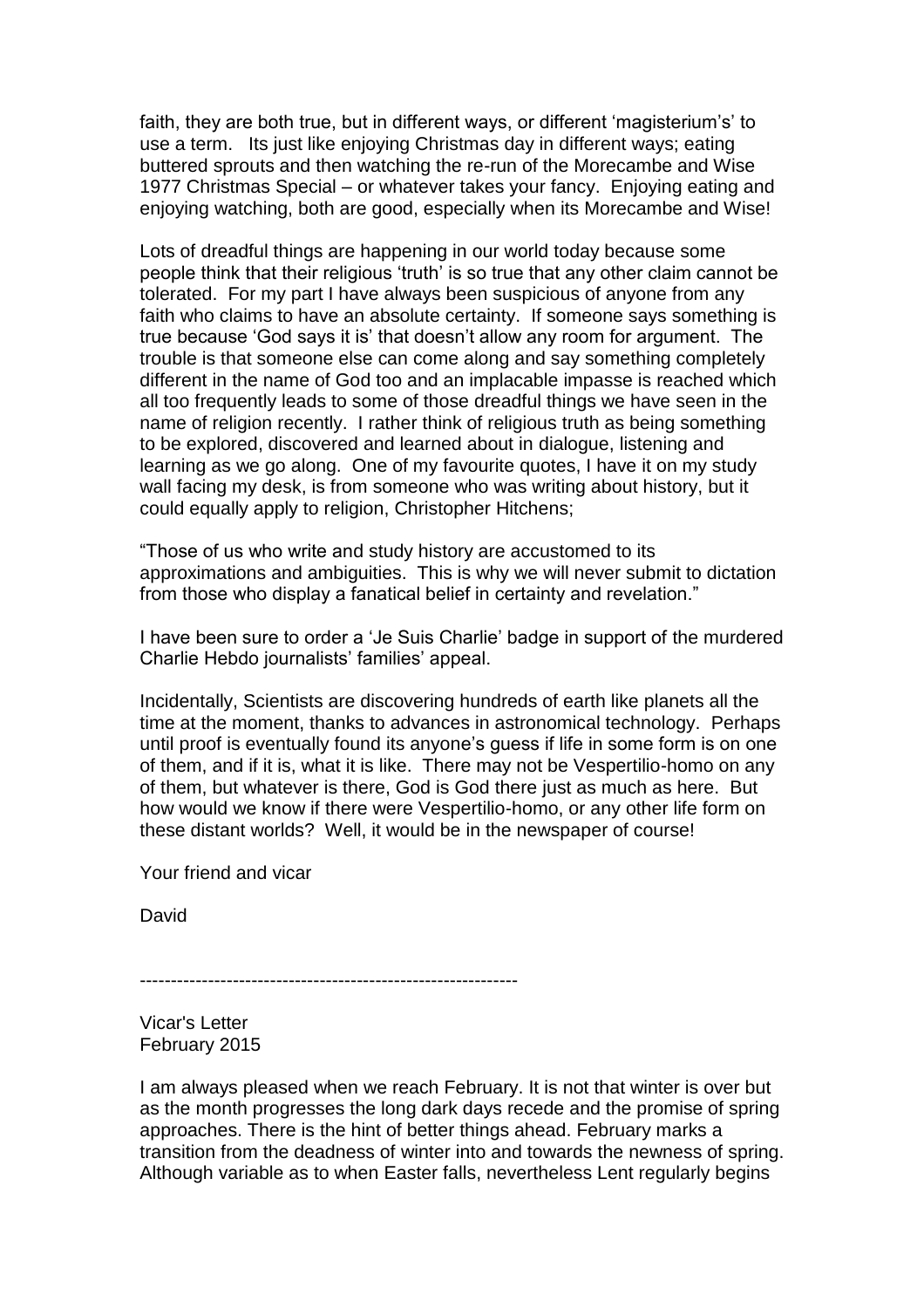in February. This year as Easter is relatively early about half of this month will be taken up into Lent.

Lent is what is traditionally understood as a penitential season, a time to reflect and amend our lives. In many peoples' minds this has become associated with the giving up of some pleasure. While for some this may be a worthwhile exercise I would suggest that in order to get the most out of lent this will generally not best be achieved by simply giving up something in that way. Instead, what seems to be far better is choosing to do something positive. Here is a chance to take action that will enrich and transform our lives and the lives of others. It may be endeavouring to do a new thing or it may be something familiar that needs rekindling.

Amending our lives doesn't have to be miserable.

Paradoxically part of acting positively may include giving up but not in the way I have so far described. What I mean is the positive

creating of space and time in our busy lives to read, reflect and do something new with others. The giving up then is the laying aside of something to make space for something better.

Among the creative things positively on offer this lent we might make time to read and yes, enjoy the Bible and to think afresh about its core message.

Not everyone finds Bible reading easy. There are many Bible reading notes and booklets which can help in this available either online or from any decent bookshop. If anyone would like any recommendations (or indeed for me to arrange to have one delivered direct to your door) please contact me – I would be only too delighted to help. The Bible is the written Word of God and vital in our knowing Jesus the living Word of God. To grow in our love for Jesus, we need to know him with our hearts as well as with our heads. Enjoy Lent.

Your Friend and Vicar

David

------------------------------------------------------------------------------------------------

Vicar's Letter January 2015

Dear Friends

Lose Weight, Volunteer to Help Others, Quit Smoking, Get a Better Education, Get a Better Job, Save Money, Get Fit, Eat Healthy Food, Manage Stress, Manage Debt, Take a Trip, Reduce, Reuse, and Recycle, Drink Less Alcohol. Yes, these are the ('apparently official') top UK New Year's Resolutions from last year. Well, as they say, if the cap fits……..

You will be reading this letter afterwards but, as I write we have yet to experience Christmas; the printer needs my copy before mid December so at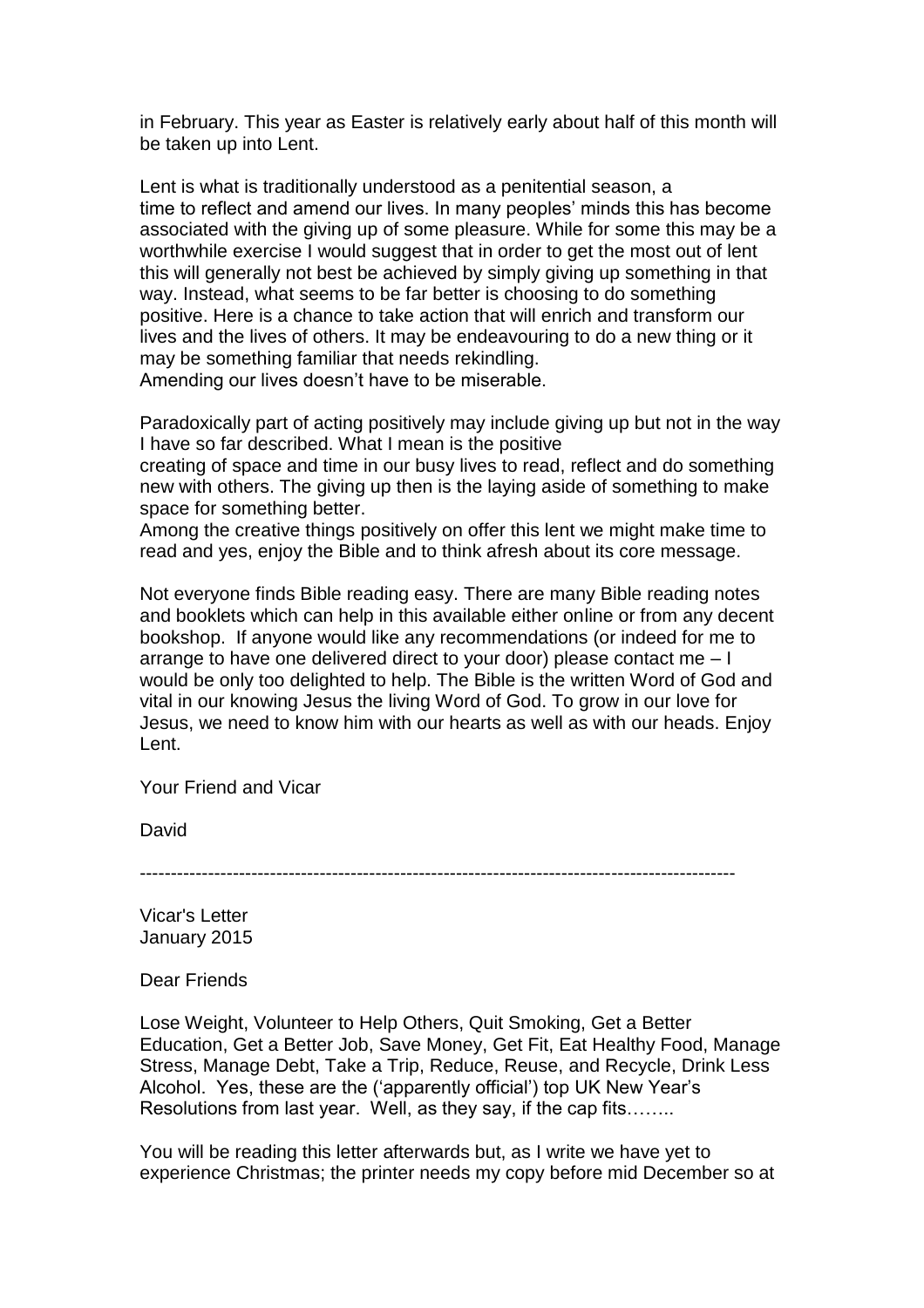home the lights are not up, the Christmas cards unwritten, the presents still on a list that is studded with question marks, while at church we have yet to decorate, put up the crib, prepare the flowers or complete the lists of people helping at the Christmas services. So, I trust that we have all had a happy Christmas.

There are, it seems, always lots of lists and some of you may by now have a new one with New Year's resolutions; that list of things we plan to do differently in 2015 than in 2014. Some of the items will be new; some will be about doing more of the right things; some will be about doing less of the things that are not so good for us. My friend, who attends a Weight Watchers class, tells me that numbers swell after Boxing Day and that January is the busiest time of year. There is no shortage of helpful advice about what to do next; the advertisers on television have turned their attention from toys, special festive food and drink and brands of exotic perfumes to holiday destinations, January sales and a plethora of health products.

Advertising is a strange thing; one of the ways it works is paradoxically to make us unhappy. A frequent subtext is that our hair is insufficiently glossy (not one of my priorities I have to say) our front rooms not comfortable enough and our feet definitely malodorous, but luckily the solution to our new found misery about ourselves is at hand, we need only to buy the sparkling shampoo, the sumptuous sofa, the sweet smelling sole and all will be well and our lives improved.

If you had to write down five verses from the Bible which encapsulated the Christian message one of the references could be Paul's letter to the Philippians, its message is "Learn to be content" - here it is in its context:

## Philippians 4:10-11

I rejoice in the Lord greatly that now at last you have revived your concern for me; indeed, you were concerned for me but had no opportunity to show it. Not that I am referring to being in need; for I have learned to be content with whatever I have."

Of course there are many who have little, sometimes less than little, and we should and must continue to give fully of our time and our gifts to help those in real need but many of us are much more fortunate. So, I wonder if we might be counter cultural, do away with the lists and teach ourselves to be content? This is a good first step to a deeper more spiritual way of living, a way of taking the joy, humility and comfort of that first Christmas, to take it from the newness of the Christ child into the newness of the Year.

With blessings and a happy new year to you all,

David

-------------------------------------------------------------------------------------------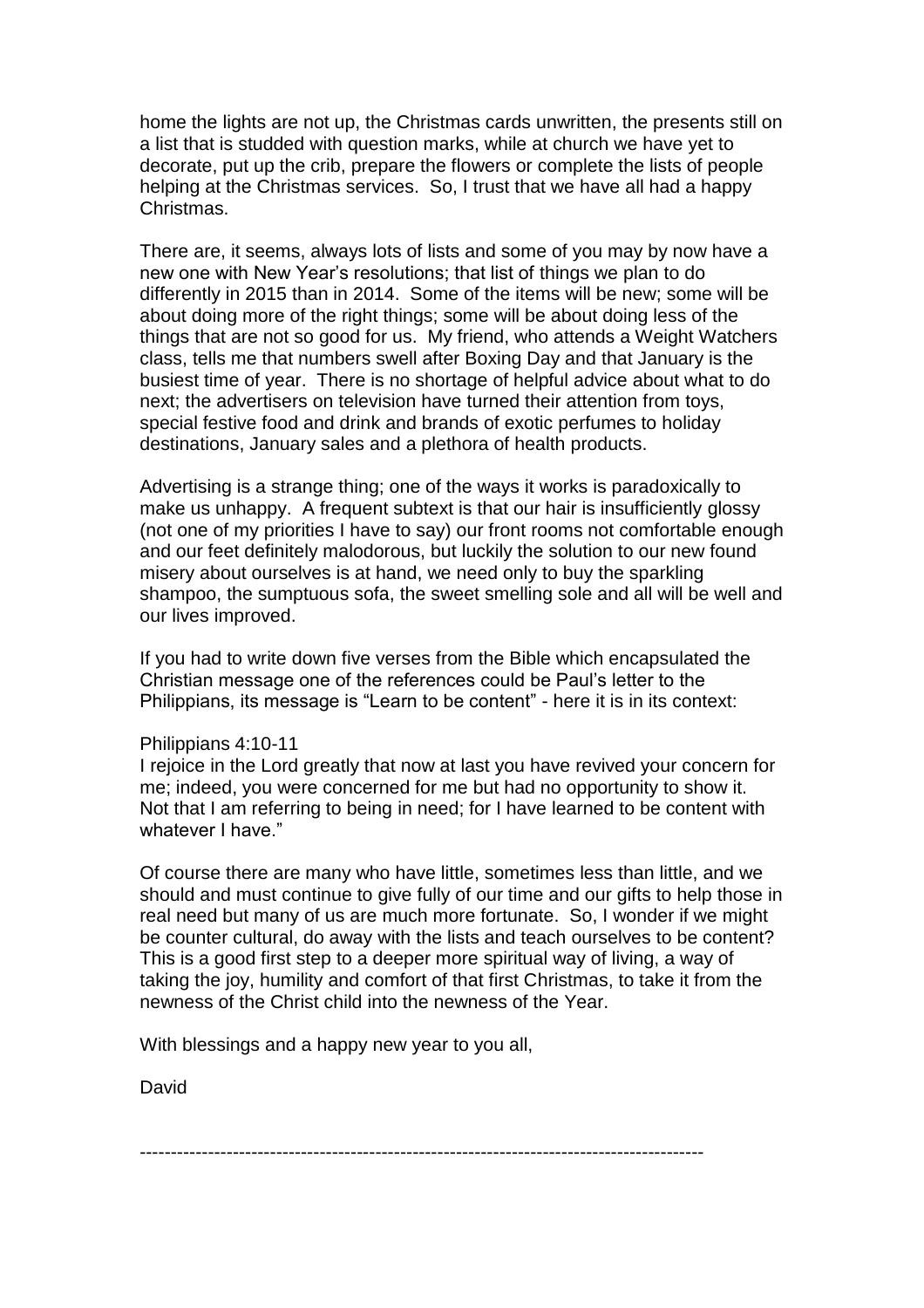Vicar's Letter December 2014

Dear Friends

Do you recognise any of these people: Maurice Micklewhite, Norma Jean Mortenson, Reginald Dwight? If you don't the chances are that you will still recognise them by their 'adopted' name: respectively Michael Caine, Marilyn Monroe and Elton John – you can see why they changed their name! Some people might have even more cause to take an adopted name, what about 'do Namscimento Edson Arantes' (Pele) or 'Dzhugashvili Iosif Vissarionovich' (Stalin)

Jesus had many names given to him both during his life and when he came to be more deeply understood by the early Church. Some of the titles that were gradually used in the early Church and then appeared in the New Testament were adopted from the Jewish context of the age, while others were selected to refer to, and underscore his message, mission and teachings. Here are just a few:

Advocate, Almighty, Almighty God, Alpha and Omega, Amen, The Ancient of Days, Anointed, Anointed One, Author, Author of Eternal Salvation, Beginning,, Beginning and the Ending, Begotten, Beloved, Beloved Son, Beloved Son of God,, Blessed of God, Bread of Life, Bridegroom, Bright and Morning Star, Captain of Man's Salvation, Captain of Our Salvation, Carpenter, Carpenter's Son, Chief, Cornerstone, Chosen, Chosen of God, Christ, Christ Child, Christ of God, Christ the, Lamb, Jesus God or Son of God, Jesus Saves, Jesus Facts, Jesus Bible, Jesus Church, Comforter, Consolation of Israel, Cornerstone, Counsellor, Creator, Creator of All, Things, Deliverer, Divine Son, Door of the Sheep, Emmanuel, End of the Law, Endless, Eternal, Eternal Father, Eternal God, Eternal Head, Eternal Judge, Eternal Judge of Quick and Dead, Everlasting Father, Example, Exemplar, Faithful and True, Father, Father of Heaven and Earth, Finisher, Finisher of faith, First and the Last, Firstborn, First fruits, Forerunner, God, God of Abraham, God of Isaac, God of Israel, God of Jacob, God of Thy Father, God of Whole Earth, God's, Anointed, God's Holy Child Jesus, Good Shepherd, Governor, Great I AM, Great, God, Great Shepherd, Head of Every Man, Head of the Body, Head of the Church, Healer, Heir of All Things, Holy, Holy Child, Holy Messiah, Holy One, Holy One of Israel, Holy One of Jacob, I AM, Image of God, Immanuel, Jehovah, Jesus, Jesus,, Christ, Jesus of Galilee, Jesus of Nazareth, Joseph's Son, Judge, Judge of Quick and Dead, Just One, Just, The, King, King of Israel, King of Kings, King of Zion/Sion, King of the Jews, Lamb, Lamb of God, Life, the Light of the World, Light, the Lion of the Tribe of Judah, Living Bread, Living Stone, Living Water, Lord, Lord from Heaven, Lord God, Lord God Almighty, Lord God of Hosts, Lord Jehovah, Lord Jesus, Lord of All, Lord of Dead, Lord of Glory, Lord of Hosts, Lord of Living, Lord of Lords, Lord of the Sabbath, Lord Omnipotent, Lord our Righteousness, Lord's Christ, Maker, Man of Counsel, Man of Holiness, Master ,Mediator, Meek and, Lowly, Messenger of the Covenant, Messiah,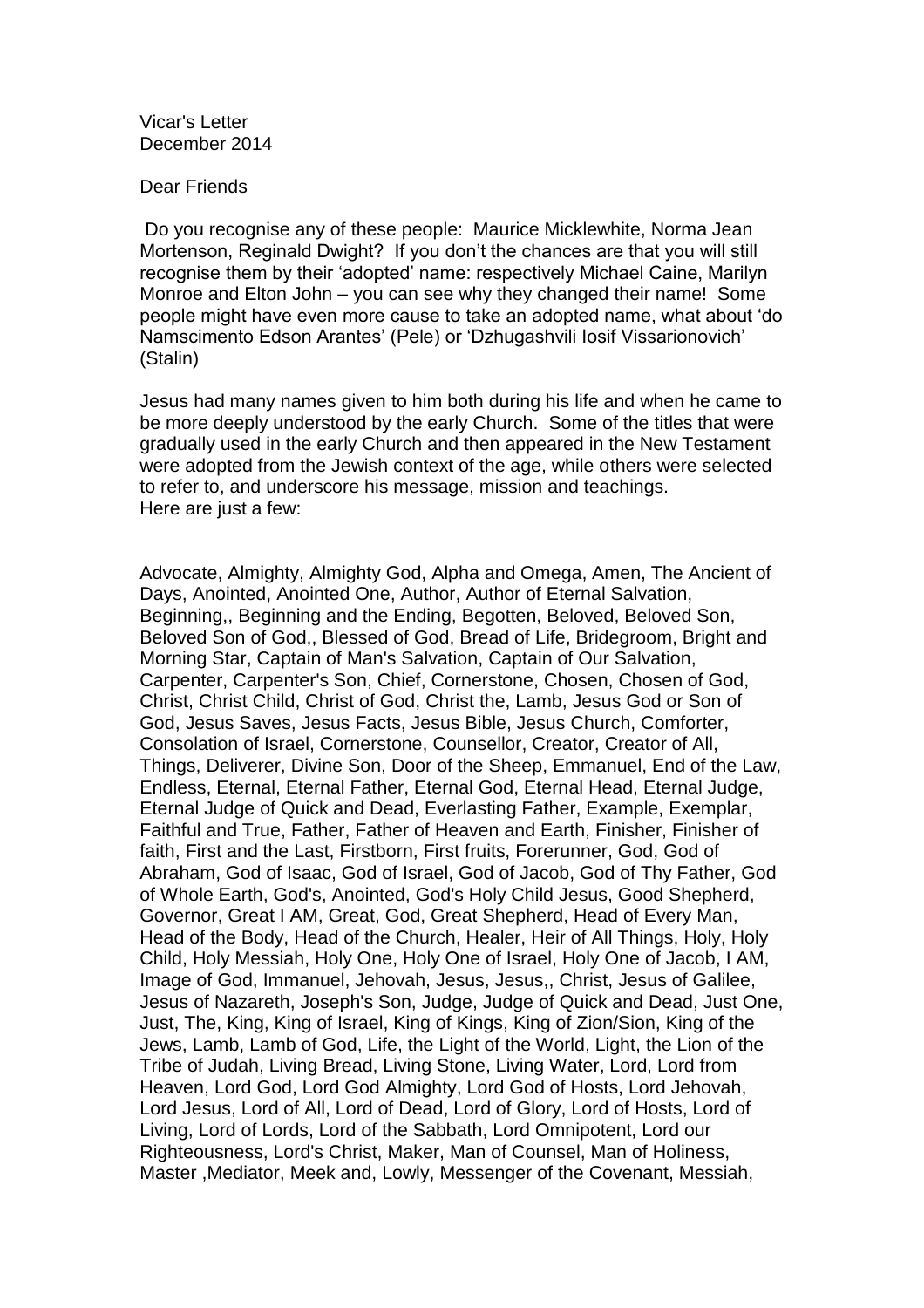Messias, Mighty God, Mighty One,, Mighty One of Israel, Mighty One of Jacob, Minister, Most High God, Nazarene,, Offspring of David, One Body, Only Begotten, Only Begotten of the Father, Only Begotten Son, Our Passover, Physician, Power of God, Prince, Prince of Life, Prince of Peace, Prophet, Prophet of Nazareth, Propitiation for Sins of Whole,, World, Rabbi, Redeemer, Redeemer of Israel, Redeemer of the World,, Resurrection and the Life, Revealer, Righteous Judge, Righteous Man, Rock, the Rock of Heaven, Root of Jesse, Sacrifice, the, Saviour, Saviour of Israel, Saviour of the World, Second Comforter, Seed of Abraham, Seed of David, Seed of the Woman, Servant of Jehovah, Servant of the Lord, Shepherd, Son, Son of Abraham, Son of David, Son of God, Son of Man, Son of Mary, Son of Righteousness, Son of the Blessed, Son of the Eternal Father, Son of the Everlasting God, Son of the Highest, Son of the Living God, Son of the Most High God, Spiritual Rock, Stem of Jesse,, Teacher Come from God, True Vine, Truth, the, Unchangeable One, Way, the, Well, Beloved, Wisdom of God, Wonderful, Word of Life, Word, the, Worthy.

I wonder if anyone can come up with any more! Each of the titles or 'adopted names' expresses or emphasises something about who Jesus is. In Advent we think of those words about Jesus, which help us to understand what it means to wait for, or to look for his coming among us and to prepare ourselves for that. We usually think of this in two different ways; firstly Jesus coming as a little baby at Christmas and also at the same time remembering that secondly, we wait for Jesus to come at the end of time to judge the world – the first rather unsurprisingly being our preferred option! In biblical language both of these senses of waiting for, or looking for Jesus coming to us are accompanied by great signs and cataclysmic events which point out Jesus' arrival in no uncertain terms; think angelic choirs appearing in the sky, a new star, not to mention fires, earthquakes and the odd war to usher in the end times.

There is a long-standing belief among humans that important events are connected with happenings in the natural world. Such events are often referred to as omens and the Bible happily shares in this. Comets, especially Halley's Comet, have often been assumed to portend some momentous event. The birth or death of someone of importance is often linked with such phenomena. However, as Shakespeare said;

"When beggars die there are no comets seen; The heavens themselves blaze forth the death of princes." Julius Caesar Act 2, Scene 2.

So it might be more difficult to look for signs of Jesus' coming among us NOW, or presence among us might be a better way of putting it, which is I believe at the heart of the biblical message of Advent. Far from being accompanied by all kinds of fanfare, we might find Jesus, if we pause to look, in the most unlikely of places, or people, just think of this…

'For I was hungry, and you gave Me something to eat; I was thirsty, and you gave Me something to drink; I was a stranger, and you invited Me in; naked,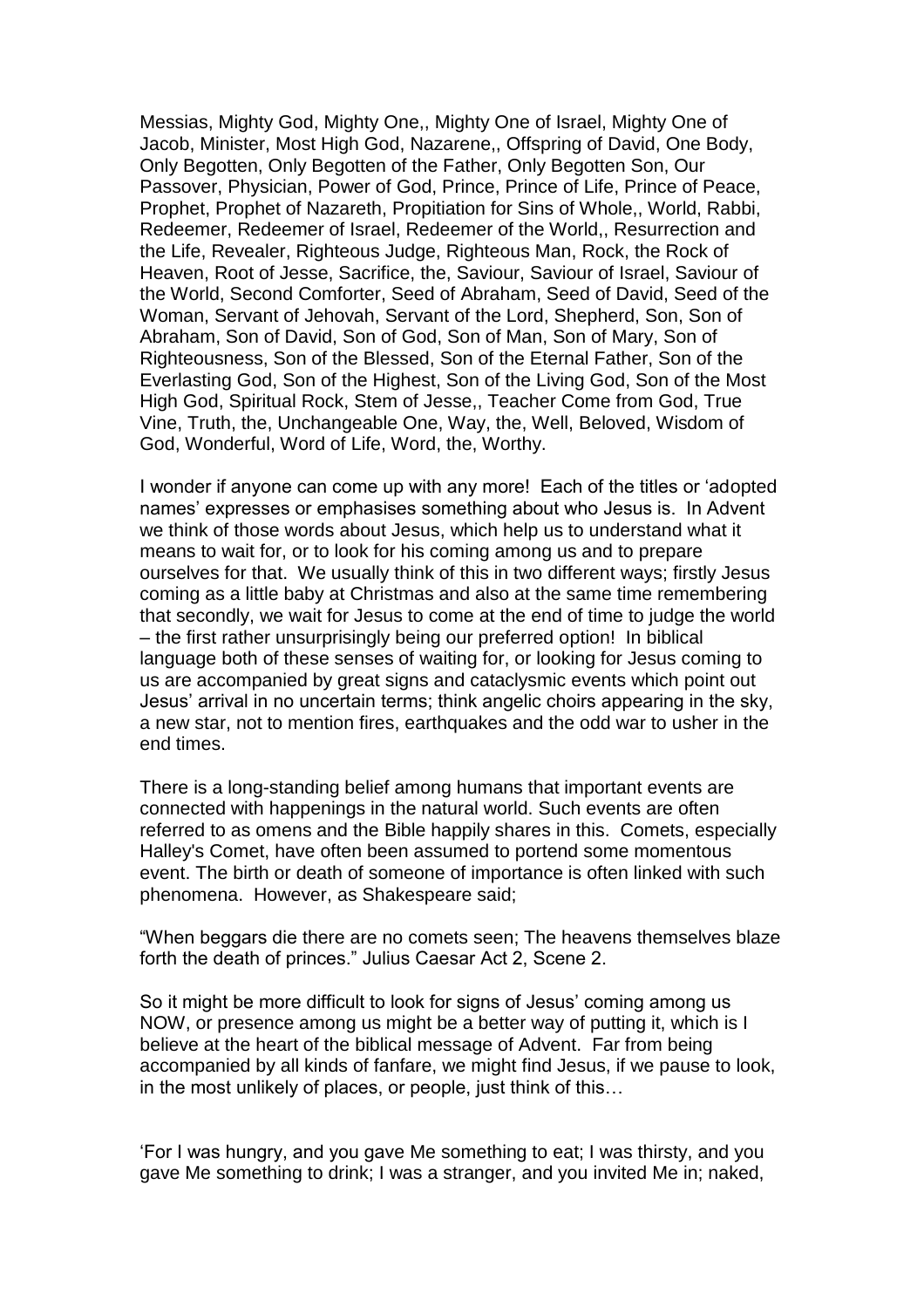and you clothed Me; I was sick, and you visited Me; I was in prison, and you came to Me'. Matthew 25: 36;

A similar point is made by the poems of one of my heroes, G.A. Studdert Kennedy, an Army Chaplain in the First World War, more commonly known as 'Woodbine Willie' who earned the huge respect of ordinary soldiers through his empathy and devotion to them (and the woodbines he gave out to injured and dying soldiers which earned him his 'adopted name', and which were perhaps not the greatest danger those men faced). In the poems he wrote, his theology and teachings simply and powerfully express the 'incarnation' message; that God, in Jesus, not only came among us and will come again one day, but is here NOW, if only we would see. This one is called 'Indifference':

Indifference, by GA Studdert Kennedy

When Jesus came to Golgotha, they hanged Him on a tree, They drove great nails through hands and feet, and made a Calvary; They crowned Him with a crown of thorns, red were His wounds and deep, For those were crude and cruel days, and human flesh was cheap.

When Jesus came to Birmingham, they simply passed Him by. They would not hurt a hair of Him, they only let Him die; For men had grown more tender, and they would not give Him pain, They only just passed down the street, and left Him in the rain.

Still Jesus cried, 'Forgive them, for they know not what they do,' And still it rained the winter rain that drenched Him through and through; The crowds went home and left the streets without a soul to see, And Jesus crouched against a wall, and cried for Calvary.

As we prepare to celebrate that incarnation throughout Advent again this year, lets keep our eyes open to the people, places and situations where Jesus may be present in our own time. There may not be any comets but we might still be surprised!

Your friend and vicar

**David**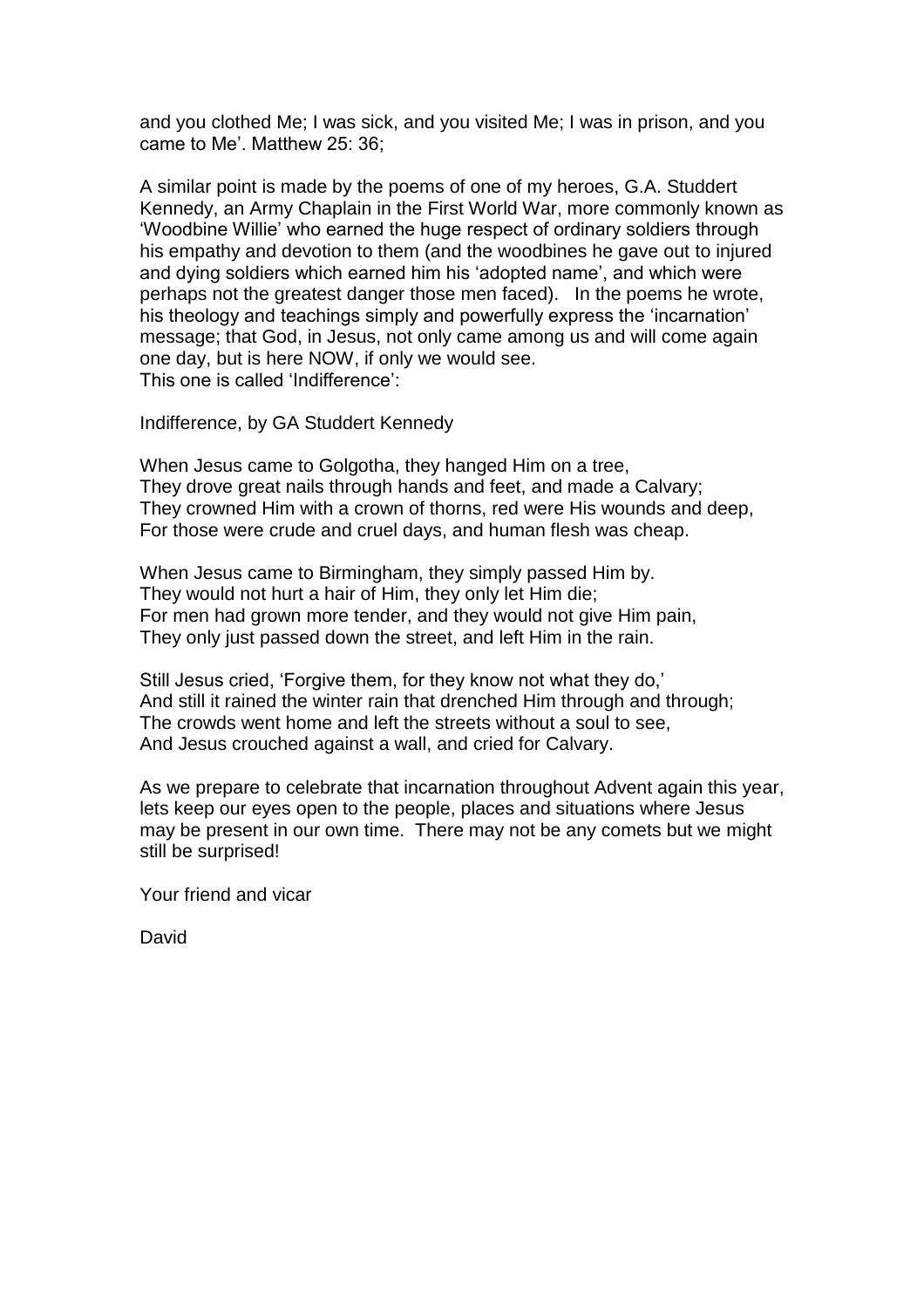----------------------------------------------------------------------- Vicar's Letter November 2014

Dear Friends,

Arabic: ،األرض ر ا األر , Czech: Země , Danish: Jorden; jordkloden; verden , Dutch: aarde , Estonian: maa , Finnish: maa , French: terre , German: die Erde , Greek: γη , Hungarian: a Föld , Icelandic: jörðin , Indonesian: bumi , Italian: terra, Latin: tellus. These are all how to say 'Earth' in other languages. Ok so I looked it up on yahoo answers and you might have guessed it from the French or Italian but all of these translations share one aspect of our English sense of the word 'Earth'. In each language the word means both the planet we live on AND the ground we walk on. Each language has its own name for our planet but they all have one thing in common. Each is derived from a word meaning 'ground' or 'soil' or sometimes 'creation'. The modern English word 'Earth', for example, is derived from the Germanic 'erde', meaning 'ground'. The roots of all such words date from a time when humankind was unaware that the earth is actually a planet. They signified at that time only the ground beneath our feet.

It fascinates me that the same word can mean both what is below us and something which belongs in the heavens. As we look up we can now see other planets very like our own – actually now quite a lot of Earth – like 'exoplanets' (literally planets beyond our own solar system) thanks to huge advances in astronomical technology in the last twenty years. This is not the place for a consideration of what form life might take on any of these other worlds, as life in some form beyond our own world there must surely be, and where life is, so is God. That can wait for another letter. What I have been thinking about is how we look, as humans, both up and down, to see what is beyond us and also what is within us. I don't just mean this in an astronomical or biological sense. What I mean is how we find God in both the beyond and within.

In the library inside the Vatican there is a painting adorning the ceiling of the quarter given to Philosophy (the other three are; Theology, Literature and Law). The painting is called The School of Athens and depicts a scene, which can never have taken place- a scene in which all the Philosophers of the classical world are gathered together. At their centre, and larger than all the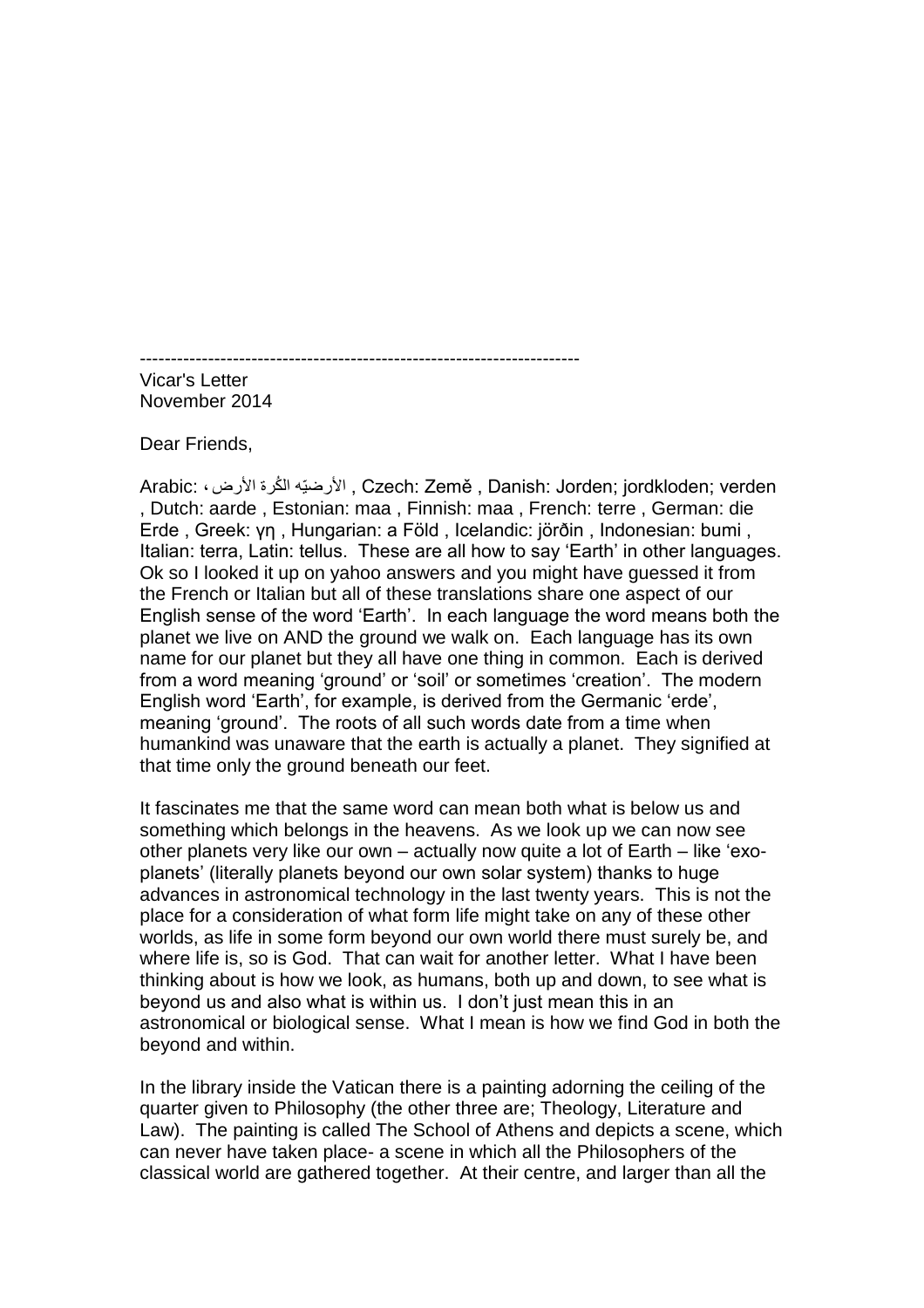rest, are possibly the two most influential philosophers; Aristotle and Plato, representing two different ways of thinking. One, Plato, is depicted as pointing up while the other, Aristotle is pointing down.

One way of thinking about reality is to look beyond, another is to look within, at our own experiences. I believe God is to be found in both.

Quite often we look for God in the wrong places. We can search and struggle when all the time he is there staring us in the face, if only we had eyes to see, and this quite often comes from within our own everyday, ordinary lives. The great Christian thinker Paul Tillich called God 'The ground of our being' which for me has been a constant source of growing awareness of God, often looking back at times, people and places I have known and not being aware of God speaking to me through them at the time.

This is how Tillich put it;

"God is not a supernatural entity among other entities. Instead, God is the ground upon which all beings exist. We cannot perceive God as an object which is related to a subject because God precedes (all subjects and objects)"

Another way of putting this is that both Aristotle and Plato show different ways in which God can speak to us. The Earth is both what we walk upon and a celestial sphere floating through space. God is found in both within our own life experience (as we reflect upon them in prayer), and without (which can take many forms; the Bible, Church History, the advice of others, Christian and I believe non Christian, even, in some Churches, a sermon).

For me there can be no doubt that we meet God both beyond ourselves and within ourselves, Jesus showed us so, by coming down from heaven to earth.

Your friend and vicar

David

-------------------------------------------------------------

Vicar's Letter October 2014

Dear Friends,

Are you a fan or riddles, or puzzles or mysteries? I sometimes start a talk by posing three 'riddles', with the answer being three 'objects' in my bag, which I dutifully produce when the correct answer is given. See if you can work them out - the answers appear later in this magazine!

- 1. What is full of holes but holds water?
- 2. What gets wetter the more it dries?
- 3. When I'm full I work and play, when I'm empty I rest all day, what am I?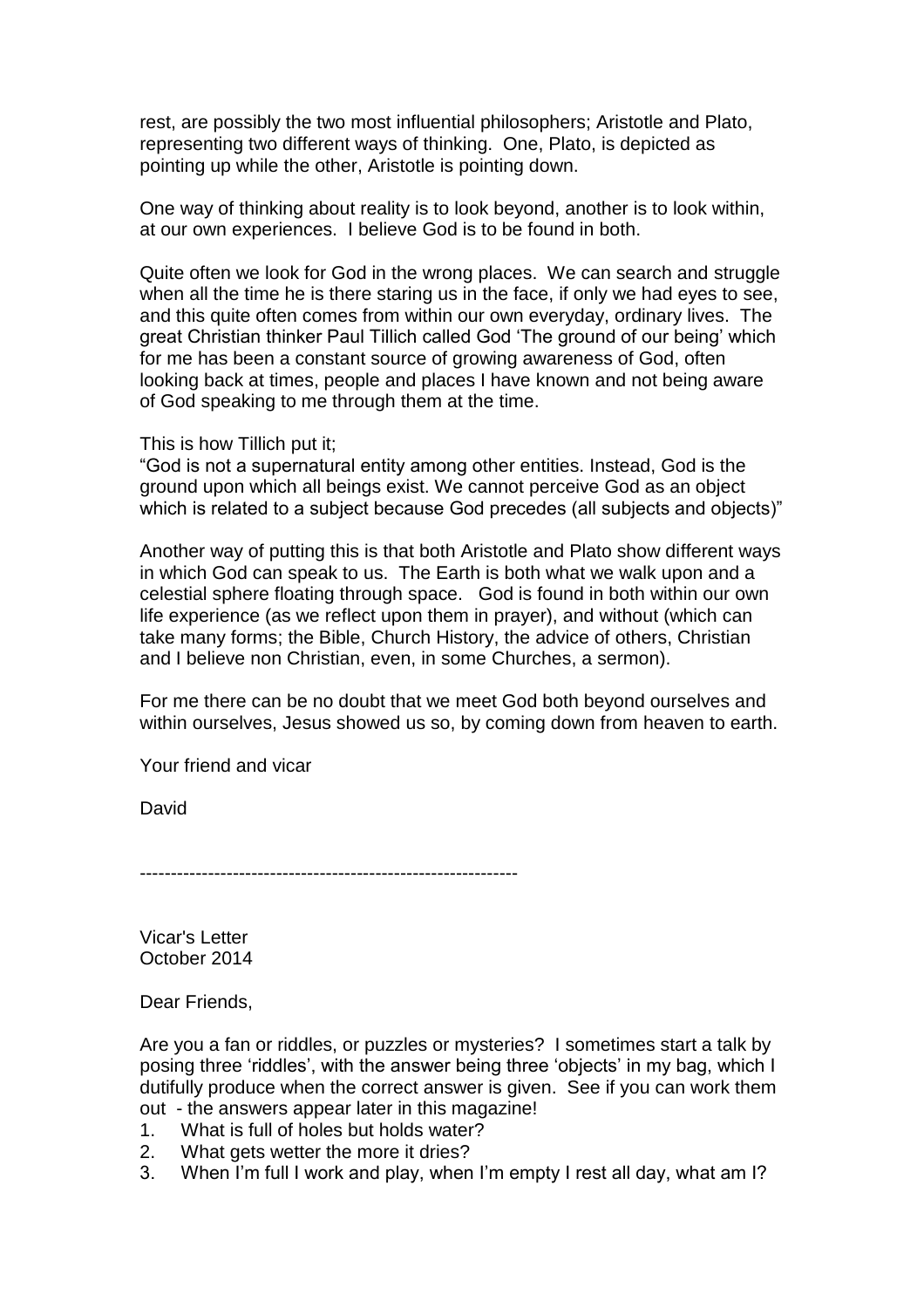Come on, you should be able to get the first one at least! Jesus certainly liked riddles and puzzles, often answering a question with another question, and turning what was often a trap not only to wrong foot his opponents, but to teach those who have ears to hear. Think for instance of Matthew 21:23ff; Jesus is being asked by those who are trying to trap him, where his authority comes from, 'humans or God'. If Jesus says 'humans', the Pharisees, who are asking, will say that he is a charlatan, if from God, that he is a blasphemer. Jesus however asks them a question in return; where did they say that the authority of John the Baptist came from, 'humans or God'? If the Pharisees said God, then they would be guilty of putting one of God's prophets to death (which they did), if from humans then they risked the people, who still held John in high regard, turning against them. In fact Jesus is making a powerful point that his authority is indeed from God, and that he is also the answer to any riddle, or indeed puzzle, challenge, problem or seemingly insurmountable obstacle that anyone could ever come across in the whole of life – with Jesus there is always a way through, always an answer.

Often what may seem at the time like an insurmountable obstacle, or indeed a defeat, can with hindsight, seem not only a stage on the way through, but indeed a blessing! Think for instance of the evacuation of the British army at Dunkirk between 27 May and 4 June 1940. At the time Churchill said that, "a colossal military disaster "had occurred, saying "the whole root and core and brain of the British Army" had been stranded at Dunkirk and seemed about to perish or be captured. On 4 June however, in his inspirational 'We shall Fight on the beaches" speech Churchill proclaimed it as a "miracle of deliverance". What at first had seemed, and was, a catastrophic defeat was later seen to be an inspiration to the whole nation, as people pooled their resources and came together in the nation's defence.

One of my favourite stories of defeat being turned to triumph is the story of the battle of Thermopylae. In the year 480BC the disunited Greek city states, before the time of Athens and the great philosophers, playwrights and political traditions of democracy, (which eventually passed on into our culture through the Romans and the enlightenment, making us who we are), faced extinction, before its civilization even got going, by the threat of a huge Persian army led

by King Xerxes. Modern classics scholars put the number of Persians at between 100,000 – 150,000 to about 7,000 Greeks, led by King Leonidas of Sparta; the first time that the Greeks had ever combined in such numbers. In the 19thC the great English scholar JS Mill said that the battle of Thermopylae was more important in ENGLISH history than the Battle of Hastings! The battle was a complete massacre of the Greeks but, and this is the crucial thing, after having faced overwhelming odds, the brave Greeks realised that, after three days that the game was up and King Leonidas, realized that the battle could not be won, but by combining in the future that the war could be, and sent away all the soldiers except his own 300 Spartans. These 300 then fought the Persians until Leonidas and the 300 were all killed. The example of bravery however then led to the very combining of the Greek states that Leonidas knew would defeat the Persians and the Persians were duly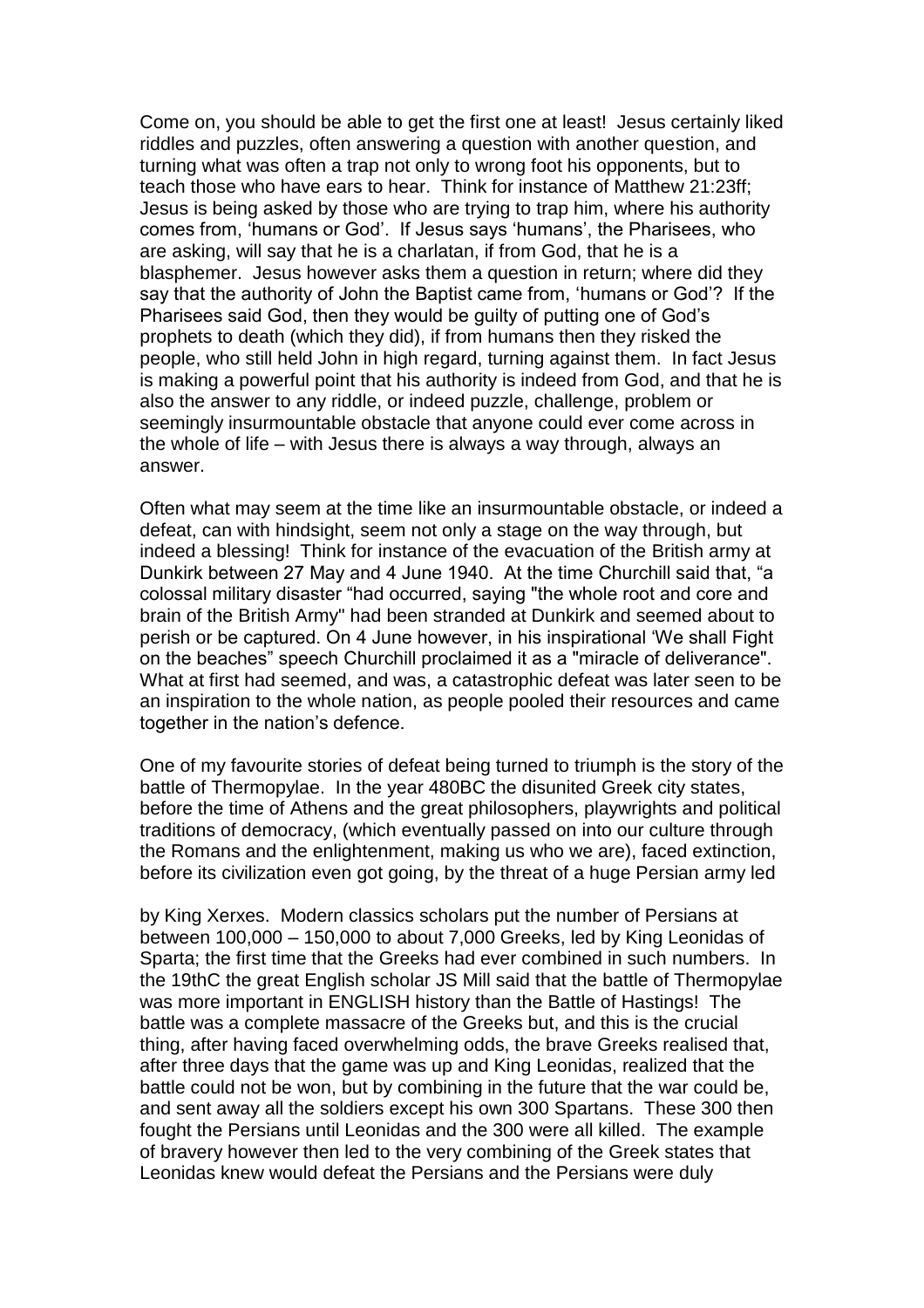defeated at Sea at Salamis later the following year, so sending Xerxes home and saving not only Greek civilization but with it, the whole of western democratic and free civilization which was passed down to us. The model of our democracy and the freedoms we now enjoy come directly from the thoughts later developed at Athens and which were made possible by Thermopylae, and not the despotic monolithic state represented by Xerxes and the Persian Empire. As the author William Golding said in his famous essay 'The Hot Gates', "way back, and at the hundredth remove, that company (the 300) stood in the right line of history. A little of Leonidas lies in the fact that I can go where I like and write what I like. He contributed to set us free."

A year ago, when we first changed our Church Service times and I was honoured to take responsibility for St Francis as well as having the privilege of being vicar at Immanuel I wrote that we might not get it right first time. We didn't, and we are changing our service times back. When you read this the next Sunday Immanuel Service times will be 9:15am and 10:30am, and I will alternate between the two Churches on consecutive Sundays. I also wrote that the first Sunday the new arrangements came into effect was a bit like D-Day in the Second World War, because it was, in theological terms, the 'Kairos' moment of action. Well, victories take many forms. Thank God that the real D-Day was a success, though not without enormous sacrifice. Things, which at the time don't appear to be a success, like Thermopylae, like Dunkirk, can often lead to quite wholly unexpected, and better outcomes. No one chooses to be in position where two Churches share one vicar. Maybe the last year hasn't been the D-Day we might have hoped for, but it could be our Dunkirk, or even our Thermopylae.

Your Friend and vicar **David** 

Answers to the 'riddles' set in the vicar's letter

1. What is full of holes but holds water? A Sponge

2. What gets wetter the more it dries? A Towel

3. When I'm full I work and play, when I'm empty I rest all day, what am I? A Glove

British troops evacuating Dunkirk's beaches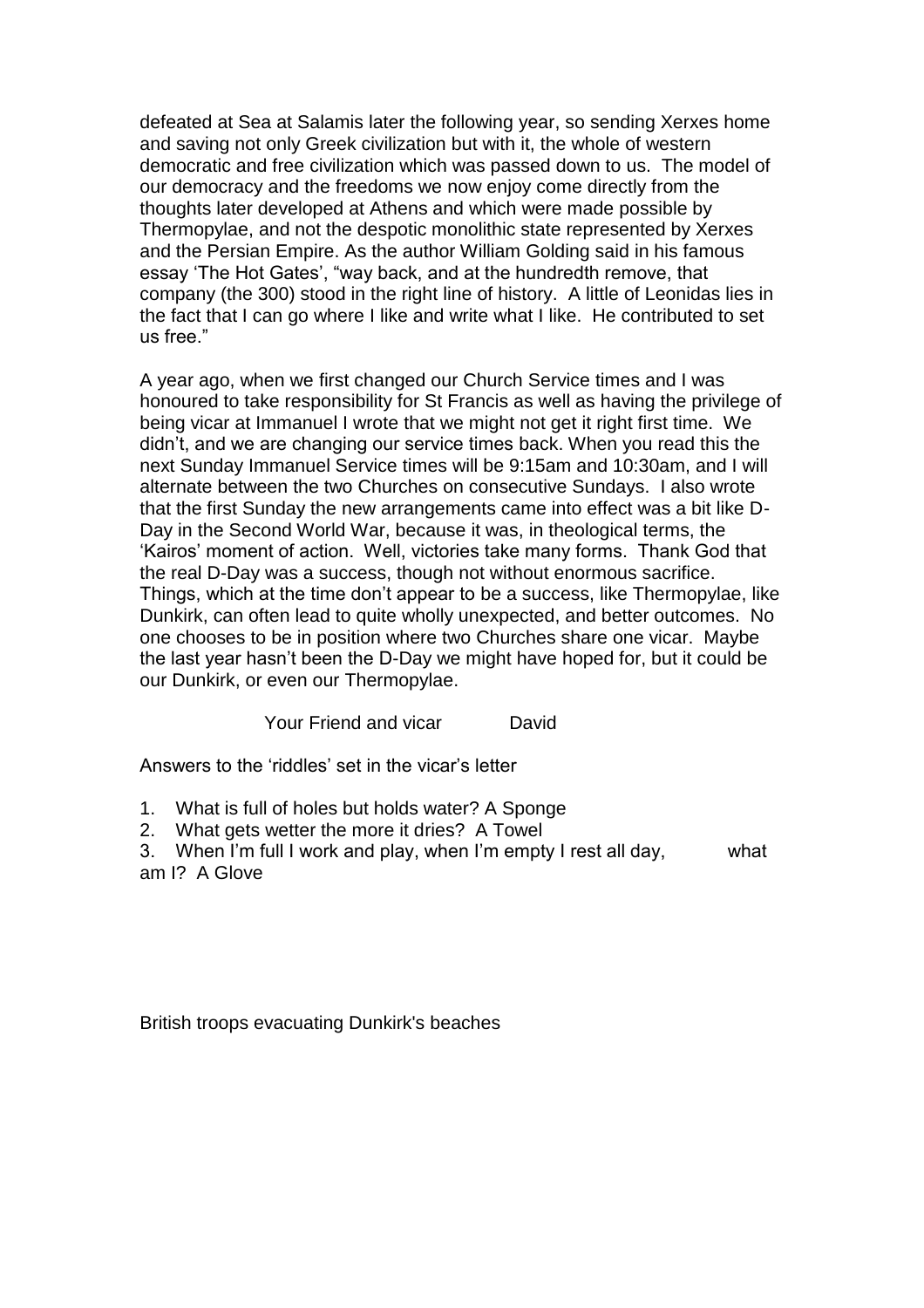----------------------------------------------------------

Vicar's Letter August and September 2014

Dear Friends

This special vicar's letter will set out why, after consultation with the wardens and the PCC, we have decided to go back to the previous Sunday morning service times of 9:15am for the BCP Communion Service and 10:30am for the Parish Eucharist, Sunday School and Parade Services. This pattern will replace the existing times of 8:30am and 9:30am and will come in into operation on Sunday 5 October. I hope you will read it, as I believe that the changes will be beneficial to the congregation, the worshiping life of the Church and the wider parish.

1. From Sunday 5 October the services every Sunday morning at Immanuel will be at 9:15am and 10:30am. This replaces the existing times of 8:30am and 9:30am and will revert to the times which had existed before September 2013.

2. From Sunday 5 October I will alternate between Immanuel and St Francis, ie I will be at one Church one week for both services and the other Church the next week. This means that I will be present to take both services at Immanuel every other Sunday. When I am not present another person will take the services. This will initially be Revd Peter Hallett but may in time include others and could be lay led. To this end a worship team will be set up with a view to helping lead worship at Immanuel (if you would like to join please contact me!)

There are a number of reasons why this decision has been taken and why I think it will prove beneficial to both Churches:

When the present arrangement came into operation twelve months ago I thought it important for both Churches that I take all the services as the vicar of the Church. This was the overwhelming view of the consultation that we undertook and I think that it was the right decision at the time. However, twelve months on enough time has passed both for Immanuel to be used to me having other responsibilities and for St Francis to get used to me (I nearly said 'to have learned to put up with me!'). You should know that although the way the service times at both Churches are arranged at the moment allow me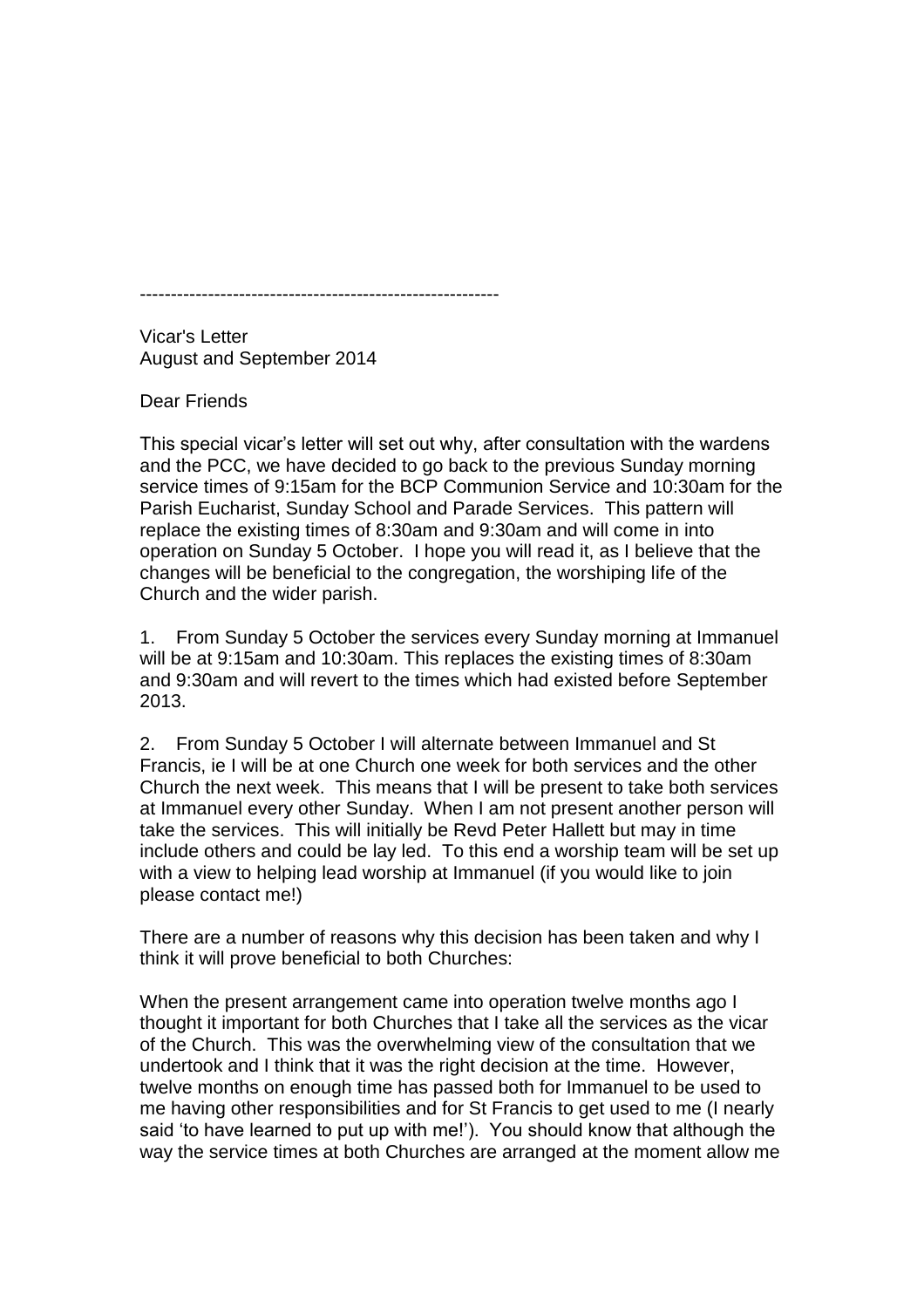to be present at all services at both Churches, there is a sense of rush about it.

As it affects St Francis, for which I also have responsibility, I am not at the moment arriving after the Service starts or leaving before the end, but I am almost doing so. With the current arrangement I can't arrive any earlier at St Francis or, on most Sundays, stay any longer.

With the new arrangement I can not only be present at two services at each Church but fully focus on them, and those who come to them. I know that it's important to have sense of 'go' in what we do but I don't think that's the same thing as 'rush', or being on the last minute!

As regards Immanuel directly, whatever time of service a Church chooses it's going to please some and be inconvenient to others. Having said that, more than a lot of people have said that they find 8:30am and 9:30am too early for them, particularly if they are working families whose working days are full of early (some very – I know!) starts. I hope that a later start will mean that a not too early start may mean that it's easier for everyone to come to Church, no matter what stage of life we find ourselves at. There were certainly more people attending services before September 2013 than since. The new times also mean a proper interval can be had between services to properly finish one service and prepare for another.

The drawback to this of course (which it might not be to some!) is that I will only be at Immanuel every other Sunday, as will also be the case at St Francis. That I will be absent every other week is because my time is shared between two Churches, as it is already, but I think that this new way will be a more effective use of that time for both Churches. I know of some very good vicars ("Why can't we have one then?" I hear you shout!) who work this way with two or more Churches and I have seen it work well. Another side of this coin though is that it will enable a worship team to grow and develop at Immanuel, which, in an age of increased sharing of clergy resources is the only way to grow worship and so nurture the Church. Collaborating with a team is, I am convinced, the way forward in these days of ever decreasing clergy numbers and Immanuel can only become stronger as a result. By the way these are not my own original thoughts (I have very few of those) but those who are both much cleverer and more experienced than me, and with a much wider vision, Bishop Steven Cottrell being one of them

I commend these new arrangements to you and ask for your support in making them work. It may be that some ways of doing things might have to change, while others will remain exactly as they are.

In all of this and in all our life together I think that it's important to remember three things:

One is that a Church is, first and foremost, a group of people; 'ecclesia' in Greek meaning just that, and anything else, from the Church building to service times to who serves the coffee is secondary to that basic tenet. Our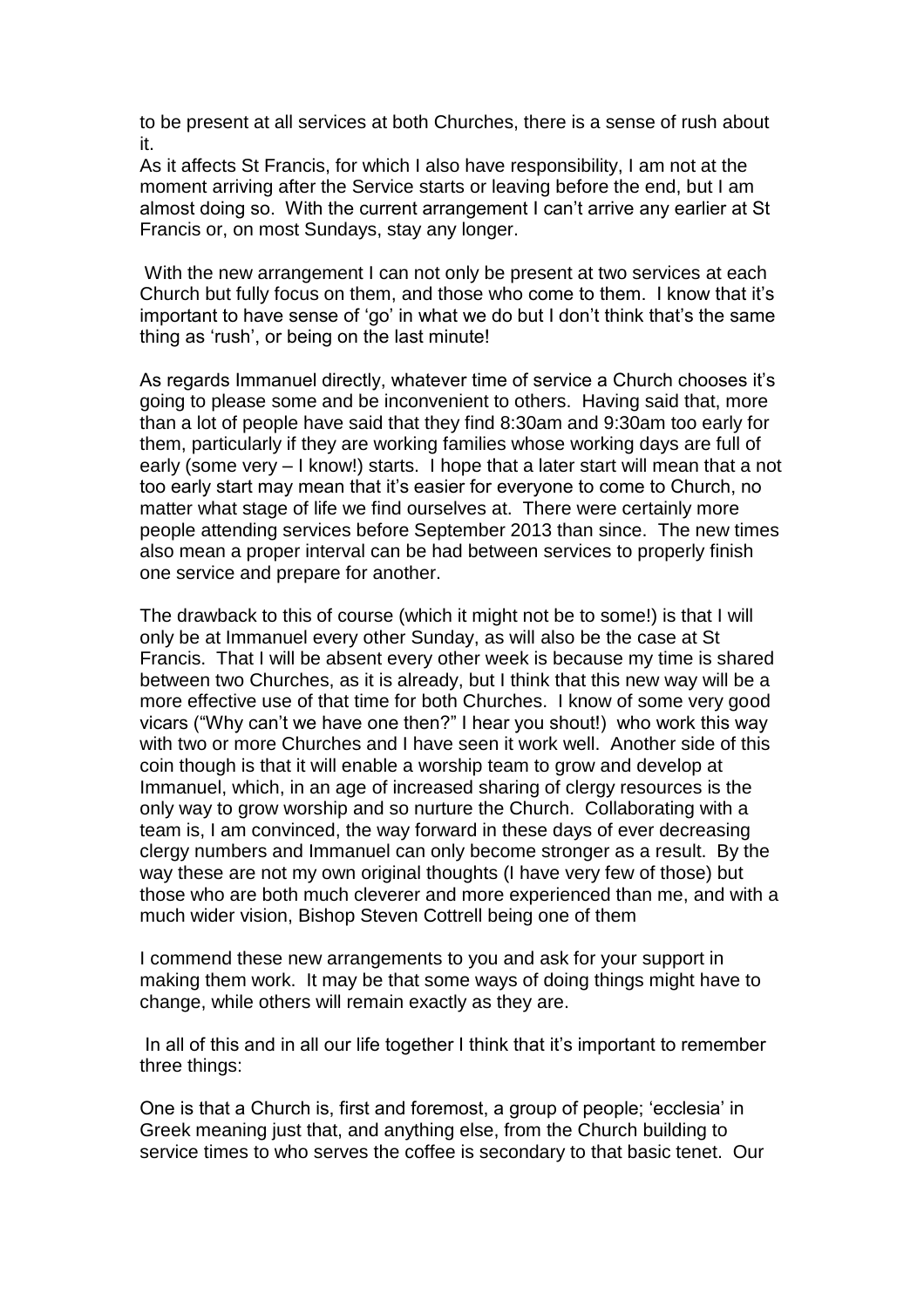worship is an expression of our life together and we should never be afraid of allowing that life together to change and to grow.

Secondly that the ministry of the church at Immanuel is not the vicar's alone; I have a part, and a distinctive part, to play, but so does everyone else, and we will be most effective when we each play our part as a team. Anyone in secular employment knows this is the case; those who think they are indispensable to any organisation quickly learn otherwise!

Only one thing is essential in any organisation, that each play their part fully in pursuit of a common goal. In our case that goal is the third thing we must remember; that the ministry we share together is in fact Christ's ministry, not ours. God calls us as Christians to join in with the work he is already doing, and it's through us that it is advanced. We would do well to remember that in all our supposed successes or indeed failures, that the work we do at Immanuel demands that we play our part, and give of our best, because it is the Lord's work that we are about;

Christ has no body but yours, No hands, no feet on earth but yours, Yours are the eyes with which he looks Compassion on this world, Yours are the feet with which he walks to do good, Yours are the hands, with which he blesses all the world. Yours are the hands, yours are the feet, Yours are the eyes, you are his body. Christ has no body now but yours, No hands, no feet on earth but yours, Yours are the eyes with which he looks compassion on this world. Christ has no body now on earth but yours.

St. Teresa of Avila (1515–1582)

Your friend and vicar David

----------------------------------------------------------

Vicar's Letter July 2014

Dear Friends,

In my Brass Banding days and especially at Brass Band contests, I found myself quite often the 'guest' of another Band, sometimes slipping one band's blazer off and another's straight on. Let me say now that this had less to do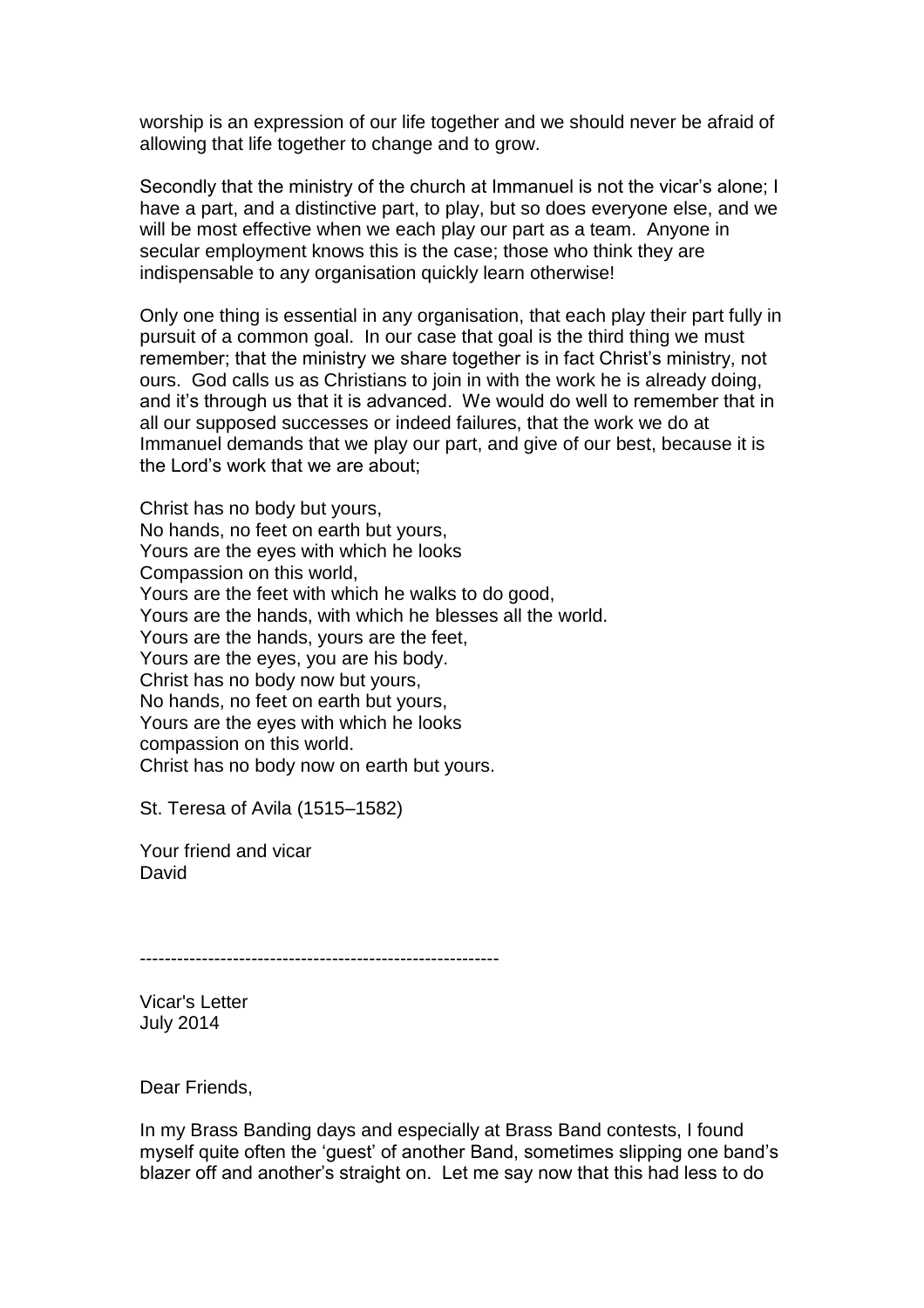with some outstanding musical ability in me being sought out by many other bands, rather than a shortage of players on the instrument I finished up on, the B flat bass. Nevertheless, despite the fierce competition on the stage between bands at contests, there remained a common sense of being a banding fraternity in which help was always given when needed.

Slipping off one uniform and putting on another is one way of showing a sense of identity with those wearing the same uniform. In a different way I was honoured once in my visit to Guyana, South America, to be given a ceremonial cloak by the Akawaio people, which I wore during one of the meetings of the village I was staying in as a guest. I'll never forget the honour I felt, and humility, at being made an honourary member of a people whose lives were so very different, and much materially poorer, than my own. What we wear says something about who we are and what we do; there's nothing like wearing the clergy collar to bring you up against the reality of your own inadequacies.

At our Confirmation Service on 18 June, Bishop John told a powerful and deeply moving story about clothing, and being vested. The Bishop told us of how he recently attended a meeting in a Mosque of a multi ethnic community group he set up in Burnley years ago, and how this would be his last meeting with them due to his forthcoming retirement. The area the Mosque serves is one of the poorest in the country, the community being composed of Bangladeshi descended families, living in poor housing, and one of the most deprived wards in the whole country. At the end of the meeting the Imam asked Bishop John to take off his jacket, which he did, to be then clothed, vested in the black ceremonial robe of an Imam – an extremely high quality Robe only made in Syria, which would have been very expensive and which that deprived community has raised the money for themselves. They clothed the Bishop in the vestments of the highest office of their faith because, they said, he is a man of God. Which Bishop John certainly is.

This moving and powerful gesture reminds me of a passage in Colossians; "As God's chosen ones, holy and beloved, clothe yourselves with compassion, kindness, humility, meekness and patience…Above all clothe yourselves with love, which binds everything together in perfect harmony" Colossians 3: 12. Perhaps none of us can properly claim to display all of those virtues all the time, I certainly can't! It is in some sense though helpful to see our faith as something we wear, both in its sense of showing something about what we believe, and also because, even though we are all to one extent or another incapable of living up to the ideals of our faith, the idea of being clothed in it frees us from the fear and reality of failure, and gives us permission to try again.

When my lack of say, patience, is exposed by my less than charitable reaction to a tenth request in the last ten minutes to bring something or other to a child's dinner table, I know that despite my lack of it, patience is something I can aspire to, and aspire once more when I don't succeed. The high musical standards, the commitment to practice and to do the best one can for other members of a brass band, or any other musical group, are expressed by the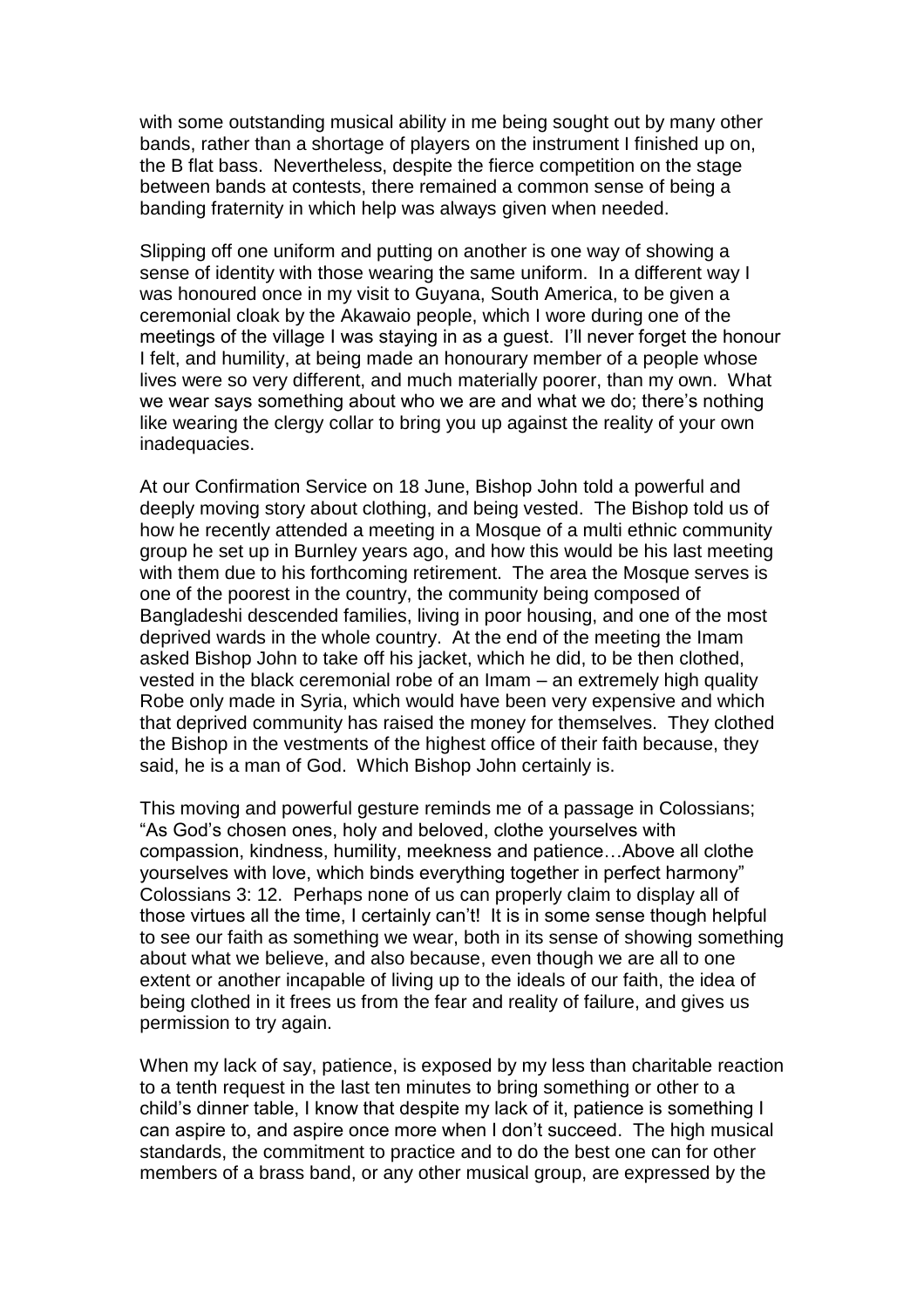pride taken in wearing the uniform – even if, despite my best efforts, I can't say I always played every note correctly (and probably hadn't practiced enough to make sure that I did!). Wearing any uniform says something about what we are and what we are trying to do, the wearing of our faith is no different; it's the trying that's important. I can't say that our Band won every Brass Band contest we ever entered, we won very few in fact, but we enjoyed trying.

Your friend and vicar

**David** 

-----------------------------------------------------------

Vicar's Letter June 2014

Dear Friends

June is one of those months in the Church year that, like November and December, sees a lot of thing s happening one after the other. It is important that everyone who is part of the Church tries to support these as best we can.

On 14 June I will from 10am to 4pm be sat outside Church, (if wet in the porch), underneath a gazebo which will hopefully be providing shelter from the sun, with a selection of homemade cakes and tea and coffee. The vicar's Gift Day has been a big success in the past in raising much needed funds for our Church and, I hope, will be just as successful this year. If we remember that when we make an annual special donation to Church on the gift day, we are only giving back to God a tiny fraction of the abundance he has blessed us with in our lives, then I think that once again we will see a handsome amount raised for the upkeep of our beautiful Church. The Church reflects God's presence in our community and if we remember God's presence in our lives when we make our Gift then we can all advance the work of the Church here in Feniscowles and Pleasington.

On Wednesday 18 June at 7:30pm we have our Confirmation Service at St Francis Church, with the newly Confirmed making their first communions the following Sunday. Once again we have a good number of candidates from Immanuel and it would be good to see families and friends come along to either the Confirmation Service itself or to Church the following Sunday to support them. This year our Confirming Bishop will be Bishop John Goddard, the Bishop of Burnley who is to retire later this year. We all wish Bishop John and his wife Vivienne a long and happy well-earned retirement.

On Saturday 28 June at 2pm we have our Garden Party and Summer Fayre, beginning with the crowning of the new Rose Queen, Millie Ellement at 2pm.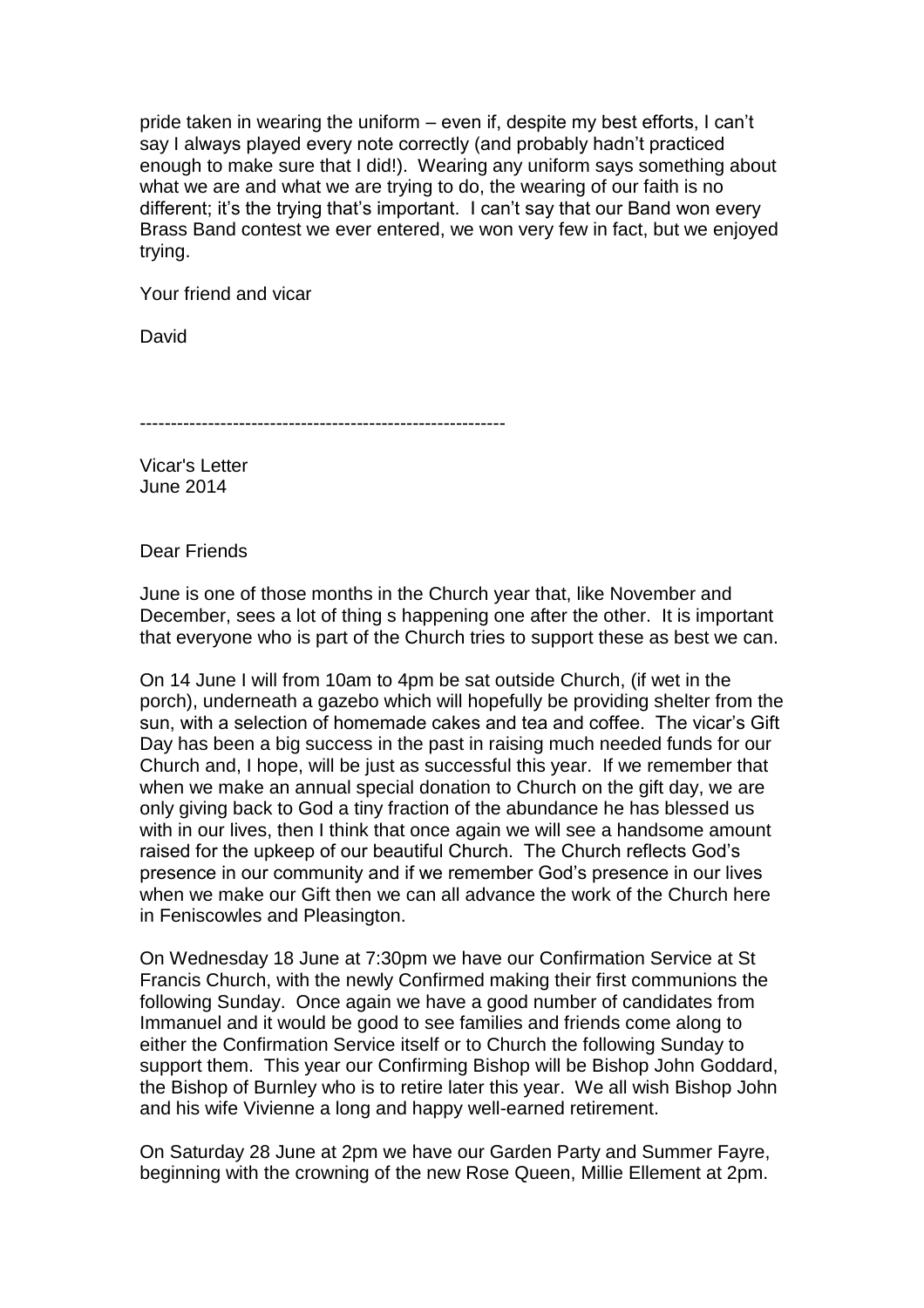Please do make every effort to come along and join in this happy occasion in the life of our Church. It is a very important source of income for us and so important that we make it a financial success. Even more importantly though, the Fayre is one of those occasions when we can come together as a Church family and enjoy time together showing a welcoming and happy face to the community which our Church serves.

Please do put this date in your diaries/wallplanners/fridge doors etc and bring family and friends along to support it.

Liturgically the Church also celebrates the feasts of Pentecost (8 June), Trinity (15 June) and Corpus Christi (19 June) this month. What these feasts together point to, as the natural end to the Eastertide season, is an outward looking direction in the future life of the Church family.

Just as our June activities at Immanuel are inclusive and outward looking, so those feasts of the Church which run alongside them show a bias towards mission and inclusivity in the future life of the Church after Jesus returns to the Father at the Ascension. The giving of the Holy Spirit at Pentecost enables and encourages the small group of previously timid and uncertain disciples to become the apostles whose preaching and ministry took the good news of the Kingdom out into all the world. On Trinity Sunday we remember how God is not just found in heaven or in the past but is a living relationship of love in our present lives and world. Corpus Chisti, the foundation of the Holy Communion, reminds us of how we meet this living reality as we meet together in worship and celebration.

Taken together the Church feasts in June point to the outward looking nature of our faith; celebratory, communal and inclusive. Lets all work together to make sure that our own Church events at Immanuel, the Gift Day, the Confirmation and the Garden Party show the same priorities in our life together as God's Church.

Your friend and vicar

**David** 

-----------------------------------------------------------

Vicar's Letter May 2014

Dear Friends

Most people, even those who have never been to Sunday School know what Noah's Ark looked like. And now a new Hollywood film starring Russell Crowe is showing it as perhaps it has never been seen before! It was a long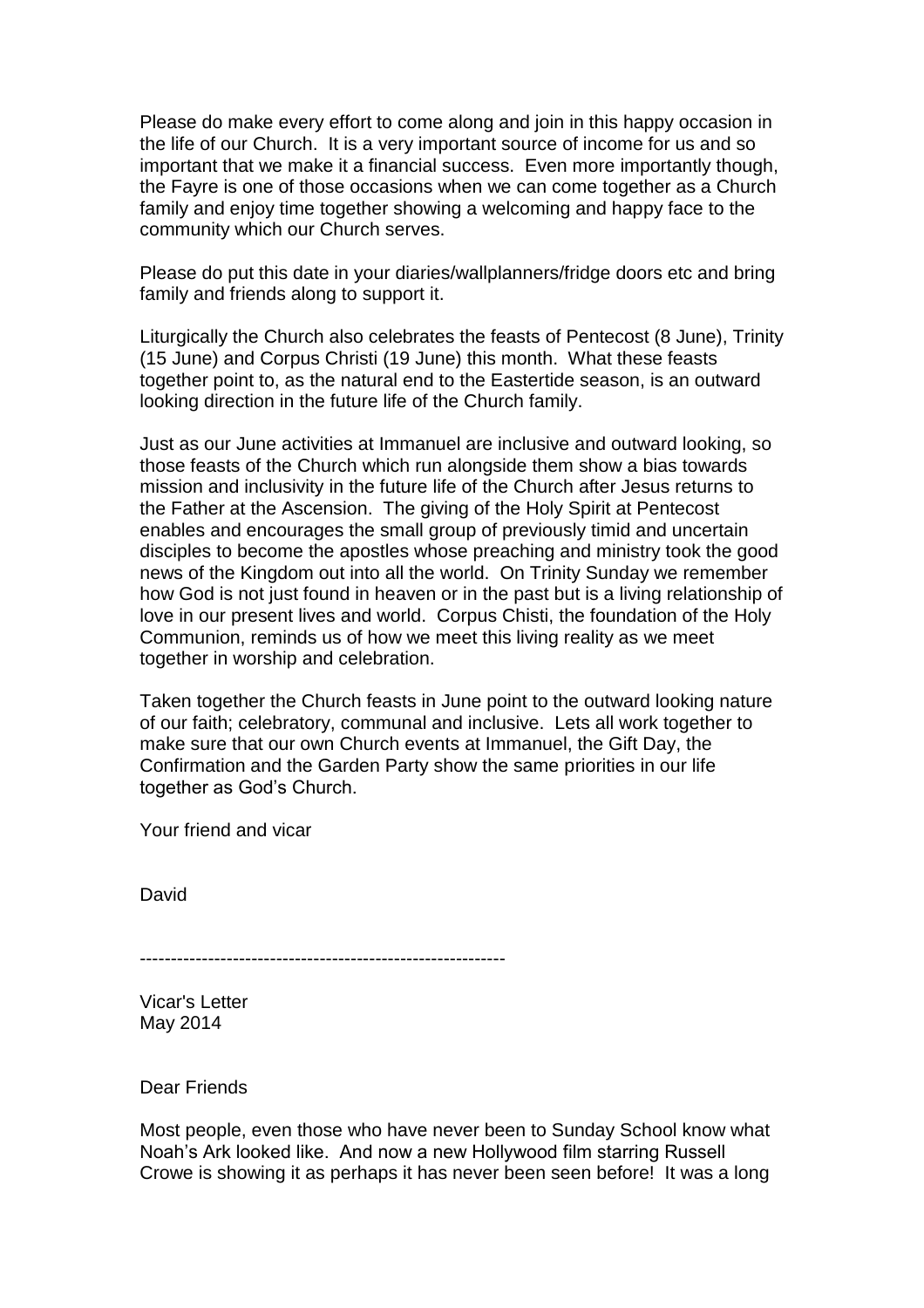pointy wooden ship with a large house built on top – obviously as that's how it was described in the Bible. Except that according to a new book, 'The Ark Before Noah' by Irving Finkel, an archaeologist at the British Museum, the truth which might lie at the root of the Noah myth is that the original Ark might have been round – indeed there may have been many more than one of them!

We have known that the ancient Babylonians had a version of the flood story as it was found preserved on one of their cuneiform (clay) tablets, which was brought to the British Museum in 1872. At the time it caused a great furore among Christian and Jewish scholars as, disturbingly for those at the time who dismissed all other religions out of hand, the Babylonian and Hebrew versions of the Noah story were so closely related, often word for word, that it is impossible that they are not related in a literary sense. Since then other cuneiform (clay) tablets have been found in the Iraqi area, which tell the same story including, recently, one written in 1750 BC, which far predates the writings of either the ancient Babylonians and their parallels in Genesis.

In ancient times and right up to the 19 Century AD the typical way to get around on the rivers of Mesopotamia (modern day Iraq) was by Coracle, a round, light, buoyant and thoroughly waterproof basket made small boat which could transport family members and their animals from one side of the Euphrates to the other. There are photographs of coracles being made and standing by the banks of the Mesopotamian rivers from the 1920's. It was this, coracle like craft that the tablet from 1750BC describes. It was almost certainly in crafts like these that the ancient Persians rescued their families and animals in the many times the rivers flooded, as they are still prone to do and which there is lots of historical evidence for. Perhaps one great tsunami like flood, or floods once swept away whole villages and it was this deep seated factor in the history and psychology of the peoples of Mesopotamia which underwent mythological development into how one man can avert not only the forces of nature, but, behind them, the power of God.

Of course Christians believe that one man has also delivered us, and offers the means to ride on top of, if not entirely avoid, the many destructive forces that we face if we are to live in the world. The world that God created contains many powerful forces, which, like the environment, if not used in the right way, have the power to sweep us away. That God did not just create the world but also entered into it himself in the form of his Son, provides us with the means to ride out anything which might harm, threaten or destroy us. The only catch is this; Noah spent twenty years building his ark and was no doubt mocked and ridiculed by those who doubted missed the point of his faithfulness. Accepting the rescue, which Jesus provides us with, and the fullness of life which goes with it, might also lead to some counter cultural decisions we might have to make in our lives.

This might not always have to be seen as leading to misery, sacrifice and pofaced seriousness. It was the philosopher Neietzsche (himself perhaps not quite the most cheerful soul there has ever been), the son of a minister who, expressing concern about how the strict 19thC village German Protestants he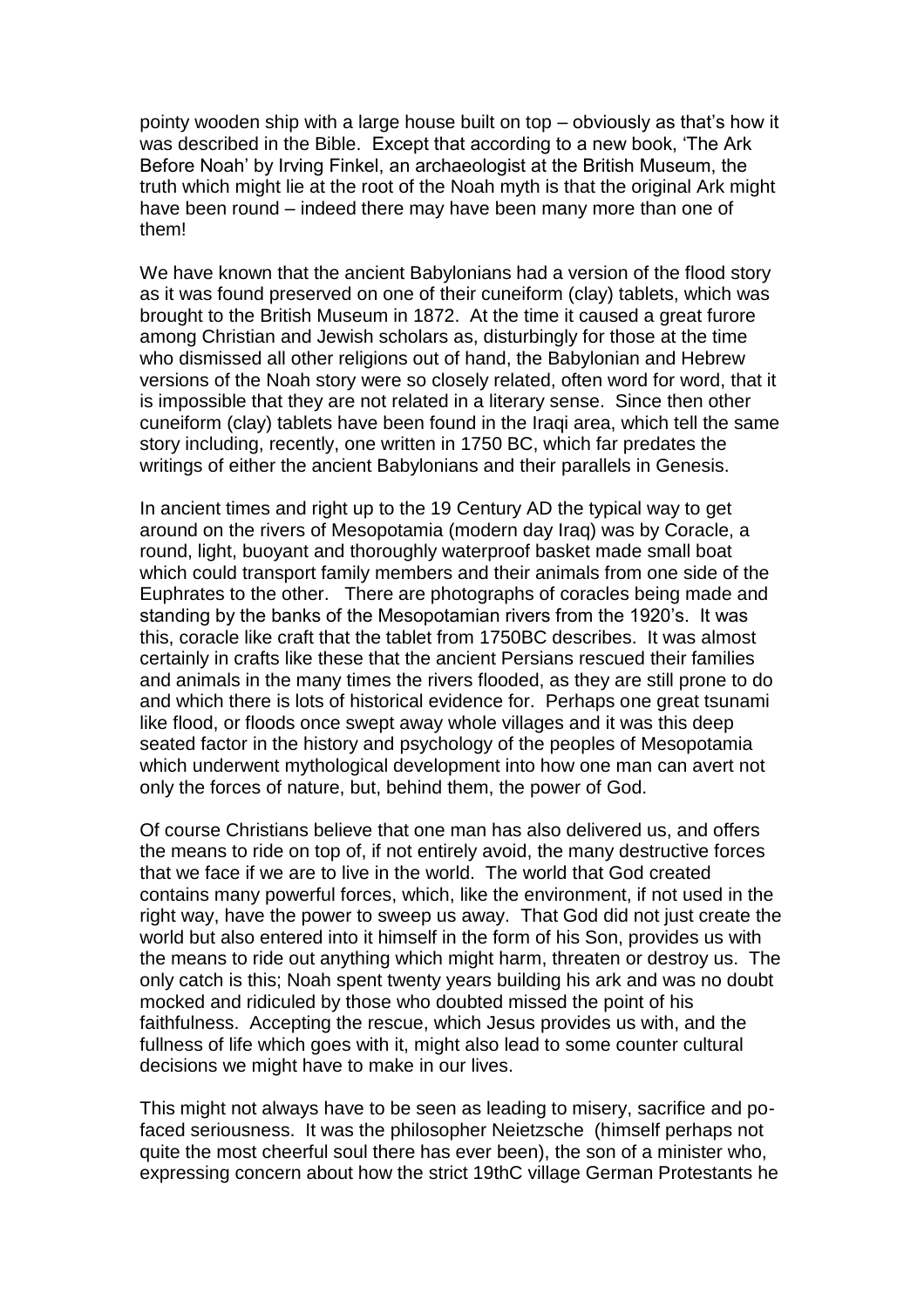found himself among lived out the Easter message said of them: "His disciples should look more redeemed!"

A visit to many Churches, although I hope not ours, may give ground to this criticism. Many Christians often seem surrounded by an air of heaviness, of a lack of humour and irony about themselves. Not many of us might, like Noah be course, vulgar and drunken (well, maybe a few!), called by God to spend 20 years on a seemingly outrageous project. But however it is that we do live out our faith I hope it might be with an awareness of the power of love and joy that rescues our lives from all that would drag us under and sweep us away and embrace it; and if that sometimes makes us look ridiculous in the eyes of the world, whatever the ark is that God calls each one of us to build, to embrace that as well.

Your friend and vicar David

-----------------------------------------------------------------

Vicar's Letter April 2014

Dear Friends,

As someone whose household is affected more than most by the date of Easter I was certainly interested when I found out how late it falls this year. By this I'm not just alluding to the terms of my employment. Our fridge door has the dates of school holidays from three different schools (one primary school, one secondary and the school my wife teaches at) and the list has been pretty interesting this year. Easter this year is almost as late as it can get, 20 April being only four days before the last permissible date, the earliest being 22 March. This seriously messes up the school holidays and from families I know, childcare arrangements for many other working parents as well. Although more than thirty local education authorities have now fixed a spring holiday for schools in March or April many schools are free to set their own holiday patterns which mark Easter by more than having the two Bank holiday dates off. Should we succumb at all, I wonder, to secular pressure to fix Easter to a particular date merely to make all school terms the same length, or for that matter, to allow industry to co-ordinate the bank holiday calendar to the business cycle?

In fact legislation already stands which allows Easter to be a non-moveable feast in the UK! The Easter Act of 1928 fixed the date of Easter so that it always would fall on the first Sunday after the second Saturday in April. The problem is that a caveat was added to the effect that before the Act could come into effect "regard shall be had to any opinion officially expressed by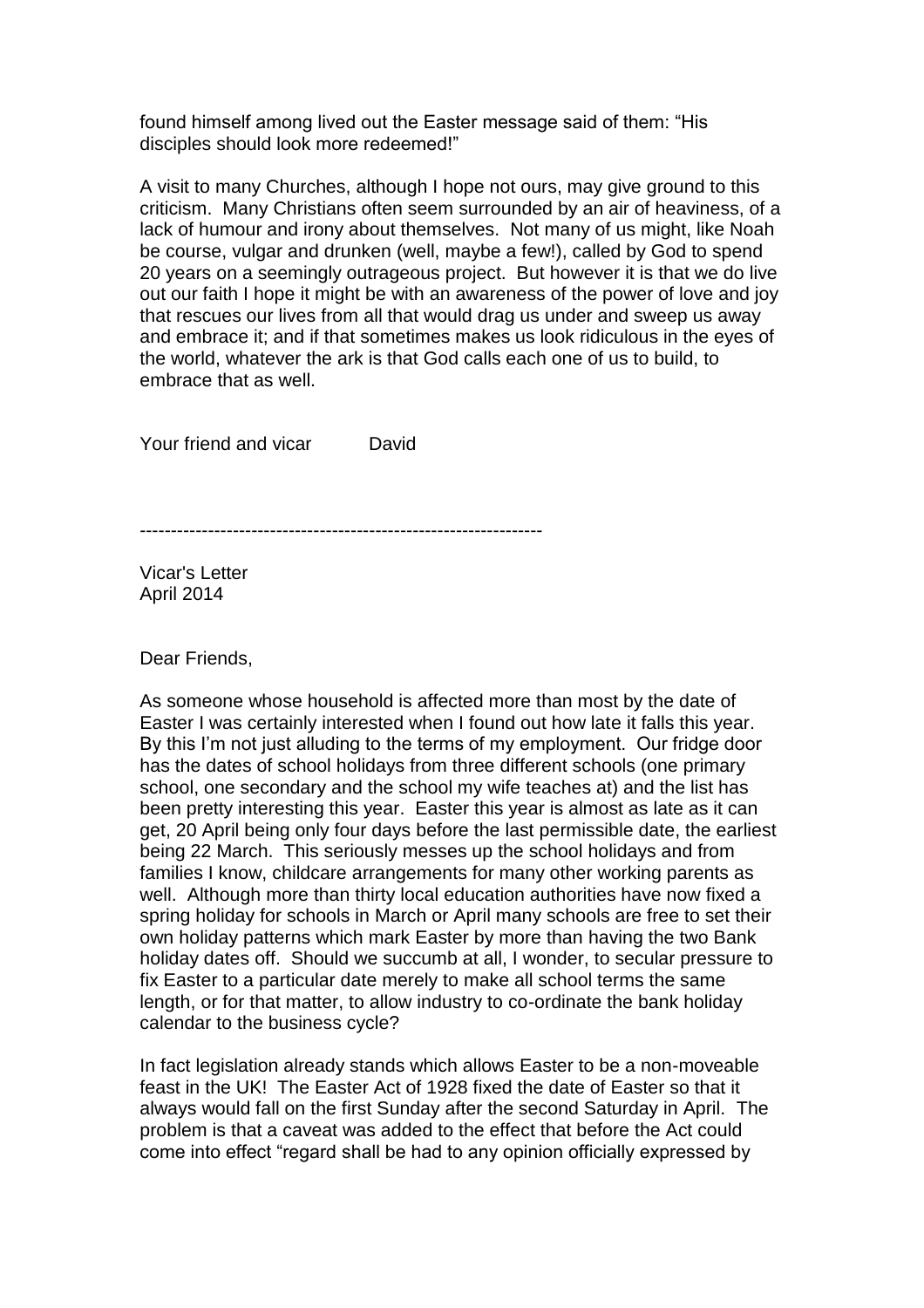any Church or other Christian body." That, you might imagine, gave a lot of scope to a lot of people and agreement has never been forthcoming.

It might be pointed out that were the UK to fix our own date of Easter then we would be out of synch not only with other countries but with many other Churches within those countries. Well, the fact is that Easter already is celebrated on different days in different countries and Churches. In the west the formula is that Easter should fall on the first Sunday after the first full moon that occurs on or after the spring equinox, even though we have that equinox fixed as 21 March, which is not, I am led to believe, quite as astronomically precise as we might think. Easter is however is celebrated on different days by Latin Catholics of the East and a different day again by Orthodox Christians – of whom there are many more than there are Anglicans in the UK! Its not just a matter either of trying to reconcile two different calendars (Julian and Gregorian), some Christians see differences over Easter as part of what constitutes their distinctiveness and essence.

But quite apart from the practical difficulties of trying to agree a common date for Easter I believe there is something more profound at stake. Should Christianity, especially in the west and especially in this country so much on the wane, further distance itself from the rest of society, allow itself to become a sub-culture for like-minded believers? Should it instead look at how it might more engage with that society and not be afraid to change how it does things in an effort to remain relevant and meaningful to modern society? Should it, in other words, move with the times in relation to the date of Easter or anything else? Or rather should the Churches, as I myself am more incline to think, not be afraid to stand against the tide, not water down what we offer to a needy and often desperate world and offer, as far as we are able to, not stones but bread, and living bread at that.

The problem with trying to accommodate the veneer of modern materialism is that it keeps changing. How many times, and in how many different ways would the church have to change its ways of 'being church' if it were to try and accommodate every passing fad and fancy? The fact that Easter is fixed with reference to both the solar and lunar calendars keeps us in touch with something more rooted than what is here today and gone tomorrow.

Part of the richness of human existence comes from interaction with rhythmic cycles, over which we have no control. There is the cycle of the seasons with its subtle variations (we had no snow this year but next year, who knows?). There is the cycle of our body clock, which regulates our metabolism and different kinds of sleep in line with the pattern of our days. There is the cycle of the moon itself, which controls tides, and a gravitational force, which affects much else. There is the liturgical Church calendar, which combines the mystery of eternity with a linear process of history. Easter is part of that rhythmical cycle and to fix it according to the whims of schools, industry or parliament would seem to me to diminish part of the richness of that cycle which provides structure and rootedness in a world of uncertainty, disorder and displacement.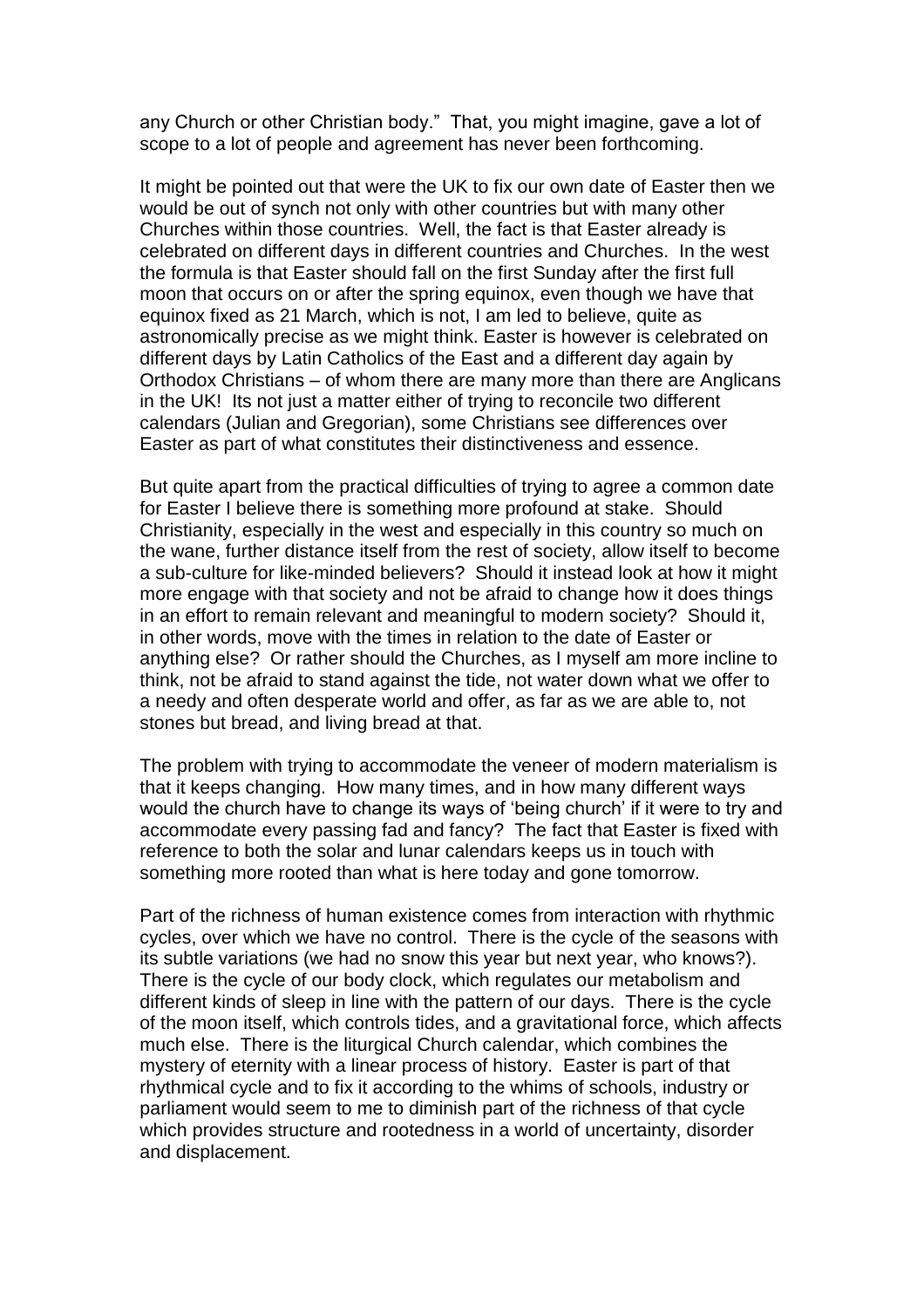So let the school holidays fall where it suits the bureaucrats best – whatever chaos it might cause on our fridge door, just don't let them attempt to regulate the mysteries of eternity. Some things, even moveable feasts, are better left unchanged!

Your friend and vicar

David

--------------------------------------------------------

Vicar's Letter March 2014

Dear Friends

And in the naked light I saw Ten thousand people, maybe more People talking without speaking People hearing without listening People writing songs that voices never share And no one dared Disturb the sound of silence

So go the familiar lyrics of Simon and Garfunkle's timeless classic song, 'The Sounds of Silence'. Silence is one thing that many stressful people long for and many lonely people fear. As we approach the beginning of Lent on Ash Wednesday I hope that far from fearing silence we actually make some time for it on our daily lives, and in the silence, listen to God speaking to us.

In a Church we often struggle to reconcile two basic human longings. One is for community, with all its energy and messiness, the need for fellowship, affirmation and recognition by others whom we value. The other, equally fundamental, human need is for stillness in an ever more noisy and distracted world. Its often hard to bring both these things together but I don't believe the way to do it is to have some services to appeal to the quieter 'contemplative' personality types and others to appeal to the noisier sort. Rather I think that we all have both these needs within us and that our church life, just as in our daily needs, leaves us impoverished if we don't have a healthy balance between the two.

We can see this in the example of Jesus who, in his constant need to go away on his own to pray and in his fellowship with those regarded as outcasts by the more 'respectable' type, shows that life may contain both feasting and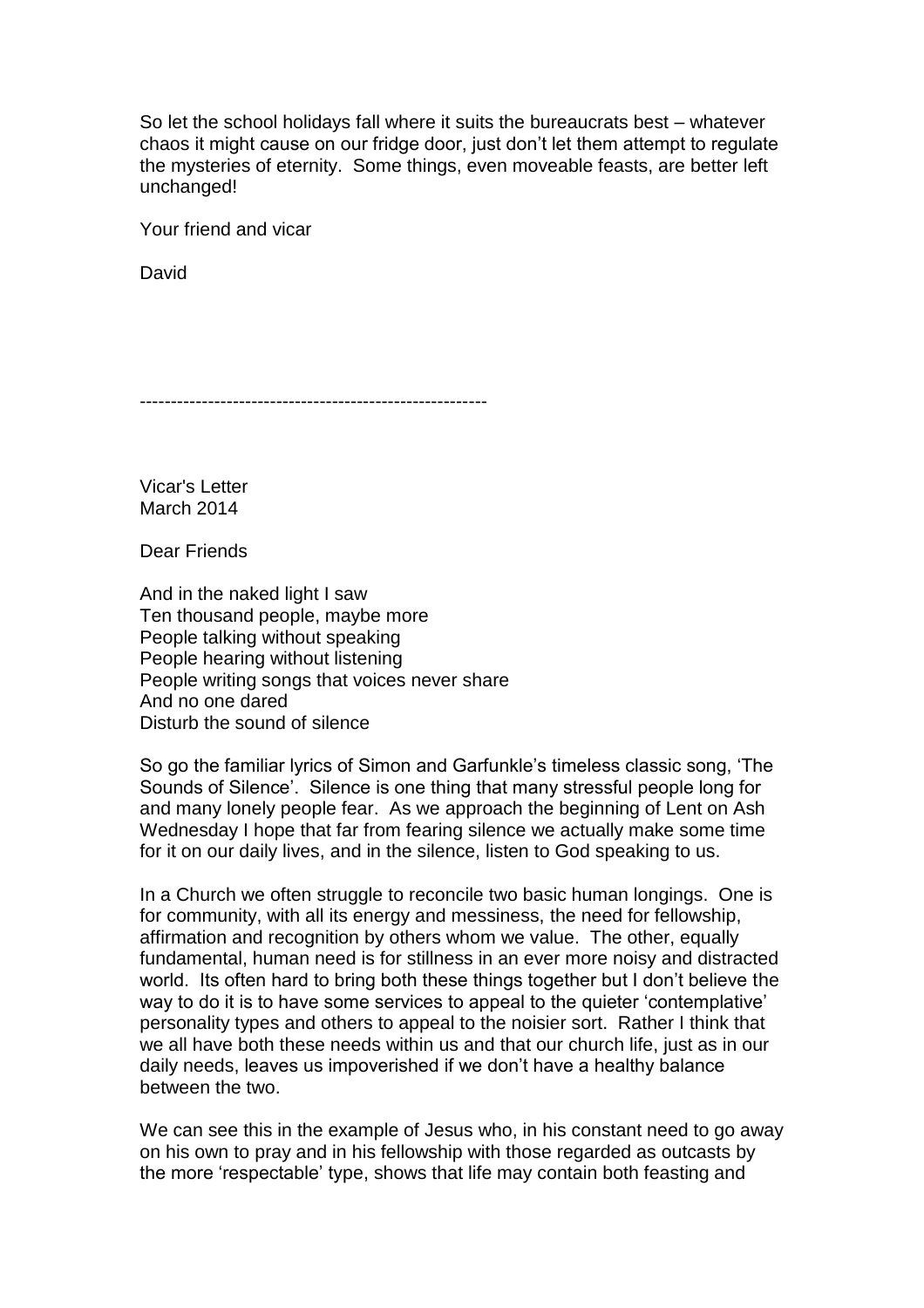fasting. At one point Jesus is praying alone away from everyone while at another he is accused of being a "glutton and a drunkard"! While there may be for some of us a natural affinity to one way or the other (work out for yourself which one is yours!!) Jesus challenges us to regard silence, and especially silence before God, to be treated not at all as the preserve of a certain personality type, still less an evasion of the world around us but to recognise that any activity we do on behalf of God, ie 'mission' it must be recognised first and foremost as GOD'S activity. So, for any activity to be done in God's name we must see this as something we are participating in WITH God, that it is something in which he is already at work. Before we act for God we must first discern how and where God is at work – and then we can join in.

At the centre of our lives together as God's Church for me is the Eucharist. It is in the Eucharist that the worship we offer is moved beyond words (which is why the first part of our service is called 'the ministry of the word' and the second, held in balance, is 'the ministry of the sacrament' – both are as necessary as the other), it is where the walls between our world and God's perspective are, for me, paper thin. It is also there to remind us that any discipleship begins with God's activity, not our own. What other response can there be to such a mystery other than the silence of awe and wonder, to be still and silent in the presence of God and see our lives in a new perspective?

Anyone who has seen the awe and wonder on children's faces when they are gripped by something which speaks meaningfully to them will know that silent wonder is just as important in the nurture of spirituality in children and young people as it is in adults. Jesus challenges us all to include children and young people just as he welcomed children to come to him when the disciples began to stop them. The silent wonder of the Eucharist is not just for adults; unplug them from their video games for a moment and we know what capacity for wonder and silent awe children have too.

In one moving episode of the popular TV series, 'Call the Midwife' (popular with my wife at least), set in the 1950's in the east End of London, the midwives join with the nuns who run the midwife services in that area of London. The women are together because one of the midwives has herself been taken to hospital with complications arising from her own labour and there is great fear for both the mother and child. After some words have been spoken there is a silence as, together, midwives and nuns knit and sew together the quilt they have all been making for the new family – not knowing if it will ever be used. The narrator, one of the midwives speaking years later reflects that the silence was all the prayer that was needed, the silence and the making of the quilt were together the prayer. I'll let you watch the episode yourselves to see how the prayer was answered.

As we begin Lent we have an opportunity to make our prayers more than acts of penitence and self-denial, important though these are. We have an opportunity to place ourselves in silence before God, not to retreat from the world that God has placed us in but to see more honestly and clearly how we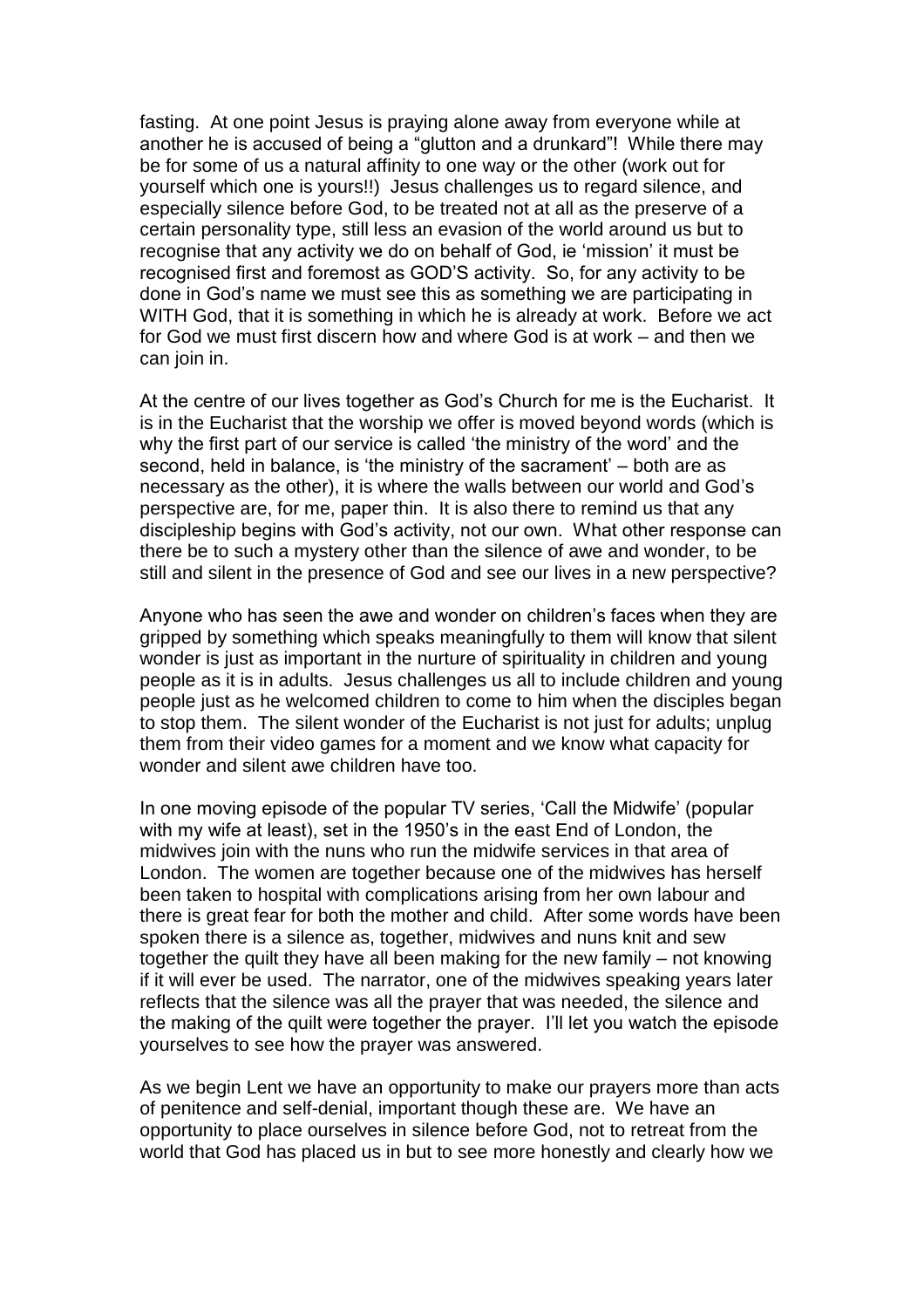can move on in our lives to more effectively participate in God's mission of generous, transforming love.

Your friend and Vicar

David

----------------------------------------------------------------------------------

Vicar's Letter February 2014

Dear Friends,

If I were to put one of my twins on a rocket and blast him into space on a long journey and at great speed it is a fact that he would return to earth younger than his twin sister. This idea was first put forward by Albert Einstein in his Special Theory of Relativity and is called 'gravitational time dilation'. It is based on the discovery by Einstein that time, gravity and acceleration are all interrelated and has been proved true by particle accelerators such as the CERN in Switzerland. Why this is true and how it works is, alas, beyond me but, like many things in creation, it just is; space and time are related whether we understand it or not. To give a specific example, if the travelling twin were to journey to the nearest neighbouring star system to our solar system (approximately 4 light years away) at a rate of 80% of the speed of light the round trip would take 10 years (because it 80% not 100% the speed of light) from the perspective of the twin remaining on Earth. However from the perspective of the travelling twin the trip would take him only six years (look on Wikipedia the 'twins paradox'); so if the twins are born on the day the spaceship leaves, and one goes on the journey while the other stays on Earth, they will meet again when the traveller is 6 years old and the stay-athome twin is 10 years old.

This fact of the universe in which we live would have been totally incomprehensible to any scientist before Einstein (as I must say it still is to me!) whose model of the universe was essentially that of a machine, as proposed by Sir Isaac Newton. In Newton's idea of the universe there were unbreakable laws which remained the same wherever you were and however you travelled. Newton would have expected the travelling twin to have been ten years old from a space journey which took ten years, since Einstein we now know that this is not so.

Tempted though I am at times, if I had the means, to put Einstein's theory to the test, there is a great deal else that we might know and have yet to discover about the creation in which we live. The fact that I can't understand it or lack the imagination to grasp it doesn't make it any less real. What we can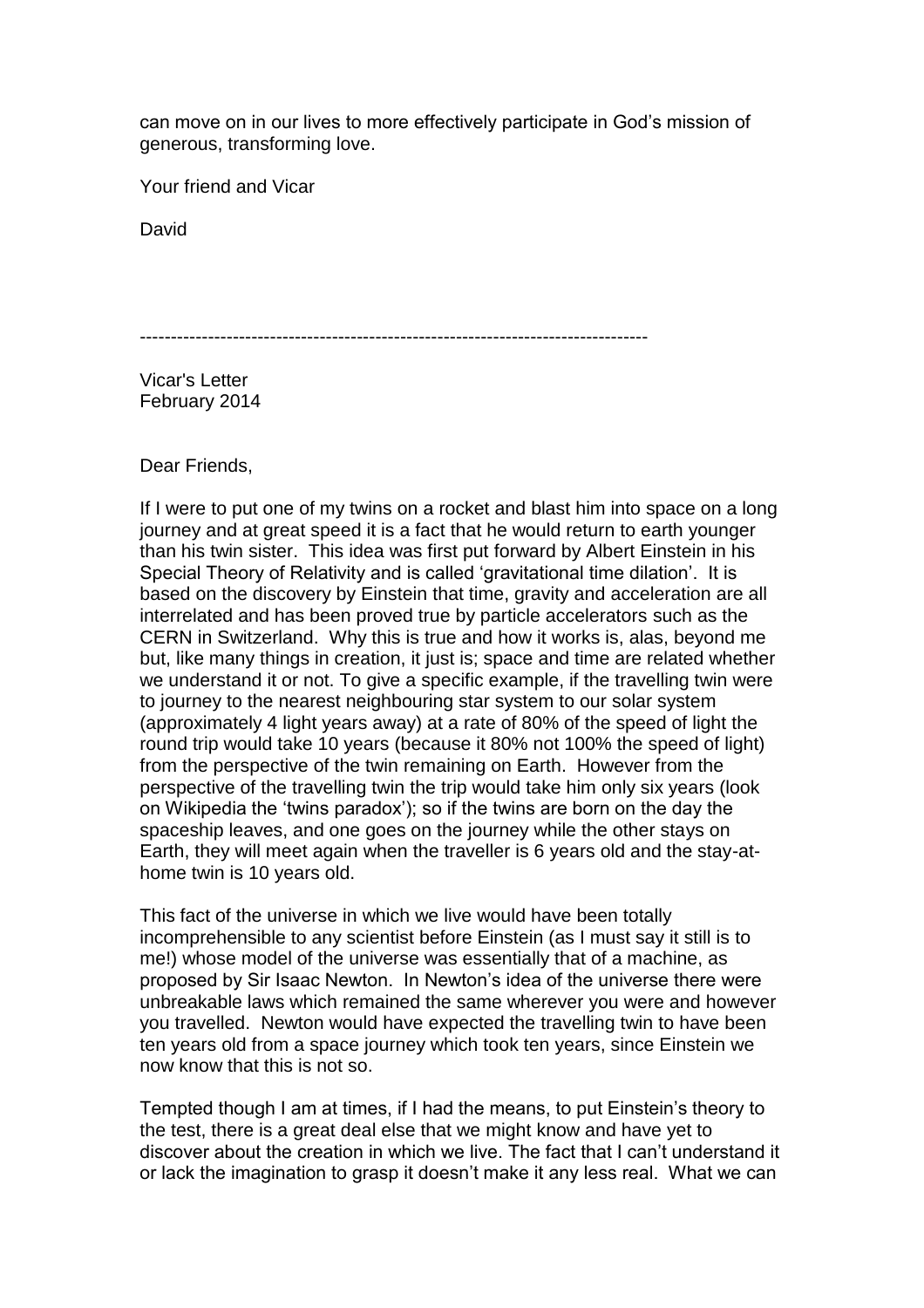actually 'know' comes in many different forms: In one sense, knowledge is simply an encounter with something or someone. We can say we 'know' our friend or neighbour, partner or (sometimes) child. What we mean is that we have a 'feel' for who he or she is. But when we come to describe them to someone else we might say that they are 'quiet' or 'loud', 'lively' (hopefully, or it's opposite maybe) or friendly. We would however soon become frustrated that these general terms don't quite adequately sum up the person we 'know' and if continually questioned say something like "Look, you'll just have to meet her", words failing to describe the sense of uniqueness our knowledge of that other person provides.

Yet 'knowing' someone personally still doesn't give us the complete picture of that person. There is another kind of knowledge that comes from putting things together from bits. This is the knowledge of what we call 'facts'. So we could begin to build up a pen portrait of the person we are trying to describe; 'she was born on 16 September 1964', say, or 'she lived for the first three and a half years of her life at 66 Gas Street', 'she worked at Boots for ten years' etc. But this kind of knowledge is also incomplete; it can never really convey a sense of what the person is really 'like'.

These two kinds of knowledge are referred to by different words in different languages; Latin - Cognosere and Sapire, French – Connaitre and Savoir. One is about trying to understand, the other about amassing knowledge. Both sorts of knowledge are needed I would maintain, to try to comprehend the wonder of the universe. You wouldn't, for example want to describe the colour blue as 'the point where electromagnetic waves scatter at 0.46um degrees'. You wouldn't reduce music to its component notes and mathematical structure. Rather we would try to imagine a magnificent sky or sing, in my case less than perfectly, a catchy tune. When the poet William Blake was asked once when he saw a sunset, did he not see merely a ball of fire about the size of a golden guinea, he replied, "Oh no, I see a multitude of the heavenly host crying, 'Holy, Holy, Holy, is the Lord God Almighty.'"

That is the point where I part company with the work of such 'new atheist' scientists as Richard Dawkins and Stephen Hawking. I am absolutely fascinated by their ability to describe to those like me with a less than adequate understanding, how the universe works, but I don't remain in thrall to the factual mechanistic way of understanding what it is, true though that may be. For me the universe is so much more wonderful. If we limit our understanding of knowledge to just what facts we may amass we will not perceive the reality and the presence of God. If reality is only viewed in mechanistic factual terms then it will be literally insignificant, ie it won't point beyond itself, it won't signify anything, and if it doesn't point beyond itself it will be literally pointless and therefore always only disappoint.

The discovery of the twins paradox and other wonders of the universe way beyond my understanding is never for me either pointless or disappointing (even if at times the lack of opportunity to put it to the test may be!), but full of wonder, a thirst to discover more and ultimately, like Blake, praise.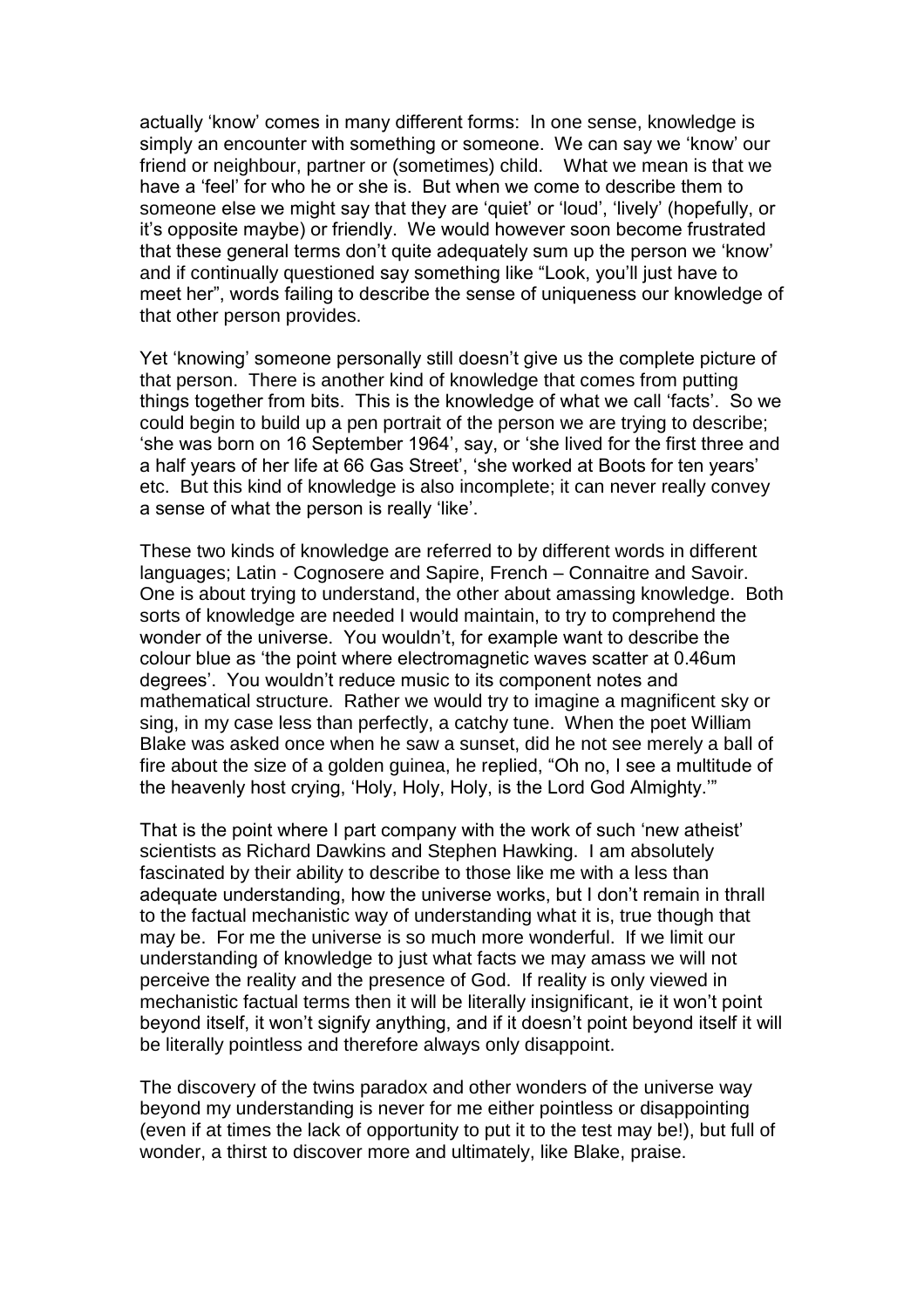Your friend and Vicar

**David** 

------------------------------------------------

Vicar's Letter January 2014

Dear Friends

When someone does a full day's work, and receives a fair day's pay for their time, that is a WAGE.

When someone competes with one opponent or many, and receives a trophy for their performance, that is a PRIZE.

When someone receives appropriate recognition for long service, or for major achievements, then that's an AWARD.

But when someone is not capable of earning a wage, can win no prize, and deserves no award, yet receives one anyway - that is unmerited favour. It's how a loving parent encourages and affirms a child who is more often in trouble than top of the class.

And above all this is how - Christians believe - God treats all of us, though we often fall very far short of how he would like us to live. It's what we mean when we talk about the GRACE of God. Most people know the opening words of John Newton's famous song.. "Amazing grace, how sweet the sound, that saved a wretch like me!" We can never earn his grace and favour, and yet we are loved and forgiven, we are granted acceptance and peace, and hope and purpose, because he loves us anyway.

And Christmas is when we see this truth brought to life. The Bible tells us that God loves us so much that he GAVE his own Son. This is THE WHOLE POINT of Christmas. We celebrate the birth of Jesus, for here is "the one who came from God, full of grace and truth, to live among us" (John 1.14).

But there's also a major challenge to be faced. The latest research tells us that most people say, "The birth of Jesus is irrelevant to my Christmas." It is suggested by among others former Archbishop of Canterbury Lord Carey, that we have reached a critical tipping point. The leader of one major mission agency has suggested, "Our society is trying to airbrush Christ out of Christmas." Apparently only 10% of adults say the most important thing about Christmas is 'religious meaning', and 36% of children aged 5-7 don't know whose birthday we celebrate on 25 December. No wonder Lord Carey says he thinks the Church is just one generation away from extinction.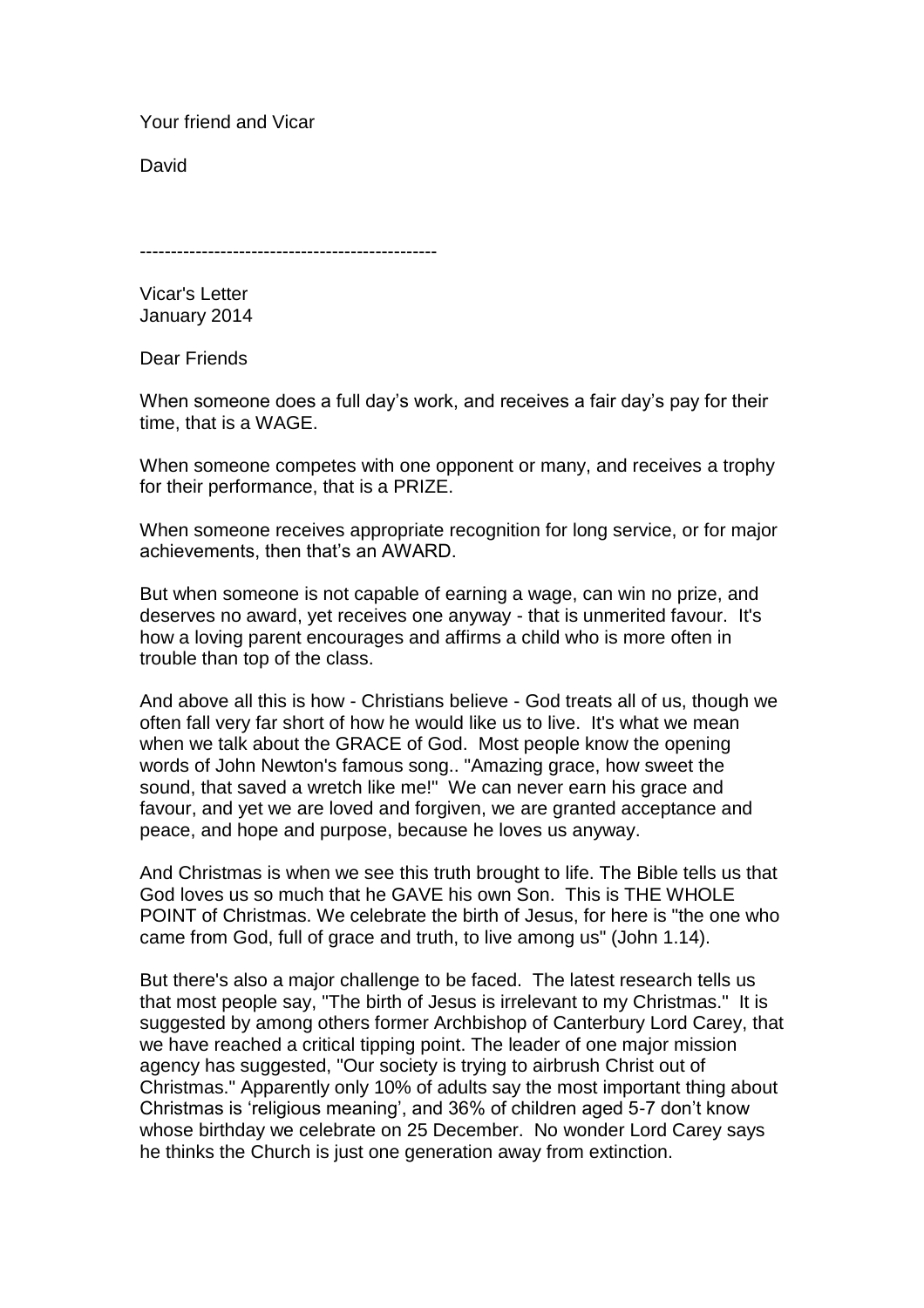## However, we have a chance to buck the trend

One of my favourite stories about a school nativity service is of the little boy who wanted to play the part of Joseph. He was very disappointed to be given instead the part of the innkeeper, but he appeared to accept his teacher's decision and got on with his part in the play. However, on the day of the performance, in front of a school hall packed with parents, the boy took his revenge. When Joseph and Mary asked him if there was any room in his inn, he abandoned the script, stood back so that the door to the inn was wide open and said, "yes, there's plenty of room: come on in!"

That might not be the way the familiar story goes but I think the little boy's actions have some things to say to us at this time of year. We all are invited to 'come in' to greet the holy child, born into such very humble surroundings. All are welcomed! God welcomes each and every one of us. He does not want anyone to be turned away, because He loves each of us so much. God has shown the depth of that love in His unique gift to us; the gift of His Son, born as one of us, part of a loving human family; the One who was willing ultimately to give his life for us, so that we might share in his life, for ever.

At this time of year there is always a great sense of anticipation and of hope. We have anticipated the celebration of Jesus' birth at Christmas, not only because it was a great excuse for a bit of a party, but also because his birth gives us hope. Hope for the future. Hope in the midst of much that seems to be changing all around us. Our Christmas celebrations lead into celebrations of the New Year, with a heightened sense of anticipation for all that 2014 might bring. Many will be praying that the next year will be better than the last; others will be going into the New Year with a deep sense of anxiety and uncertainty. However we approach 2014, we should remember the wonderful promise, which Jesus made to us: 'remember that I am with you always; yes, to the end of time' (Matthew 28, verse 20). Jesus promises to be there with us in whatever it is that life brings; in the happy times and in the sadnesses; in the pain and also in the joy.

St John's Gospel tells us, 'God so loved the world that he gave his only son'. We make a fuss of celebrating Jesus' birth because we are celebrating the truth of God's love for each and every one of us, God himself living as one of us, experiencing life, with all its joys and pains, and ultimately giving his life for us on the cross.

When we begin to reflect on all of that, then we will understand something of why it is so important to make some space in our own lives to celebrate 'The Birth'. God invites us to come in because He has made sure that there is room for us all. Lets make sure that we make room for God in our lives in 2014, because I'm convinced that the more room we manage to make for him in our lives, the more we realise just how much room he has made, and makes, for us

Your friend and vicar

**David**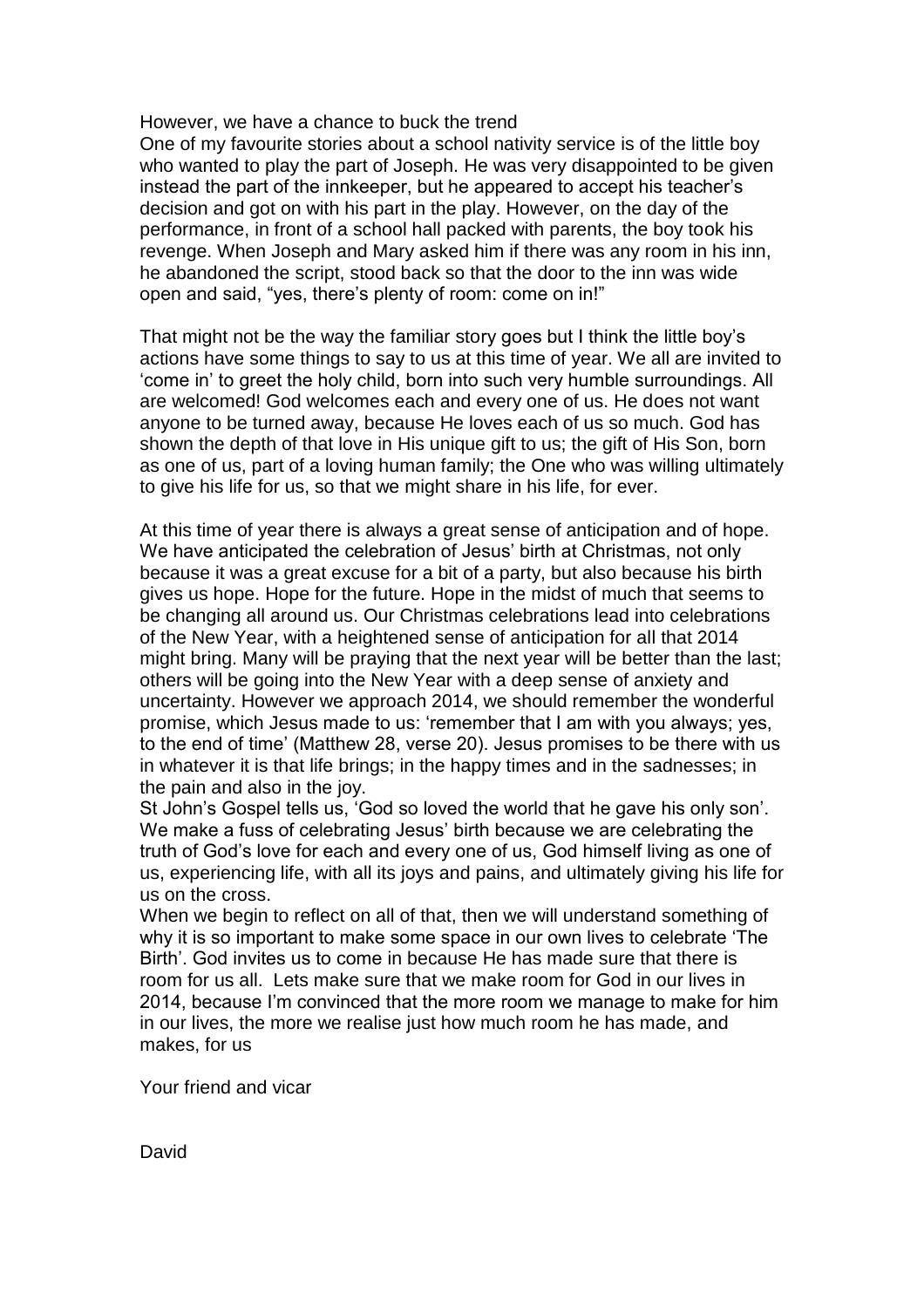Vicar's Letter December 2013

Dear Friends

I know that Christmas is approaching when I catch the sound of Dean Martin singing "It's beginning to look a lot like Christmas, everywhere you go…" and then noticing that he's right! Once again we find ourselves in the Holiday Season, that very special time of year when we join with our loved ones in sharing centuries old traditions, a particular favourite of mine being trying to find a parking space at the Trafford Centre. We traditionally do this in my family by driving in circles near to an entrance until we see a shopper emerge and then follow her, very much in the same spirit as the Three Wise Men who, 2000 years ago, also followed something for week after week until, eventually, it led them to a parking space!

In fact I absolutely love Christmas and can't get enough of the traditions it brings, from decorating the house with more lights than the Blackpool Illuminations to eating chocolate at 5am after being woken up by someone jumping on the bed shouting 'He's Been!' (I love chocolate even though I have a son who hates it!!)

I remember as a boy sitting at the Christmas dinner table pulling Christmas crackers and taking turns reading out the jokes – some people might say that's where a lot of my jokes come from. I remember going round shops asking for first this, then that and after the other as well – and making lists of presents I hoped to get. Although I'll never forget my first Scalextric, the funny ting is that I can't seem to remember the details of many of the other presents, just the weeks of anticipation and the writing of lists. When we get older we might remember the odd present we were given, but more often than not our memories come from the people we spent Christmas with, and the laughter, games and traditions we shared with them. My clearest memories are of us all packed around the Christmas dinner table – all loved ones together. Perhaps the greatest gifts are not the ones most appreciated at the time, and that certainly is true of the greatest gift there has ever been, the reason we celebrate Christmas at all, the gift of the incarnation.

What I also remember on the Christmas Dinner plate, and certainly a tradition in our family is…..brussels sprouts. Yes, lovely round, green soft sprouts, coated with butter and in a big pile, along with turkey, stuffing and cranberry sauce, yumm!!! But sprouts are a funny vegetable, something you either love or hate, like marmite, for every person who loves them there's probably another nine who think, Ughhh. So at Christmas everyone had to have at least one sprout on their dinner plate, even if it was always the last thing rolling round in a sea of gravy on my brothers plate – after he'd unsuccessfully attempted to hide it under his mashed potato (people have different tastes,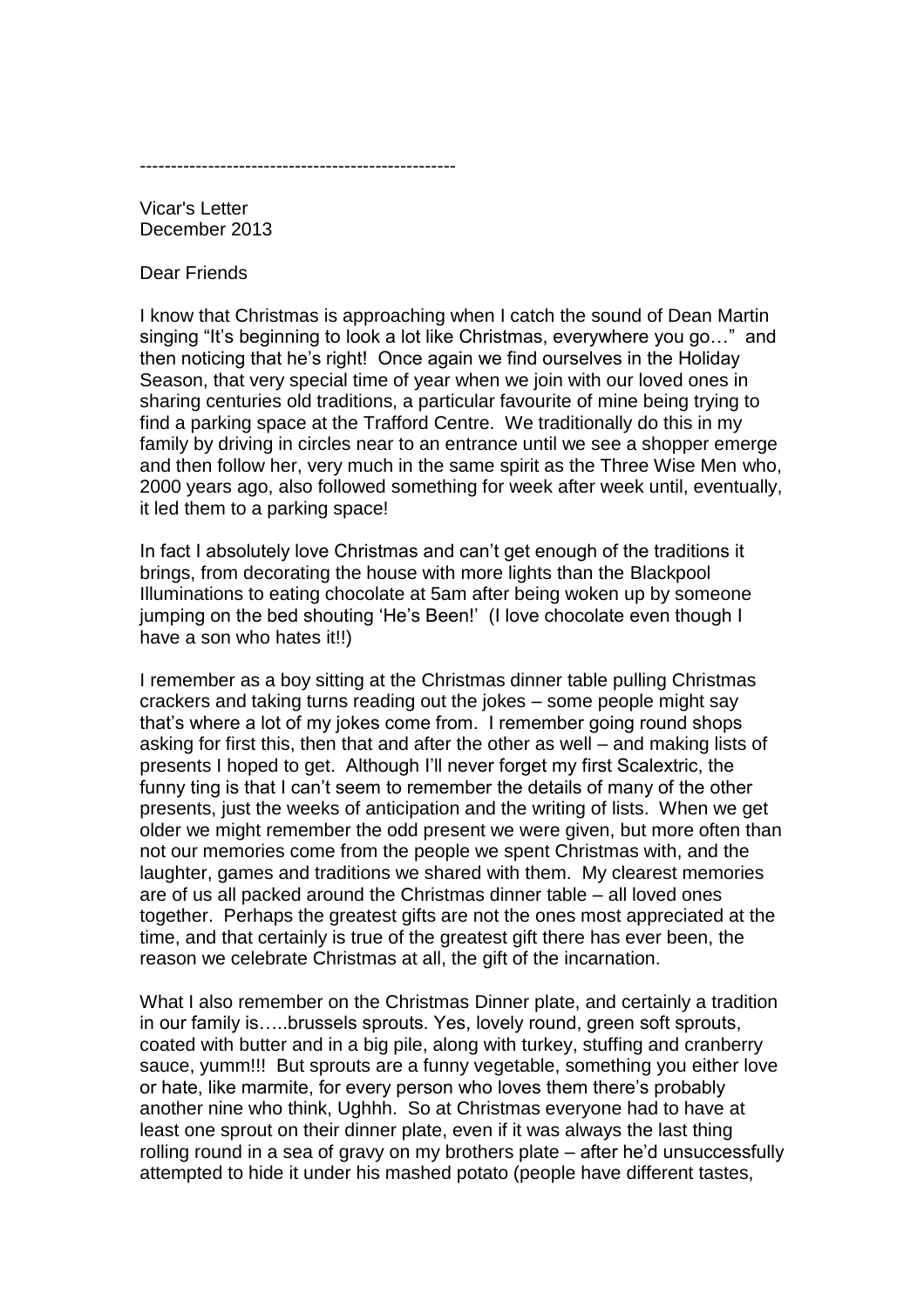think of chocolate in our family). 'Eat your greens', my mum used to say, 'and you'll grow up tall, strong and they'll keep you regular!' I'd like to think that sprouts for me are responsible for two of these at least!

However we celebrate Christmas, I hope we remember that Jesus came into the world, which is what we are really celebrating, not to be an afterthought, like a brussels sprout which might only get a look in after the turkey and potatoes on our Christmas dinner plate have all gone. Jesus came to give hope to a hopeless world, and to sooth the wounded in a world with too much hurt. The Bible says "Taste and see that the Lord is good" and that's not just for those with a taste for Brussels Sprouts either.

May God bless you anew this Christmas and, however you spend it, spare a thought for those who will not be enjoying the traditions you love. Perhaps one way of expressing this care might be to make an extra donation (perhaps just two instead of one item) in the Blackburn Food Bank collecting box – only probably best not make it brussels sprouts!

With every blessing for a joyful Christmas and a happy and prosperous new year

Your friend and vicar

David

--------------------------------------------------------------------------------------------

Vicar's Letter November 2013

Dear Friends

I was fascinated to learn recently of a discovery in Georgia of five human skulls dating back over 1.8 million years ago; they are the earliest examples of the homo species (a species of which we homo-sapiens are part of) to be found outside Africa. The skulls, along with stone tools and artefacts found with them suggest striking differences in appearance within the same species, just like we found today, and suggests that what have up till now been held to be several varieties of the species homo were actually all part of the same sub-species, homo erectus. As a keen student of human origins I will follow this story with interest.

The finds also confirm the growing awareness among scientists and especially

Geneticists, that evolution, far from being an even and gradual process works rather in sudden jumps and, in the context of the long periods of time involved, rather abrupt changes. As conditions on the earth changed often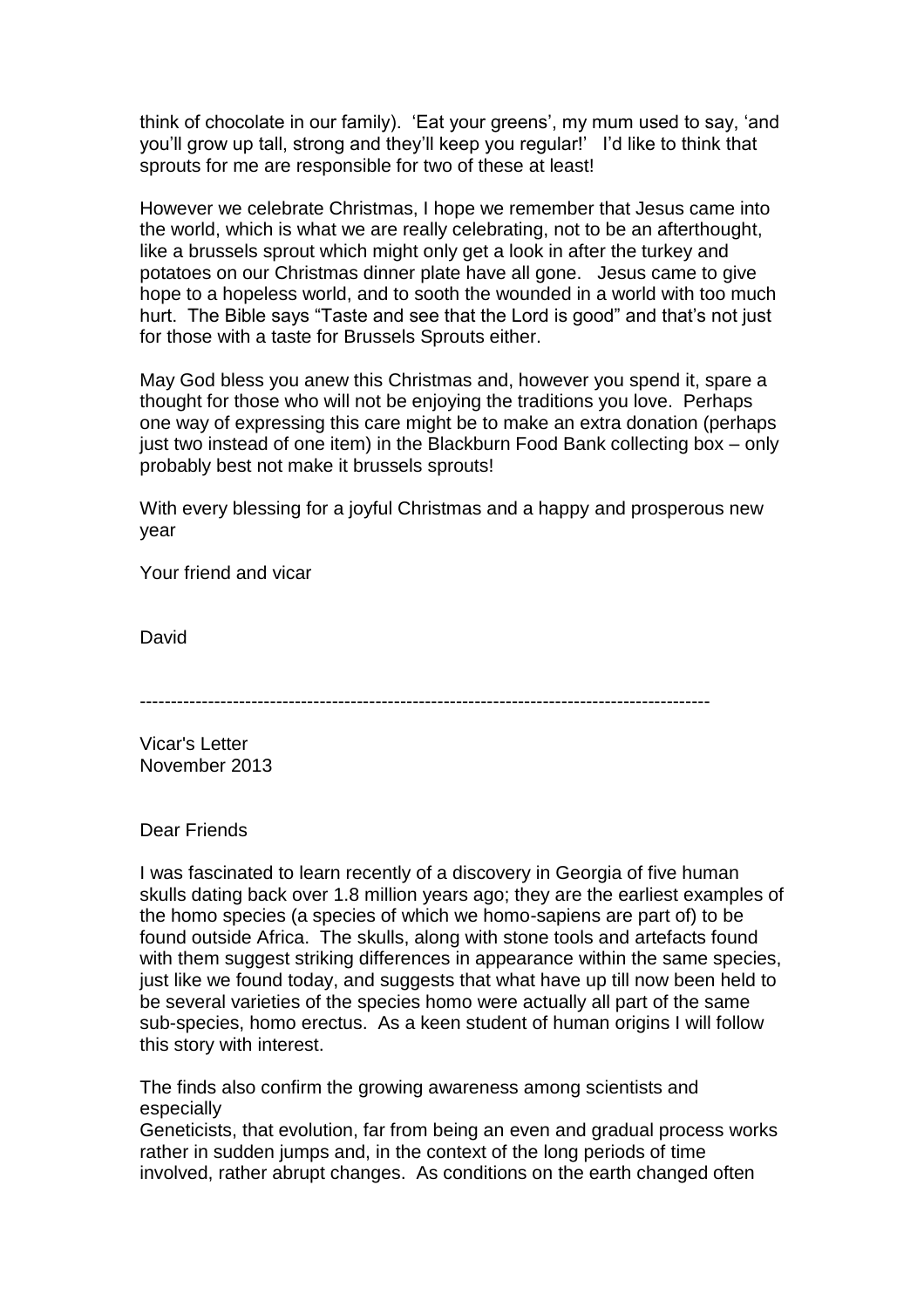relatively quickly, so also life adapted quickly to the changed conditions around it, or at least the life that survived. The 99.9% of all species which have ever lived on this earth and are now extinct show what happens when life doesn't, or can't, adapt.

So also it seems that we have had a lot of changes rather quickly in the last few weeks in our Churches. Saturday 19th October saw the inauguration of Rt Revd Julian Henderson as our new Bishop of Blackburn in Blackburn Cathedral. I hope that we will all pray for Bishop Julian as he begins his new Ministry in the Diocese which, we must remember includes not only the town of Blackburn but almost all of Lancashire, with many varied and many challenging parishes and communities. Bishop Julian will I am sure bring vision and energy to addressing the many challenges facing Churches not only in this Diocese but across the country. Bishop Julian didn't waste any time before visiting our cluster of parishes as, on Monday 21st October he Licensed Revd Cath Brooks as the new priest for St Luke's and St Aidan's. As with Bishop Julian we send Cath our very best wishes as she begins her ministry and assure her of our prayers. Despite the formalities of titles Cath and I have been given, Cath's ministry is for St Luke's and St Aidan's and mine is at Immanuel and St Francis (anything linking me with St Aidan's is a formal title only while the old United Benefice of St Aidan and St Francis is dissolved – although I have many friends at St Aidan's I think I have quite enough to do!!). Which brings me to the third change, which is still relatively new, the new ministry I have begun at St Francis, and the changes in patterns of worship which have taken place to allow this to happen. Although it is still very early in the new relationship, I feel that things are working well and are heading in the right direction. With continued good will on all sides there is no reason why this may not continue to be so.

Its easy to look back, from our human perspective and see not only changes in human history but the whole of evolution as leading to us sitting watching Downton Abbey with a glass of wine in front of a nice fire or in a centrally heated room. The Neanderthals or the 99.9% of all other species which have died out, may not share our perspective! But as Christians I do believe that we should try to understand the words of St Paul in Romans 8: 28, "that in all things God works for the good of those who love him, who have been called according to his purpose." It's not always easy, let alone possible to see this in every situation we might find ourselves in, but somehow, and in some way we can perhaps only ever catch glimpses of, I believe that it's true.

Your Friend and vicar David

--------------------------------------------------------------------------------------

Vicar's Letter October 2013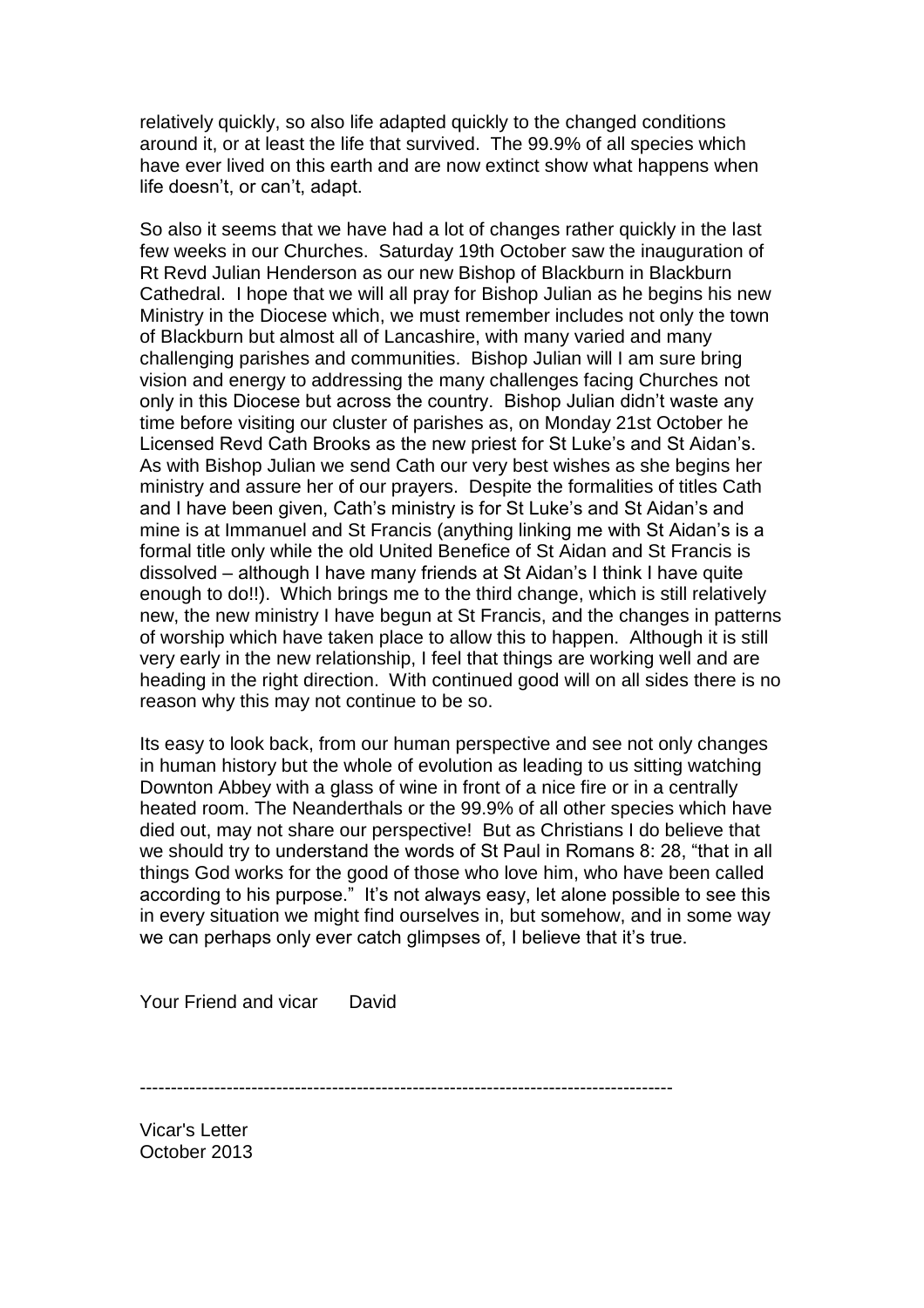## Dear Friends,

In my diary the page for Sunday 8th September this year is headed 'D-Day'! By this I certainly don't intend any disrespect for the bravery of those who took part in the Normandy Landings of 6th June 1944 (of which two of my great uncles, one still alive(!) were participants.) The term D-Day is not actually exclusively used for that momentous event, but is the day (along with H-Hour) on which a combat attack or operation is to be initiated. Combat attacks notwithstanding the date of 8th September 2013 is certainly important for Immanuel - although seen in proper proportion to the Battle of Normandy we see it in it's true lesser perspective. Sunday 8th September 2013 though was the date when Immanuel changed its service times to 8:30am and 9:30am and, for the first time in its history, shared its vicar with another Church.

I must say that I feel extremely grateful to everyone at Immanuel for the helpful and supportive way in which you have approached this very big change, and particularly for the support given in it to me. What is more I am very grateful to all the members of the congregation who have changed Sunday morning routines and adopted the new pattern. At the time of writing there has been no one at all who has turned up at Church at the old service times - at which I am totally amazed (when we changed service times in my old parishes in Wigan someone turned up at the wrong time at least every Sunday for the first month - and one occasion six months after the changes were first made!)

We are still at the very beginning of the new arrangement, called a 'Plurality' with St Francis but so far, I have to say, so good. I pray that the excellent spirit in which we have begin this sharing arrangement may continue and bear fruit guided by God, and pray for discernment of the path he continues to guide us on.

These changes are not the only changes we will see at Immanuel in the near future, hopefully before the next magazine comes out. When we received the very generous legacy of £20,000 last year from the late Glenys Jones, the PCC rightly decided to use it for mission in doing work we would not be otherwise able to do. Accordingly on Tuesday 1st October work will begin in the Church Porch not only on long needed redecoration of walls and ceiling, but renovating the notice board and putting in a new lighting system. This will give to all who enter our lovely Church the rightful first impressions of a building that is loved, valued and cared for, reflecting the value we give to our faith. In this way the work in the porch will be a deeply mission - orientated endeavour and a fine use of the gift we were blessed with. Along with this work the Buildings Committee designed and the Diocese have approved a new Church sign to replace the existing one with updated information and a better notice cabinet that won't leak and serve to advertise the good work done here. Not only that but the Car park signs, both long overdue for replacement are to be replaced, giving visitors and parishioners alike the sense that we cherish and value the property we have been given stewardship of, and of what that property stands for. Finally, as if that wasn't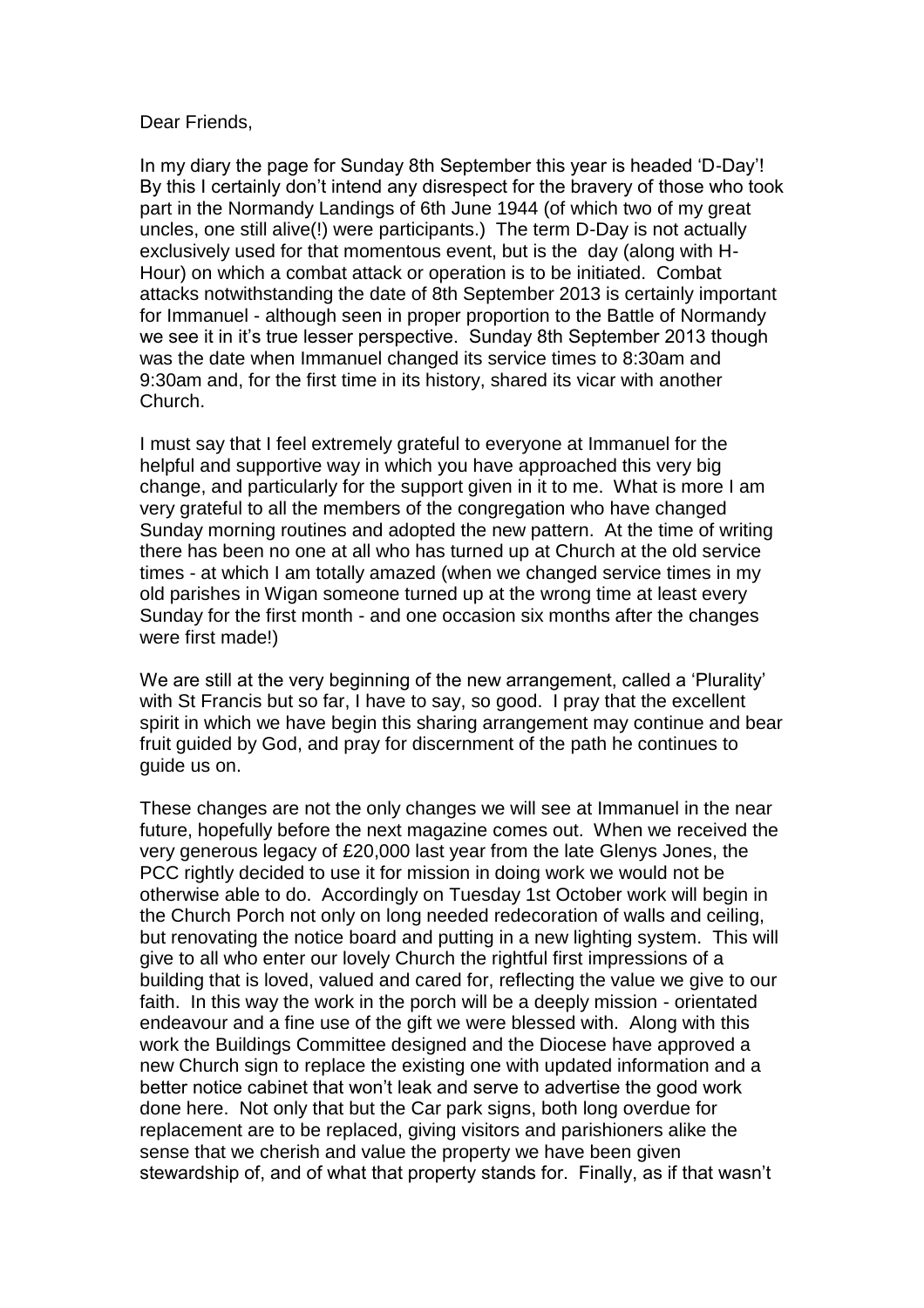enough, lots of work has been taking place renovating and repairing the Cottage in readiness for new tenants who bring much needed revenue to our Church in rent. I have been given some old photo's of the cottage in former years and although space prevents me from publishing them in this edition, I hope to share these with you in the next.

On D-Day plus 21 I am sure we are heading in the right direction!

Your friend and Vicar David

--------------------------------------------------------------------------------

Vicar's Letter September 2013

Dear Friends,

I read recently (Church Times 16.8.13) that a judge in Tennessee has ordered that a baby's first name be changed from 'Messiah' to 'Martin' on the grounds that the name could put the baby 'at odds with a lot of people and at this point he has no choice what his name is..The Messiah is a title, and it's a title that has only been earned by one person, and that person is Jesus Christ.' The baby's mother is appealing the ruling!

Quite apart from observing that, following the time honoured Monty Python formula when the child gets told off ('He's not the Messiah, he's a very naughty boy!') the name could indeed cause the child problems, and that I would have thought the name Martin should not be without resonance in Tennessee (Dr King), the story raises many interesting issues for me. These are not to do with strange baptismal names I have known (although I have known a few!). They are not either to do with the rights of parents versus the rights of children (although that is also something which raises many questions in our society). Rather it spoke to me of how we make assumptions based on superficial information and of where the limits of freedom lie.

Whenever we come to a time of change and decision, as societies, as individuals, the choices we make say something about our values. It's alright to say we believe in something but its when we are called to put that belief into action that it will really be tested. When none of the choices we face are ideal but instead are between least worse options our way forward may seem clouded and uncertain. The freedom we give ourselves at such times and the willingness to look beneath what is on the

surface show what we really hold to be central in our lives. We don't for example know the motives behind the parents' decision to name their son in the way they did, I suspect the judge is on dodgy Biblical and theological ground if he maintains that Jesus had to earn his titles and the last time I looked the gospels show Jesus being called Messiah when he too was a baby!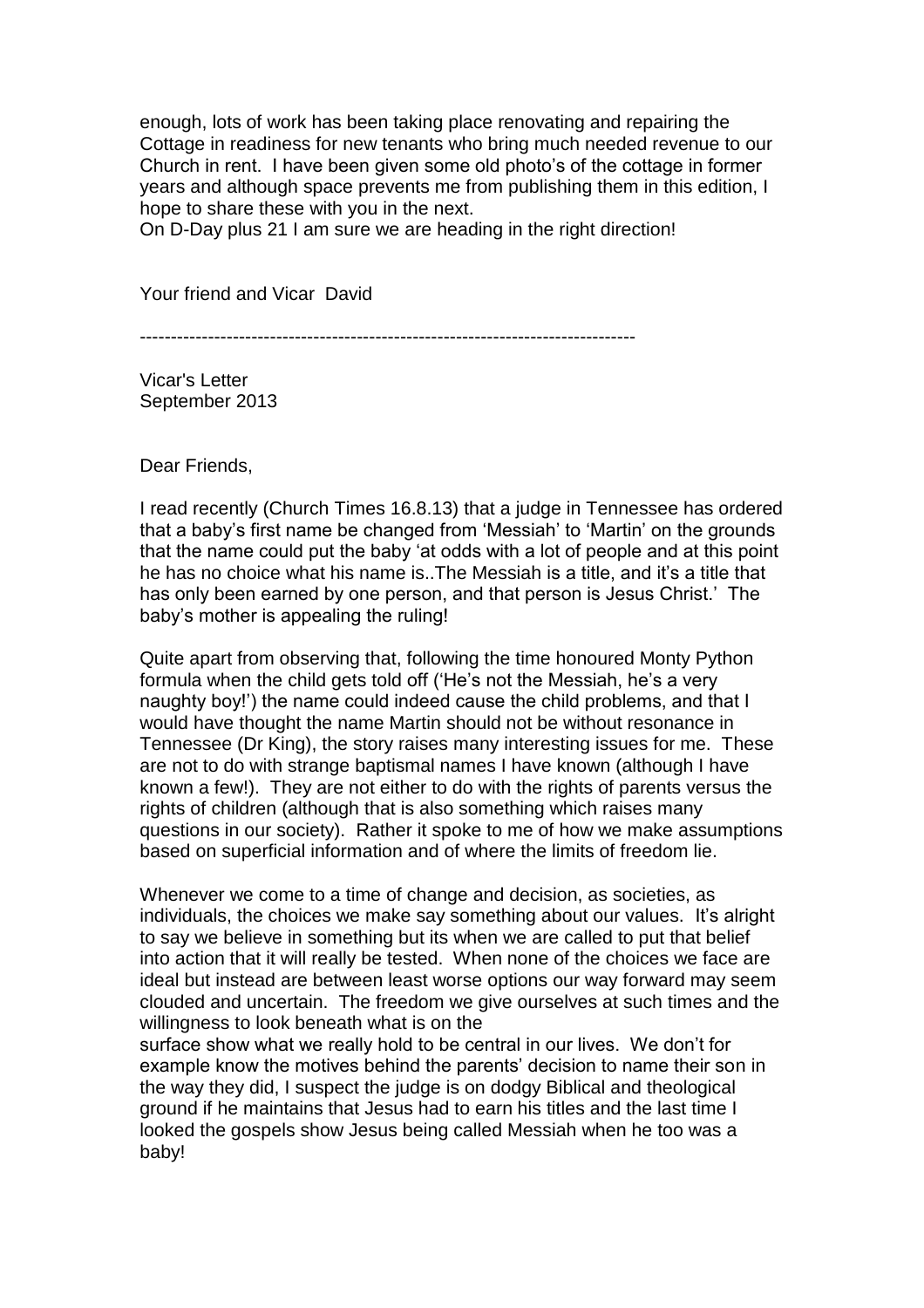Sometimes in other words we don't have the whole picture and, like the judge, we have to decide between competing rights (both in the sense of what people are due and the opposite of that which is wrong) and make a decision based on what we think is best. The mother has the right to appeal the judge's decision and the judge, as the one with authority is the one who has to decide - and bear the responsibility for the decision. As a Church, Immanuel is to have new Services times form Sunday 8th September because I am also now vicar (sic) of St Francis Feniscliffe. The times of our new services are 8:30am and 9:30am which I will always be at when I am not on holiday. I will also take the one service at St Francis on Sundays at 11am. I think that this arrangement is the fairest outcome in a situation where our two Churches have to share one priest, and that it is both manageable in terms of time and sustainable.

I commend it to you and ask you to support it and make it work (I have recently been given a copy of the Church Magazine from June 1953 on the front of which I note that the early Service then, Holy Communion, started at 8am - which gives me an extra half hour in bed than Revd Porteus had, and I'll bet he had no central heating or lovely shower!). All of us are constrained to some degree or another by the rights of others, it's what makes our society civilised. I would rather live in a country where the strong did not have absolute freedom than one where the weak have no rights. I also believe that Jesus said something similar.

Your friend and Vicar David

David

Vicar's Letter August 2013

Dear Friends,

Do you ever feel a slight sense of misgiving whenever an 'expert' is brought on to the TV or radio to pronounce about something? I have a wonderful book to which I constantly repair whenever I feel that some expert or other is pushing me in a certain direction; its called 'The Experts Speak And Get it Wrong!' It's a collection of actual words said by those in the know that perhaps they wish, well, that they had never said. Here are just a few of them;

\_\_\_\_\_\_\_\_\_\_\_\_\_\_\_\_\_\_\_\_\_\_\_\_\_\_\_\_\_\_\_\_\_\_\_\_\_\_\_\_\_\_\_\_\_\_\_\_\_\_\_

'The Phonograph..is not of any commercial value' - Thomas Edison, 1880 'That's an amazing invention, but who would ever want to use one? - Rutherford B. Hayes, President of the USA after participating in a trial telephone conversation between Washington and Philadelphia 1876

'Radio has no future' - Lord Kelvin, British mathematician and physicist, President of the Royal Society 1897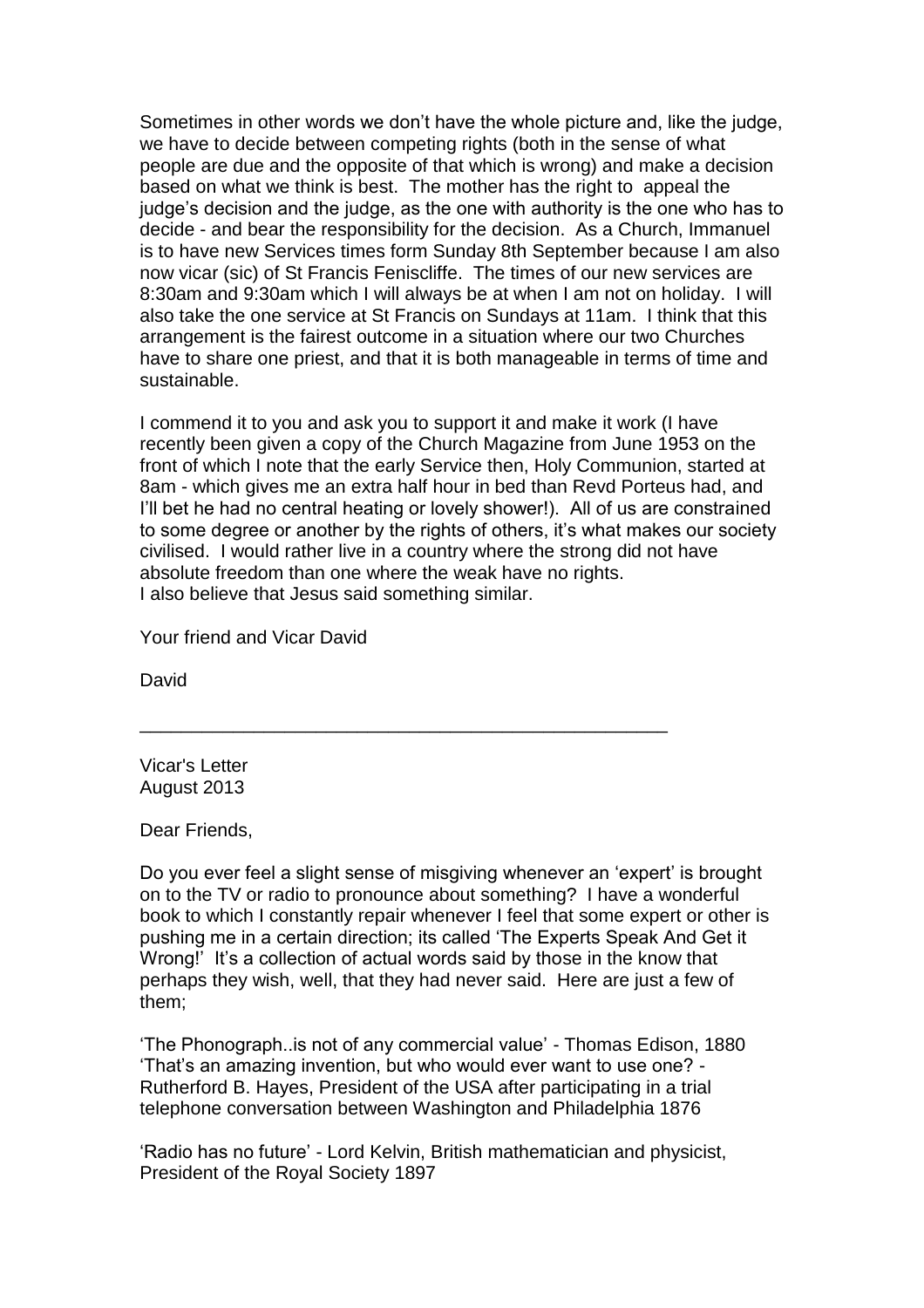'Video won't be able to hold on to any market it captures after the first six months. People will soon get tired of staring at a plywood box every night' - Darryl F. Zanuck (head of 20th Century Fox Studios) 1946

'There is not the slightest indication that atomic energy will ever be obtainable. It would mean that the atom would have to be shattered at will' - Albert Einstein 1932

It heartens me that such disastrously inaccurate predictions were made by those with what would be assumed to have been the greatest foresight. It confirms my view of history that nothing is ever inevitable, fixed or unquestionable. In a wise view of history Karl Marx said that 'men do make their own choices in history, but not in circumstances of their own choosing.' It shows that whatever or whoever we are there can always be hope, that people are not doomed to follow one path in life or another and that as our faith teaches us, nothing and no-one is ever beyond redemption. Another way of putting this is as one of my favourite authors, George Eliot said, 'Its' never too late to become what we might have been' - that for me is a deeply Christian truth, even though it came from a deeply agnostic writer.

We all know that our Church is going through a time of change, and as you read this the precise shape of that change will become clearer. I'm not going to write here again of how change is inevitable as I have already done that. I'm not either going to pretend to be one of those so called experts who stand up and say with certainty exactly what the right course of action is - if Einstein can get it wrong about Nuclear Fusion what hope have I got? All I will promise is that whatever changes are implemented they will be after prayer, reflection and a will to produce the fairest and best outcome in the circumstances we find ourselves. I don't pretend to be an expert and I certainly don't have a crystal ball (and if I did I wouldn't trust it!). We may not even get things right first time and, if we don't, we should not be afraid to say so and change them.

In his seminal song 'The Times They Are A-Changing' Bob Dylan sings, "Come

\_\_\_\_\_\_\_\_\_\_\_\_\_\_\_\_\_\_\_\_\_\_\_\_\_\_\_\_\_\_\_\_\_\_\_\_\_\_\_\_\_\_\_\_\_\_

Mothers and fathers throughout the land, and don't criticise what you can't understand", which perhaps applies to all of us faced with the uncertainty and the unpredictable and unknowable nature of change and the future. Instead we would do well to commit to God the future he holds out for us and work together and with him to build the great future that remains unwritten

Your friend and Vicar,

David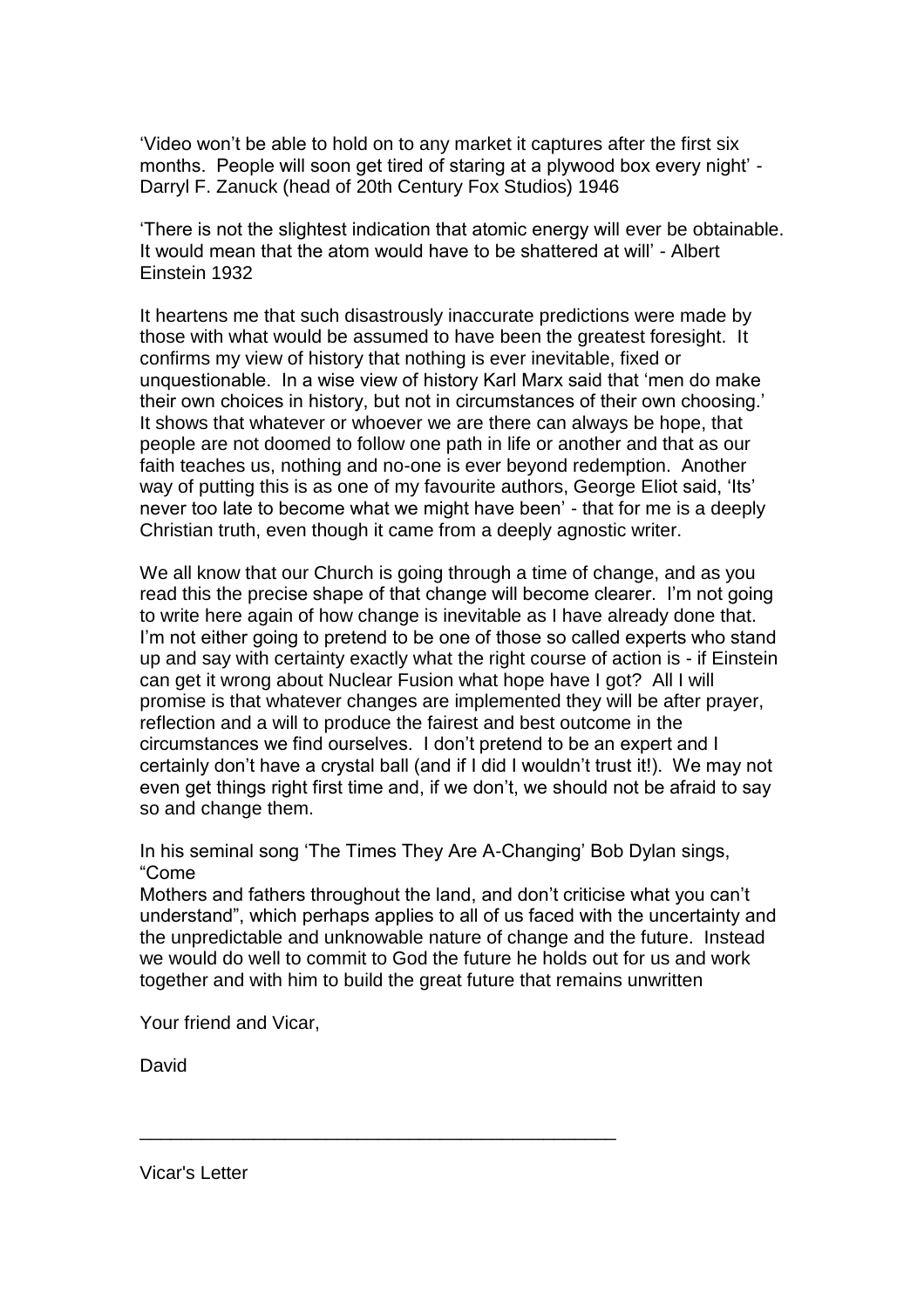July 2013

Dear Friends,

In this issue of the magazine on page 7 appears the following notice;

Revd David Roscoe, Priest in Charge of Immanuel Feniscowles, has also been

appointed to the post of Associate Priest in the Benefice of St Aidan's, Mill Hill and St Francis Feniscliffe but with responsibility for St Francis. David will remain Priest in Charge of Immanuel Feniscowles. Within the current benefice of St Francis and St Aidan, he will take pastoral responsibility for St Francis. David's Licensing will take place at St Francis on Wednesday 7th August at 10:30am by Rt Revd John Goddard, Bishop of Burnley. All are warmly invited to attend.

What this means is that from 7th August I will once again be running two Churches, as I did in Wigan for over eight and a half years. While I have hugely enjoyed having one Church to concentrate all my efforts on I, like all of us, must accept the facts of the world we live in, not how we would like it to be. Whatever image we choose, fighting against the tide coming in, making water run uphill and the like, we must accept that change has to come and the best outcomes will be achieved by working with that change.

I will still remain Priest In Charge of Immanuel but as well I will be 'Associate Priest' at St Francis, (actually I'll go on calling myself Vicar because everyone knows what one of those is, and the standards people rightly expect from one). My title will be Associate Priest in the current United Benefice of St Aidan Mill Hill and St Francis Feniscliffe but, that is only because it still is a United Benefice and my role will be limited to St Francis alone within that Benefice, I will have no responsibility for St Aidan, that should be understood very clearly. The current United Benefice of St Aidan and St Mark is being dissolved; St Aidan's are going to form a new United Benefice with St Luke's, for which the new Vicar's job is currently being advertised, that new Vicar will live in St Aidan's Vicarage in Mill Hill. When the St Aidan / St Francis United Benefice is dissolved I will then become 'Priest In Charge' of St Francis, in plurality with my current job as Priest in Charge of Immanuel. It is hoped that we can then set up a new United Benefice of Immanuel and St Francis and when that happens my title will change again to become Vicar of the new United Benefice.

All of these title changes are for the future, what we face in the present is the need to find a way of working with me running two Churches, Immanuel and St Francis, so that both may grow in discipleship and reflect the love of God in their respective parishes. This will obviously entail some changes at Immanuel and these will be made clear when they are going to happen. Evolution teaches us that only creatures which have the ability to adapt to their environments survive, the dinosaurs could not adapt so they, like 99% of all the species of life that have ever existed on Earth, died out. Being a Church in this day and age is not easy, but I truly believe that its not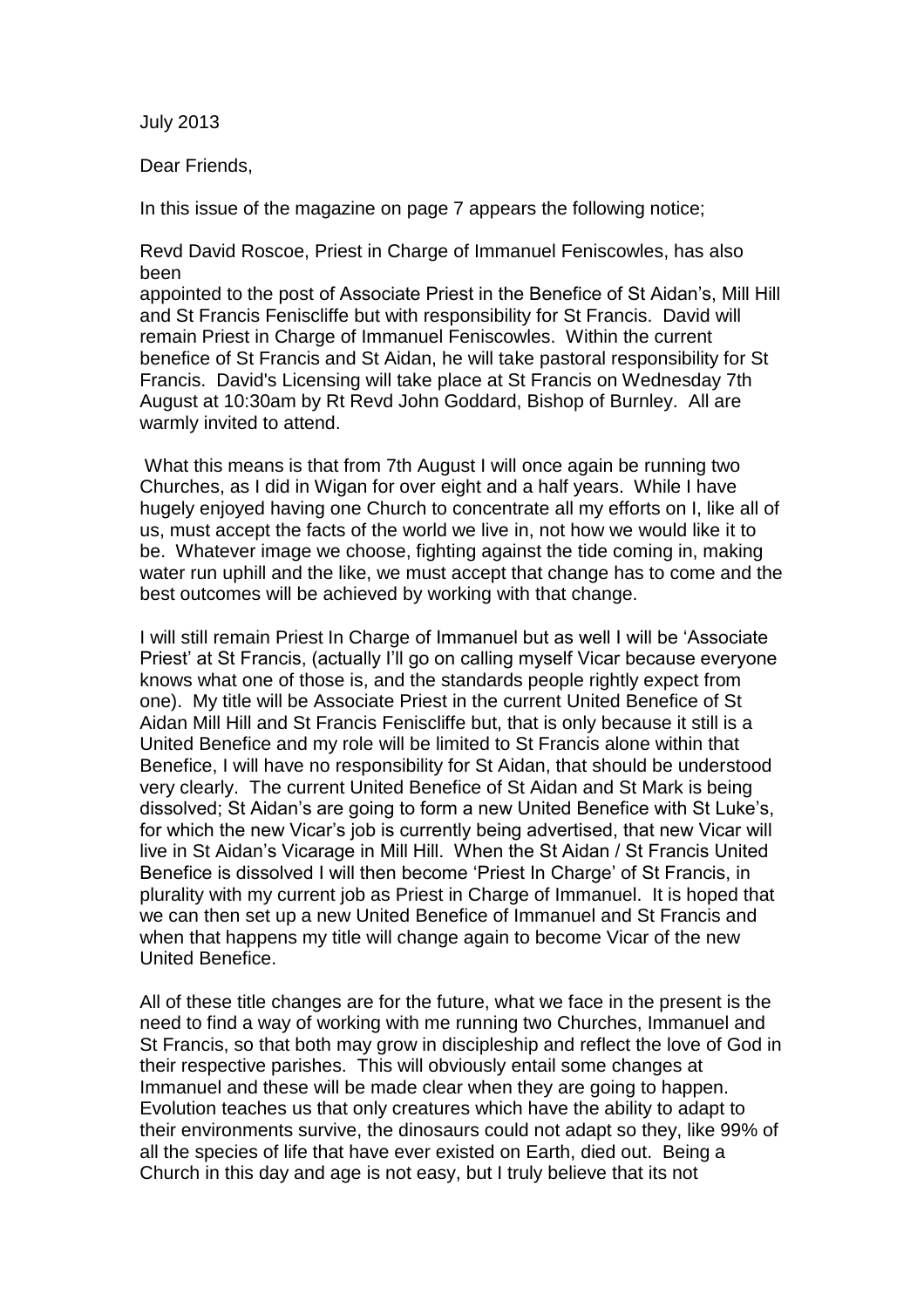impossible either. It will involve making changes but those changes will mean our survival. The only thing which doesn't change is something which isn't alive. Ask the dinosaurs!

So I ask your prayers, not only for me as I take up my new responsibilities and do what I think necessary for the health of both Churches, but for all the people who are involved and affected, that it may be for all of us a time of renewal, opportunity and growth into the future God has waiting for us

\_\_\_\_\_\_\_\_\_\_\_\_\_\_\_\_\_\_\_\_\_\_\_\_\_\_\_\_\_\_\_\_\_\_\_\_\_\_\_\_\_\_\_\_\_\_\_\_\_\_\_\_\_\_\_\_\_

David

Vicar's Letter June 2013

Dear Friends,

Once when I was at University I set out to our local branch of Sainsbury's with the sole intention of buying a jar of coffee, as my current jar had ran out. Entering Sainsbury's (it could have been any supermarket, I used that particular emporium as it was the closest) I was enticed to buy some apples (which I had forgotten that I also needed), some chocolate hob nobs (how else could you get through an essay on St Augustine of Hippo), some milk, which I knew would be a heavy weight but again, absolutely necessary and I believe from memory enough other items to fill three of Sainsbury's best plastic bags - which, to give them their due, did their job and lasted al the way back to my rooms. It was only when I was back in my rooms and began making that longed for cup of coffee that I realised that, you've guessed it, the one thing I had not bought which I needed was, yes, a jar of coffee!

Well, apart form my forgetfulness and distractedness this story has always for me highlighted the way that we can allow ourselves to become too easily sidetracked, take our eye off the ball, go off at a tangent - call it what you will. This is I believe as much true in life in general as it is in Sainsbury's! We all know how the world can be both an exciting and wonderful place and at other times in our lives an uncomfortable place to live. From the earliest times humankind has set out on a religious quest or spiritual search, so that life and death may take on some significance or meaning. Out of this the world's religions have emerged. One thing I remember form my chocolate hob nob accompanied reading of St Augustine is that he said this;

"Lord you have made us for Yourself, and our hearts are restless until they rest in you"

Perhaps its that we do all get easily distracted from where our true home is, and where our true needs are met, that we find restlessness as well as rest in life. Perhaps that jar of coffee that we set off to find is forgotten too easily and our journey through life changes from the destination we aimed at when we set off. Broadly speaking there are two main traditions within the world's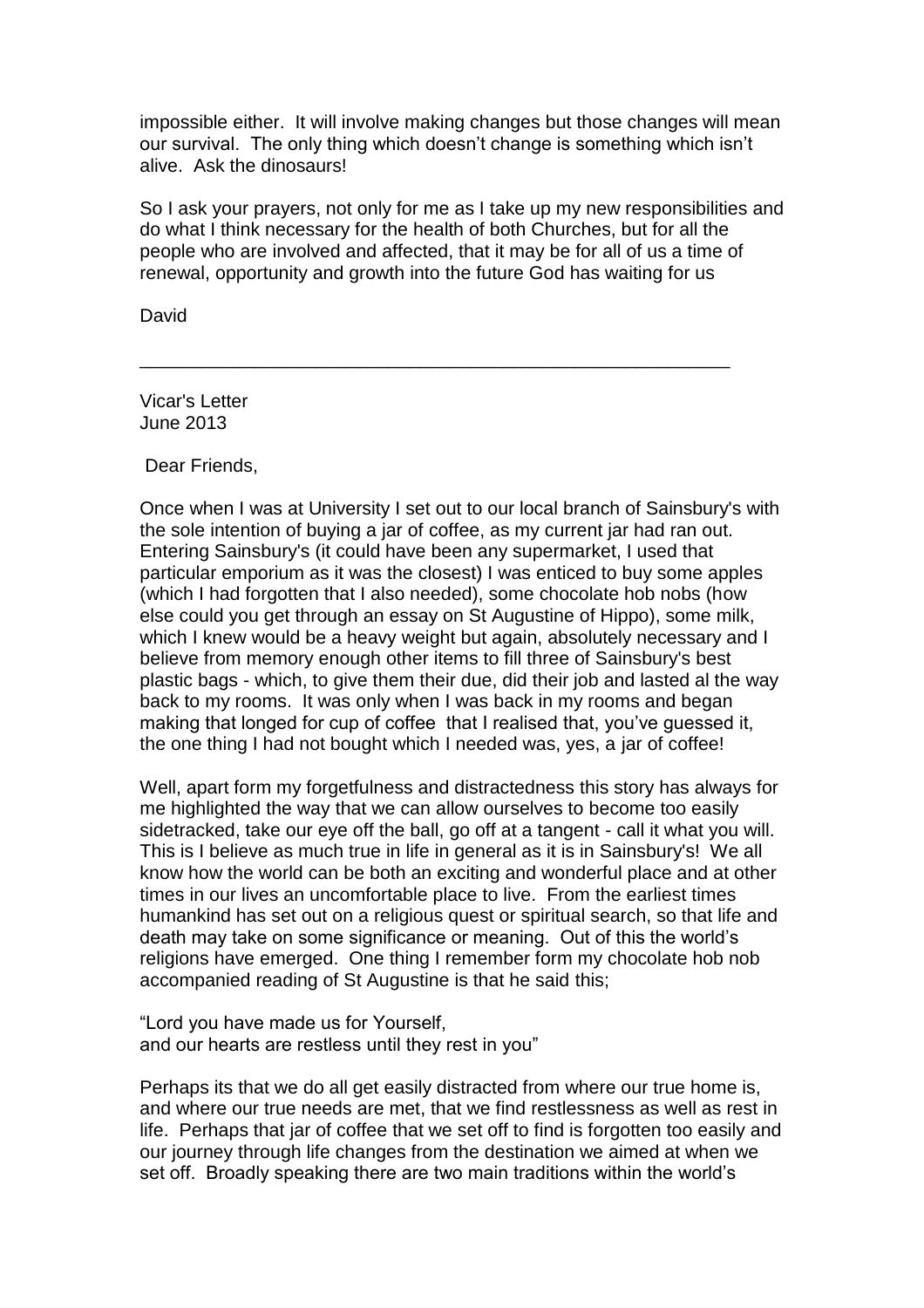religions - both of which I can see represented in Christianity (and for all I know in other religions as well, although I am not qualified to speak of them). One accepts the essential goodness of the physical world but tries to change the parts of it that are wrong or broken. The other sees reality at its truest as essentially spiritual and seeks to free us from bondage to pale imitations of what is most real. Both of these elements I can see in both Catholic and Protestant traditions - and from what I know of Orthodox too. I personally see myself as somewhere in the middle (in true Anglican style) and would go further by affirming the truth of something Mahatma Gandhi said;

"Religion is not alien to us. it is always within us: with some consciously; with others, unconsciously. But it is always there."

It's not a unredeemable catastrophe when we lose our way in life and take our eyes off what would bring us truest fulfilment and happiness because, like the prodigal Son we can always return. Religion is not about vainly trying to keep ourselves undefiled and somehow 'clean' of the world. Rather I see it as enabling us to remember that the jar of coffee we set out for is still there on the supermarket shelves waiting for us to go back and pick it up - only we would have saved ourselves a lot of hassle if we had just remembered what we set out for in the first place. I think I can remember that it started to rain just after I set out back to Sainsbury's for the second time, the sun had been shining the first !

David

-----------------------------------------------------------------------------------------------

Vicar's Letter May 2013

Dear Friends,

When Europeans and North Americans first began to catalogue the ruined Mayan cities of Central America in the early 19th Century, they were astonished to discover that they were not the first white men to have set eyes upon them. The soldiers and priests of the Spanish Conquest, pre-eminently among them Bishop Diego de Landa, had stumbled upon many sites over 250 years earlier and had compiled exhaustive records of Mayan religion and culture which, on the assumption that these astonishing buildings could not possibly owe their creation to the indigenous population, who were seen as incapable savages, were then neatly filed away in European libraries and forgotten about. In the intervening years all sorts of rumours and myths arose as to the origin of wonders such as the Palace of the Mayan Governors at Uxal,

Yucatan . Among these it was held that, the indigenous tribes, being savages and so could not possibly be responsible, the mysterious temples and pyramids of Central America were the work of, in turn, Egyptians,,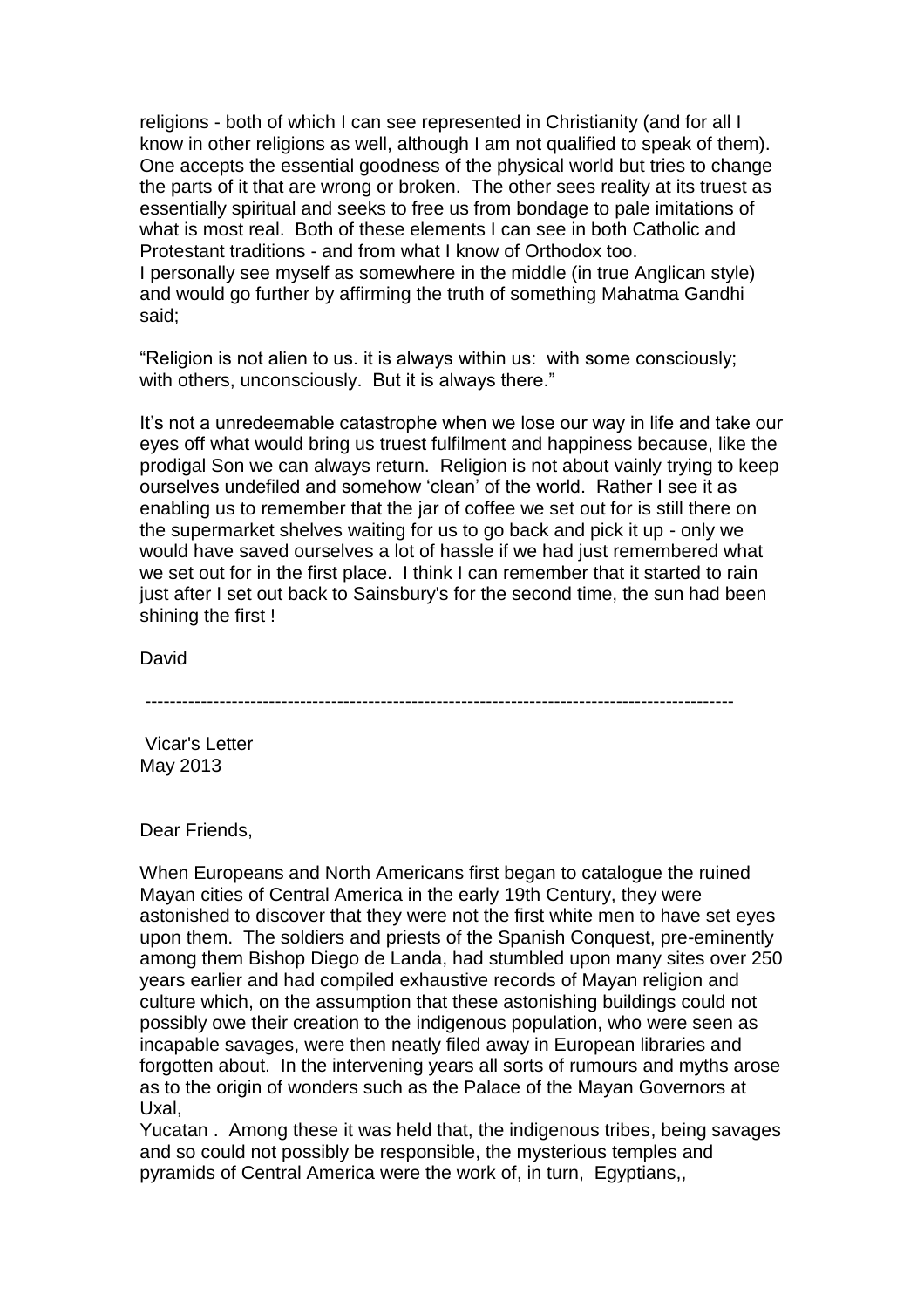Phoenicians, Canaanites, Carthaginians, Greeks, Scythians, Swedes, Welsh or the lost tribe of the house of Israel, take your pick!

Gradually it became clear that, far from being the work of any of this disparate group, the wonderful Mayan monuments and cities were indeed produced by none other than the Mayans themselves, whose society, religion and culture, to say nothing of their science and engineering, were far more sophisticated than anyone had ever realised. The Mayans were different to the Europeans but they had intelligence, heritage, structured society and religion - it was just expressed in a different way. Yes, they practiced human sacrifice - but this was at the same time as the Spanish Inquisition was burning people at the stake, just before the burning of the English Martyrs, 75 years before the execution of the Pendle 'witches', and many Centuries before the time when many more millions of people than there ever were were Mayans were led to their systematic deaths at Auschwitz, Belsen and Treblinka. When one culture sees only barbarity in another because of differences it is usually blind to the barbarity within itself.

These thoughts sprung to mind for me this week reading of the revulsion felt by all faiths at the dreadful bombings in Boston, coming as they do after many such acts of bigoted terrorism. I have been fortunate to experience the cultures of not only southern Central America but also India, China (for a short time) oh, and Lancashire too! What these experiences have taught is that people are more alike than you might think. We all, and in our increasingly pluralistic society its becoming ever more diverse at home, express our beliefs and values differently, but scratch below the surface and we find that we're not that different after all.

Above all it has taught me that we should always be open to the possibility of change and achievement, in others and in ourselves. To write off a culture as incapable and savage clearly says more about the almost comical assumptions of those dismissing an entire civilisation. Equally to write off any possibility in others or ourselves before we give it a chance is to my mind equally as blinkered and surely quite the opposite of what the lesson of Pentecost demonstrates; that change, transformation and wonderful things are always possible to those who put their assumptions and prejudices aside, and look at what is in front of them. It might be different but its no less valuable for that

\_\_\_\_\_\_\_\_\_\_\_\_\_\_\_\_\_\_\_\_\_\_\_\_\_\_\_\_\_\_\_\_\_\_\_\_\_\_\_\_\_\_\_\_\_\_\_\_\_\_

David

Vicar's Letter April 2013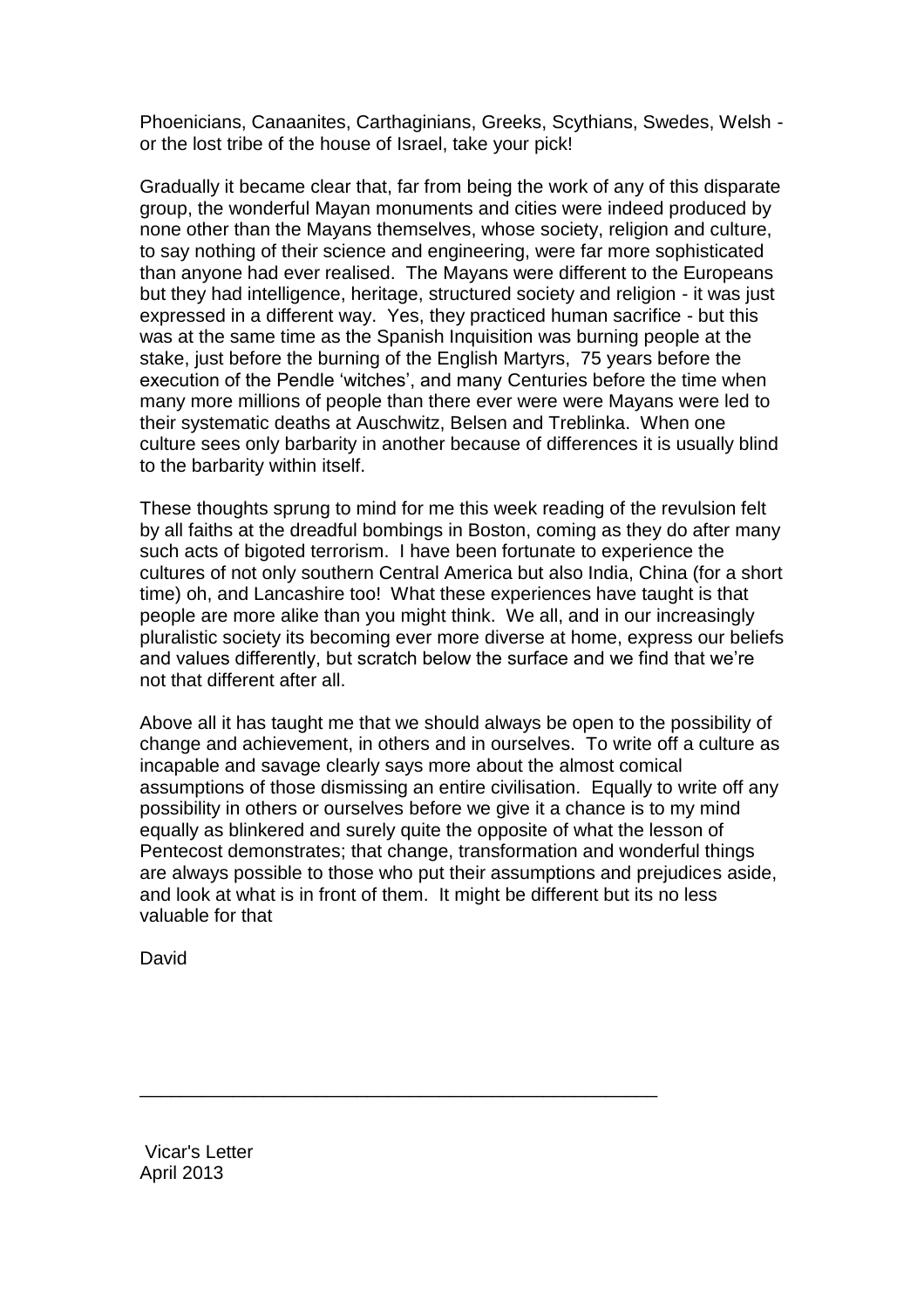## Dear Friends,

Recently, a man well into his 90's eagerly accepted Richard Branson's gift of a trip into space on the Virgin Atlantic Shuttle when it makes its inaugural flight. The intrepid Nonagenarian is James Lovelock, a renowned scientist who thought up the theory of 'Gaia' when he first saw the earth from space courtesy of the Apollo astronauts. Lovelock described this moment as a revelation as he saw the earth as a single living organism, a 'living planet'. Lovelock first formulated the Gaia hypothesis during the 1960s as a result of work for NASA concerned with detecting life on Mars. The Gaia hypothesis proposes that living and non-living parts of the Earth form a complex interacting system that can be thought of as a single organism.

Last week, we enjoyed hosting the National farmers' Union Ladies Choral Evensong at Immanuel (pictures on the website at immanuelfeniscowles.org). I said at the service how, although not coming from a farming background myself, quite the opposite in fact, I have greatly come to value and respect the work of the farming community in its role of managing the countryside. This means harnessing the natural power of creation and husbanding it in particular ways as directed by the farmer. As we look around our landscape most, if not all, of what we see has been crafted by human endeavor. This is achieved not by working against the forces of nature but harnessing their natural power and channeling it in a particular direction.

The concept of working with a power greater than our comprehension or ability to control is, of course, nothing new to Christians. The power of God, just as the power of nature, is there, I believe, whether people choose to accept it or not. Ignore both and life becomes extremely perilous. Work against either and you're doomed from the start. God gives us power to choose our path in life, he did not create us to be puppets, neither did he create us to be automata, meekly submitting to his will, as if the purpose of life was nothing other than to seek his will and obey - he's not some kind of celestial Jabba the Hut (Star Wars reference). Instead I see God as being like the force of nature, giving power to our plans and making them germinate, but working in a particular direction over which we have no control - that direction being our wellbeing. At Easter time we see just how powerful the lifegiving force of God is. As Hamlet said in Act 5 Scene 2 'There's a divinity that shapes our ends, Rough hew them how we will'

This April sees the retirement from their current roles at Immanuel of two people who have, I can see, given exemplary service to the Church as they have walked the path that God has asked of them and have made that path their own. Ken Winterburn and Peter Hodkinson will shortly step down from their current roles and I want to say a huge thank you to them both for all they have given to this Church and, particularly, for their untiring help to me! I know that Ken and Peter will continue to find new ways of putting that life giving force of God into practice and ask God to bless them in all their work in his name. I hope that this Easter we all too can find new ways of rough hewing the great gift of creation that God holds out and offers to us.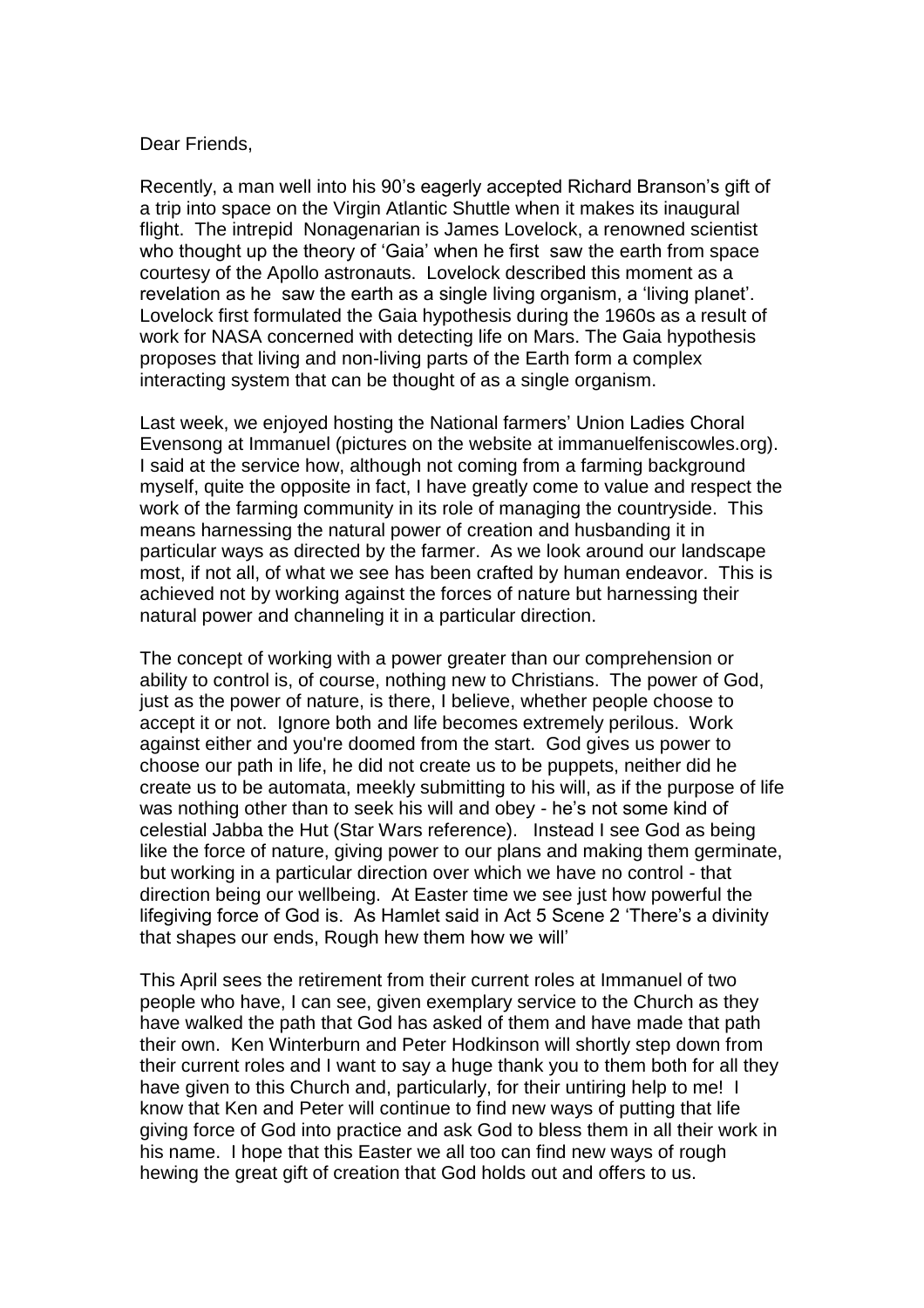Happy Easter - David

Vicar's Letter March 2013

Dear Friends,

Like many families we have recently enjoyed watching the twenty fifth James Bond film 'Skyfall', possibly, and you are welcome to disagree with me, the most action packed of the lot! Born two years after the first James Bond film was released I can't remember a time when James was not jumping out of planes, driving cars underwater or escaping from impossible situations usually contrived by super cool villains, embodied for me by Donald Pleasance. Did you know that there have been six actors who played James Bond in the second highest grocing franchise of all time after Harry Potter - and highest when inflation adjusted? They are Sean Connery, David Niven, George Lazenby, Roger Moore, Timothy Dalton, Pierce Brosnan and Daniel Craig (alright I know that's officially seven, but you can't really count David Niven, can you?)

\_\_\_\_\_\_\_\_\_\_\_\_\_\_\_\_\_\_\_\_\_\_\_\_\_\_\_\_\_\_\_\_\_\_\_\_\_\_\_\_\_\_\_\_\_\_\_\_\_\_

Usually James winds up in front of the Donald Pleasance character saying something like," And I suppose you expect me to talk, you villainous scum?" To which comes the reply, "No, Mr Bond, I expect you to die!" and "Take him away and see that some harm comes to him!" Of course, even if we haven't seen the ending we know that, while harm may indeed come to Mr Bond, he will certainly not die. In fact he will overcome all obstacles, however unlikely and spectacular, and not only escape, but defeat his evil enemy and destroy the fiendish empire which threatens the world!

As we approach the Easter Story in our Lenten readings in Church and through the drama of Holy Week, Maundy Thursday and Good Friday, we of course know the outcome of our drama. Although everyone thinks that Jesus' life has been futile and ending in defeat, actually, for those with eyes to see, it ends in complete victory over all evil. But whereas James Bond will go on to face yet another, (the twenty sixth) malicious threat to world safety, Jesus has won the final, ultimate victory. The resurrection of Christ means that no sinister looking Russian sounding dandy stroking a cat, no difficulty we might face in our own life, however bleak that might appear at the time, no abyss so dark we might find ourselves staring into at some time - none of these things are more powerful than Jesus. He has, in the words of St Paul, 'put all things under him', and all we need to do is to have faith, or rather, try to have faith, in him and that power to overcome all obstacles can be ours too.

That doesn't mean that we should go around triumphantly pretending that pain, sadness, defeat or anger are not part of our life, because we know only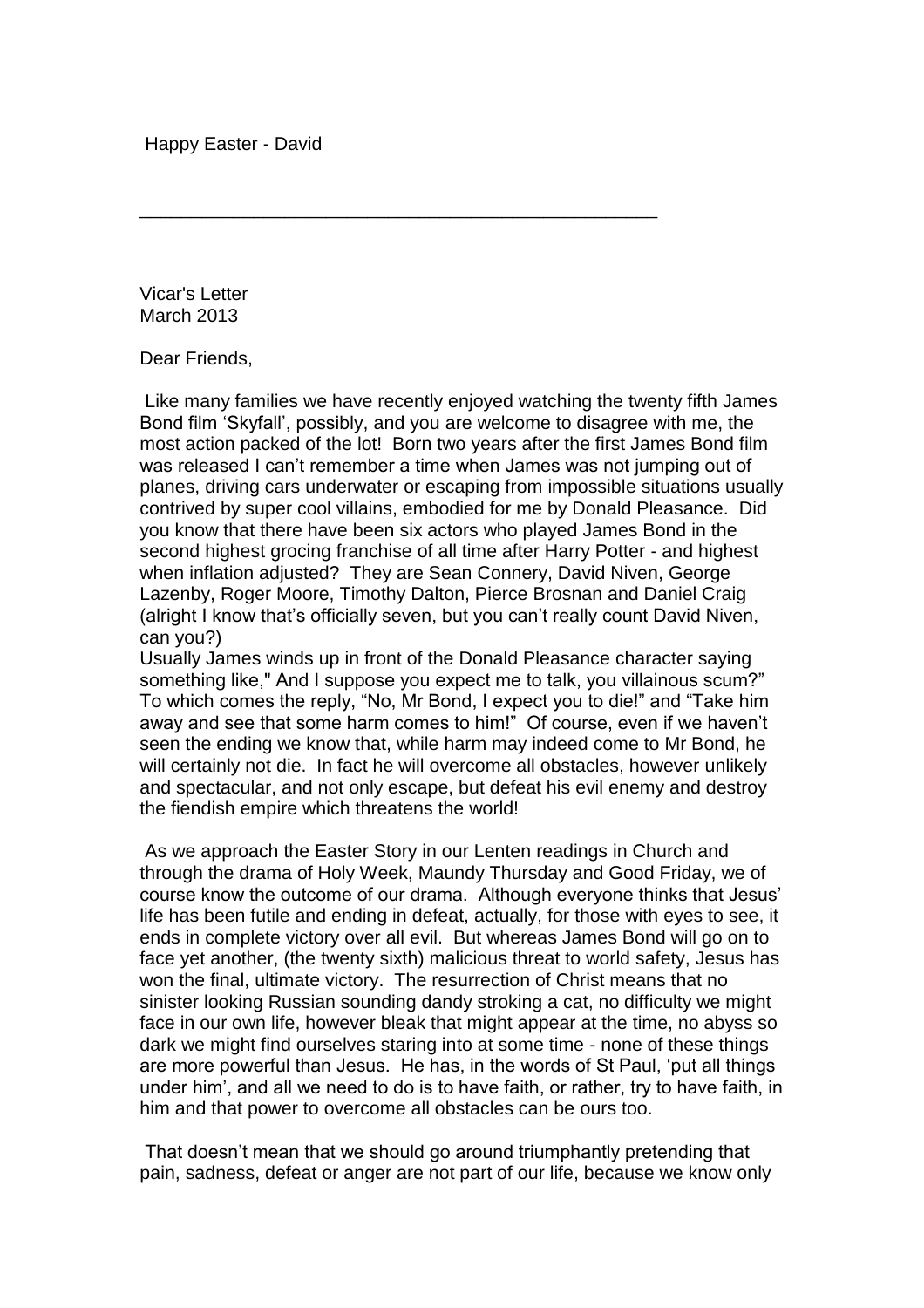too well that they are, or if they are not yet, they will be. Neither does it mean that we only offer the medicine of faith to those we know who are in dark times, rather than get alongside them and share their pain. But what it does mean that this Easter, just as all Easters, assure us that our hope is, well, 'not in vain'. The truth of this story is our inspiration and the fundamental core of our faith. This Easter let's open ourselves up anew to be stirred by this story, and not shaken by life!

\_\_\_\_\_\_\_\_\_\_\_\_\_\_\_\_\_\_\_\_\_\_\_\_\_\_\_\_\_\_\_\_\_\_\_\_\_\_\_\_\_\_\_\_\_\_\_\_\_\_

Your friend and vicar

**David** 

Vicar's Letter February 2013

Dear Friends,

If someone asked you what has been the most important event in your life, what would you say? It might be something good or it might be something bad. It could involve things beyond your control or it might be a conscious decision you have made. Whatever it might be, the most important thing in your life would have been something which gave direction, purpose and drove other elements in your life.

Historians sometimes see turning points in history. Sometimes these are great battles like Trafalgar or Waterloo (and I love the 'counterfactual' history books which imagine what might have happened if events had turned out differently at, say, D Day or Hastings, and which are held in such disdain in fashionable historical circles). Sometimes turning points happen over many years but change the world utterly like the Industrial Revolution or the change from pre-history to modern, recorded history during the Iron Age. These great social movements involve not single individuals but shifts in patterns of work, trade and innovation which affects the lives of everyone.

For Christians the greatest event in history is the life on Earth of Jesus. In Jesus we see the one and only time that God has appeared on Earth. We see not God in human form, but God, pure and simple. We see what God does, which is to give utterly that we might have life. This happened once in history, at a specific place and time. It had never happened before and it will never happen again until the end of time. It happened once and once only and, if we have the faith to see it, it changes everything.

For those with faith the fact of Jesus can change life at an individual level too, by making us more the people that God created us to be. We should never then be afraid of change, because if we are in control of it, it can mean changing things for the better. To ignore change, or to try to pretend that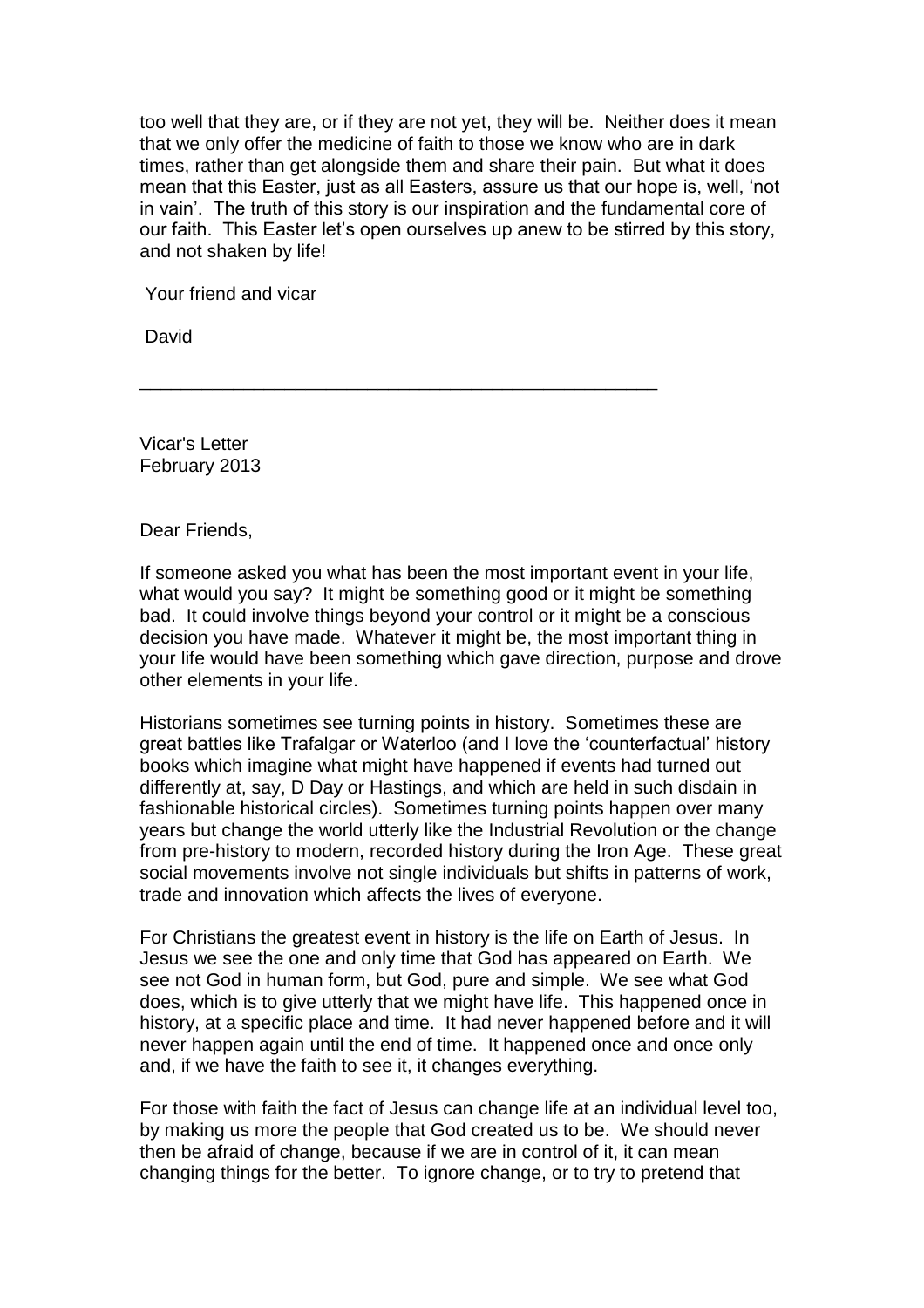change does not come is like King Canute ordering the waves to turn back they won't, and if he continued to sit there on his throne all that would happen is that he would get wet, no matter how many proclamations he made.

Of course you will have realised by now that I am talking about change and about turning points because that is what we face at Immanuel in the coming months as we face the changes of how Churches in this area are going to be linked together. This will happen whether we like it or not. The worst we can do is to stick our heads in the sand and pretend it won't happen, because it will and it would be remiss of me not to point this out to you. The best we can do is to embrace this change and in it discern something of God's work, to let it change not just us but how we live as a Christian Community. We see this all the time in history, that although the past can be looked back on with nostalgia and even celebrated, those who have eyes to see know that the best is yet to come.

\_\_\_\_\_\_\_\_\_\_\_\_\_\_\_\_\_\_\_\_\_\_\_\_\_\_\_\_\_\_\_\_\_\_\_\_\_\_\_\_\_\_\_\_\_\_\_\_\_\_

Your Friend and Vicar, David

Vicar's Letter January 2013

Dear Friends,

No doubt by now, as you read this, there might have been one or two more paracetamols or alcha-selza's taken by some of you than would normally be the case. I don't mean to suggest that anyone might have over-done it, but Christmas has been known to lead to an increase in the taking of pain-killers or things to soothe that which has been unsettled. This seems more than a little ironic to me, as Christmas, the incarnation, is about the coming into the world of the very thing which has the biggest power ever to unsettle! It's about the thing which will not only end in the pain of rejection and execution but opens up all those who follow to a life if not of guaranteed pain then at least an openness to the possibility of it. At the beginning of the journey of Bilbo Baggins in Tolkien's 'The Hobbit', brilliantly (in my view) adapted to the screen, Gandalph the Wizard, in answer to Bilbo's request for the certainty of a safe return from the journey, says to Bilbo that he can guarantee no such thing and, furthermore, says that should Bilbo return, he will not be the same as he was when he set out.

Perhaps its not just at Christmas time that we in the west seek to dose ourselves up and try to avoid the possibility of pain. C.S.Lewis once described pain as 'God's Megaphone', shouting out above the noise with which we try to surround ourselves to avoid his uncomfortable, unsettling maybe, challenges. Once upon a time I used to play rugby, League and Union (actually I played one to a higher standard than the other, but I'll leave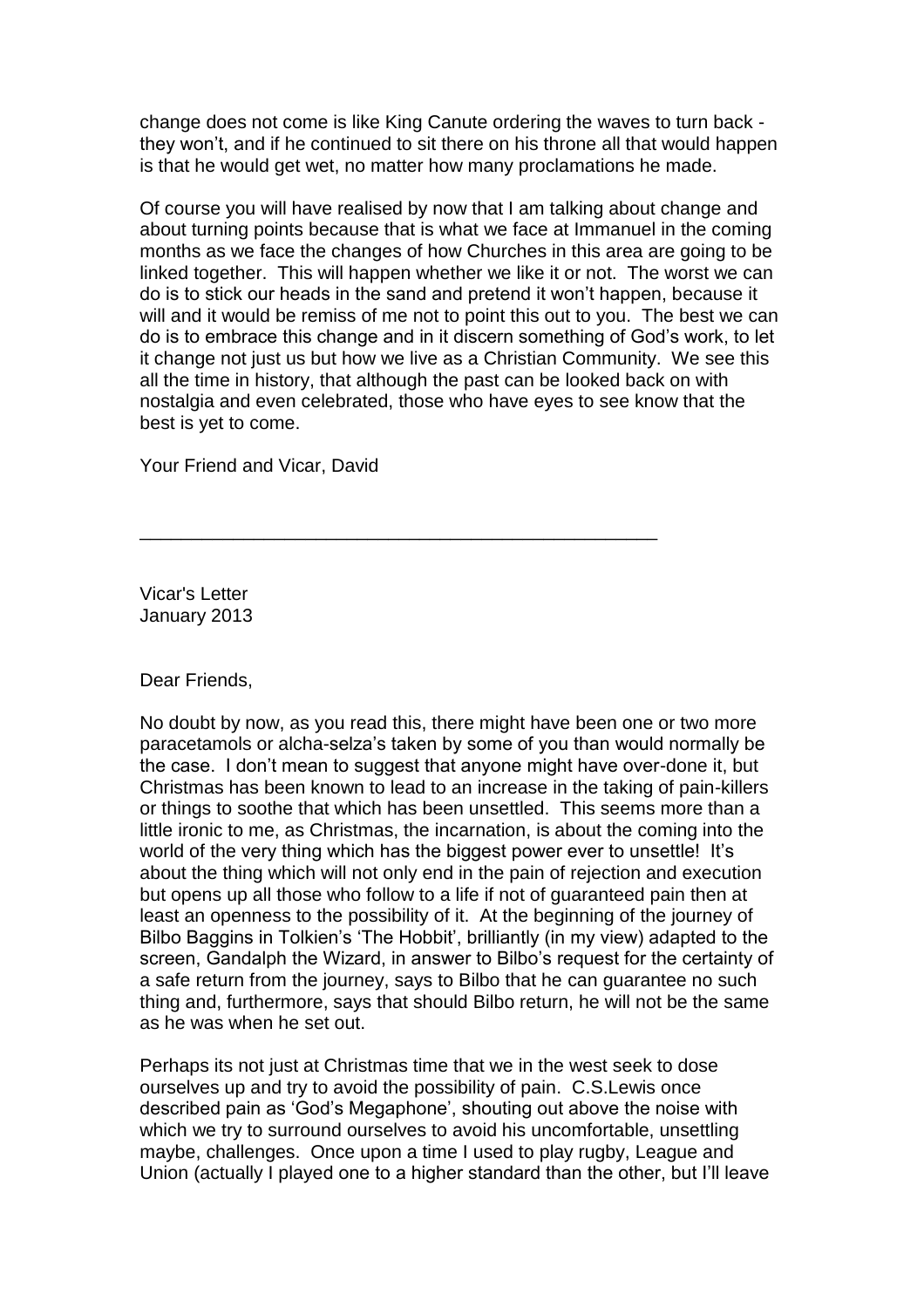you to guess which that was). I was told that if there's one thing certain in playing rugby, as opposed to shouting advice from the touchline, its that you're going to get hurt. The thing is that I found that while that was certainly true, it was worth it. I once scored a try of which I was very proud, I'll not bore you with the details other than to say it was not half as important as I thought of it at the time, but I wouldn't be without the experience (or at least it would take a lot for me to be without it). It was, as I'm sure you've guessed I'm going to say, worth the pain. The thing is, I can't remember feeling the pain now, but I can certainly remember putting the ball down over the line.

Actually someone who goes through life trying to avoid painful experiences at all costs is not only a coward, but in their cowardice is missing out on the richness of life's experiences. God does not, I am certain, want us to be like The Happy Prince in Oscar Wilde's marvellous fable, he wants us to experience the life he has given us in all its fullness.

If anyone seriously believes that we at Immanuel can go through the next twelve months without feeling any pain at all then I suggest that they misunderstand what a Church is. A Church is a place which helps us to grow in our relationship with God in and through our relationships with other members of God's family. That family will be widened in the coming months to include a closer relationship with our friends in the neighbouring Churches. I have never met a family yet which agrees all the time on everything, certainly not my own and I'd bet not yours either - but we are a family just the same. We might need a few more paracetamols from time to time in the coming months, but let's not take too many!

\_\_\_\_\_\_\_\_\_\_\_\_\_\_\_\_\_\_\_\_\_\_\_\_\_\_\_\_\_\_\_\_\_\_\_\_\_\_\_\_\_\_\_\_\_\_\_\_\_\_

Your friend and Vicar, David

Vicar's Letter December 2012

Dear Friends.

I have on my shelves in the Vicarage study a jar of coins. Now this jar is not there because of any theological significance or as a souvenir of an important time or experience in my life. Its simply where I tip all the loose change in my pocket at the end of each day and so is a useful place to turn when change is quickly needed - as it always seems to be in our home.

The jar does remind me of one of my stock in trade school assemblies or all age talks. It goes like this. First I explain what the jar is, as I have just done. Then I ask about four or five volunteers to come out and to try to guess the exact amount of money in the jar. Of course none of them ever gets it right (this relies of course on my having counted, or saying that I've counted, the money in the jar previously!). Next I invite all the children to shout out their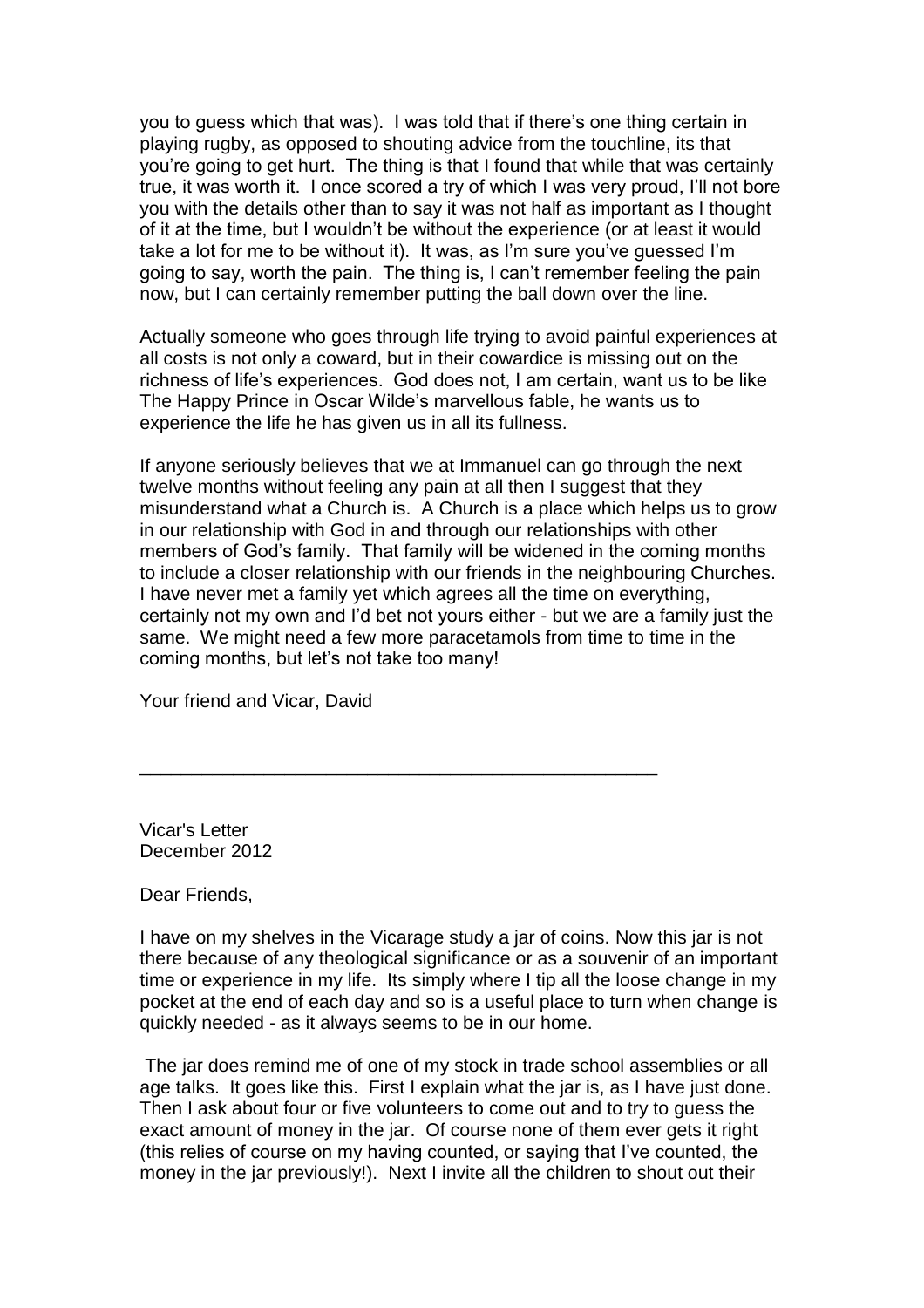guess of how much the coins come to. When the cacophony has died down I explain that its almost impossible to guess the right answer and that its quite a waste of time counting them out anyway as that's not what the purpose of the jar is. Incidentally I always ask if anyone did get the right answer and, wouldn't you know it, there Is always some Smart Alec who did, or says he did, or she did.

Some things in life we are bound to get wrong, and its usually frustrating when we do. Some times this might be in an exam or a relationship or maybe a choice, even a life changing one. We might remember some striking examples of people who have been wrong, like the several publishers who turned down the first Harry Potter Book when JK Rowling was initially seeking to have it published, or Albert Einstein's teachers who asked him to leave school because, as they now infamously said, he would 'never amount to anything'!!!

The important thing to remember is that we are all human, and that means that we are going to make mistakes. If we set ourselves the unattainable target of always being right, or perfect, then we are eventually going to be very disappointed. The key to life is to use our mistakes to learn from because, as the American poet Maya Angelou put it, unless we learn form the past, we are condemned to repeat it forever. What's more, I could waste time counting up all the coins in my jar and arrive at an exactly right answer, but that would be just one thing, and how much more of life would I miss by such pedantry, life is just too short for it to be always perfect.

God gave his Son to us not that because of him we could become perfect, but precisely because he knows that we are not, and never can be. The more we try to make Christ the foundation of our lives the better our lives will be, but we all fall short of what is perfect, and the Good News is that we don't have to be. At Christmas time we remember that just as the Jewish people of God were waiting for a Messiah to come and rescue them from their own imperfections which had led them into a dead end, so Christ will come to each one of us to rescue us from our dead ends. What's more he'll turn us round and show us the way to go to a better, happier and more fulfilled life, (a 'Wonderful Life' perhaps, well it is Christmas). This Christmas lets take the chance to marvel at the miracle of God coming into his own world and invite him afresh into ours. We might not get everything we want, we might not get everything right, but we will be much nearer both of them - and who cares if we are a few pence out of the precisely correct total.

With every Blessing for a Joyous Christmas and a Peaceful New Year.......David

\_\_\_\_\_\_\_\_\_\_\_\_\_\_\_\_\_\_\_\_\_\_\_\_\_\_\_\_\_\_\_\_\_\_\_\_\_\_\_\_\_\_\_

Vicar's Letter November 2012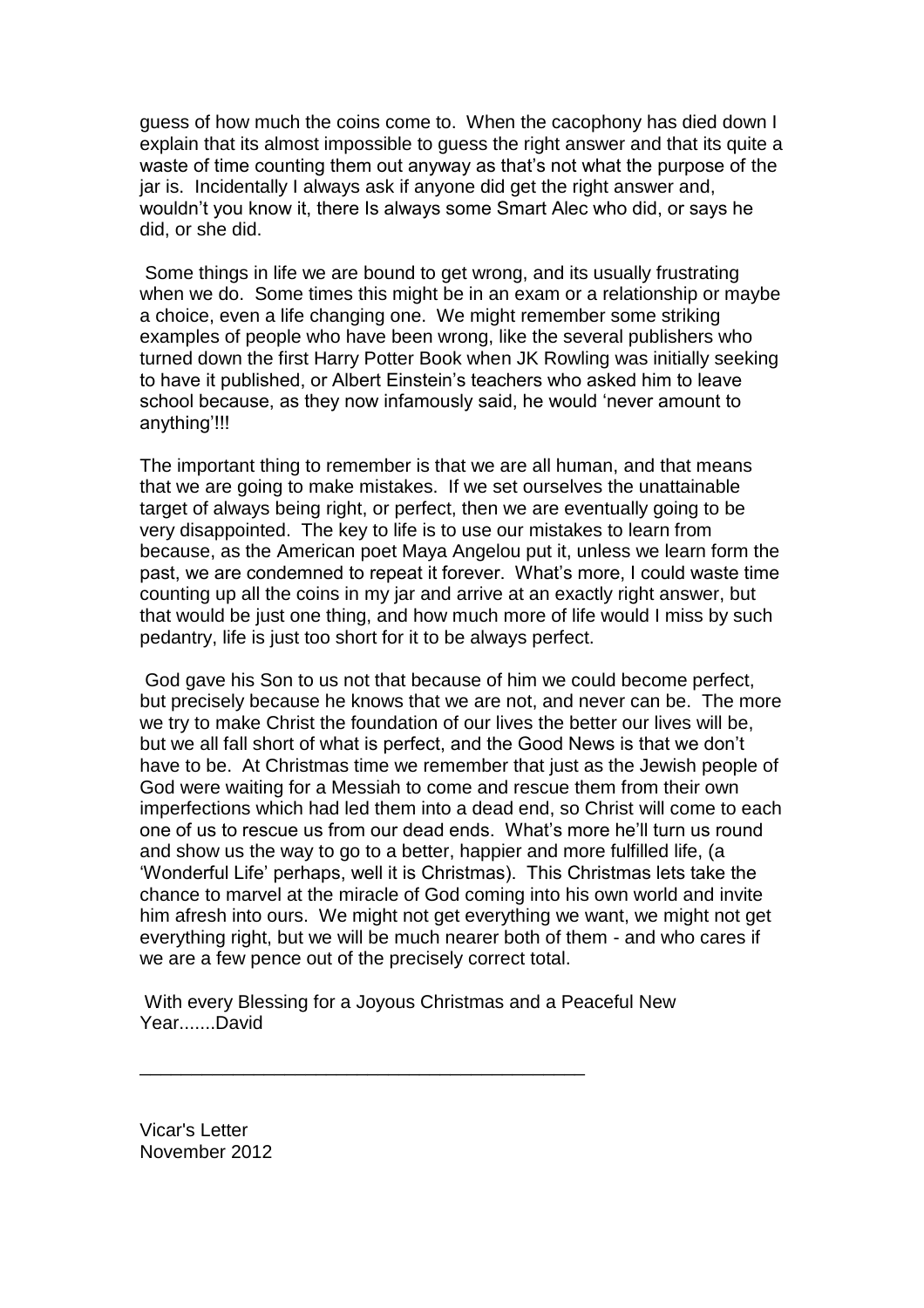## Dear Friends,

I wonder if you have ever heard the fable of the Powerful Prince and the Peasant Girl? Basically it goes like this: There was once a very beautiful but very poor peasant girl who, though she enjoyed nothing more than dancing and singing, had to work hard in the fields all day. Far away there was a very powerful prince who, passing by the peasant girl's field one day, saw the beauty of the girl and fell instantly in love with her. Back in his powerful castle the rich prince decided that he would go to ask the peasant girl to marry him. Just to make sure he made a good impression, he donned his finest regalia, jewellery and armour and was about to set off. Suddenly a though struck him; how would he know if the peasant girl really loved him in return, she might just be impressed or even frightened into saying she loved him by his fine robes. Yet, if he didn't wear the finery he possessed he might risk losing the girl he loved. He decided to take a risk. He took off all his fine robes, armour and jewels and dressed as a peasant himself for, if he was going to know if the girl truly loved him for who he was and not what he was, he must take the risk or being rejected. He approached the girl dressed as a peasant and the girl saw him, he held her hands and told her of his love and she......, well the rest is up to you. Did she return his love or was he rejected?

When God showed himself on earth he did not come with all the heavenly hosts and with great triumph. Quite the contrary, he was born, as 'Jesus Christ Superstar' has it "in such a backward time and such a strange land" and, although we can glimpse something of God's power now and again in the miracles in the gospels, in the end, God's true nature was shown in utter rejection and loneliness, although this was only one side of the coin which was revealed two days later. God did not come in order to impress, frighten or order us into loving him, he came 'emptied' of all his glory (the theological word is 'kenotic') in order that we might truly respond to him. God wants our love but he will not force it because true love can never be forced.

At either end of November we see two different aspects of that love. At All Saints Tide we see examples of people who loved God in particular times, places or circumstances which, though it certainly doesn't make them perfect, shows a remarkable response to God's love which we might learn from. At the other end of the month we have the feast of Christ the King, just before Advent. This is when we think of the true glory of Christ (Pantokrator universal ruler is the term) which exists even when, like the peasant girl, we are not allowed to see it.

St Augustine wrote of a much misunderstood term called 'original sin' which has been taken to paint a bleak picture of Christians as people who believe that fundamentally we are all as humans bad. This is not what Augustine meant at all. Rather, like the peasant girl, however much we might like dancing and singing, the fact is that we have to work in the fields. However much we might try, we are never going to approach the glory of God by our own efforts. Rather, along with all the things which make us human, if we grow in our relationship with God, we might learn to be drawn to him, to let go of all the things which are less than glorious and to recognise, like a prince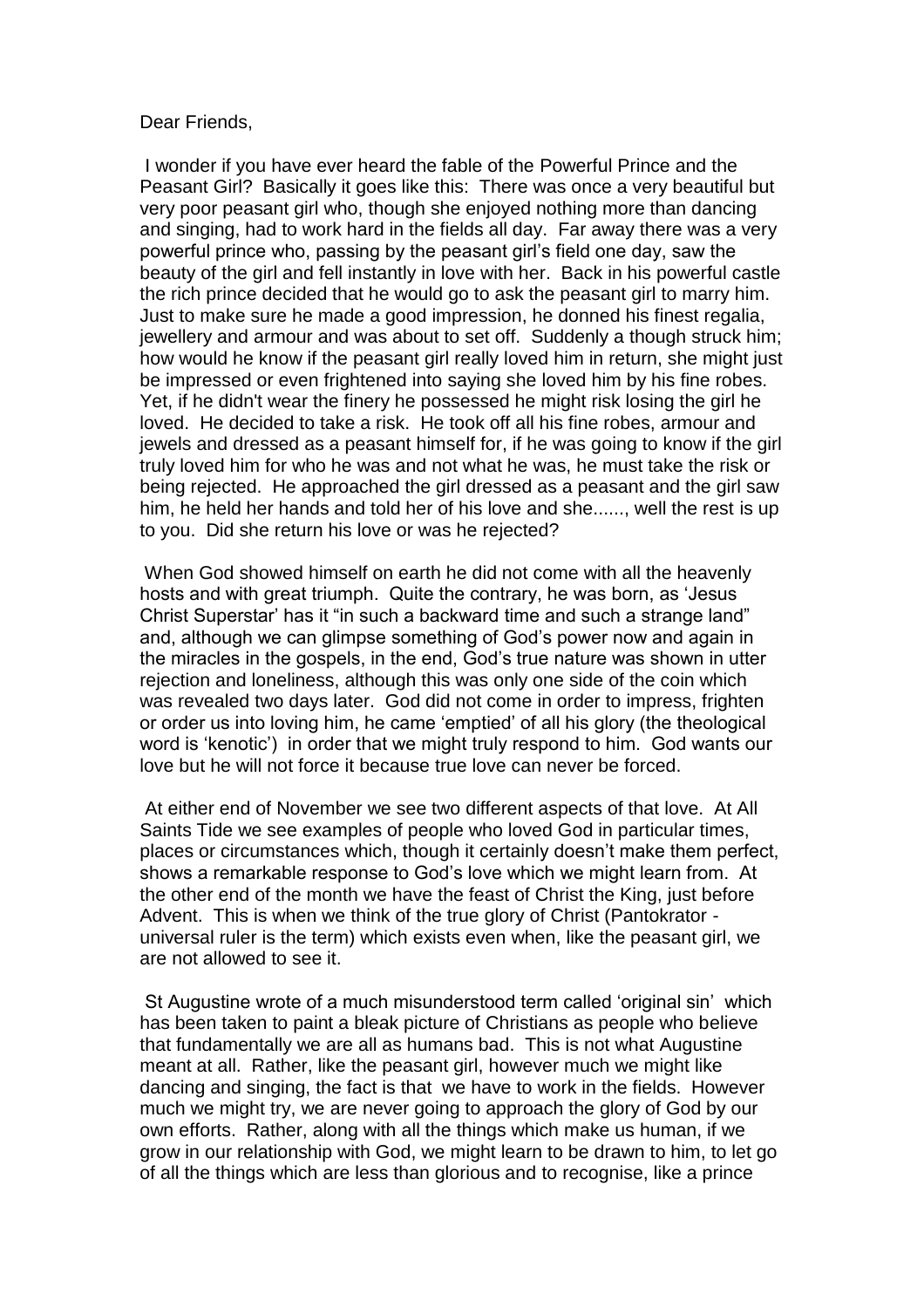found in peasants clothing, where things that are better than we ever yet imagined were possible are to be found. That life can be better than we ever thought. Being a saint (or a Christian which is what saint means) is not about being perfect, its just about realising that we don't have to remain a peasant

\_\_\_\_\_\_\_\_\_\_\_\_\_\_\_\_\_\_\_\_\_\_\_\_\_\_\_\_\_\_\_\_\_\_\_\_\_\_\_\_\_\_\_\_\_\_\_\_\_\_\_\_\_\_\_\_\_

Your Friend and Vicar, David

Vicar's Letter October 2012

Dear Friends,

In the 1983 Film adaptation of the Willy Russell Play 'Educating Rita', Rita, played by Julie Walters (In her first film) is a working class girl wanting to study literature because, in her view, the middle class people who read it all have happy lives. What she discovers is that they don't. Her tutor, played by Michael Caine, is an alcoholic whose family life is collapsing, describing himself as "'appalling but good enough for my appalling students", and her room mate at university attempts suicide.

Rita then discovers that if she is to carry on her 'education', then it must be as much personal as it is academic. She is forced to abandon her working class family's lifestyle, which means her husband chooses to leave her (not her choosing to leave her husband, it is worth noting). Furthermore, when her tutor (Caine) recovers from his malaise and sets off to a new life in Australia, inviting her to go with him, Rita realises that to be truly 'educated', she must give herself the freedom to make that choice, ie, to let go of even the security which she has found in her 'educated' life, that is to say, her tutor, Michael Caine.

Reading recently the writings of the great Christian mystic, Meister Eckhart (as you do, I can hear you say!), I was instantly reminded of this film. Why, you might legitimately ask? Well, on one level it is because Eckhart's theme finds echoes in the theme of letting go, which Julie Walters plays out so painfully and with such humour and grace in 'Educating Rita'. Eckhart noticed that it is a characteristic of creatures to make something out of nothing. A bird, for instance makes a nest out of all sorts. So also does God make something out of nothing, both in creation and, if we will but let him, with us, if we would just let go of those things we cling to which give us, we think, security; for example, possessions, doctrines, ambitions, attitudes, even, dare we say it, buildings. They may provide a security but it is the security of a security blanket. It is a peace of sorts but it is the peace of the desert. Eckhart rather describes how true peace means becoming nothing and letting God create us into something.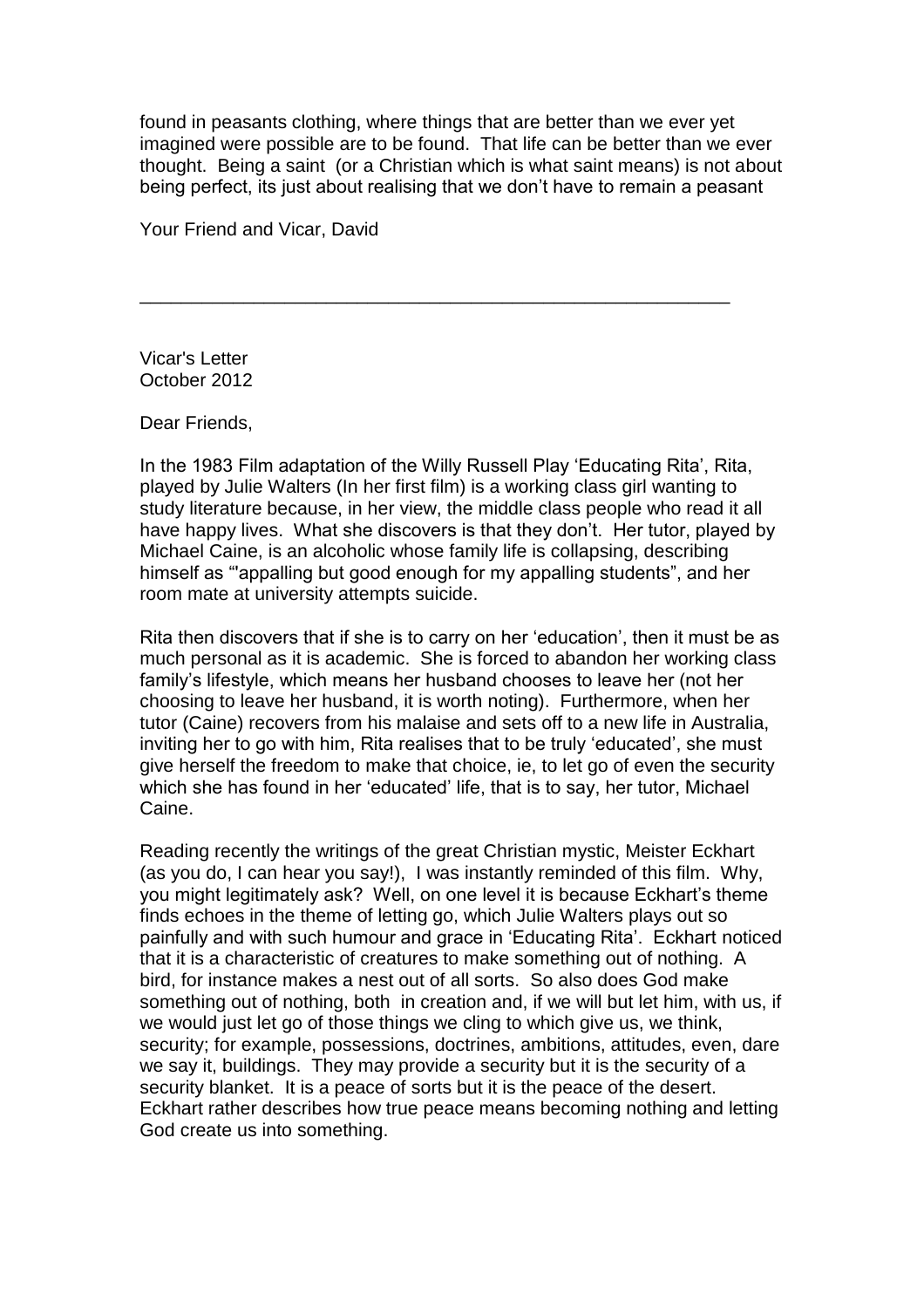You might wonder what is the other level that I was reminded of in 'Educating Rita' when reading of these themes of letting go of security. Well, I'll tell you. I first saw the film on board an aeroplane. It was the plane taking me, aged 18, in the February of 1984 to Calcutta, India. I was travelling alone and, although I was to be met, I didn't know it then, by some of the kindest and caring people whom I have ever had the privilege of knowing, and who recognised immediately my vulnerability, I was at that moment, how shall I put it, terrified! Set in places I knew well, Liverpool, and reflecting some of my own family background, the film I saw on that aeroplane perfectly reflected my own terrified predicament, yet I knew that this was a journey I had to take and one which I now see leading, many years later, to my ordination, by some divine irony, in Liverpool Cathedral!

Your Friend and Vicar, David

---------------------------------------------------------------------------------------

Vicar's Letter September 2012

Dear Friends,

First there was the cost, could we as a nation in a time of austerity afford it? Then there were the border issues, what would the staff do in the end? Then there were the security issues, they only had seven years to prepare! There was comment from a gaff prone American visitor and finally the empty seats where the already privileged should have been sat. Yes, if you've not guessed already, I'm talking about the 2012 Olympic games, or, more specifically, how anxieties over their preparation was perceived.

And then the games began, with a huge spectacular to match any seen anywhere in the world. The medals started pouring in (with some North West athletes taking the lead!) and everything went swimmingly (well not perhaps in the swimming!). We have had our best games ever (yes, I know that 1908 provided more medals but the 2012 games were infinitely more competitive - 10,490 athletes from 204 countries in 2012 compared to 2,008 athletes, of whom nearly 700 were British(!) from only 22 countries in 1908, when China didn't even send a team!!). The games and almost everything in them went off without any major incident, and in Mo Farah and Usain Bolt, not to mention their celebrations, there came the 'magic' moments so hoped for by Lord Coe.

Well, we have to ask, was there any need for any of that worrying, not to say curmudgeonly prophesying of disaster which preceded the games. In my view there probably was, and the questions about the cost still have relevance, but only in that they helped to focus attention and ensure the careful planning which ultimately led to a lovely Olympic Games. Where there is any major action or change there will always be, probably rightly, those who tread carefully and ask searching questions. There will also be a need for a far reaching vision which the questions can help to succeed.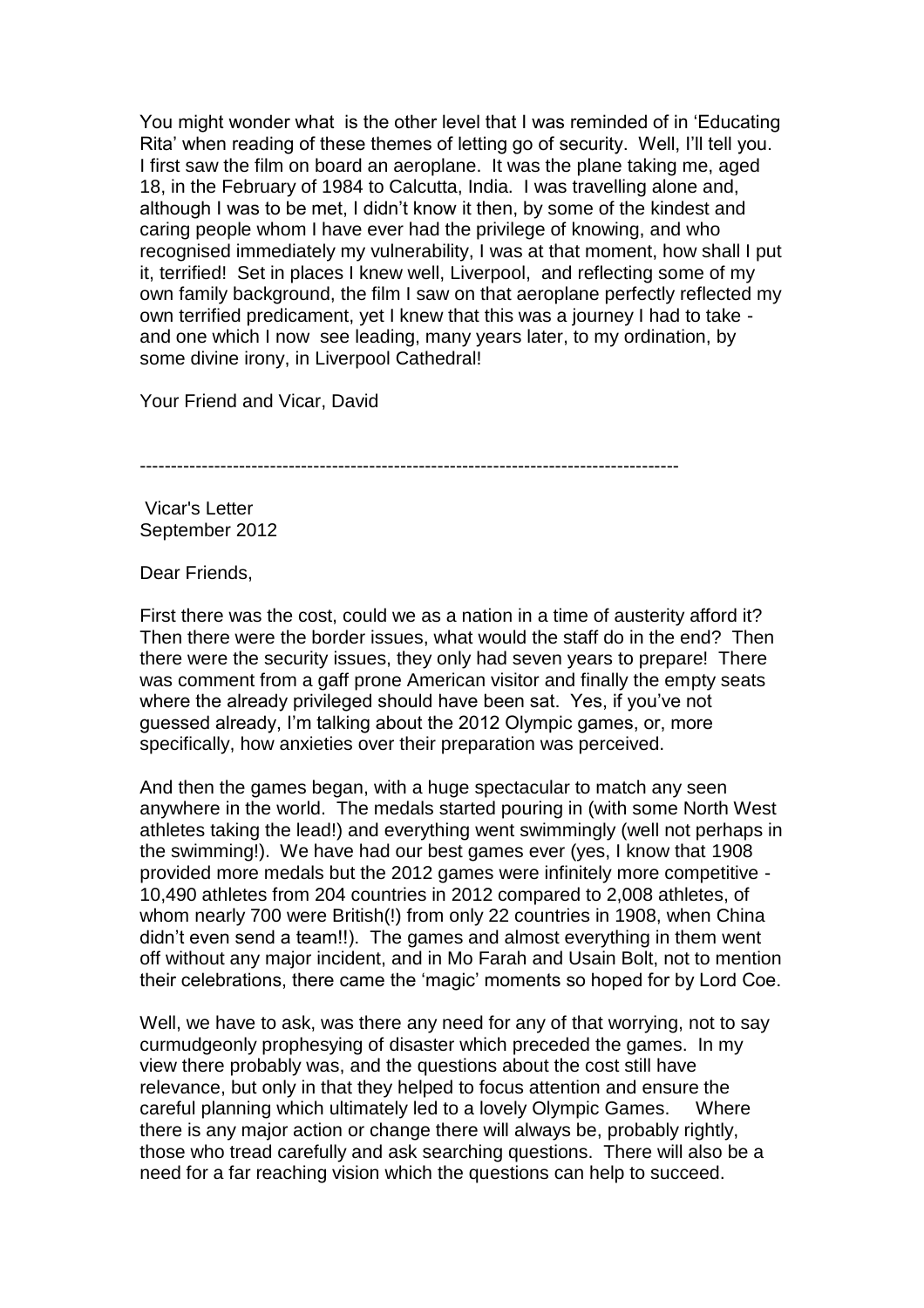We all know what challenges and changes face us at Immanuel in the coming Pastoral Reorganisation, and those which face our Brothers and Sisters in all the other local Churches. Over the coming months there will be many difficult questions to be asked and many challenging choices to be faced. The important principle to be followed must be to face these issues head on and not to duck them. In this way we can, I believe, ensure the success of the vision we must share for the long term well being of our Church and all who this Parish Serves. That's not being negative or curmudgeonly but being realistic and practical, because the vision needs to be forged by the reality if it is to succeed, as I believe that it can.

Let us 'Run the Straight Race' that is set before us, as the writer to the Hebrews tells us, and we will thereby commit our best efforts to the Lord. We might not set a new world record, but, like I think the 2012 Olympic Games probably were, it will be worth it

Your Friend and Vicar, David

---------------------------------------------------------------------------------------

Vicar's Letter August 2012

Dear Friends,

There's an old joke which I hope you'll forgive me if I tell again. It concerns a certain man who, faced with rising floodwater takes to the roof of his house. As a God fearing man he faithfully waits to be rescued by God. Along comes a lifeboat, which he refuses to get in as he knows that God will come. As the waters rise further, along comes the Marines, whom he likewise turns away. As the rising waters drive him to his chimney he lastly sees an RAF helicopter lowering a winch to airlift him to safety, but this too is refused, so sure is he of God's faithfulness to him. The water rises further and he drowns. Standing before God in heaven he asks God why he was left to drown. God answers, as I'm sure you know, "But I sent you a lifeboat, the Royal Marines and an RAF helicopter, what else did you want?"

It might feel, on reading my report on pages 6-7 of this magazine, of discussions about proposed pastoral reorganisation that, especially when viewed in the wider Diocesan context, the flood waters are now all around us and rising. Despite the very real flood waters which have been seen in this and other areas lately, and which you can see on page 17 of this magazine and on the website, the flood waters of secularism, rising costs and the declining numbers of clergy may seem very threatening.

I recently saw in a book of photographs from old Blackburn and Darwen some people being rescued from houses in Darwen which were completely flooded out in, I think, 1964, A policeman carrying a small child while an anxious